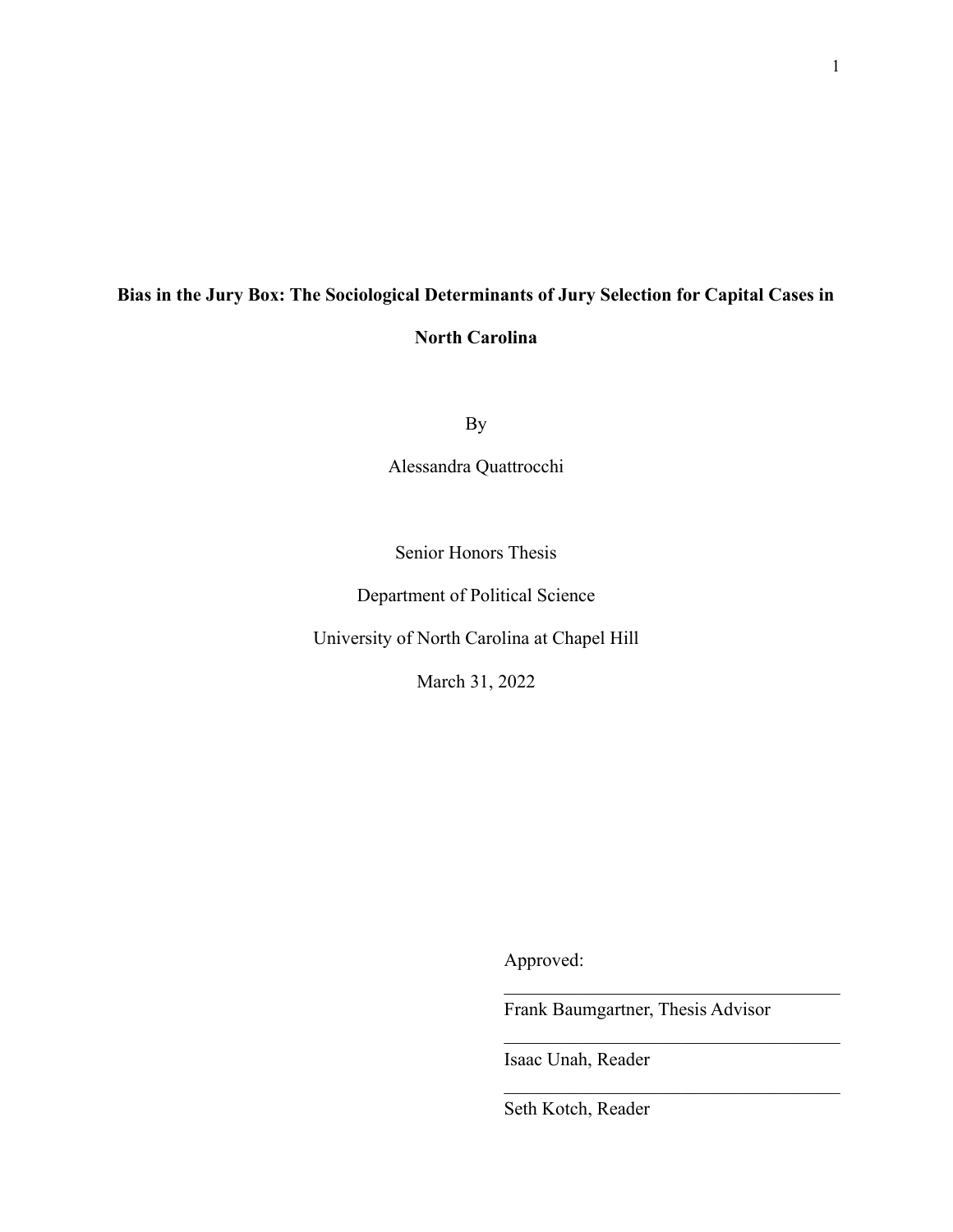This project was supported by the Gillian T. Cell Senior Thesis Research Award in the College of Arts & Sciences administered by Honors Carolina.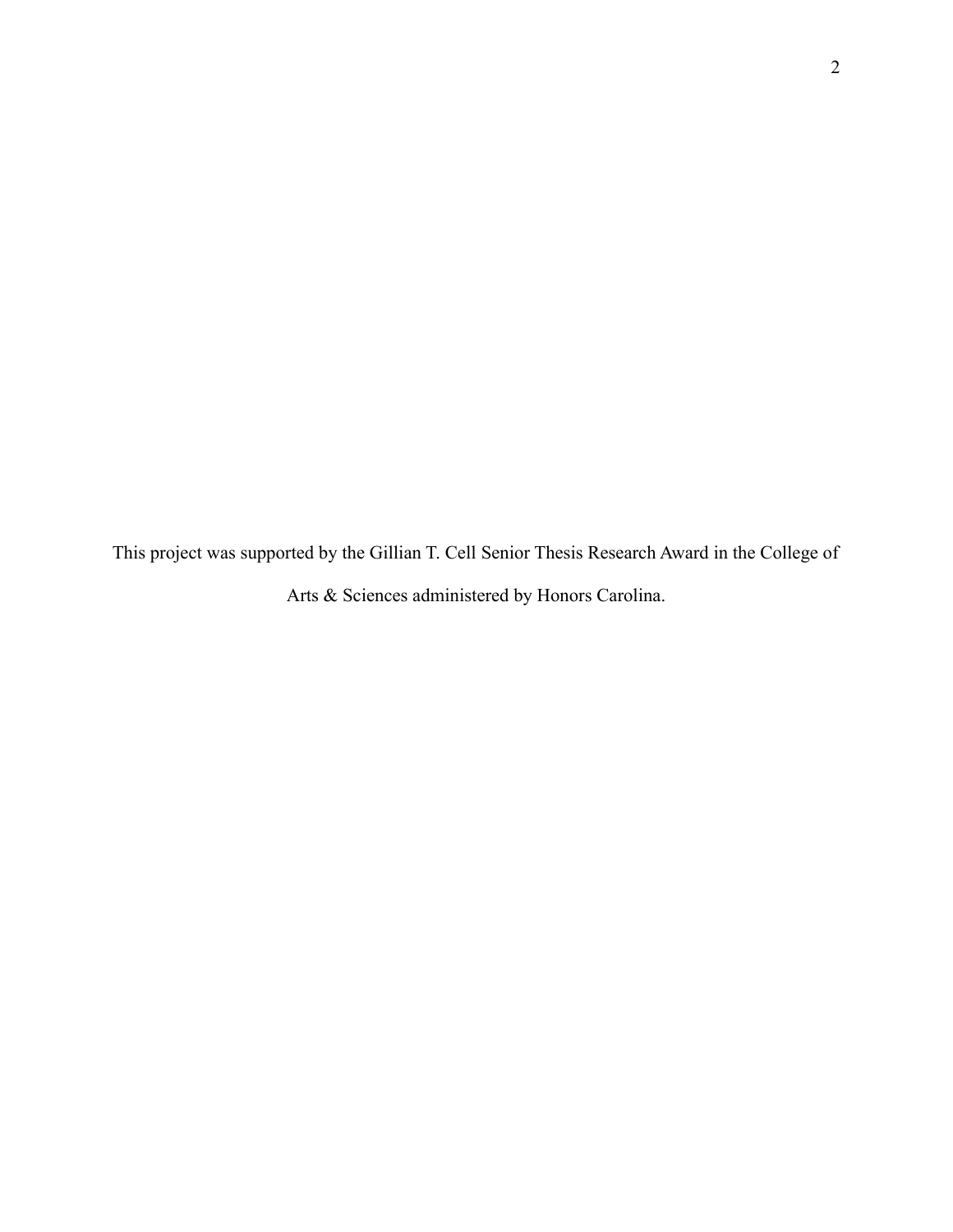| $a$ .            |  |
|------------------|--|
| b.               |  |
| $\mathcal{C}.$   |  |
| $d$ .            |  |
| e.               |  |
|                  |  |
|                  |  |
|                  |  |
|                  |  |
| $\mathfrak{a}$ . |  |
| b.               |  |
| $\mathcal{C}.$   |  |
| $d$ .            |  |
| е.               |  |
| f.               |  |
|                  |  |
|                  |  |
| $I_{\cdot}$      |  |
| 2.               |  |
|                  |  |

# **Table of Contents**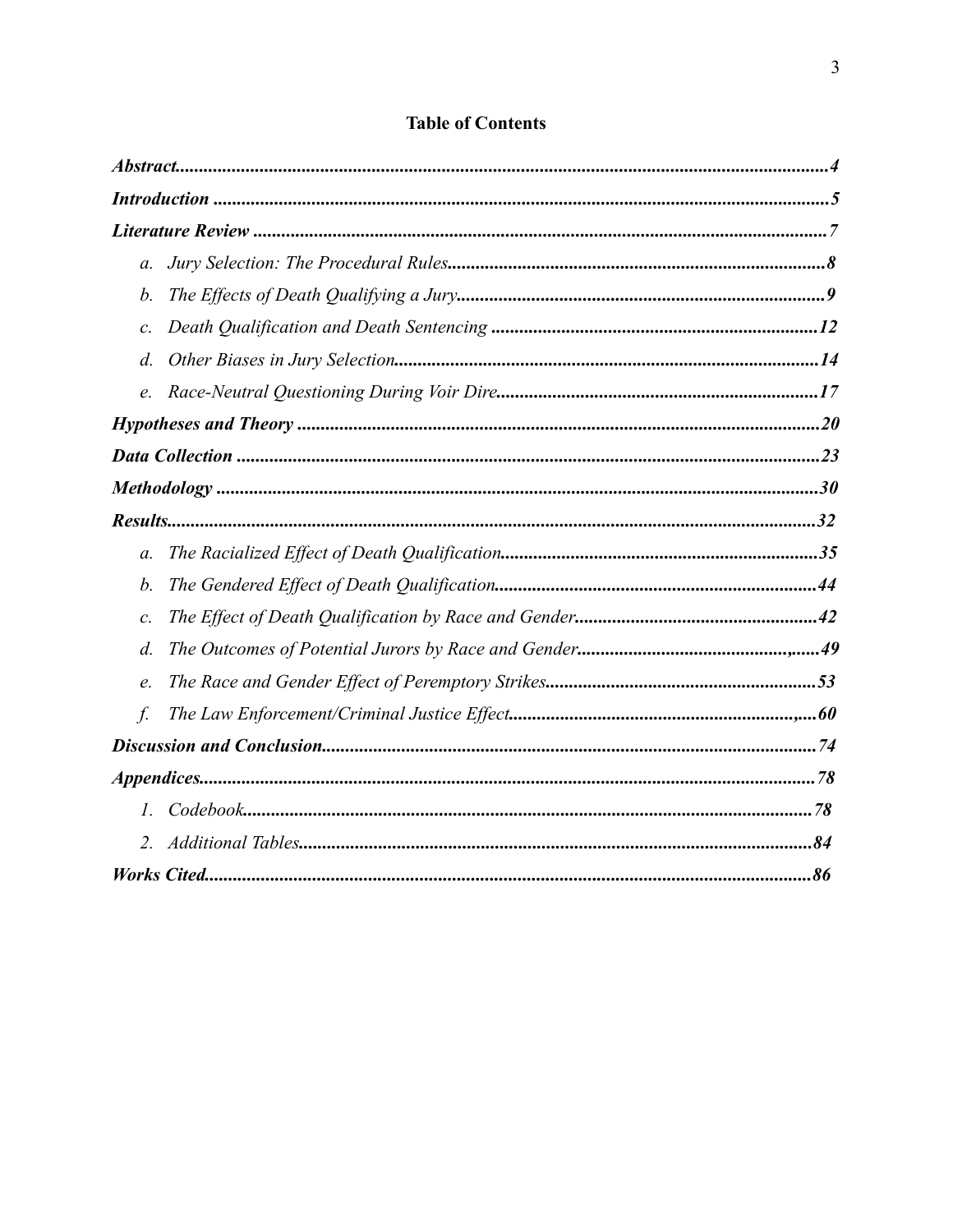# **Abstract**

An evaluation of four Wake County capital cases from 2014-2018 reveals the disparate effects that the jury selection process had on Black and female potential jurors and especially on Black female potential jurors. The requirement that capital jurors be willing and able to sentence death systematically excluded Blacks and females, with Black females excused for this reason at a rate over three times higher than White males. Black potential jurors not struck for death qualification were disproportionately excluded by prosecutorial peremptory strikes at a rate nearly two times greater than Whites. Questions about negative experiences with law enforcement also reduced the diversity of seated juries. Final analyses conclude that Black females had significantly lower probabilities of being seated on account of their racial and gender identity. This research highlights how the jury selection process produces White male-dominant juries that undermine defendants' Sixth Amendment right to a jury of their peers.

Keywords: Criminal justice, jury selection, death qualification, peremptory strikes, racial bias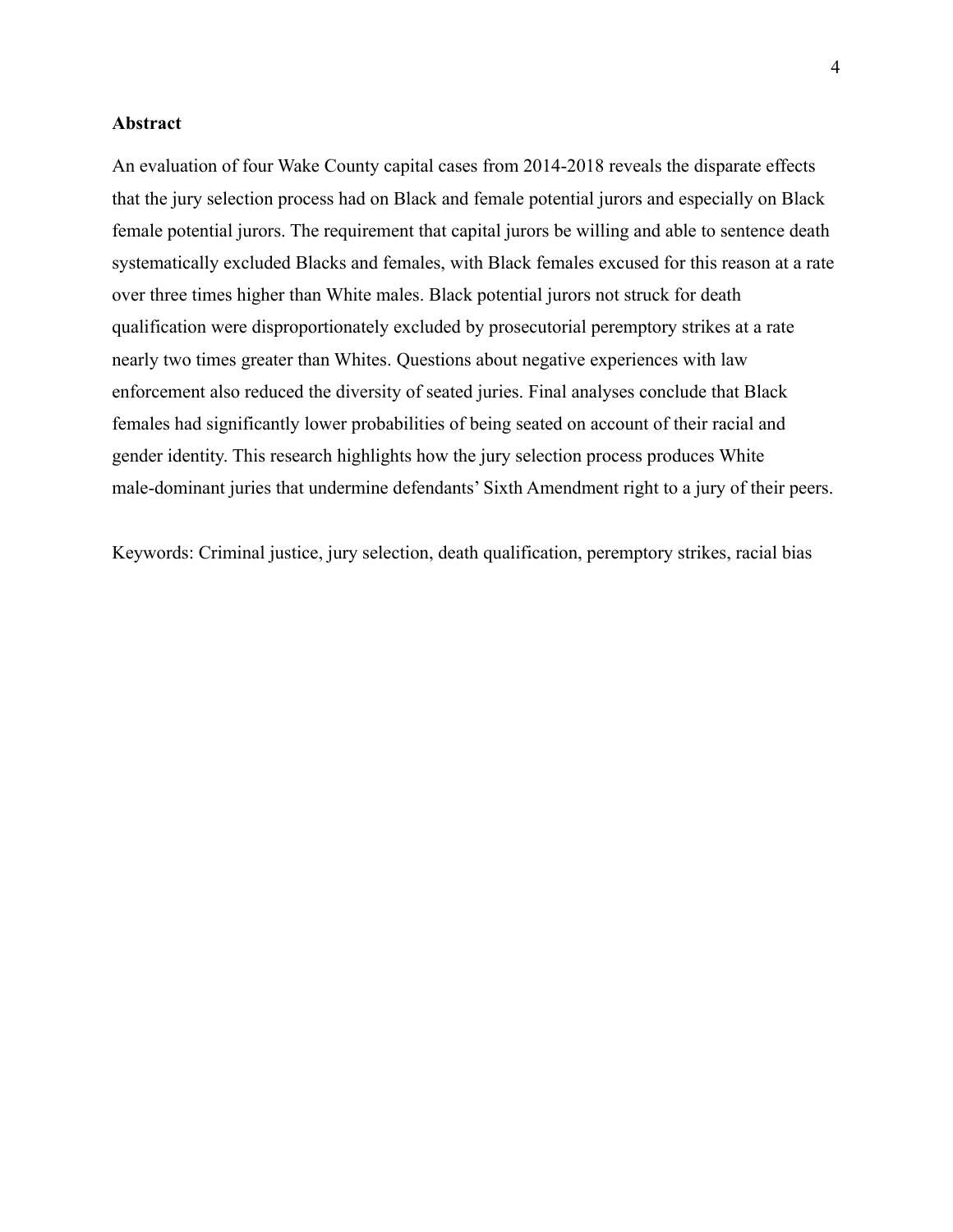# I. INTRODUCTION

The United States is one of the only democratic states that maintains capital punishment as codified law. This practice has fluctuated throughout American history, with historically high execution rates contrasted by modern-day lows. Capital punishment has been on the books since the country's founding and its constitutionality remained unquestioned until the Supreme Court case of *Furman v. Georgia* (1972), which concluded that the practice was "arbitrary and capricious" in part because of overreaching juror discretion that allowed extralegal factors to influence weighty decisions of life and death (Sites, 2006, p. 966). Consequently, the Court implemented a nationwide moratorium. States that intended to maintain their capital punishment statutes had to refine their procedures to protect against the vulnerabilities to bias that had concerned the Supreme Court's majority (Sites, 2006, p. 967). States scrambled to redefine their death sentencing parameters and established distinct statutes for capital cases in order to comply with the idea that sentencing death is different from other criminal punishments. However, throughout this wave of reforms that marked the onset of the modern era of the death penalty, states ignored the possibility that arbitrary and capricious influences in death sentencing may not be concentrated in the procedures a jury uses to sentence death, but rather in the procedures used to hand-pick jury members.

# II. RESEARCH QUESTIONS

Though the Sixth Amendment of the United States Constitution guarantees an impartial jury of one's peers to criminal defendants, the modern-day process of jury selection has been criticized for contributing to a lack of representation in the jury box (Semel et al., 2020, p. 3-4). This is especially true for capital cases, where jury selection is defined by the procedural requirement that jurors be "death qualified," or that they be admittingly willing and able to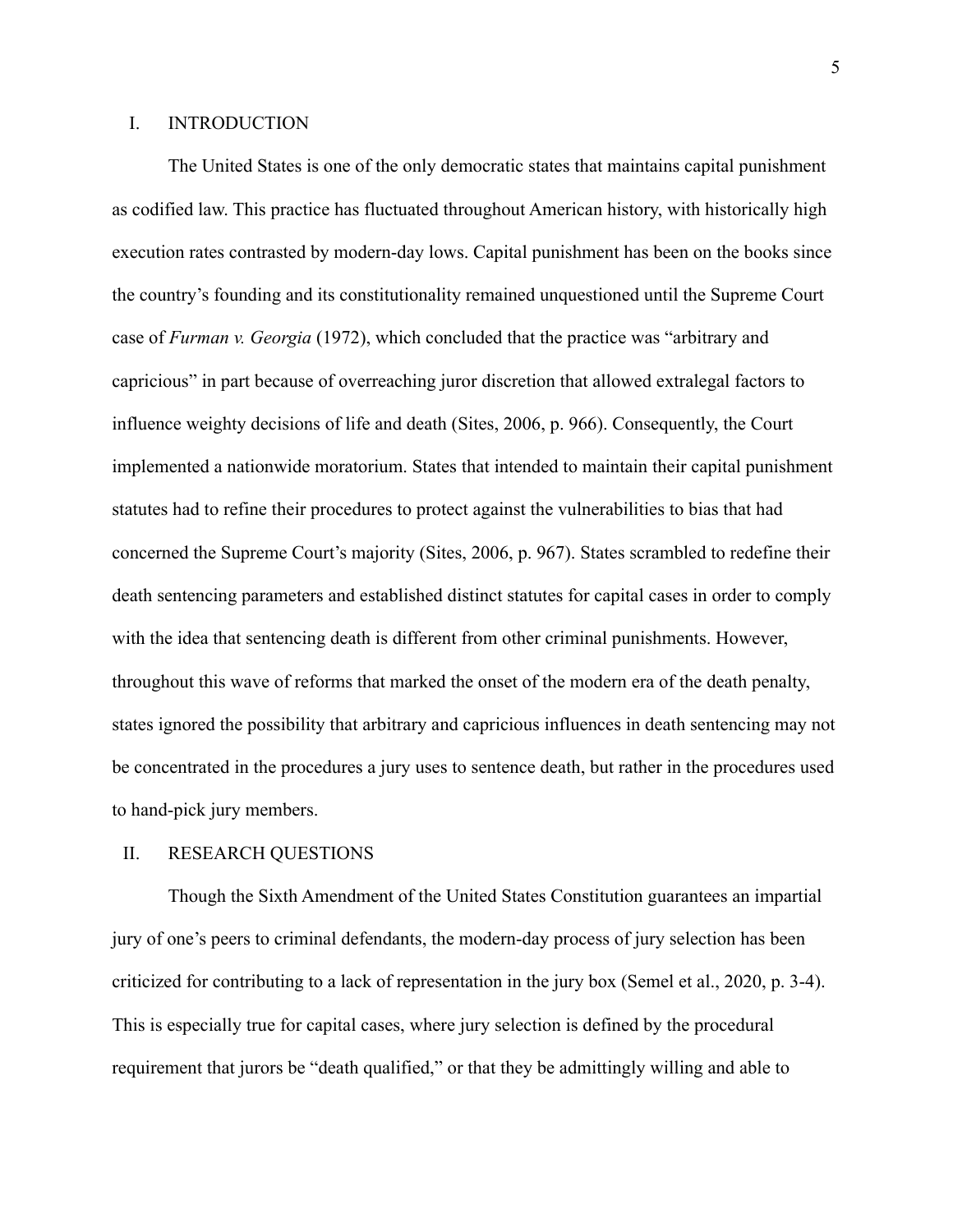sentence death (Butler and Moran, 2007, p. 58). Death qualification acts as a stringent parameter for those who can and cannot be selected for a jury, excluding individuals who have religious or personal hesitations to impose death. Requiring that jurors hold similar opinions about the death penalty to sit trial defines the jury pool by a parameter that may be intrinsically related to other sociological factors, such as race, gender, religion, age, etc., which may perpetuate the very biases the Supreme Court has been concerned about. Nonetheless, jury selection has been overlooked by the Supreme Court as a foundational explanation for partiality in death penalty application in the U.S. To determine if this nuance of the capital jury selection process is burdening the diversification of jury members, I evaluate whether death qualification systematically excludes potential jurors of a specific race and/or gender.

The process of jury selection also has a long history of racialized effects perpetuated by prosecutorial strategies. This history begins with the original interpretation of the Sixth Amendment, which promised only a jury of White peers, given that many states prevented the service of Black jurors (Semel et al., 2020, p. 36). It was not until the 1879 ruling of *Strauder v. West Virginia* that the Supreme Court found these provisions unconstitutional, stating that Blacks must be allowed to participate as jurors in order to fulfill the Sixth Amendment's promise (Semel et al. 2020, p. 2). Prosecutors and local officials abided by this ruling on its face while continuing to ensure the exclusion of Black potential jurors through discriminatory tests requiring that individuals meet arbitrary standards of moral character or intelligence to be jury-eligible (Semel et al., 2020, p. 2). Though the Supreme Court has since ruled that race cannot be a determining factor for selecting jurors, the racialized manipulation of the jury selection process has become ingrained in case procedures (Semel et al., 2020, p. 36).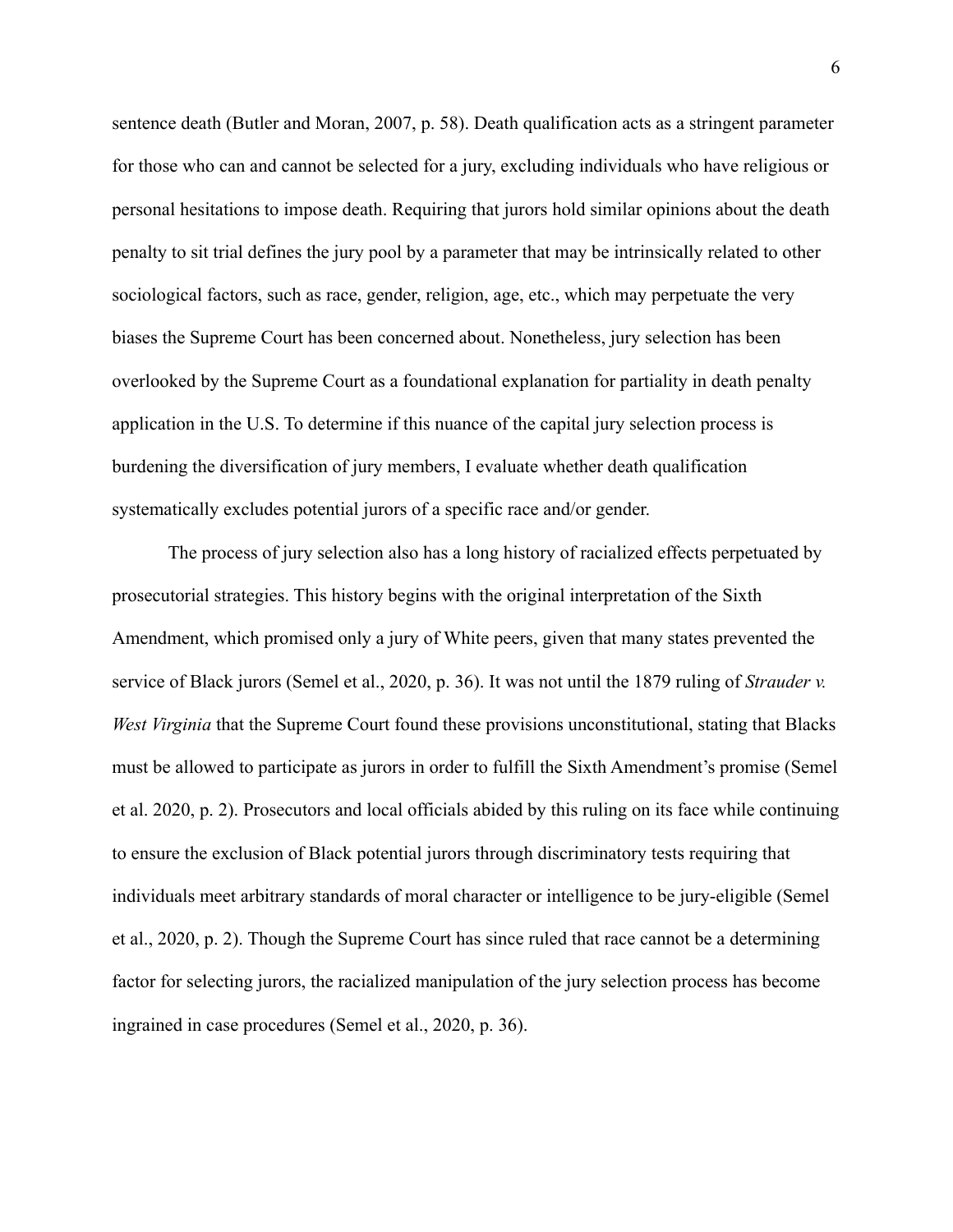To determine whether modern-day jury selection practices are continuing to infringe upon the constitutional rights of capital defendants, I study the extent to which jury selection processes contribute to the disproportionate exclusion of potential jurors by race and gender. In particular, I evaluate the effects of death qualification on the final racial and gender composition of capital juries. I also evaluate whether the prosecution uses its limited number of peremptory strikes—or rejections from sitting on the jury—to disproportionately remove jurors of a particular race. Finally, I analyze whether the incorporation of inquiries about an individual's experiences with law enforcement or the criminal justice system as standardized practice in jury selection leads to the systematic exclusion of Black jurors. Given data constraints, I narrow the scope of this project to North Carolina capital cases from 2014-2018.

#### III. LITERATURE REVIEW

Social science research has examined biases in jury selection using a variety of methods, though the bulk of the literature has produced results through experiments. I evaluate these results in order to situate my study among existing theories about whether jury selection practices contribute to jury bleaching, or the process of making a jury more White. I start by explaining the procedural intricacies of jury selection for capital cases in North Carolina, as well as a history of Supreme Court decisions that have outlined the purpose and permissibility of death qualification. I then move to discuss my first area of interest, death qualification, and its impact on the final composition of the jury. To address other biases that have infiltrated the jury selection process, I introduce the breadth of legal history that outlines a prosecutor's ability to strike potential jurors from the venire, or the jury. I situate this history within a discussion of the literature that has identified the racialized impacts of prosecutorial peremptory strikes. I end this section by evaluating how inquiries during jury selection of an individual's law enforcement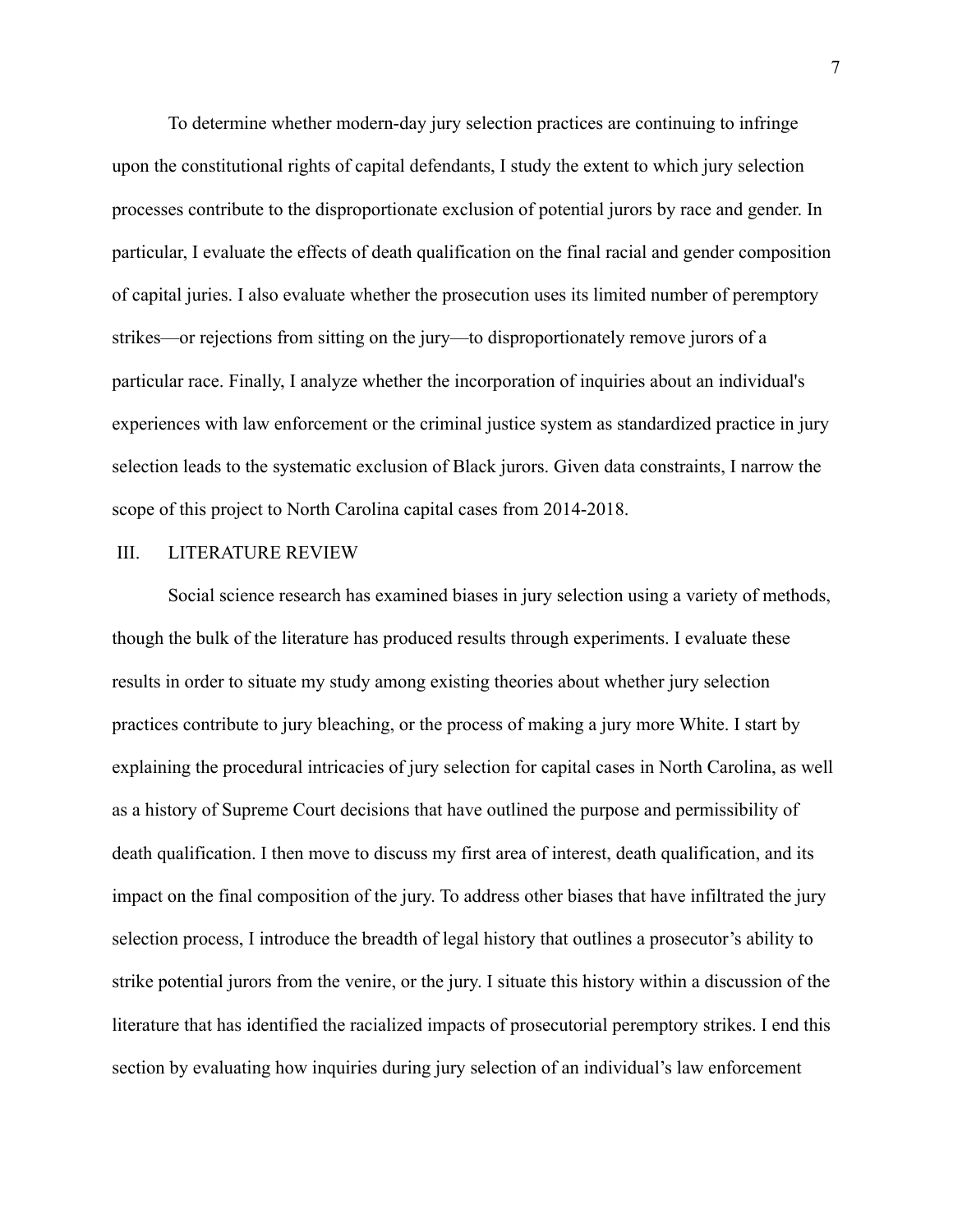and/or criminal justice experiences may be intrinsically linked to an individual's race. Although this aspect of jury selection has yet to be studied in a formal capacity, I rely on related literature to lay the theoretical groundwork for my study.

# *A. Jury Selection: The Procedural Rules*

During jury selection, the State and the defense are presented with two options for striking potential jurors: they may employ a for cause exclusion, arguing that an individual is not legally qualified to serve on the jury, or they may use peremptory strikes to strike potential jurors for any reason, so long as these are not motivated by the individual's race, gender, or ethnicity (Semel et al., 2020, p. 1). For cause excusals are unlimited and are used against individuals who demonstrate an inability to comply with or fulfill the legal duties of a juror. These types of excusals are used in capital trials against individuals who are not death qualified because they are unable to comply with the legal duty to sentence death even when the circumstances of the case warrant that punishment. They are also used to eliminate individuals who express biases against the State or the defense, or the criminal justice system in general, if it appears these opinions may significantly influence their conduct as jurors.

Peremptory strikes, on the other hand, are limited by state statutes and are not associated with an explicit reason for their usage. In North Carolina, both the State and the defense are allotted 14 peremptory strikes, with extras provided for each alternate juror, amounting to three extra strikes for capital cases (North Carolina Code § 15A‑1217). Peremptory strikes are free to be used as broadly as the prosecution or defense prefer, so long as neither side implicates race or gender in their decision to strike a juror. However, both sides are excused from providing any justification when a peremptory strike is used, unless the use of a strike is explicitly questioned in court. Peremptory strikes were adopted to ensure that all jurors are equipped to sit trial.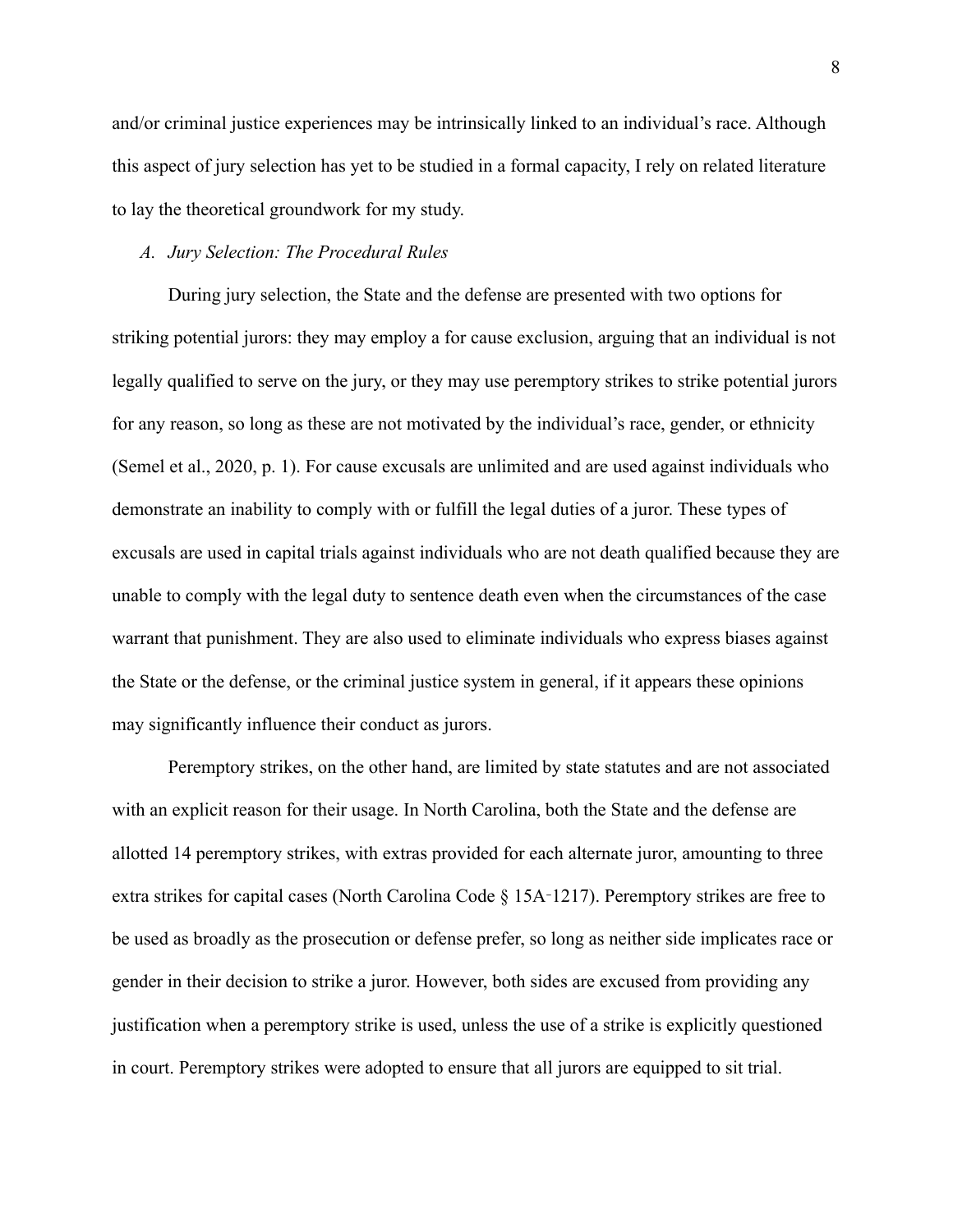However, social science research has since evaluated whether in practice they do more harm than good.

# *B. The Effects of Death Qualifying a Jury*

Death qualification was first questioned in the 1985 Supreme Court case *Wainwright v. Witt*, in which defendant Johnny Paul Witt argued that because the prosecutor weeded out potential jurors based on their opinions of the death penalty, his jury was hand-picked with the intent to sentence death (Butler and Moran, 2002, p. 176). The Supreme Court ruled against Witt, with the Court's majority arguing that the process of death qualification actually restrains the bias of venirepersons by preventing those who would never be able to sentence death—even if doing so would be justified given a state's criminal statutes—from sitting on the jury (Butler and Moran, 2002, p. 176). The Court also added that this logic can be applied in the reverse, such that potential jurors who express an affinity for sentencing death can be excluded from jury service because these individuals may be biased to sentence death even when doing so would not be proportional or in accordance with state statutes (Butler and Moran, 2002, p. 176). Despite the implementation of this safeguard, studies show that strong death penalty supporters are more likely to be deemed "fit to serve" than death penalty opponents because the strength of their opinions is less evident in questioning during jury selection than anti-death penalty sentiments (Sandys and Trahan, 2008, p. 394).

Death qualification jurisprudence has continued to reaffirm that this procedure in capital trials is impartial, constitutional, and necessary (*Lockhardt v. McCree 1986*) (Wasleff, 1986, p. 1075). Even though the Court's logic in reaffirming death qualification has been explained by a desire to restrain bias in capital cases, studies show that death qualification *creates* a bias in those selected for jury service that is rooted in the differences in the demographics of those in support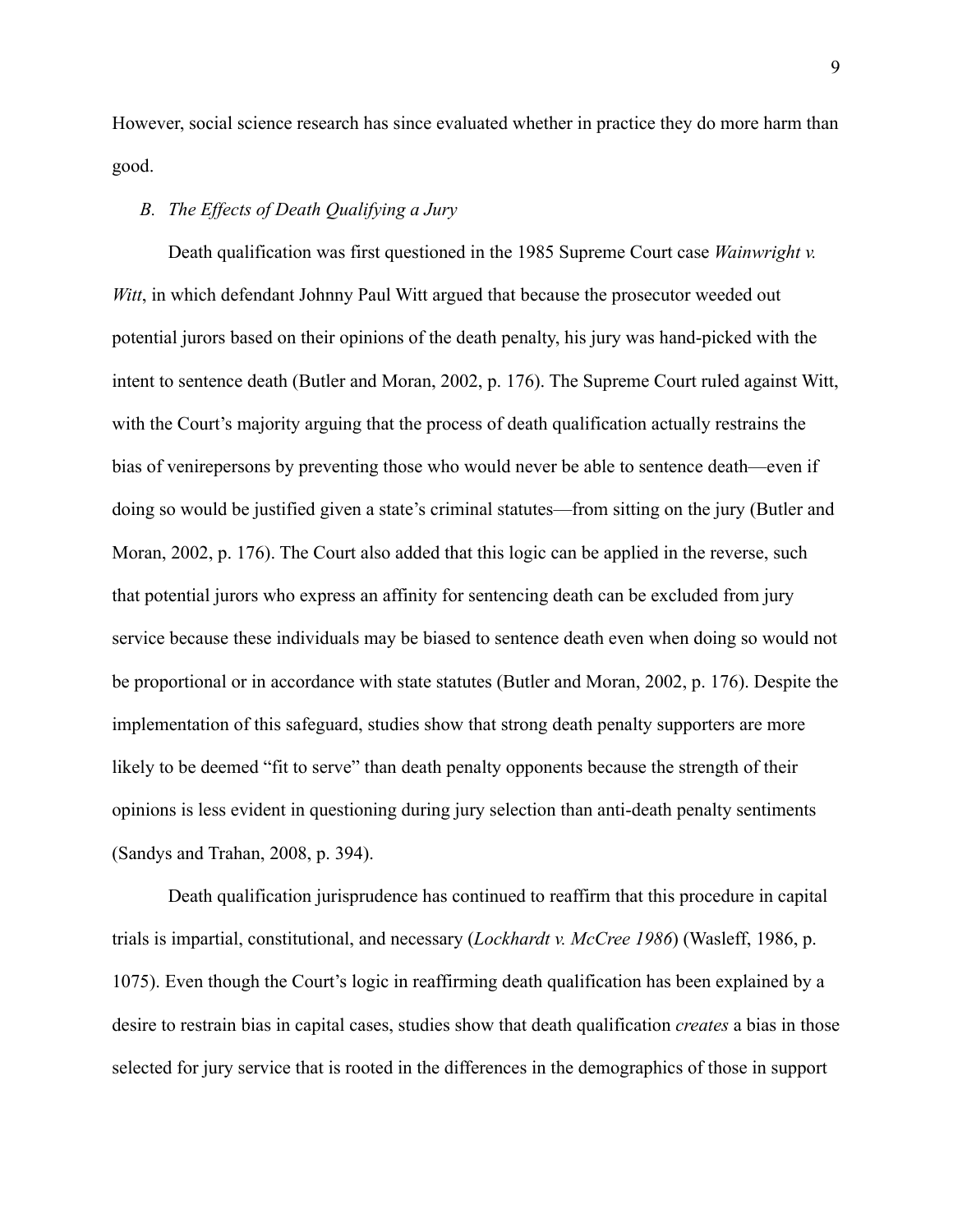of the death penalty (Lynch and Haney, 2018, p. 150). Though death qualification is not necessarily tantamount to a person's death penalty opinions, given that an individual may support the death penalty and refuse to personally impose it, the two are highly related.

Death penalty opinions of Americans are systematically differentiated by several demographic and sociological characteristics. Surveys indicate that Blacks, women, young liberal individuals, and those of certain religious denominations are more inclined to oppose the death penalty (Godcharles et al., 2018, p. 17). In turn, research has bridged the gap between death penalty opinions and death qualification by evaluating whether those more likely to be in opposition to the practice are also more likely to be struck from capital case trials. For the purposes of my study, I am most interested in studying the effects of death qualification by race and gender because these characteristics significantly differentiate death penalty opinions. It is unclear how the bias introduced by eliminating death qualification and allowing jurors with mixed death penalty opinions would compare to the current bias of requiring favorable death penalty opinions, and whether one proves more or less threatening to the constitutional rights of criminal defendants. Nonetheless, continued research is necessary to parse the disparate effects of death qualification on the composition of a jury and to understand whether a process meant to eliminate bias is in fact doing just the opposite.

# *a. Racial Effects*

Death qualifying a jury complicates the ability to compose a jury of one's peers because of the systematic differences in how Americans of different races feel about the death penalty. *Taylor v. Louisiana* (1975) ruled that a jury pool cannot be defined in a manner that results in the exclusion of people from "distinctive groups in the community" (Grosso and O'Brien, 2012, p. 1534). There is room to question whether the death qualification process abides by this guideline,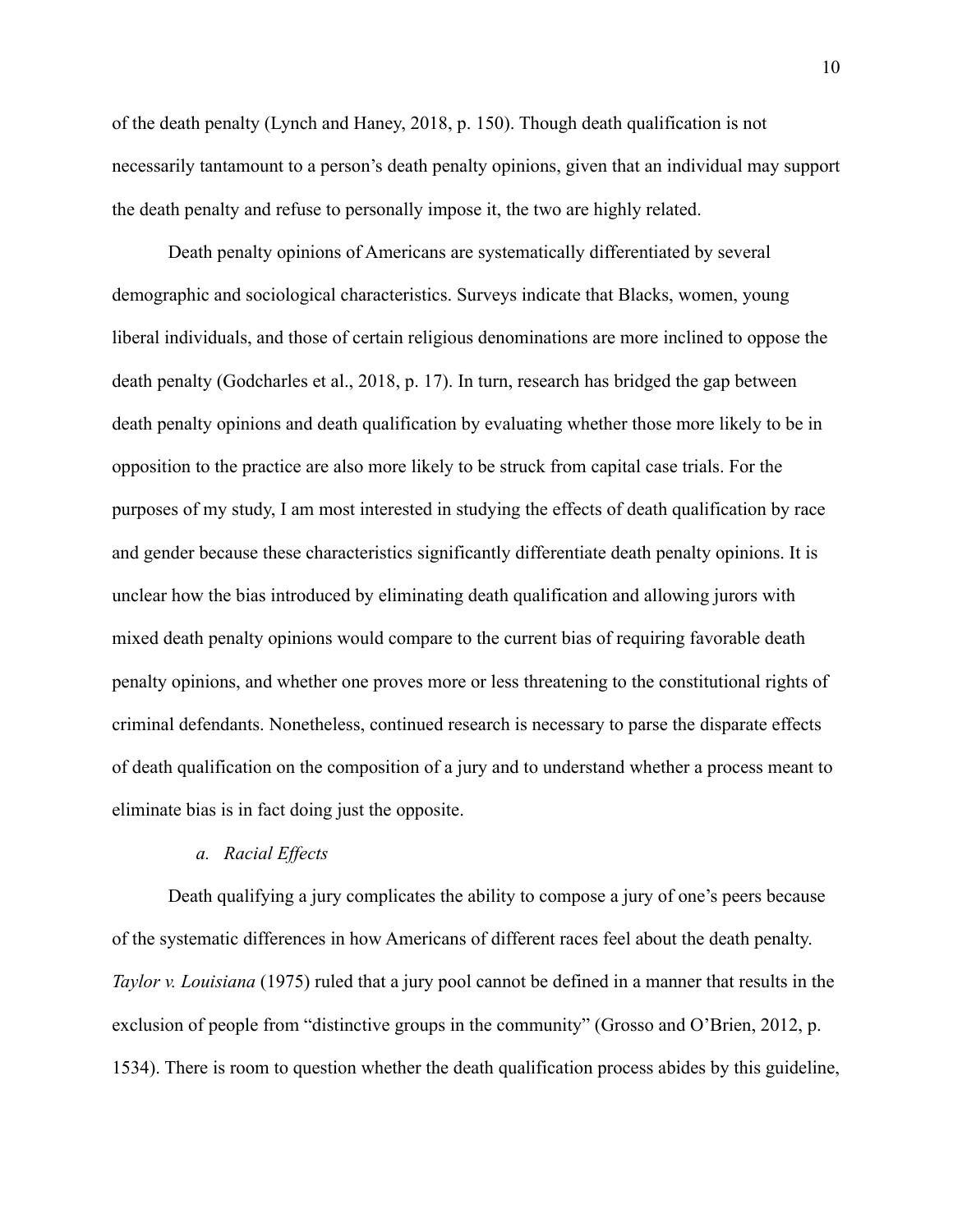given that it may systematically redefine the jury pool based on how opinions of the death penalty are dispersed within a community. There is a clear and consistent racial gap in support for the death penalty, such that the mean difference in favorable opinions of the death penalty between Whites and Blacks is 20% (Godcharles et al., 2018, p. 19). A 2019 North Carolina public opinion poll shows that when asked to choose an appropriate punishment for first-degree murder, 30% of White respondents opted for the death penalty, compared to only 11% of Blacks (Public Policy Polling, 2019). These differences in death penalty support have the potential for disparate effects during jury selection. A survey conducted by Lynch and Haney of a jury-eligible subject pool in California determined that over half of Black respondents were deemed excludable by death qualification, compared to only 30% of Whites (2018, p. 165). A survey conducted by Summers and colleagues of 994 jury-eligible Nebraskans found similar results, with Blacks failing to meet death qualification at a rate two times higher than Whites, demonstrating how death qualification can contribute to the underrepresentation of Black jurors and may decrease their presence in the deliberation room (2010, p. 3229).

#### *b. Gender Effects*

Death qualification also has disparate impacts on the genders that comprise a jury, as there exists a relatively stable 12% mean difference in death penalty support between men and women that contributes to women being less likely to be death qualified than men (Godcharles et al., 2018, p. 19). A 2019 North Carolina public opinion poll showed congruence with these results, wherein 33% of males preferred the death penalty as a punishment for first-degree murder, compared to only 19% of females (Public Policy Polling, 2019). In the Lynch and Haney study, of those who would be excluded from the jury pool, 62% of women would be excluded for failing to be death qualified, compared to only 53% of men (2018, p. 165). The Summers and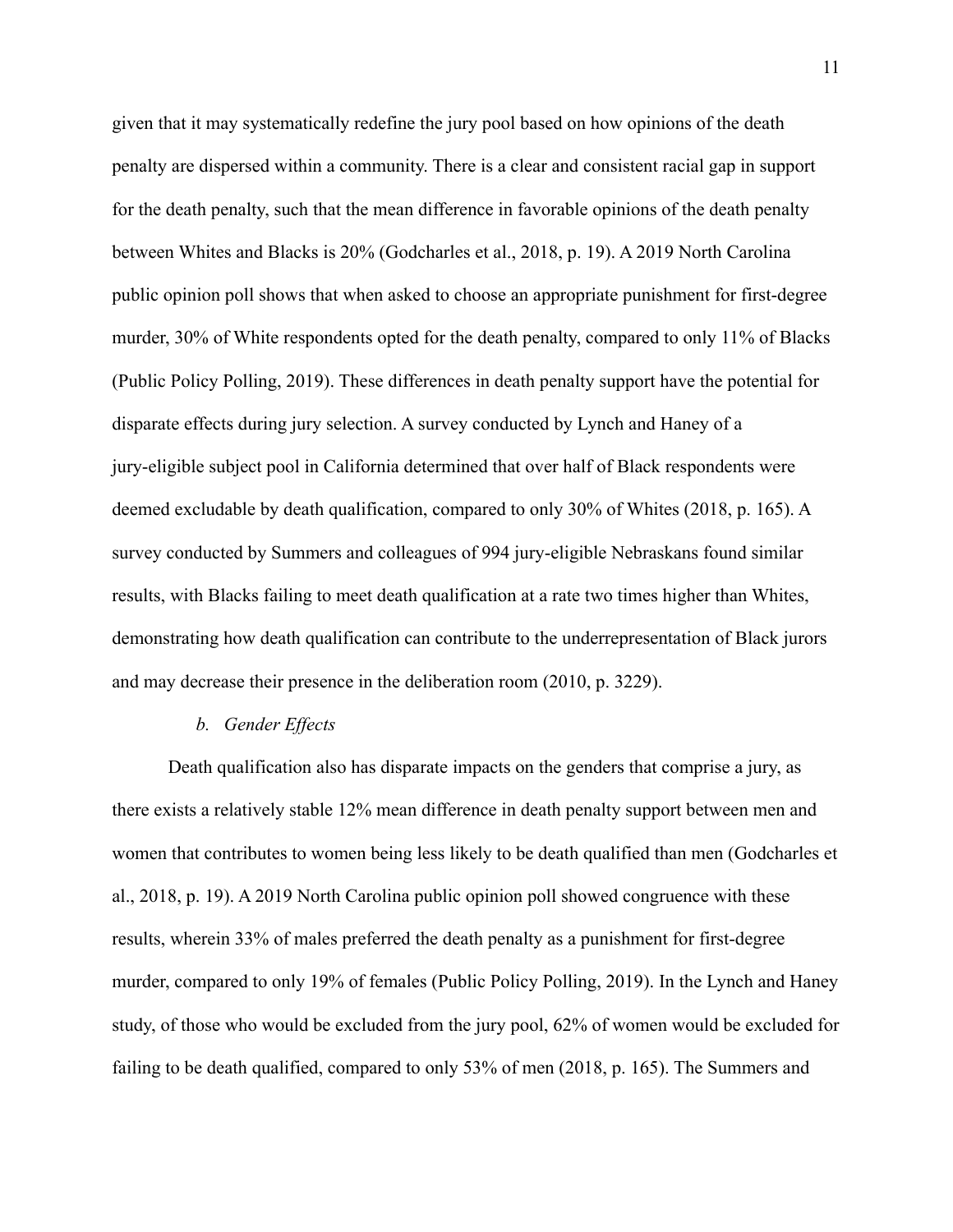colleagues study affirms these results, demonstrating consistency in the trends of gender-based exclusion due to death qualification (2010, p. 3229). Though I use the results of these studies to inform my research, rather than engineering a survey sampling jury-eligible individuals, I evaluate the actual jury pools summoned for a series of capital cases to determine the rate at which the death qualification process excluded Black potential jurors compared to Whites and female potential jurors compared to males.

#### *C. Death Qualification and Death Sentencing*

The racial and gender gaps in death penalty favorability create a jury pool that is demographically distinct: death-qualified jurors are more likely to be White, male, conservative, and middle-class (Butler, 2007, p. 858). Studies show that death qualification not only determines the sociological characteristics of who sits on the jury, but it also influences the perspectives in the deliberation room. This effect would be irrelevant if the formative beliefs of death-qualified individuals–who are majority White males–had little to no influence on deliberations, but that is not the case (Butler, 2007, p. 857-8). However, in a survey of 212 venirepersons from the 12th judicial district in Florida, Butler found that death-qualified individuals were more likely to exhibit sentiments of homophobia, modern racism, and modern sexism than non-death-qualified individuals (Butler, 2007, p. 862-4). These prejudicial opinions could weigh on jury deliberations and prevent jurors' ability to uphold their promise of impartiality. Even more concerning, the perspectives of death-qualified individuals may hold disparate consequences for minority or female defendants facing death, an evident threat of arbitrary and capricious bias in death sentencing (Butler, 2007, p. 858).

Apart from increased prejudice in the jury box, death qualification also differentiates the lens with which evidence presented throughout a capital trial is evaluated by jurors. In a study by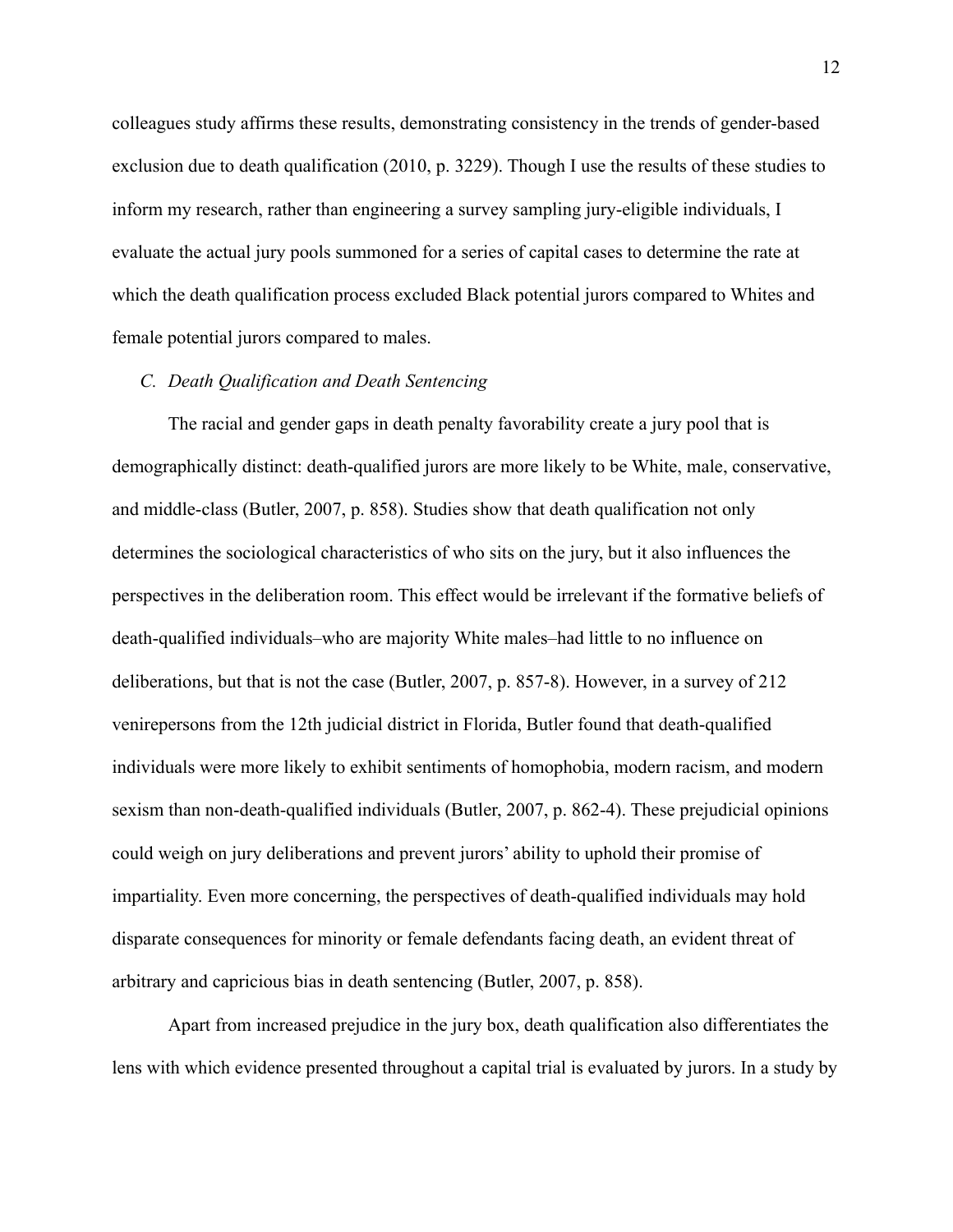Thompson and colleagues, a jury-eligible subject pool watched footage of conflicting testimony by a prosecution witness and a defense witness. Death-qualified individuals were significantly more likely to favor the prosecution than were non-death-qualified individuals, suggesting that those sitting on capital juries may be predisposed to aligning with evidence presented by the State, which could impact the likelihood of both a conviction and of a death sentence (1984, p. 67).

Importantly, existing literature goes beyond establishing a link between death-qualified individuals and their proclivity to hold biased opinions that *could* influence the decision to sentence death. Studies also demonstrate how death qualification directly impacts an individual's evaluations of the procedures used to determine a death sentence. For most death penalty practitioner states, including North Carolina, aggravating and mitigating circumstances define these procedures (Butler and Moran, 2007, p. 65). With this system, a death sentence is warranted if the aggravating factors, or the aspects of the crime that emphasize the offender's culpability, outweigh the mitigating factors, or the personal and situational circumstances considered to offer grace to offenders. Butler and Moran show that death-qualified individuals from a pool of 450 people called for jury duty in Florida provided higher endorsements for aggravating factors, and lower endorsements for mitigating factors when presented with facts from a hypothetical capital case (Butler and Moran, 2007, p. 65). These findings coincide with those in a study by Godcharles and colleagues, who noted lower levels of empathy of death-qualified individuals (2018, p. 28). These dispositions during deliberations could result in the imposition of a death sentence even in a case where the mitigating factors render such an extreme punishment disproportionate to the circumstances of the crime. Though studying the effect of death qualification on death sentencing is beyond the scope of my study, discussing this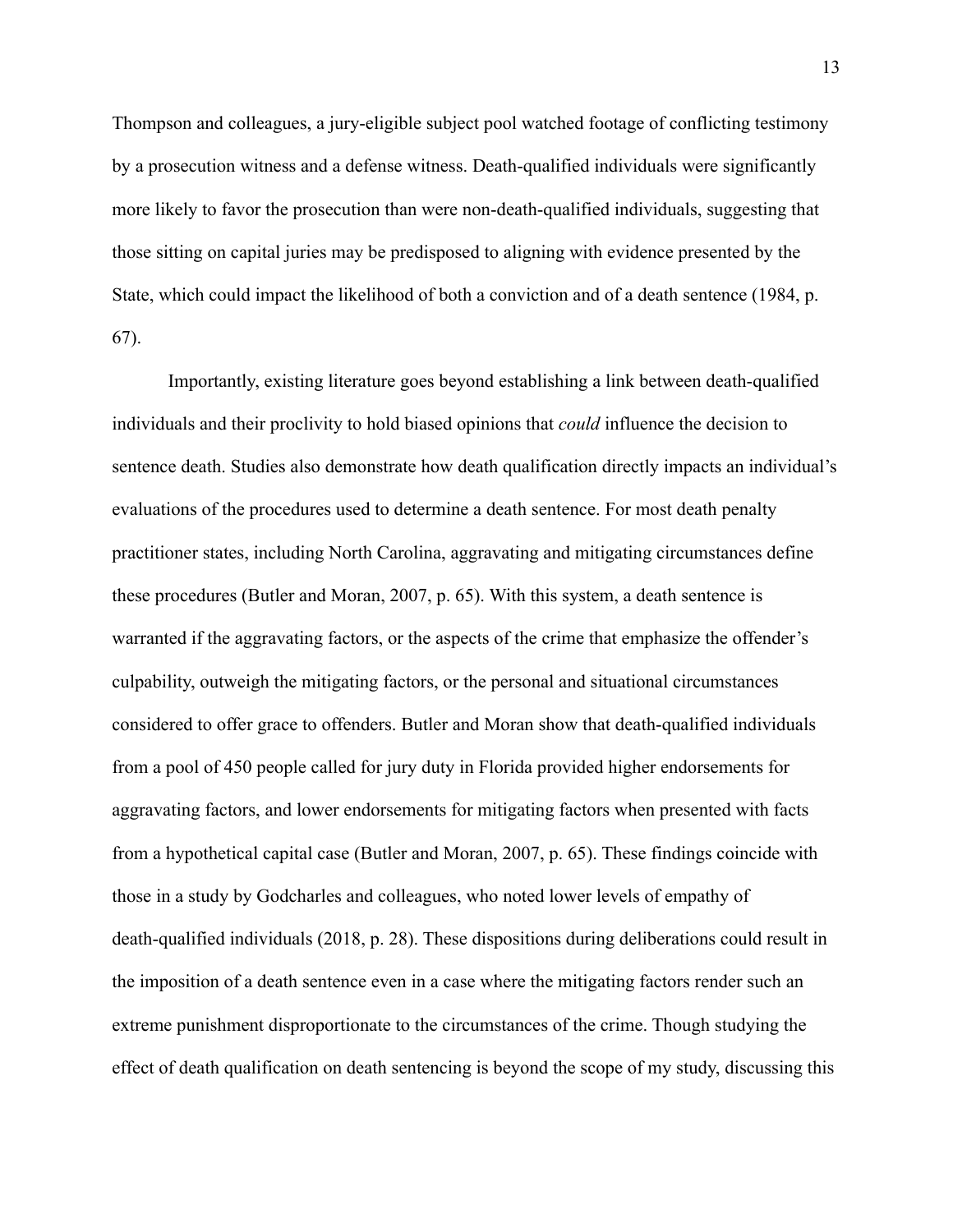research contextualizes the significance of my findings about the effects of death qualification on jury composition.

# *D. Other Biases in Jury Selection*

In recent years, the use of peremptory strikes by the State and the defense have been named a potential source of bias that depletes diversity in the jury box, much like death qualification. Presumably, these strikes are to be used against a select number of individuals that either the State or the defense think represent a potential for bias and are not fit to serve, though they may be qualified to do so given legal parameters. However, because these strikes generally do not require on-the-record justifications, it is difficult for courtroom officials to parse whether they are used with discriminatory intent.

It was not until the 1986 *Batson v. Kentucky* case that the Supreme Court evaluated whether prosecutors could use an individual's race as a justification for peremptorily striking them from the venire (Semel et al., 2020, p. 7). The Court ruled that this practice was in violation of the Equal Protection Clause and required that any strike by either the State or the defense be based solely on race-neutral and gender-neutral reasons—or reasons that are unrelated to one's race and/or gender (Semel et al., 2020, p. 7). In other words, striking potential jurors on the basis of race and/or gender was deemed discriminatory and unconstitutional.

Beyond this constitutional restriction, the use of peremptory strikes can be as arbitrary as calling into question the personal characteristics of a potential juror, making someone's marital status, employment history, or favorite pastimes valid reasons to prevent them from fulfilling their civic duty of sitting on trial (Semel et al. 2020, p. 17). Both the State and the defense can present *Batson* challenges against strikes that appear to have been motivated by race, which is the only instance in which either side is required to provide an explanation for their use of a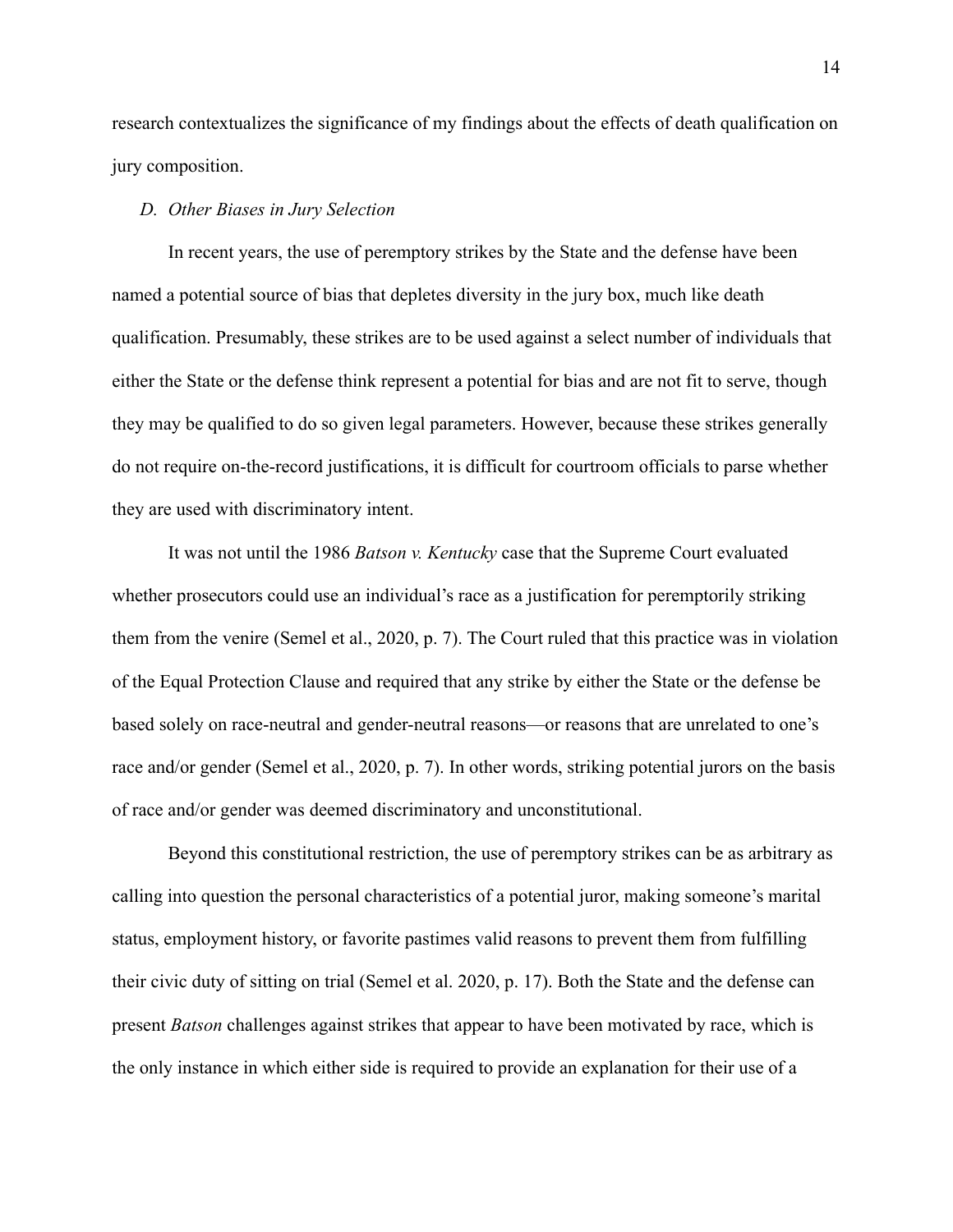strike. However, the Court's outlined evidentiary framework requires that *Batson* claims prove purposeful discrimination in the use of a peremptory strike. This is a difficult standard to satisfy, which has resulted in very few successful *Batson* challenges, despite trends of racialized jury selection supported by existing literature (Baldus et al., 2012, p. 1465). Thus, research evaluating biases in peremptory strikes adds to the discussion of whether the parameters for successful *Batson* challenges are too narrowly defined, or if the permissibility of peremptory strikes is too broad by allowing any race-neutral justifications that could simply disguise racialized motives.

When for cause strikes during the death qualification process do not sufficiently cleanse the jury pool of those who pose a threat to the success of the State, prosecutors can rely on their peremptory strikes to ensure that those who sit on their capital cases are more likely than not to secure a death sentence. This effectively translates to using these strikes against Black potential jurors, who pose the biggest threat to prosecutorial success on account of their death penalty opinions and empathetic viewpoints that favor the presentation of mitigating factors (Godcharles et al., 2018, p. 28). Thus, the State's determination to secure a pro-prosecution jury is evidently linked to race, as studies have confirmed how prosecutorial peremptory strikes create racialized effects on the demographics of the venire, furthering the effects of death qualification.

One method used in literature to evaluate biases operating behind the use of prosecutorial peremptory strikes is experimental mock jury selection. Michael Norton and Samuel Sommers used a focus group of college students, law students, and trial attorneys, providing all three groups pertinent evidence for a hypothetical case involving a Black defendant (2007, p. 266-9). The participants assumed the role of the prosecutor and were tasked with using a peremptory strike for one of two potential jurors who both exhibited different characteristics that could be cause for bias: the first being a journalist with background information of the case and the second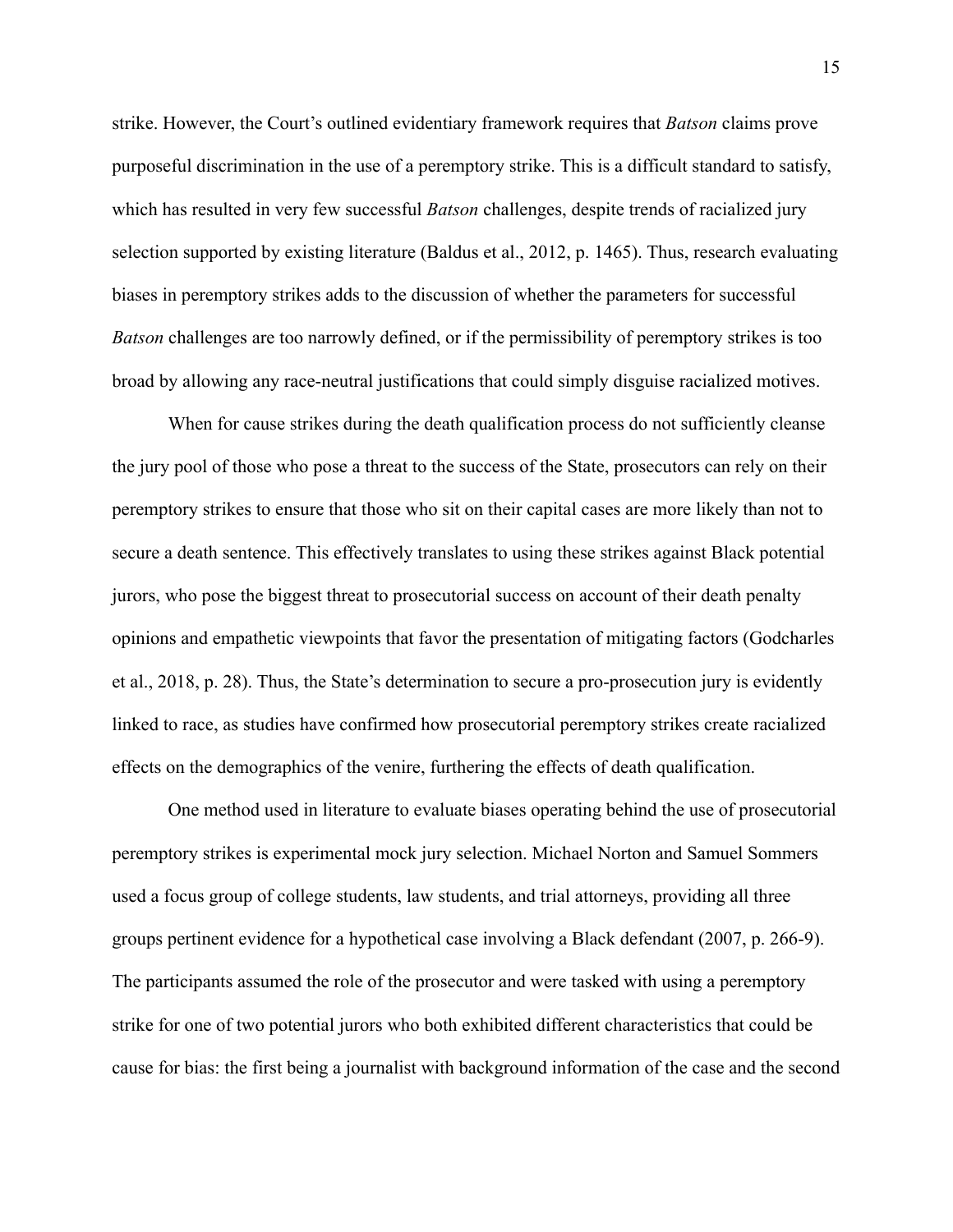being skeptical of forensic evidence to be presented by the State. The participants were split into two groups, one where the first juror was Black and the second was White, and another where the race of the jurors was reversed. The Black juror in both groups was struck at a higher rate than the White juror, yet when asked, participants managed to provide race-neutral logic for their decision, demonstrating that it is feasible for a prosecutor to comply with *Batson* and still pursue discriminatory practices in the courtroom (2007, p. 269-71).

I rely on the second method existing literature has utilized to demonstrate racial biases in peremptory strikes, which involves statistical analyses of juror questionnaires—questionnaires completed by individuals at the start of the jury selection process that provide basic personal information—to understand how the sociological characteristics of a venireperson impacted their chances of being struck by the State. This information about potential jurors is also gathered from responses given during voir dire, or the pre-trial process of juror examination that occurs in the courtroom, where individuals are questioned either in groups or individually by the judge, prosecution, and defense about an array of personal characteristics to determine whether they are fit to sit trial. I hope that by using this quantitative method, my research will highlight how racial discrimination in jury selection actually operates in the courtroom, rather than painting the picture of how it may occur through a hypothetical laboratory experiment.

Baldus and his colleagues pioneered this methodology by evaluating the racialized use of peremptory strikes in over 300 Philadelphia County capital cases over a 17-year period, when controlling for race-neutral characteristics about an individual that could present as reasons to strike them (2012, p. 1460-5). The study found that, on average, prosecutors peremptorily struck 51% of Black potential jurors, but only 26% of comparable non-Black potential jurors. Interestingly, defense strikes showed an opposite trend, striking only 26% of Black potential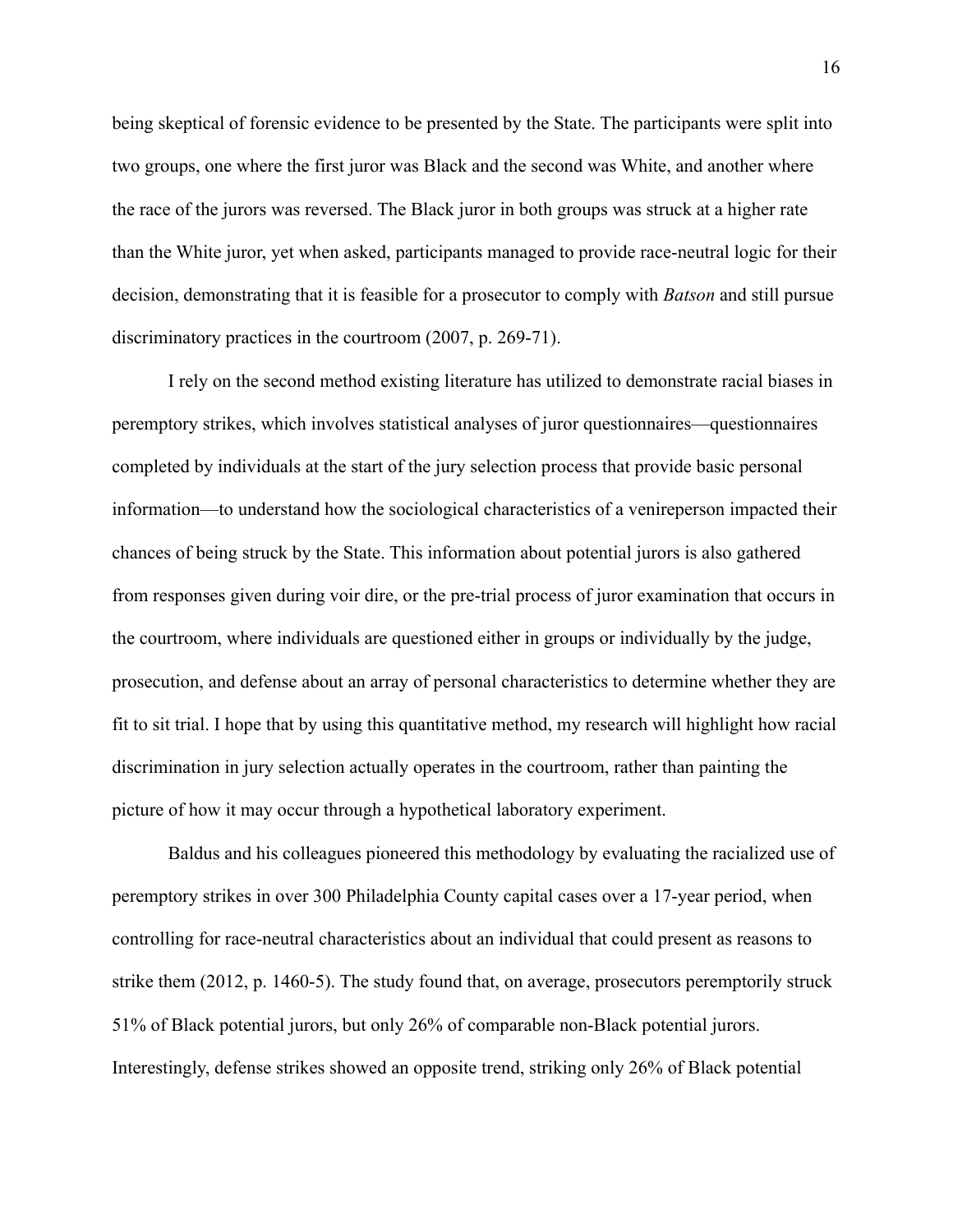jurors, but 54% of comparable non-Black potential jurors (2012, p. 1465). I have chosen to focus my study on the racialized effects of prosecutorial strikes because even though this study shows that the defense also uses strikes disproportionately by race, the prosecution's actions diminish the diversity of a jury pool and undermine the promise to deliver a jury of one's peers. I also intend to mirror the methodology of this study by controlling for race-neutral sociological characteristics in my analyses, to determine whether disparate results in peremptory strikes are indicative of racialized motives.

Existing literature shows that even beyond Philadelphia County, racialized rates of peremptory strikes persist. Grosso and O'Brien examined whether race influenced prosecutorial peremptory strikes in the jury selection proceedings of each death row inmate in 2010, representing more than half of the counties in North Carolina over a 25-year period. The results showed Black potential jurors were struck at a rate 2.5 times higher than their non-Black counterparts, when controlling for relevant sociological characteristics (2012, p. 1552-3). This study acts as the baseline for mine because it informs the context of jury selection in North Carolina. However, my study analyzes peremptory strike rates in North Carolina for a shorter time period and within just one county. My research aims to demonstrate the extent that the racialized trends identified by Grosso and O'Brien persist within the scope of my study.

# *E. Race-Neutral Questioning During Voir Dire*

Though death qualification and peremptory strikes are the most acknowledged pathways to the prejudicial exclusion of potential jurors in social science research, there exist more discreet methods adopted by prosecutors that may produce the same results. Though it is difficult to delineate whether any of these practices are rooted in efforts of purposeful discrimination, research has informed how tactics pursued by prosecutors at each stage of the jury selection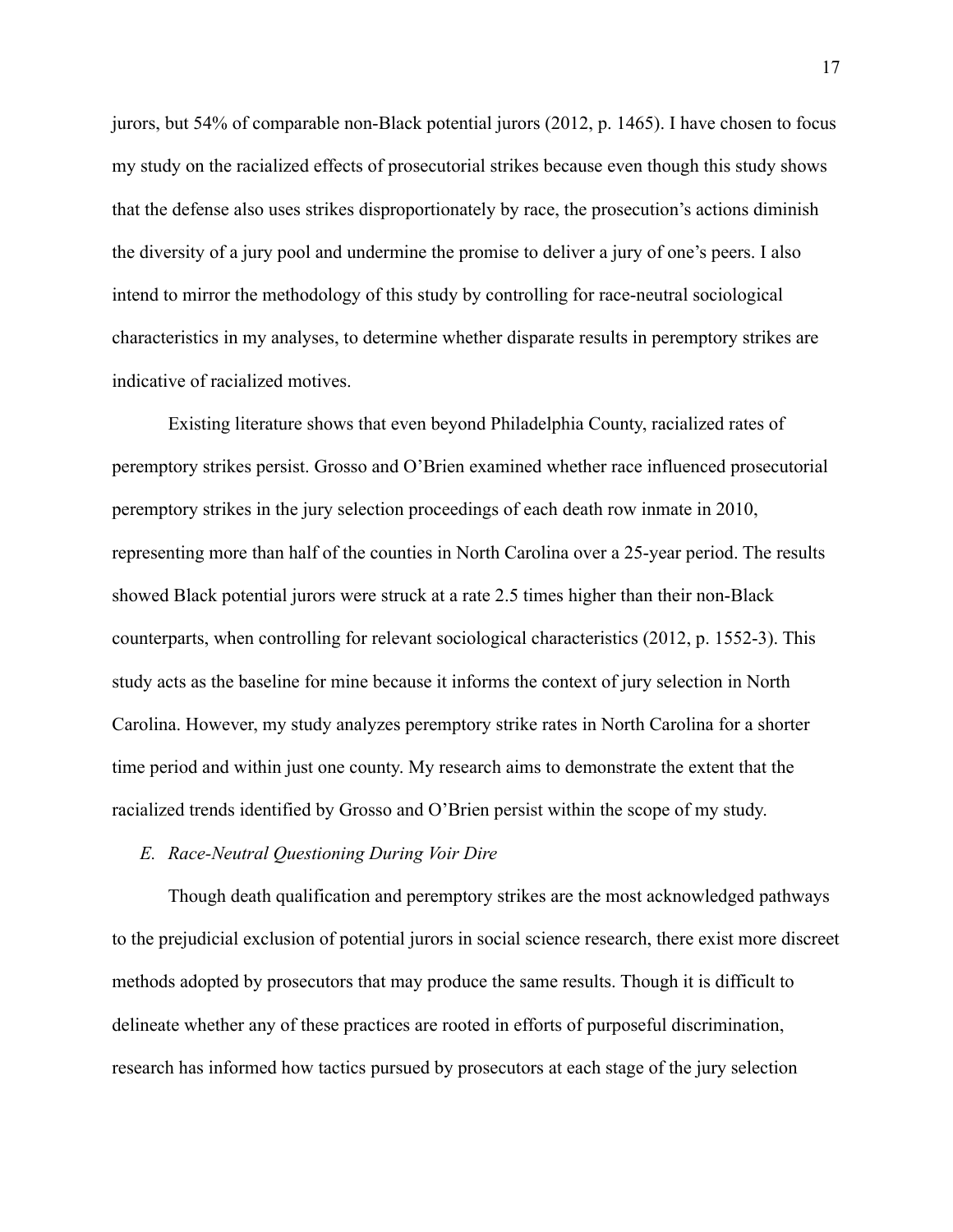process ultimately result in a whitewashing of the jury effect, or the process of making a seated jury more White. Whether intentional or not, this effect is consequential for the representativeness of the jury, and, in turn, the perspectives present in the deliberation room.

For the prosecution, reasons to strike jurors for cause or peremptorily may be rooted in personal characteristics that signal bias against the State. To pinpoint these biases, jury questionnaires and voir dires involve extensive and intrusive questions about an individual's personal and family history. I am most interested in understanding if and how questions that present as race-neutral may actually be intrinsically related to race. Specifically, in recent decades, judges and prosecutors have begun to ask potential jurors during voir dire about their experiences with law enforcement and the criminal justice system in general. This method has been incorporated to exclude those who express explicit bias against the State. Since the prosecution often relies on law enforcement as key witnesses, a prosecutor may deduce that an individual that has attested to a negative encounter with an officer would be unable to remain impartial toward these testimonies. Though studies in this field are limited, Norton and colleagues demonstrate through a mock trial experiment that prosecutors choose jurors that will be favorable to their case, or those who are most likely to secure a guilty conviction and a death sentence, which affirms their likelihood to exclude individuals that may express potential biases against the State (Norton et al., 2007, p. 473). Though the defense uses similar tactics by excluding individuals who present biases against them or their defendant, studies affirm that their actions do not compromise the representative nature of the jury pool, which is why the defense's practices are not the subject of my study (Baldus et al., 2012, p. 1465).

On its face, striking a potential juror because of law enforcement attitudes does not implicate race, making it a valid reason to utilize a for cause or peremptory strike. However,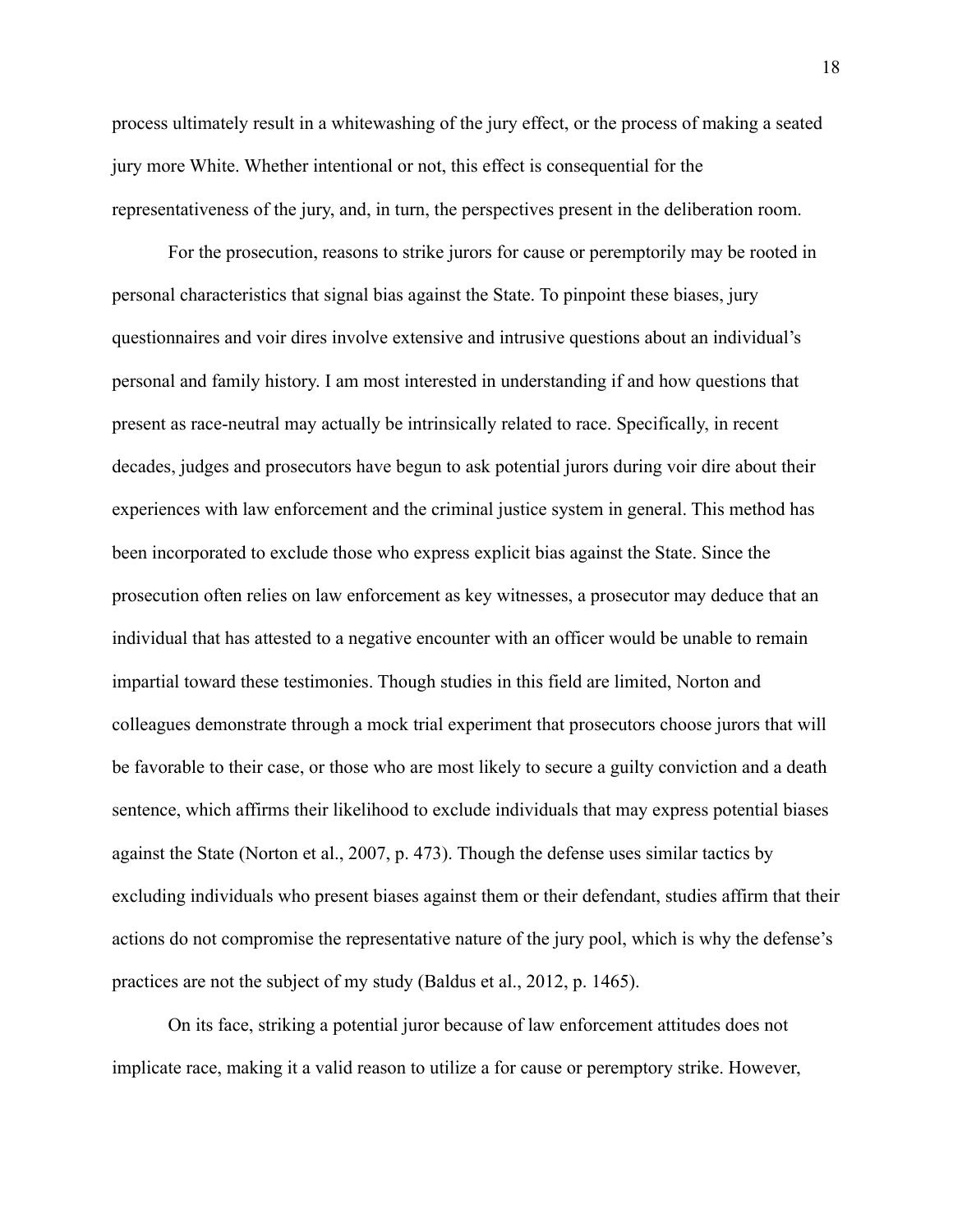because there is a stark racial differentiation in who is most likely to answer yes to the question of negative police or criminal justice experiences, inquiring on this subject mirrors the racialized effect of death qualification (Voigt et al., 2017, p. 3). In 2017, 60% of Black Americans indicated that they or their family had experienced unfair treatment by the police, a phenomenon that is less common among White Americans (Neel, 2017). In North Carolina, this trend is exemplified by research showing that Black drivers pulled over due to a seat belt violation are 200% more likely to be searched by police than White drivers stopped for the same reason (Baumgartner et al., 2017, p. 113). In nearly every other type of routine traffic stop, Blacks were more likely to be searched and/or arrested than Whites, an effect that has only increased over time (Baumgartner et al., 2017, p. 107). Thus, it is not unsurprising that this suspicion of Black Americans by the police has caused racial differences in opinions about law enforcement, with surveys noting that 74% of White Americans gave "warm ratings" to officers, compared to only 30% of Black Americans (Fingerhut, 2017).

This distinction in favorability of law enforcement may further the racial gap instigated by death qualification and peremptory strikes, such that this "race-neutral" line of questioning could provide the prosecution with another opportunity to exclude Blacks from the jury box. As discussed, the problem with removing Black jurors goes beyond undermining the promise of a jury of one's peers by also potentially influencing the outcome of a capital case. Because studies show that, on average, Blacks are more accepting of mitigating factors than Whites, their perspectives can balance or counteract the more prejudicial perspectives of death-qualified White male jurors, which would be crucial for impartial deliberations (Butler, 2007, p. 862-4). However, this display of empathy toward the defendant undermines the prospects for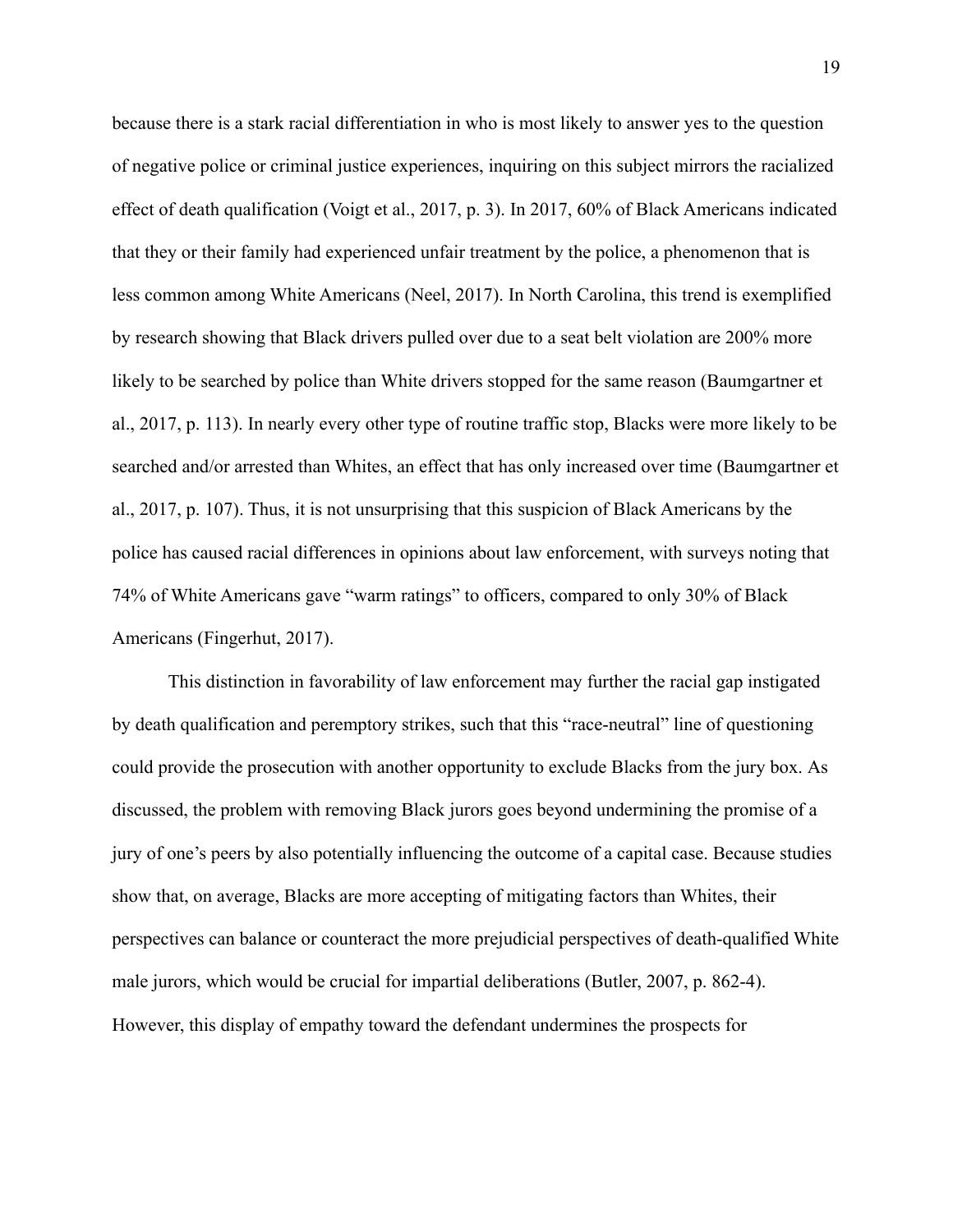prosecutorial success, which is why bleaching the jury through questions of past law enforcement and criminal justice experiences is to the prosecution's benefit.

# IV. HYPOTHESES AND THEORY

Given the conclusions in relevant literature, there are several ways in which the jury selection process is vulnerable to racial biases that impact the final composition of the jury. My theory is that the jury selection process was designed to allow both the prosecution and the defense to excuse potential jurors who may compromise the impartiality of the jury. However, in practice, the exclusionary procedures of jury selection are subject to race and gender effects. I expect that these effects will align with the prosecution's motive to secure a jury that is more likely to favor their side by convicting and sentencing death. In other words, the prosecution will utilize these exclusionary practices by race and gender to ensure a pro-prosecution jury. A pro-prosecution jury is one that has more favorable opinions of the death penalty and is more likely to favor the State's presentation of evidence, which literature suggests are qualities more commonly held by White men (Godcharles et al., 2018, p. 28; Butler, 2007, p. 858). Thus, I expect the identity-based effects of jury selection will influence who is eventually seated on a jury, benefitting the presence of White males on capital juries while significantly threatening the presence of Blacks and females. My theory suggests that within the scope of my study, the exclusionary practices of jury selection will differentiate removals of potential jurors by sociological characteristics, namely race and gender, to ensure that the final seated juries align with the State's pro-prosecution ideal.

For the purposes of my study, I evaluate how the processes of death qualification, peremptory strikes, and questions about criminal justice experiences all aid in securing a pro-prosecution jury through disparate racialized and gendered effects on final jury pools. I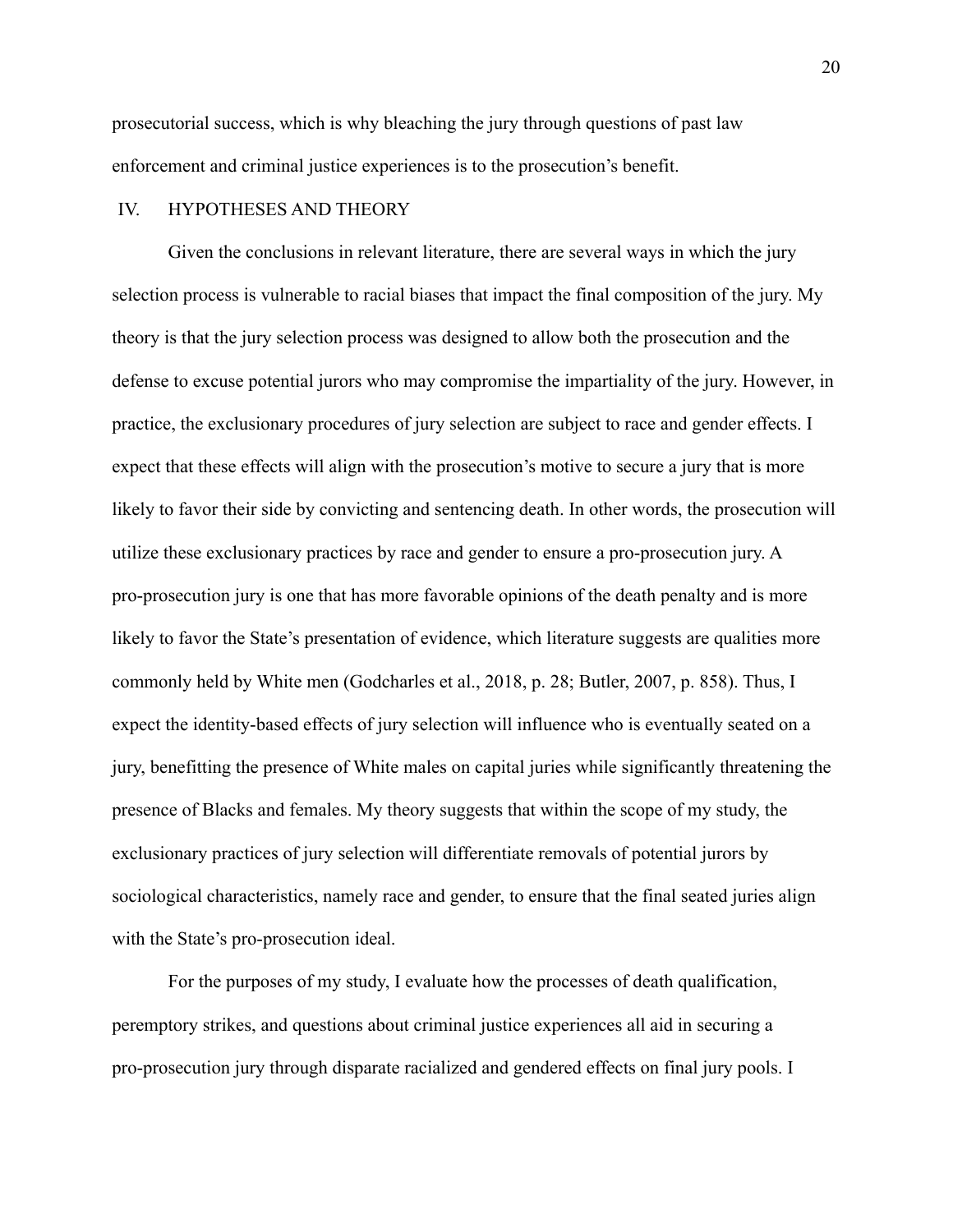expect that the requirement to death qualify a capital jury will systematically exclude jurors in accordance with current trends of public opinions on the death penalty. My hypotheses for the death qualification effect are as follows:

H1: Black potential jurors will hold more negative opinions of the death penalty than their White counterparts, which will contribute to higher excusal rates due to death qualification rates for Black potential jurors compared to Whites.

H2: Female potential jurors will hold more negative opinions of the death penalty than their male counterparts, which will contribute to higher excusal rates due to death qualification rates for female potential jurors compared to males.

The theory motivating these hypotheses is rooted in the public opinion gap between Whites and Blacks and men and women in support of the death penalty (Godcharles et al., 2018, p. 17). Because the jury pool should operate as a representative sample of the community, these public opinion trends should persist for potential jurors, which would cause the disproportionate exclusion of Black and female jurors on the basis of not being death qualified.

I expect that even beyond the effects of death qualification, prosecutors will continue to narrow potential jurors based on race by finding other ways to exclude Black individuals, as supported by consistent findings in literature. I expect to find the following:

H3: Black potential jurors will have a disproportionately higher share of their total share of the jury pool struck by the State than Whites. When controlling for what that is known about a potential juror (their sociological characteristics and potential for biases), Black potential jurors will still have a higher likelihood of being struck by the State than their White counterparts.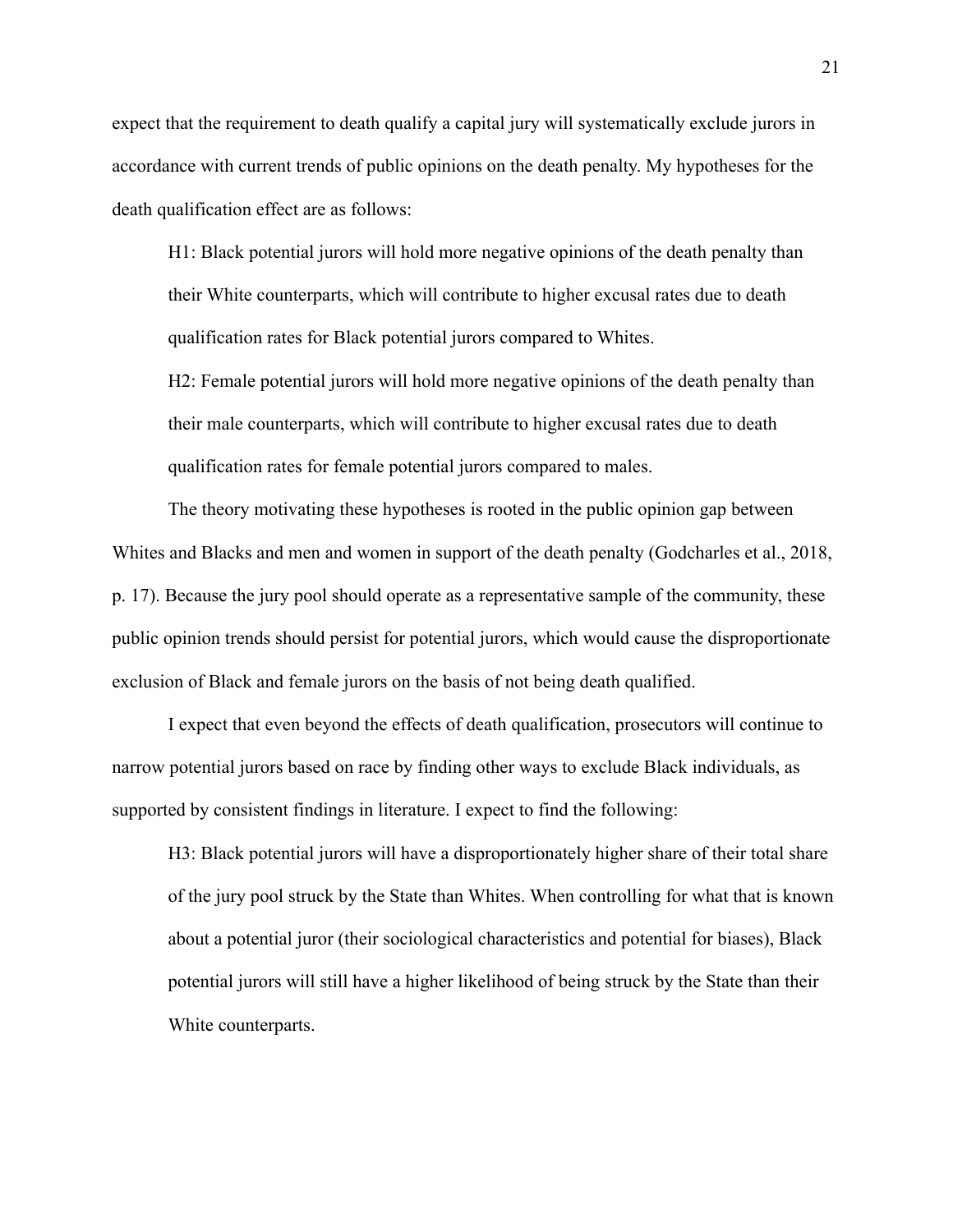Apart from death qualification and racialized peremptory strikes, there exist other processes of jury selection that also impact who is selected to sit trial. The judge, prosecution, and defense ask pointed questions during voir dire and analyze responses for signs of potential bias. This strategy becomes problematic when it simultaneously undermines the constitutional promise of a representative jury. To test if this is the case, I evaluate whether standardized questioning by the judge and the prosecution of potential jurors' experiences with law enforcement and the criminal justice system contributes to the systematic exclusion of Black potential jurors. I expect the following:

H4: When asked about experiences with law enforcement and the criminal justice system during voir dire, a disproportionately higher share of Black potential jurors will recall a negative encounter on behalf of themselves or their friends and family compared to the share of White potential jurors who do so. This disproportionate racial difference in negative experiences will contribute to higher excusal rates due to this bias for Black potential jurors compared to Whites.

This hypothesis hinges on literature confirming that Black individuals have more negative experiences with law enforcement than do Whites (Voigt et al., 2017, p. 1; Baumgartner et al., 2017, p. 113). They may in turn be more likely to reference these experiences upon questioning during voir dire, which prosecutors can then use as demonstration of bias against the State, since the State is aligned with law enforcement. This provides an outlet to present a for cause motion against individuals who admit an inability to be impartial to the State or to law enforcement. For those who can still comply with the law despite their negative experiences, the State still has a seemingly race-neutral reason to strike these jurors, thus complying with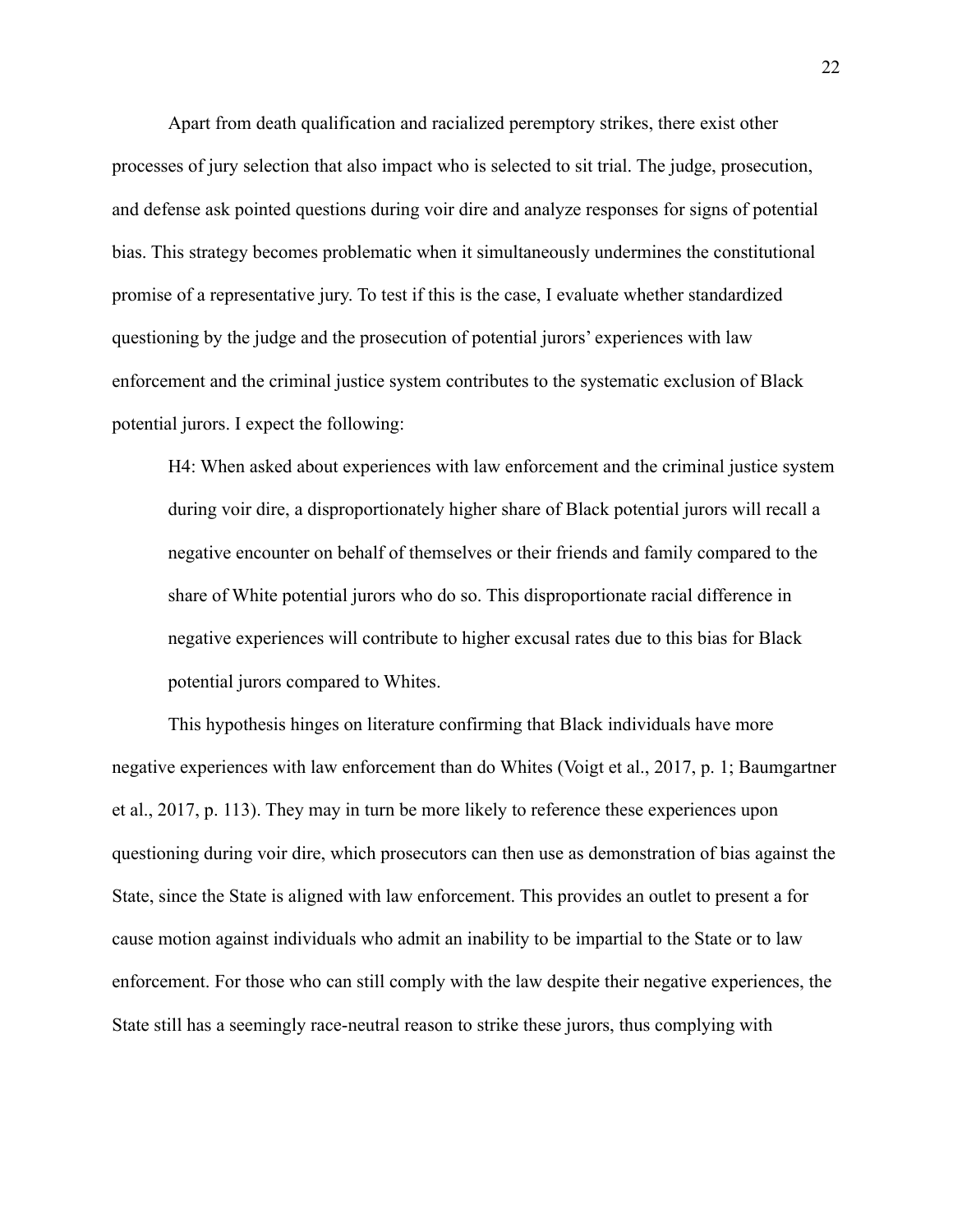constitutional mandates, albeit still ensuring that there is a racialized effect on the composition of the jury, such that it remains as White and as likely to sentence death as possible.

I expect that as a result of death qualification, peremptory strikes, and questions about criminal justice experiences, the prosecution will secure final juries that do not reflect the shares of race and gender in the original jury pool and thus cannot truly be considered juries of one's peers. The final juries will reflect the race and gender effects of these three components of the jury selection process such that:

H5: The final seated juries will be White male-dominant, overrepresenting the share of White males in the original jury pool and underrepresenting the share of Blacks and females.

If my hypotheses prove true, then these unassuming strategies of jury selection could be responsible for pro-prosecution biases in the jury box, potentially pointing to a source of arbitrary and capricious influence on death penalty application, which would be grounds for constitutional consideration based on past Supreme Court decisions. However, support for my hypotheses would most strongly suggest that the capital jury selection process systematically excludes individuals with specific sociological characteristics, calling into question whether the constitutional right to a representative jury is truly being upheld in capital trials.

# V. DATA COLLECTION

To conduct my analyses, I used jury selection data from the jury pools of the four capital case trials in Wake County, North Carolina between 2014-2018: *Devega v. State of North Carolina* (2014), *Smith v. State of North Carolina* (2016), *Holden v. State of North Carolina* (2017)*,* and *Richardson v. State of North Carolina* (2018). The data I retrieved was publicly available via the Wake County clerk of court.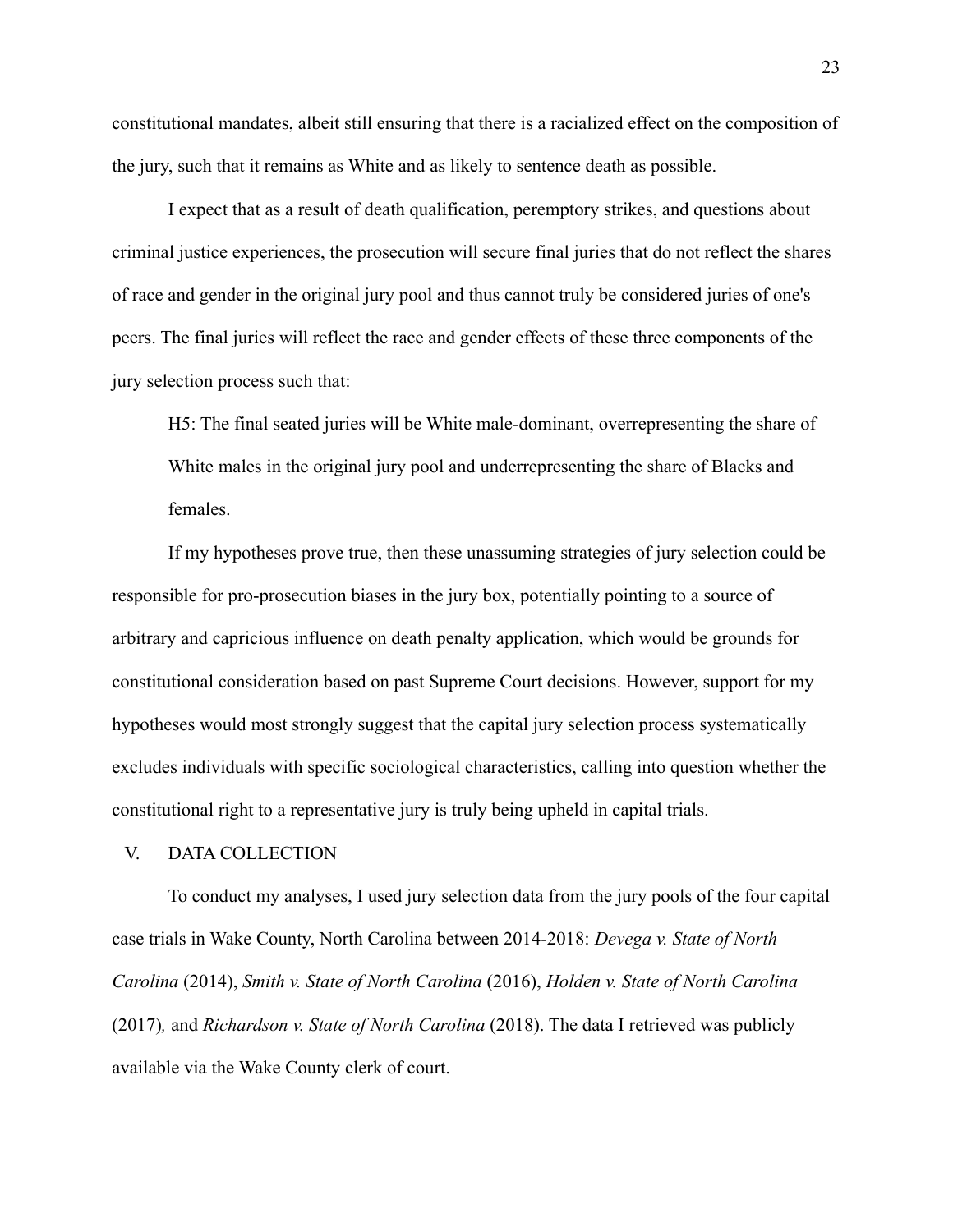Wake County is a demographically diverse, heavily populated urban county, meaning the four jury pools should represent that diversity. If I had selected a more rural county as a data source, I may have evaluated jury pools that were disproportionately composed of a specific race that were not comparable to state-wide demographics, which justifies the selection of Wake County. Though courtroom practices for capital jury selection are somewhat standardized across North Carolina's prosecutorial districts, I cannot infer that my results apply to other geographical contexts given that different counties have different prosecutors that may abide by individualized strategies for jury selection. Thus, I am bound by my case selection, which limits the generalizability of my results.

The jury pools of the four capital cases are defined by statutory procedures that outline how residents of North Carolina are randomly summoned to jury duty, as well as the requirements for being jury-eligible. In North Carolina, juror summons are created from the source list of registered voters (ROV) and licensed drivers registered with the Department of Motor Vehicles (DMV). Those who are unregistered or unlicensed are automatically excluded from the population that is used to draw jury pool samples. Studies show that this basis for exclusion disproportionately affects Black and transient individuals (Semel et al., 2020, p. 4). For this reason, the jury pools of the four capital cases may not accurately or wholly represent the demographic diversity in Wake County. The jury pool is further narrowed by the jury-eligible qualifications enumerated by the state: jurors must be U.S. citizens, 18 years or older, a resident of the county in which they were summoned, able to speak English, and had their civil rights restored if previously convicted of a felony. These parameters define the individuals in the jury pools of all four capital cases included in my analysis.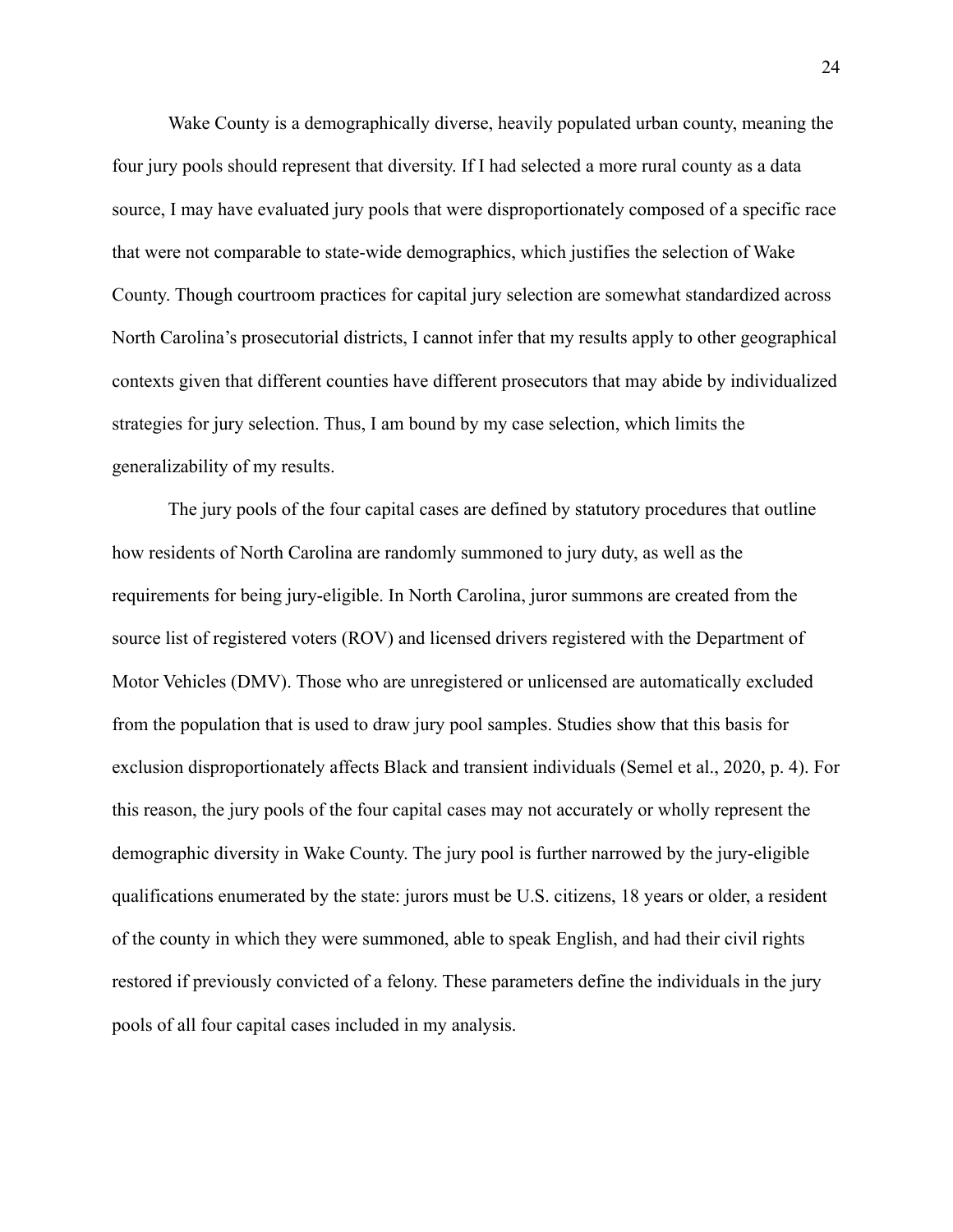The jury selection data includes juror questionnaires completed by all venirepersons who responded to their jury summons by appearing in court, as well as a clerk report for each capital case that records whether individuals summoned for that case were subsequently seated on the jury or excused from the jury. If an individual was excused, the type of strike is listed in the report: defense peremptory strike, State peremptory strike, defense for cause motion, State for cause motion, Court strike—wherein the judge presiding over the case finds cause that an individual is unfit to sit trial—or hardship—wherein an individual was unable to sit trial because of personal conflicts, such as work or childcare. I also created a variable to note the explicit reason or reasons why each individual across the four jury pools was struck. This data is recorded during the voir dire for each type of excusal except for State and defense peremptory strikes, which do not require explanations. This variable was used to track how many individuals were explicitly struck for death qualification or criminal justice biases (see Appendix 1).

There are 86 observations in my data that did not complete juror questionnaires because, even though they responded to their summons and appeared in court, they were granted hardship at the start of the jury selection process and were subsequently excused before the questionnaire or voir dire process commenced. This leaves a total of 465 individuals who were summoned, appeared in court, and completed the initial juror questionnaire. This questionnaire is quasi-standardized, with only the Devega case using a different questionnaire than what was used for the other three cases. However, the questions included in the Devega questionnaire are identical to those of the other questionnaires apart from the inclusion of one additional question: "What are your views on the death penalty?" Potential jurors summoned in the Devega case were given the liberty to hand-write their responses and be as succinct or expansive as they pleased.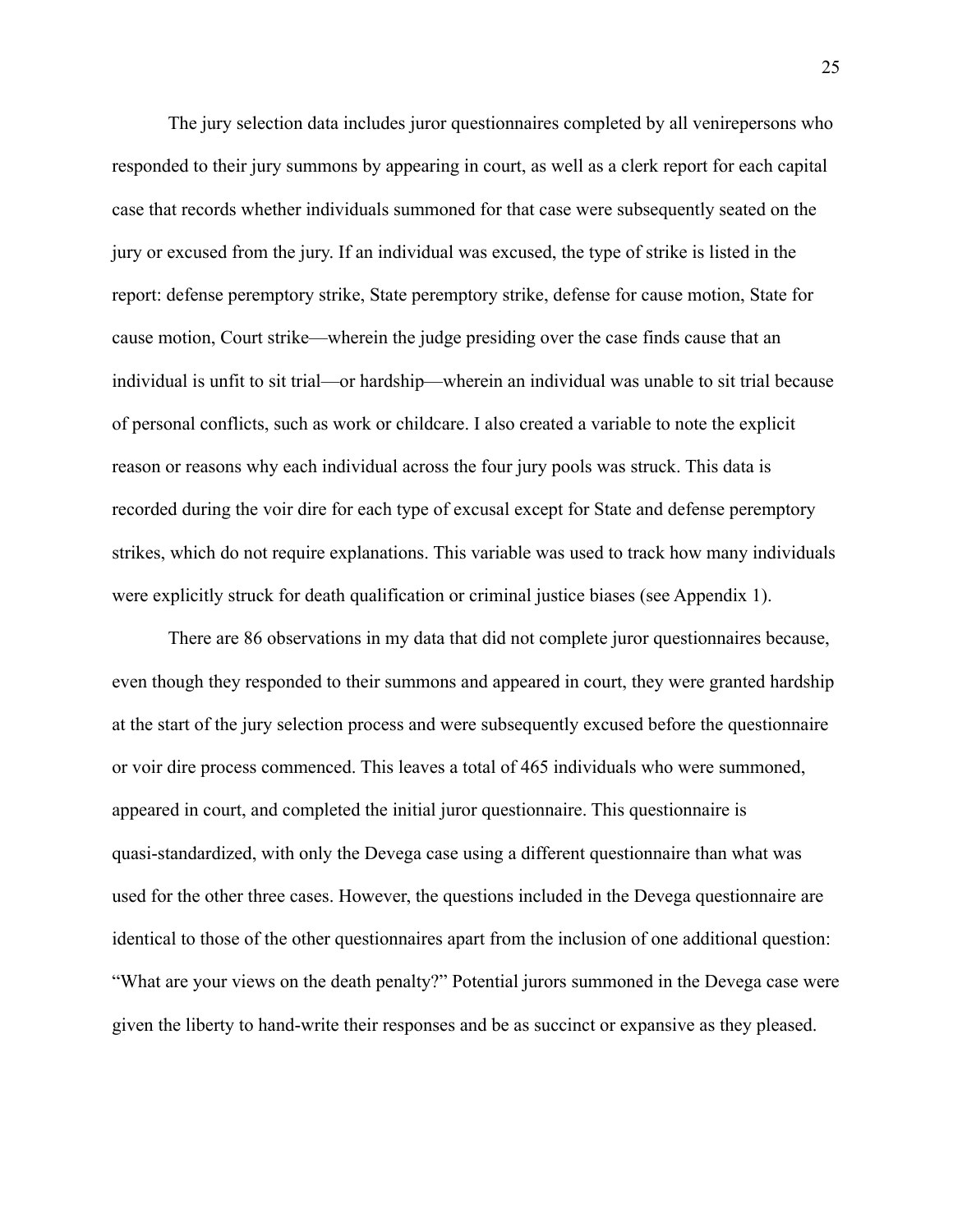Even though this question was not included in the questionnaire used for the other three capital cases, the judges presiding over these cases asked the same question of potential jurors during voir dire, and both the State and the defense followed up with each individual's response. Thus, I used the voir dire to collect death qualification data for the venirepersons of all four capital cases. Even though I had this information for the Devega case via the questionnaire, it was helpful to also code the in-court verbal response, as some individuals altered the strength of their opinions after having had time to reflect on them. However, some individuals who completed a questionnaire did not undergo the voir dire process. The court clerks randomly selected individuals from the jury pools to return for this phase of questioning for each case. This randomized process excludes individuals from voir dire because some of those selected are excused for hardship at the beginning of the process, do not appear, or are sent home once the jury has been selected and there is no longer a need to continue questioning other individuals. This means for the Smith, Holden, and Richardson cases I only collected data about death penalty opinions for individuals who made it to the voir dire stage.

Despite the death penalty opinion differentiation, all four questionnaires include the same inquiries: name, age, race, sex; marital status; employment status, spouse's employment status, children's employment status; highest level of education completed; whether or not an individual has ever served on a jury or been a witness or defendant in a criminal case; whether or not an individual been a victim of a crime or been convicted of a felony, or knows of anyone that has; whether or not an individual is a member of a church; whether or not an individual has close friends or family employed in law enforcement; what magazines/newspapers/or television shows an individual reads or watches. I converted this qualitative data for all 463 observations who completed a questionnaire into quantitative binary and categorical variables that are compiled in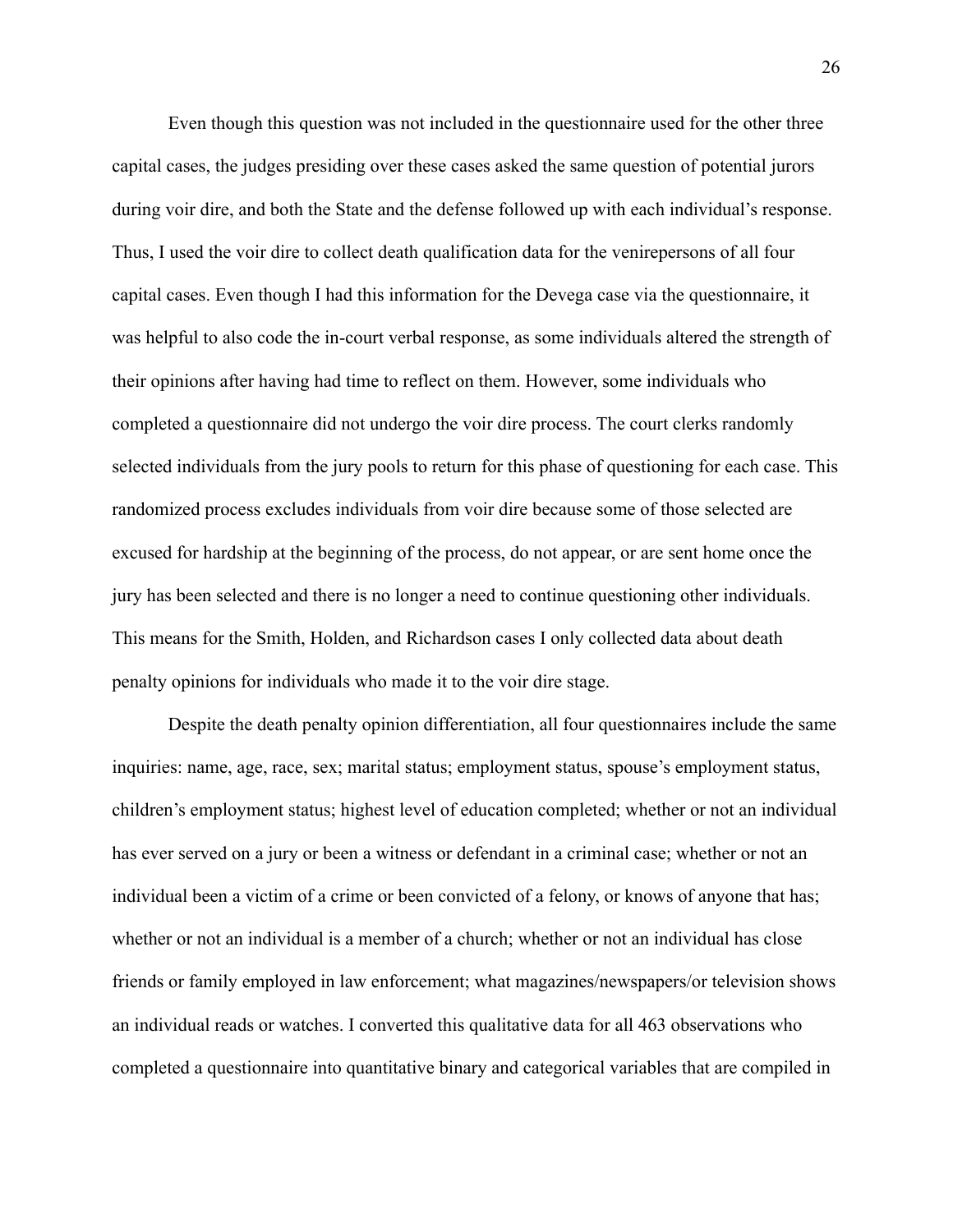a master dataset. The codebook is attached as an appendix to this paper for a complete and accurate list of included variables (see Appendix 1).

I created a categorical variable to represent responses to questions of an individual's death penalty opinions, which were used by the State and the defense to gauge death qualification. I applied this coding schema to the written responses of potential jurors in the Devega case, as well as the oral responses of potential jurors who reached the voir dire stage from the Devega, Smith, Holden, and Richardson cases. This variable is recorded as follows:

1: The respondent expresses an absolute inability to sentence death under any condition. 2: The respondent expresses a disinclination to sentence death, though acknowledges caveats to when and why they would choose to do so.

3: The respondent expresses an undecided or neutral perspective toward sentencing death. 4: The respondent expresses an inclination to sentence death, though acknowledges caveats to when and why they would choose not to do so.

5: The respondent expresses an absolute inclination to sentence death in all cases where the death penalty is an available punishment.

Because both the written and oral responses to the question of death qualification were incredibly varied, it was important that I created a measure that simplified and grouped these responses, while still capturing the nuances in individual opinions. For instance, many respondents expressed a hesitation to sentence death due to normative views but admitted that in exceptional cases a crime might warrant a death sentence. These individuals were coded in the second category. Another large sect of respondents expressed an ability to sentence death, but only when doing so would be proportional to the crime in question. These individuals were coded in the fourth category. Individuals who were coded as a 5 believed that the death penalty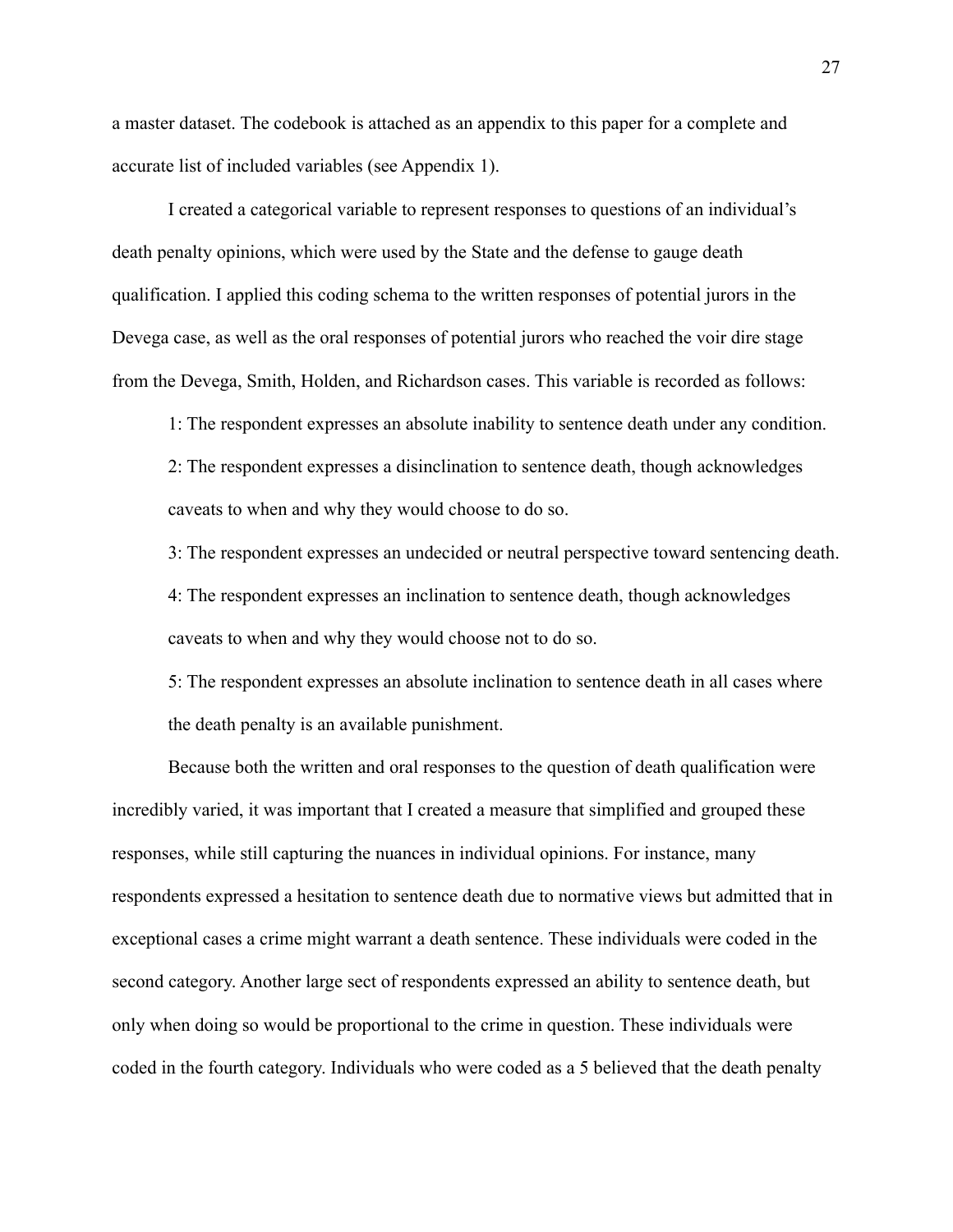should be applied in all first-degree murder cases–as this is the only offense that is death-eligible in the state.

The juror questionnaires do not ask potential jurors to elaborate on their experiences with law enforcement beyond asking if they have any personal connections to those employed in law enforcement. To test my hypothesis H5, I collected this data from the voir dires. I am missing this data for individuals who did not reach the voir dire stage, which restricts the sample size of my analyses. Along with the questionnaires and clerk reports, I obtained the complete transcripts of the voir dires of all four capital cases captured in my analysis, which totaled to more than 16,000 pages of transcription. Collecting data on responses to inquiries of law enforcement experiences required carefully reading through these transcripts to pinpoint when each individual was asked this question. I then recorded each individual's response as a categorical variable that defined the past criminal justice experience, along with a binary yes/no variable noting whether an individual recalled an adverse experience with law enforcement, the DA's office, or the criminal justice system in general (see Appendix 1).

Besides the discussion of criminal justice experiences, the voir dire also provided insight on other areas of interest for both the State and the defense. The voir dire is an extension of the questionnaires, giving the State and the defense an opportunity to ask potential jurors to elaborate on certain questionnaire responses. By reading through the voir dire, I identified and coded additional variables not included in the questionnaires that were potentially relevant to whether a juror was excused or seated. This included information about whether an individual knew anyone from the State team or the defense team, knew the victim, the defendant, or their families, or knew anyone on the witness list for either side, among other things. These additional variables capture potential reasons to excuse a juror and coding these variables allowed me to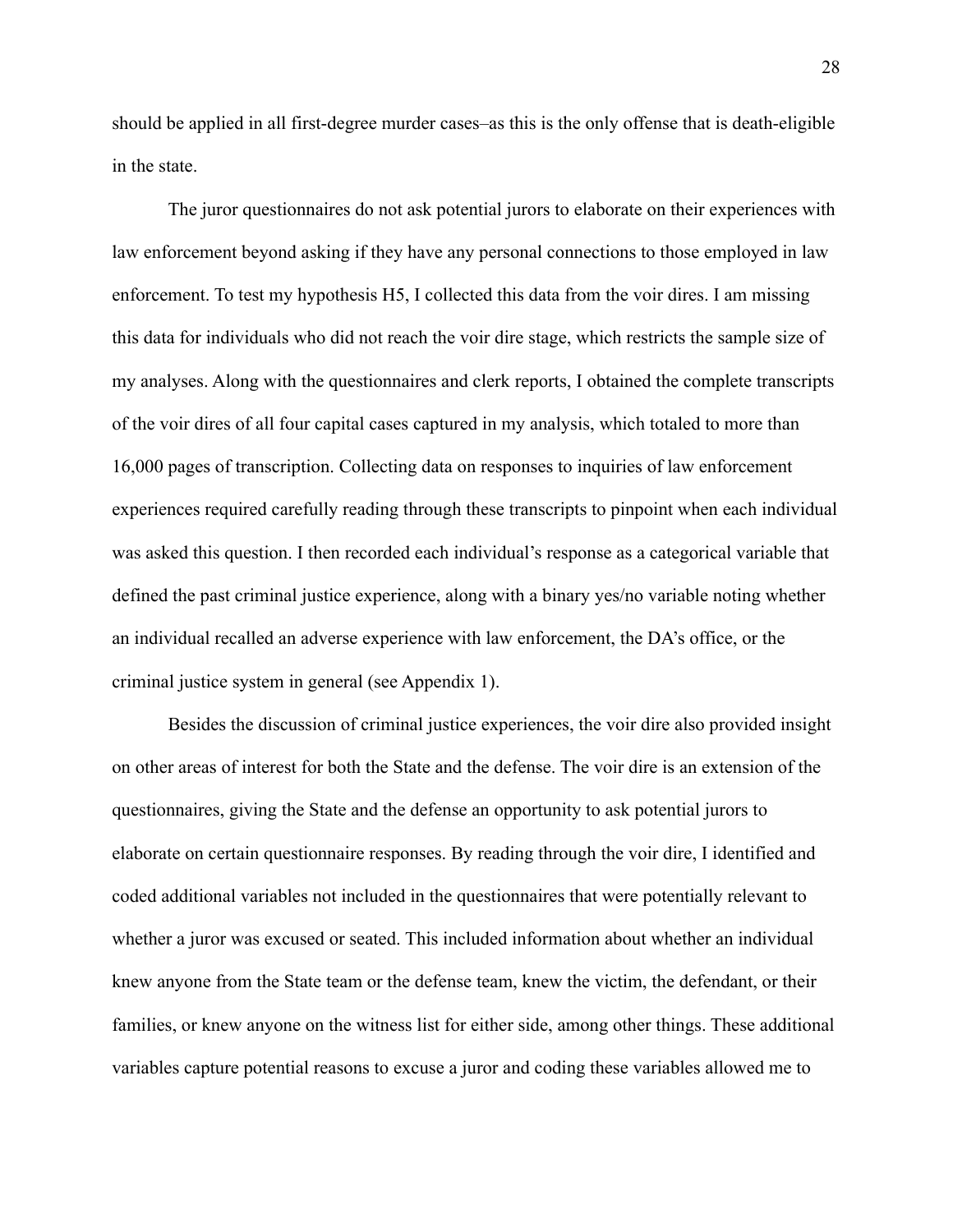include them as controls in the models I used to test each of my hypotheses. These variables and their coding schema are noted in Appendix 1.

In order to accurately and efficiently record relevant information from all four capital case voir dires as quantitative data, I applied for and received funding from Honors Carolina to employ four undergraduate students to assist in the process. I trained these students on how to interpret responses in the voir dire and how to appropriately code them in accordance with the codebook (see Appendix 1). Though training these students and providing stringent protocols for measurement was one method to ensure reliability, I also conducted random tests of interrater reliability throughout the data collection stage. This involved randomly choosing a handful of data entries completed by Student A to be re-done by Student B. Without Student B seeing how Student A coded these entries, I requested that Student B complete the same set of entries in order to ensure that the data was being recorded identically between students.

The work completed by all four undergraduate students accounts for nearly 26% of the observations, or potential jurors, in the dataset. The information compiled for all other observations was a result of my own coding. Each observation coded by a student on the team was not included into the master dataset without my review. When coding death qualification responses or other data relevant to my analyses, students noted the page numbers of the voir dire documents that they used to justify their coding decisions. This made it such that when reviewing students' work, I was able to quickly refer to the point in the voir dire document that each potential juror was asked about death qualification, for example. I then used this information to decide whether the response a juror gave during voir dire aligned with the coding inputted by the student. This process detected and prevented human error, as well as instances where students may have interpreted a potential jurors' response in a way that biased their categorization or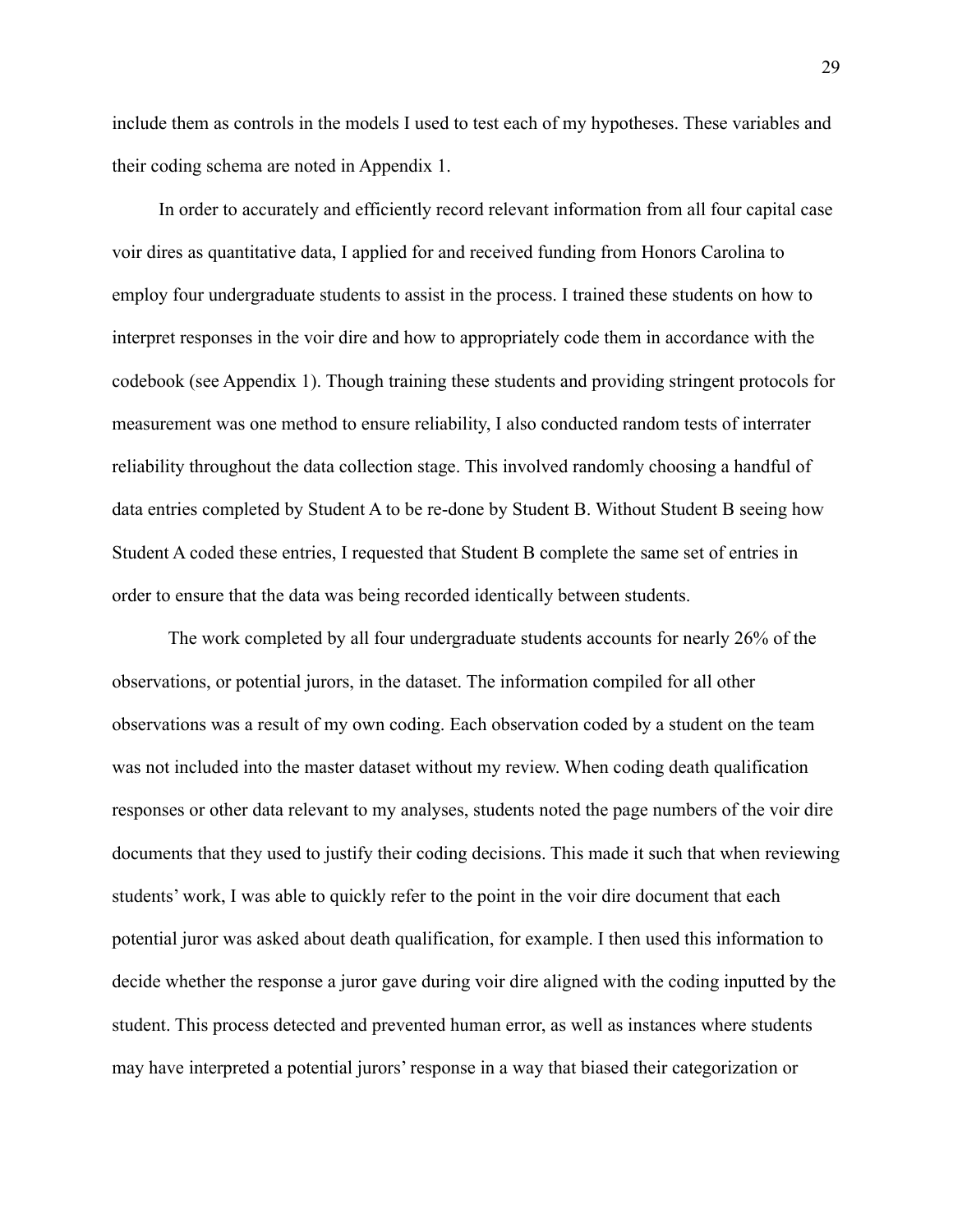coding, though an exact record of how often coding errors were made on final coding submissions by students was not kept. Despite these preventative measures, I acknowledge that the results of my analyses could have been threatened by human error in the data collection process. Though I reviewed the data for each observation in my dataset, I cannot confirm that there are no misalignments with the coding schema.

#### VI. METHODOLOGY

To evaluate my hypotheses H1 and H2, I first analyze the share of death penalty opinions by race and then by gender to determine whether Blacks and females are in fact less likely to favor the death penalty than their White and male counterparts. I utilize a multivariate regression to test how an individual's sociological characteristics, including race and gender, are associated with their score on the death qualification scale I devised. Then, I compare the rate of excusals for death qualification for Black potential jurors compared to White, as well as for females compared to males. This is how I determine whether there was a statistically significant difference in death qualification excusals by race or by gender. I also discuss whether individuals who are not being excused on account of their negative death penalty opinions are still being excused through other avenues with relation to their negative views. I then complete these analyses for a combination of both race and gender.

My hypotheses H3 and H4 are concerned with how other jury selection methods reinforce the hypothesized racialized and gendered impacts of death qualification. For H3, I emulate methodology by Baldus et al., which evaluates the statistical significance of racial disparities in prosecutorial peremptory strikes, as well as the persistence of these disparities after the introduction of controls from the questionnaire data (Baldus et al., 2012, p. 1465). To do so, I first evaluate the distribution of State strikes by race and gender. I then use a series of logistic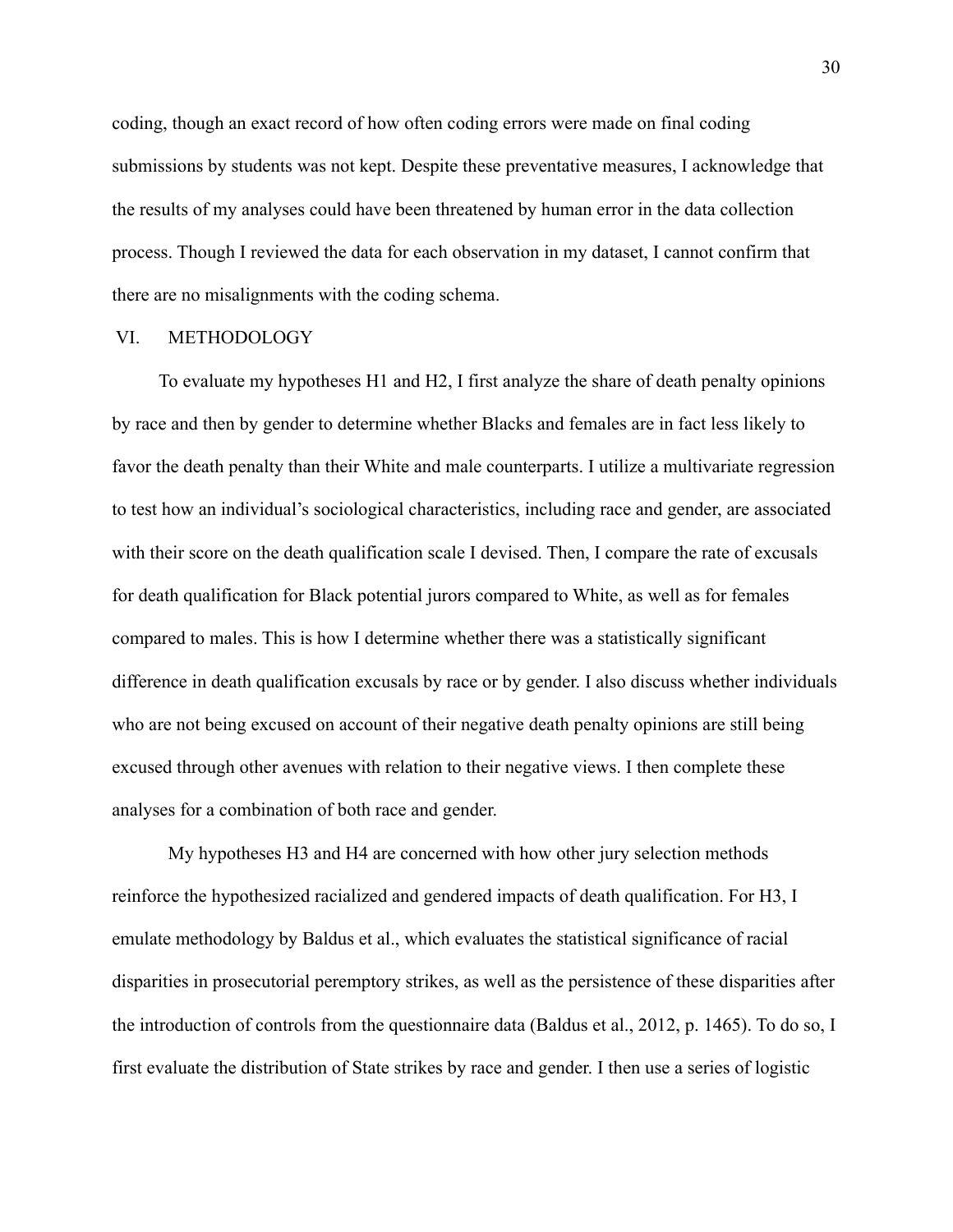regression models to analyze the relationship between an individual's race and gender and their likelihood of being struck by the prosecution, when controlling for other relevant information that could influence the State's decision to strike a juror. By controlling for what is known about potential jurors, I can uncover the extent to which the use of prosecutorial peremptory strikes is systematically differentiated by race. I compare this analysis to the use of defense strikes by race and gender.

To test my hypothesis H4, I first evaluate whether individuals who recalled negative criminal justice experiences during voir dire on behalf of themselves or their close friends and family are significantly differentiated by race. I also evaluate how excusals on account of negative criminal justice experiences are distributed by race alone and race and gender together. Then, I discuss the outcomes of individuals who noted negative experiences with the criminal justice system but were not excused on account of these experiences to determine how influential this line of questioning is to the final compositions of the jury pools.

The analysis of my hypothesis H5 includes several logistic regression models displaying the relationship between race and gender and one's likelihood of being seated, when holding constant what is known about a potential juror that could also impact their odds of being seated on a jury. I display a series of figures representing differences in the predicted probability of being seated by race and gender when holding constant what is known about a potential juror that could also impact their odds of being seated on a jury. These analyses reveal whether race and gender alone are the explicit targets of exclusion from the jury pool, putting into perspective whether even in the absence of death qualification, State strikes, and questions about criminal justice experiences there would still be racialized and gendered effects on final jury compositions.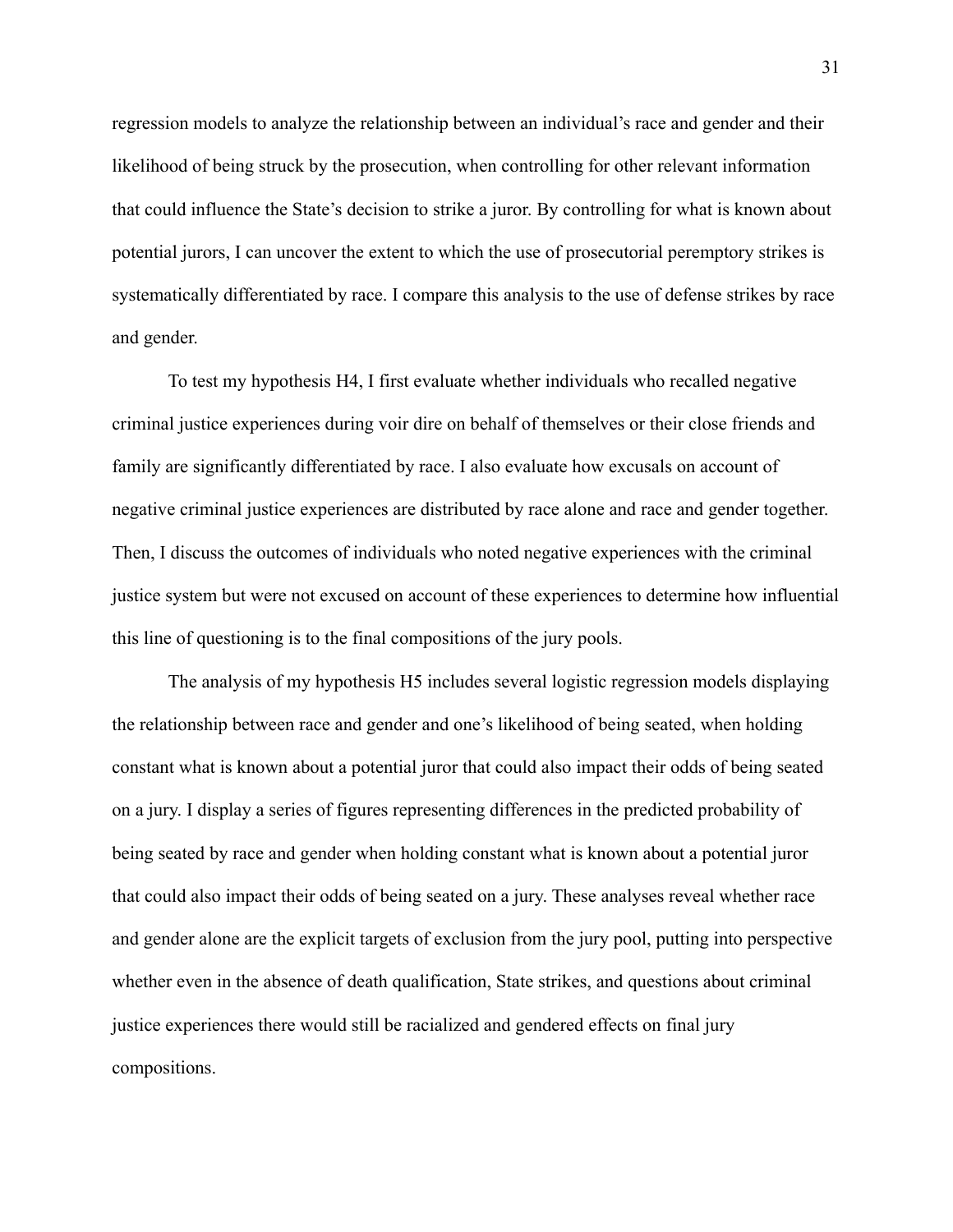#### VII. RESULTS

Before discussing the results of my analyses, I present summary statistics about my observations. Across all the capital cases evaluated, 551 individuals were summoned, replied to their summons, and were assigned to either the Devega, Smith, Holden, or Richardson trial. All of these observations are captured in my dataset, but those who did not reach the questionnaire or voir dire stage are missing critical data. Though all 551 observations note gender, only 490 observations have race data. Because race is critical to my analyses, observations missing race data are excluded from all analyses. Of the 490 observations that identify race, only 338 reached the voir dire. The rest were either excused for hardship or because they were unneeded if the jury had already been seated. Although 338 individuals reached voir dire, some were excused before answering questions about death qualification or adverse criminal justice experiences, which further limits my sample size for analyses including these variables. I recognize that these sample size restrictions could hinder the significance of my results.

**Table 1: Distribution of Race of All Potential Jurors**

| <b>Juror Race</b> | White  | <b>Black</b> | <b>Other</b> | <b>Total</b> |
|-------------------|--------|--------------|--------------|--------------|
|                   | 356    | 86           | 48           | 490          |
| $\frac{6}{9}$     | 72.65% | 17.55%       | 9.80%        | 100.00%      |

Table 1 shows the race distribution of the 490 observations in my dataset, with 72.65% White potential jurors, 17.55% Black, and 9.80% who identified as another race. The small sample size for individuals of other races across all four jury pools is important to note, as it suggests that analyses of this population may not be statistically significant. Table 1 reflects the race distribution of Wake County residents captured in the 2020 U.S. Census, wherein 58.76% of residents identified as White and no other ethnicity, 18.46% identified as Black, and 22.1% residents identified as another race (U.S. Census Bureau, 2020). Whites are a slightly greater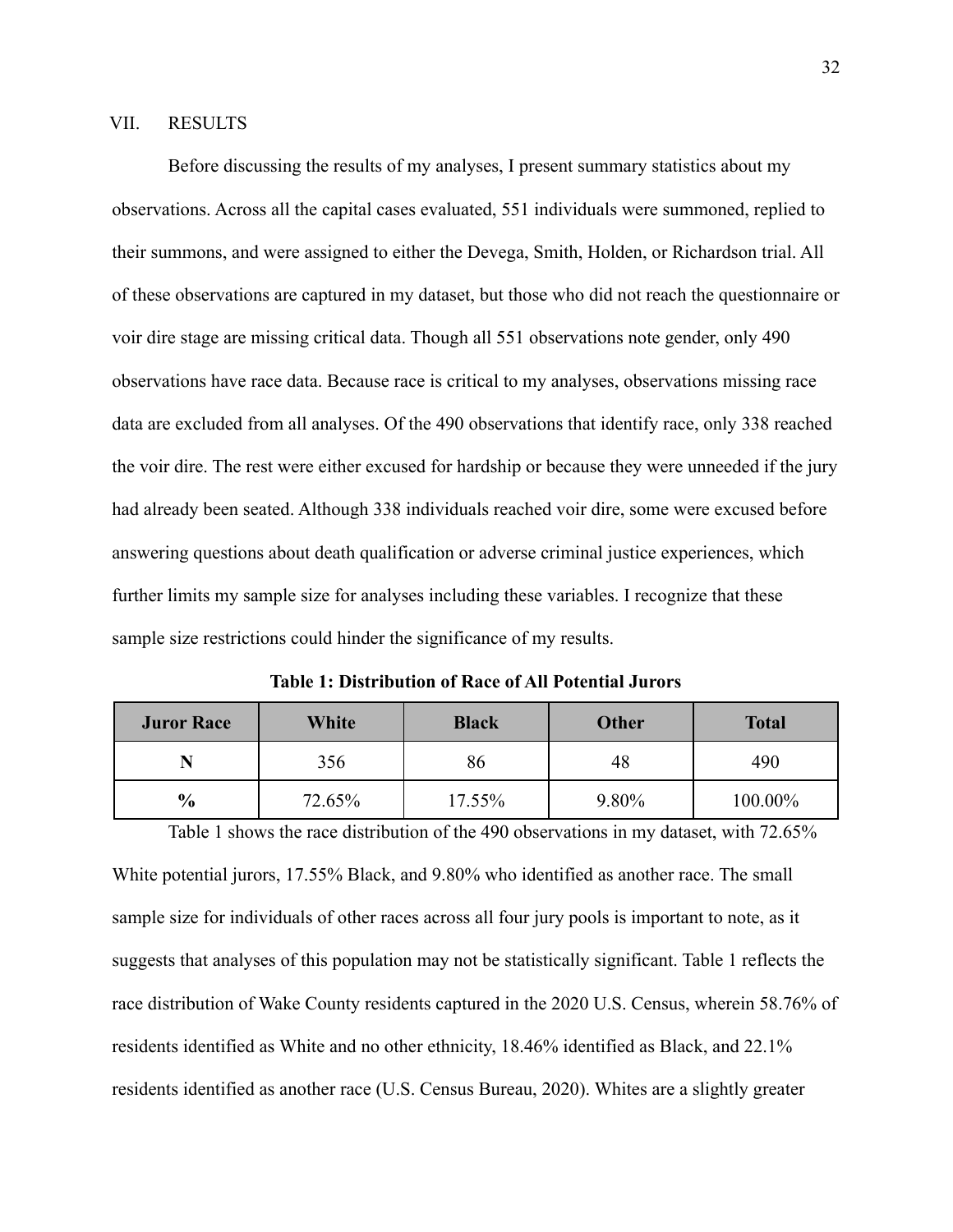proportion of the jury pools compared to their share of the Wake County population recorded in the 2020 U.S. Census. This is expected given the fact that Blacks are less likely to be summoned to jury duty due to how the summons are compiled (Semel et al., 2020, p. 4).

Table 2 shows the distribution of gender for all observations that had race recorded. The distribution shows that 45.92% of the jury pools defined by these parameters were females compared to 54.08% males. Table 3 combines information from Tables 1 and 2 to show the distribution of both race and gender in the jury pool, with White men comprising the largest share.

**Table 2: Distribution of Gender of All Potential Jurors**

| <b>Juror Gender</b> | Female | <b>Male</b> | <b>Total</b> |  |
|---------------------|--------|-------------|--------------|--|
|                     | 225    | 265         | 490          |  |
| $\frac{0}{0}$       | 45.92% | 54.08%      | 100.00%      |  |

| <b>Juror Race</b><br>and Gender | White<br><b>Male</b> | White<br>Female | <b>Black</b><br><b>Male</b> | <b>Black</b><br>Female | <b>Other</b><br><b>Male</b> | <b>Other</b><br>Female | <b>Total</b> |
|---------------------------------|----------------------|-----------------|-----------------------------|------------------------|-----------------------------|------------------------|--------------|
|                                 | 196                  | 160             | 43                          | 43                     | 26                          | 22                     | 490          |
| $\frac{0}{0}$                   | 40.00%               | 32.65%          | 8.78%                       | 8.78%                  | 5.31%                       | 4.49%                  | 100.00%      |

**Table 3: Distribution of Race and Gender of All Potential Jurors**

To have a sense for the most common types of excusals for all observations across the jury pools, Table 4 shows the frequency usage of different methods of juror eliminations. Hardships were the leading cause for excusal. Many of the observations excused for hardship did not reach the questionnaire or the voir dire stage, so they comprise the majority of the missing data. The next highest frequency of eliminations derives from State motions, which nearly quadruples the amount of defense motions. This is because the voir dire process is conducted such that the State is the first to question each potential juror, since they have the burden of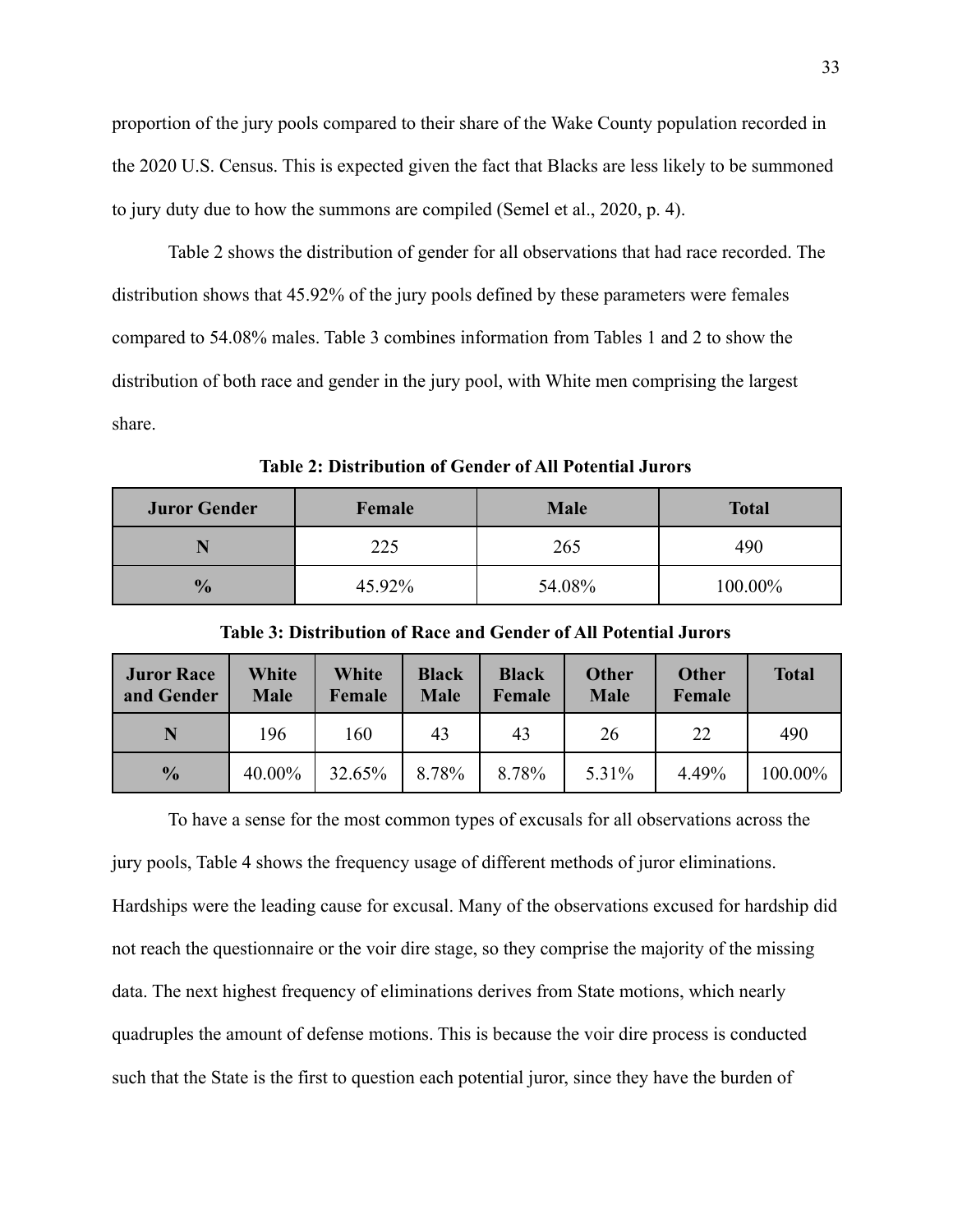proof. Before the defense is able to question a juror, the State has already had the opportunity to either make a motion for cause if the individual is unfit to sit trial, use a peremptory strike, or approve a potential juror to be seated. This table shows how the State's advantage during voir dire significantly influences who is excused from the jury before the defense has a say.

| <b>Outcome</b>        | N   | $\frac{0}{0}$ |
|-----------------------|-----|---------------|
| Hardship              | 118 | 24.08%        |
| <b>Court Strike</b>   | 63  | 12.86%        |
| <b>State Motion</b>   | 91  | 18.57%        |
| <b>State Strike</b>   | 47  | 9.59%         |
| <b>Defense Motion</b> | 26  | 5.31%         |
| <b>Defense Strike</b> | 52  | 10.61%        |
| <b>Seated</b>         | 59  | 12.04%        |
| <b>Unneeded</b>       | 34  | 6.94%         |
| <b>Total</b>          | 490 | 100.00%       |

**Table 4: Distribution of Outcomes for All Potential Jurors**

Table 5 represents the percent of individuals by both race and gender across all four jury pools who were either seated or excused. Excusals include all outcomes listed in Table 4 that are not "Seated." The statistical significance indicates that there is a meaningful relationship between a juror's race and gender and whether they are seated on the jury. This offers initial support for my theory that the jury selection process is subject to racial and gender effects that influence the final composition of the jury. Black females, females of other races, and males of other races were the least represented in the final juries across all four capital cases. Because the largest share of seated jurors were White males, there is also initial support for my expectation that White male jurors are seated at a rate that overrepresents their original share of the jury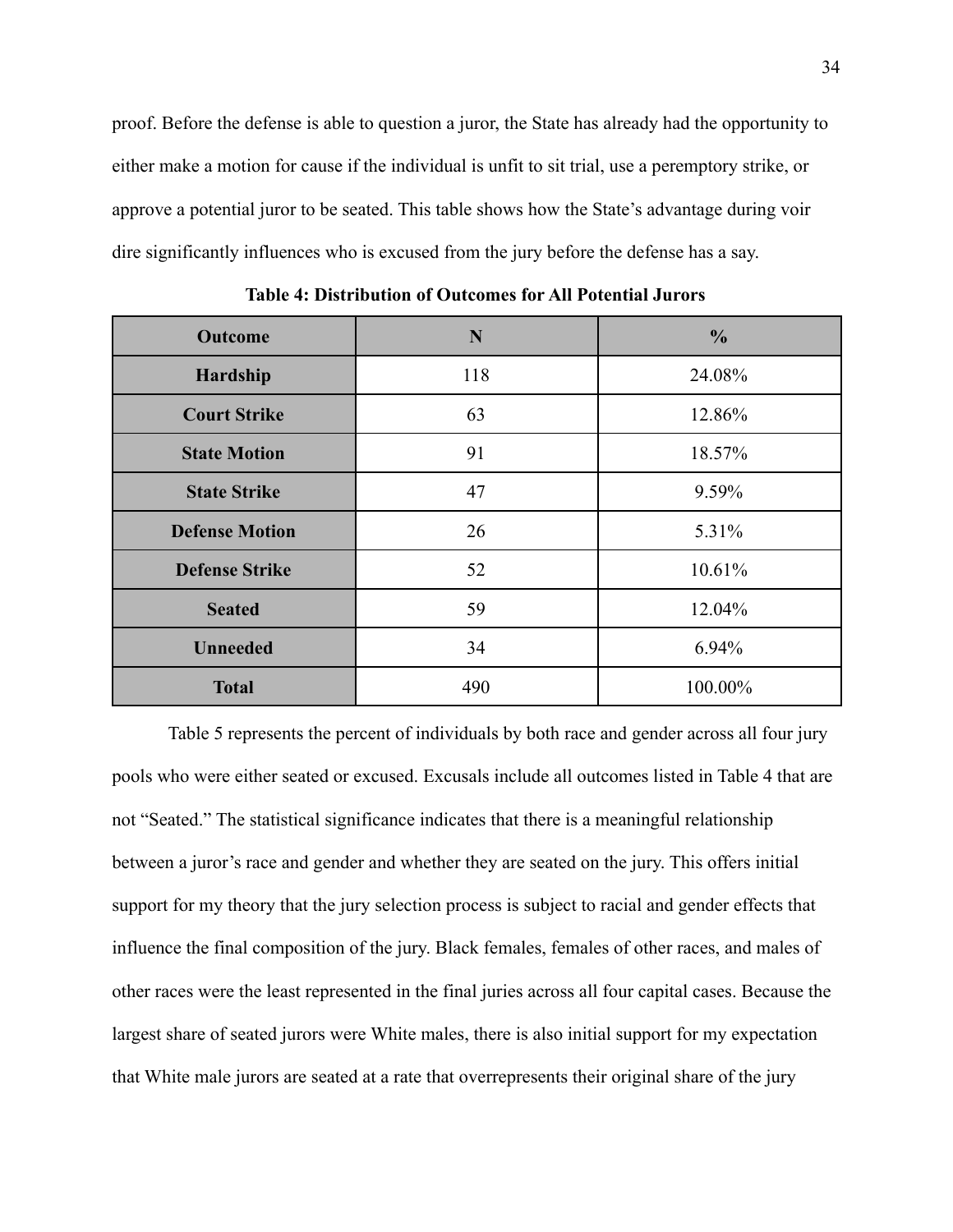pools. Nonetheless, Table 5 does not confirm whether the three jury selection processes I have identified (death qualification, peremptory strikes, and questions about criminal justice experiences) are contributing to the racial and gender composition of the final jury pools. Thus, to further gauge support for my hypotheses and understand jury selection significantly differentiates seated juries by sociological characteristics like race and gender, I begin by evaluating the extent to which death qualification led to the disproportionate excusal of Black jurors compared to White jurors.

|                                                           | <b>White Male</b>   | White<br>Female     | <b>Black Male</b>  | <b>Black</b><br>Female | <b>Other Male</b>  | Other<br>Female        | <b>Total</b>        |
|-----------------------------------------------------------|---------------------|---------------------|--------------------|------------------------|--------------------|------------------------|---------------------|
| <b>Not Seated</b><br>on Jury                              | 163<br>$(83.16\%)$  | 143<br>$(89.38\%)$  | 36<br>$(83.72\%)$  | 42<br>(97.67%)         | 25<br>(96.15%)     | 22<br>$(100.00\%)$     | 431<br>$(87.96\%)$  |
| <b>Seated on</b><br>Jury                                  | 33<br>$(16.84\%)$   | 17<br>$(10.62\%)$   | 7<br>$(16.28\%)$   | $(2.33\%)$             | $(3.85\%)$         | $\Omega$<br>$(0.00\%)$ | 59<br>$(12.04\%)$   |
| <b>Total</b>                                              | 196<br>$(100.00\%)$ | 160<br>$(100.00\%)$ | 43<br>$(100.00\%)$ | 43<br>$(100.00\%)$     | 26<br>$(100.00\%)$ | 22<br>$(100.00\%)$     | 490<br>$(100.00\%)$ |
| $p = 0.017^{**}$<br>* p < 0.10, ** p < 0.05, *** p < 0.00 |                     |                     |                    |                        |                    |                        |                     |

**Table 5: Distribution of Excused Versus Seated Jurors by Race and Gender**

#### *a. The Racialized Effect of Death Qualification*

An understanding of the distribution of race, gender, types of eliminations, and eliminations by race and gender is essential to contextualize the test of my first hypothesis regarding the differential impact of death qualification by race. To conduct my analysis, I first evaluated the distribution of death penalty opinions for those who made it to the voir dire, were asked this question, and had race recorded. Questions about death penalty opinions would not have been asked if a potential juror was struck early in the voir dire process for a different reason. Given these restrictions, the sample size for my analyses of death penalty opinions is 304, which is slightly over half of the total 551 individuals summoned to jury duty.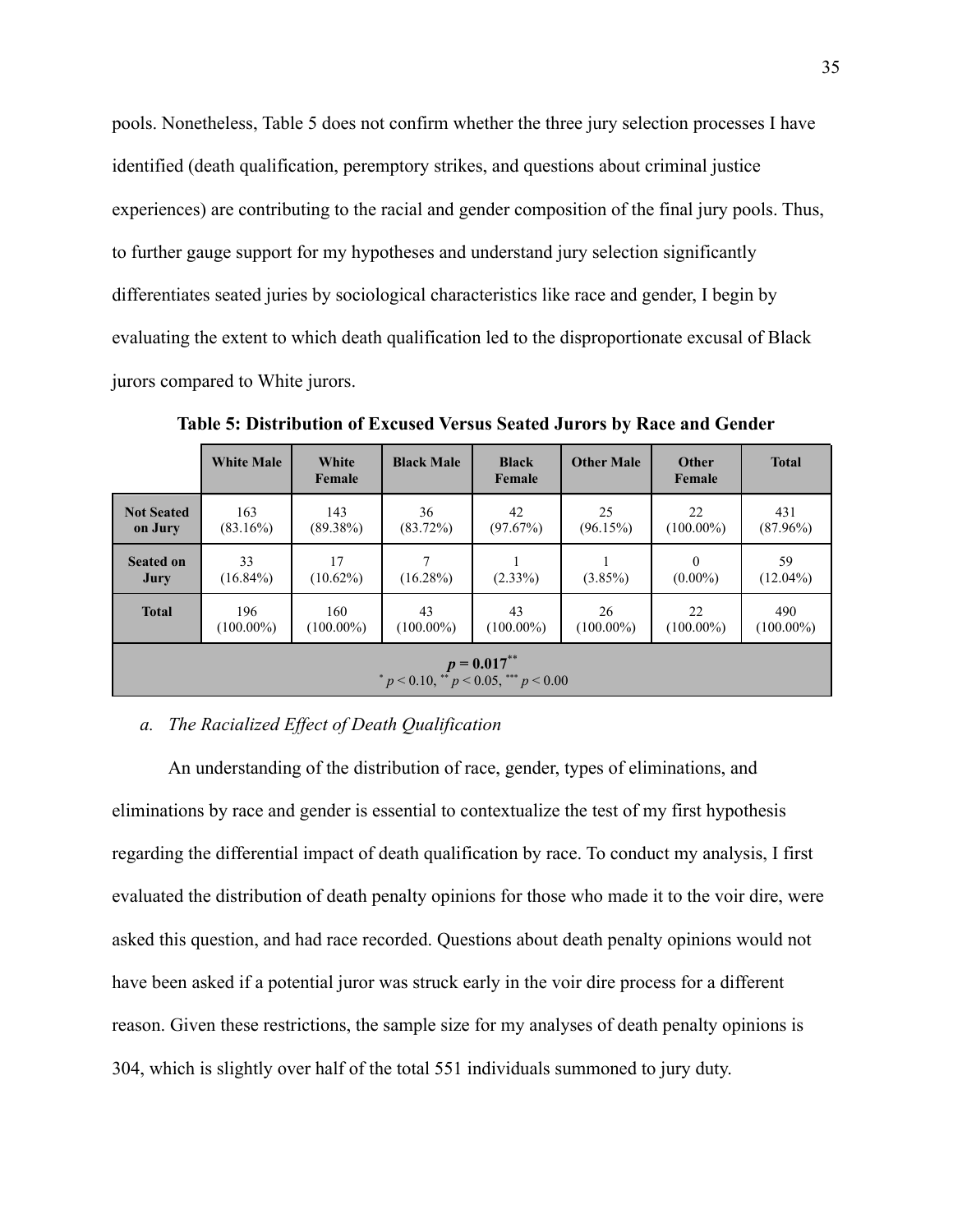As previously discussed, a 1 on the death qualification scale was recorded for potential jurors who were always opposed to the death penalty, a 2 was recorded for those who were almost always opposed, a 3 was recorded for those who had neutral views, a 4 was recorded for those who were almost always in favor of the death penalty, and a 5 was recorded for those who were always in favor (see Appendix 1). The majority of respondents across all capital cases were on the 4-5 end of the scale, indicating relative or full support for the imposition of the death penalty, respectively (see Table 6). Nonetheless, there is still a significant amount of observations who did not support the death penalty under any circumstance, or who only supported the death penalty in the most extreme cases, scoring a 1 or a 2 respectively. I hypothesized that observations on the 1-2 end of the scale would disproportionately represent Black respondents, which would call for the excusal of Black potential jurors due to death qualification at a higher rate than Whites.

| <b>Death Qualification Scale</b> | N              | $\frac{0}{0}$ |
|----------------------------------|----------------|---------------|
| <b>1 Always Opposed</b>          | 64             | 21.05%        |
| 2                                | 64             | 21.05%        |
| <b>3 Neutral</b>                 | $\overline{2}$ | 0.66%         |
|                                  | 147            | 48.36%        |
| <b>5 Always Favor</b>            | 27             | 8.88%         |
| <b>Total</b>                     | 304            | 100.00%       |

**Table 6: The Distribution of Death Penalty Opinions\***

**\*Note:** Data was obtained for individuals who had race and death penalty opinions data.

Table 7 shows the distribution of death penalty opinions by race, (significant at  $p < 0.00$ ). Over 60% of White jurors expressed either conditional or full-fledged support for the death penalty, scoring either a 4 or a 5, respectively, whereas over 60% of Black jurors were either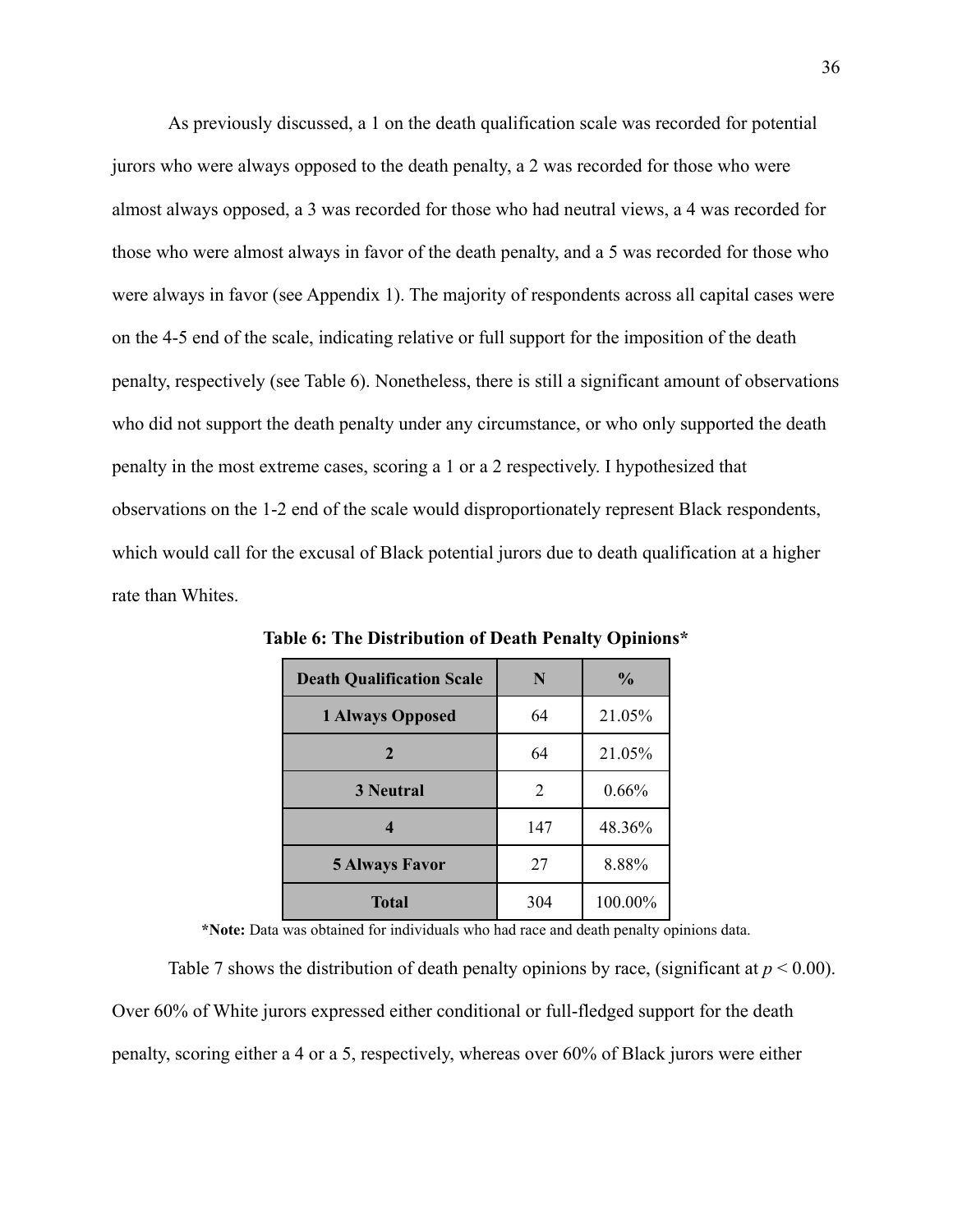entirely opposed or almost always opposed to the death penalty, scoring a 1 or a 2, respectively. This differentiation in death penalty opinions by race offers initial support for my hypothesis H1.

| Death<br><b>Qualification Scale</b>                 | White        | <b>Black</b> | <b>Other</b><br>Races | <b>Total</b> |  |  |  |
|-----------------------------------------------------|--------------|--------------|-----------------------|--------------|--|--|--|
| <b>Always Opposed</b>                               | 38           | 20           | 6                     | 64           |  |  |  |
|                                                     | $(17.04\%)$  | $(35.71\%)$  | $(24.00\%)$           | $(21.05\%)$  |  |  |  |
| $\overline{2}$                                      | 44           | 14           | 6                     | 64           |  |  |  |
|                                                     | (19.73%)     | $(25.00\%)$  | $(24.00\%)$           | $(21.05\%)$  |  |  |  |
| <b>3 Neutral</b>                                    | 0            | 1            | L                     | 2            |  |  |  |
|                                                     | $(0.00\%)$   | $(1.79\%)$   | $(4.00\%)$            | $(0.66\%)$   |  |  |  |
| $\boldsymbol{4}$                                    | 120          | 20           | 7                     | 147          |  |  |  |
|                                                     | $(53.81\%)$  | $(35.71\%)$  | $(28.00\%)$           | $(48.36\%)$  |  |  |  |
| 5                                                   | 21           | 1            | 5                     | 27           |  |  |  |
| <b>Always Favor</b>                                 | $(9.42\%)$   | $(1.79\%)$   | $(20.00\%)$           | $(8.88\%)$   |  |  |  |
| <b>Total</b>                                        | 224          | 56           | 25                    | 304          |  |  |  |
|                                                     | $(100.00\%)$ | $(100.00\%)$ | $(100.00\%)$          | $(100.00\%)$ |  |  |  |
| $p = 0.001$<br>$p < 0.10$ , $p < 0.05$ , $p < 0.00$ |              |              |                       |              |  |  |  |

**Table 7: The Distribution of Death Penalty Opinions by Race\***

**\*Note:** Data was obtained for individuals who had race and death penalty opinions data.

Model 1 shows the results of several multivariate regressions testing the relationship between an individual's score on the death penalty opinion scale (1-5) and their race, where Black potential jurors and jurors of other races are compared to White potential jurors, who are the reference group. Controls include a potential juror's level of education, level of religious involvement, whether they have previously served on a jury, whether they have friends or family in law enforcement, and whether they have had a negative criminal justice experience. Controls were chosen based on their potential to influence death penalty opinions and are consistent across all models. Given that many potential jurors are missing data for information collected via the questionnaire or voir dire, I chose to be parsimonious with how many controls I included in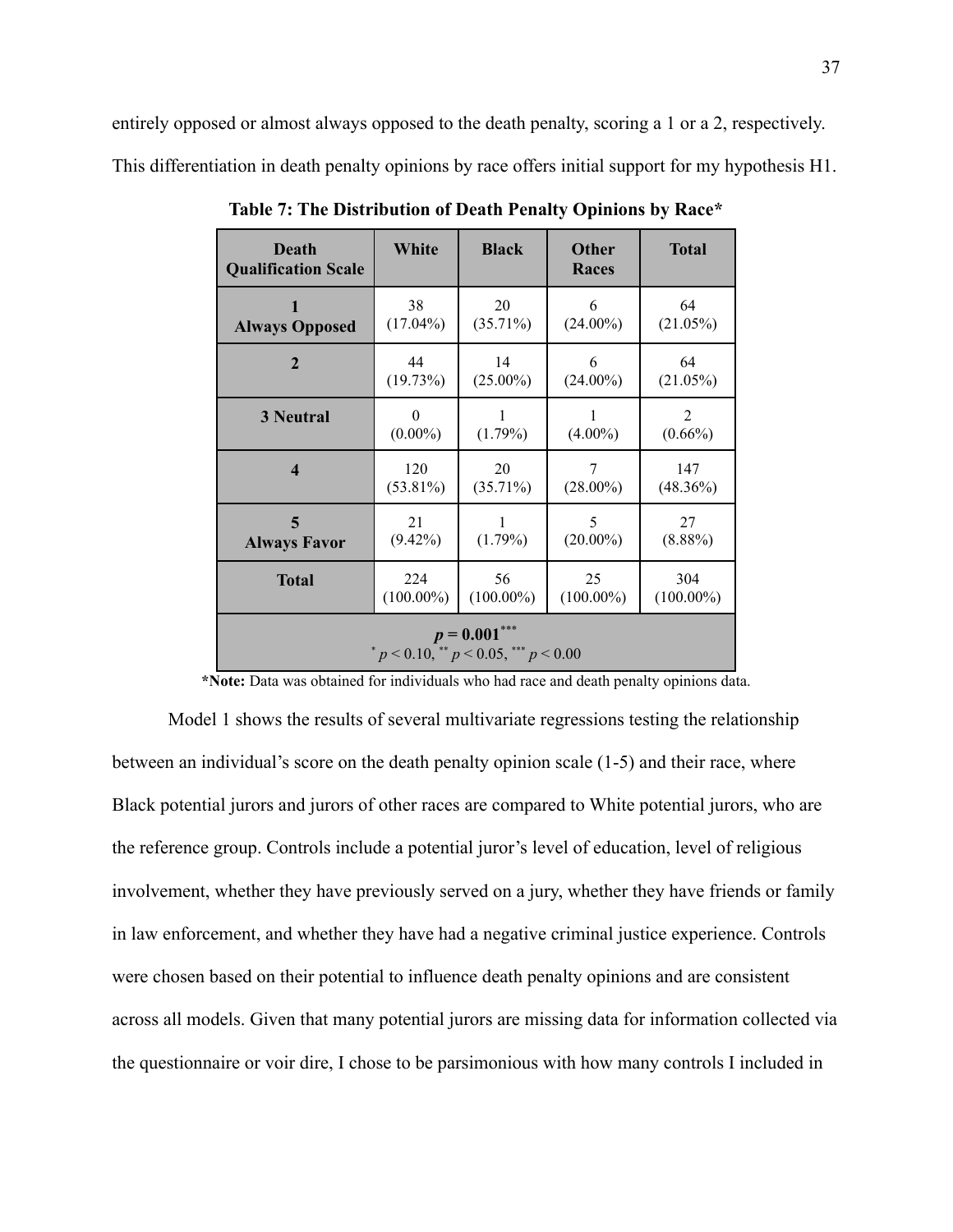my models as additional controls would have further compromised the sample size and significance of my results. These controls are consistent throughout the paper.

|                                              | (1)<br><b>Reduced</b><br><b>Model</b> | (2)<br><b>Education</b>                    | (3)<br><b>Religious</b><br><b>Involvement</b> | (4)<br><b>Prior Jury</b><br><b>Service</b> | (5)<br>Law<br><b>Enforcement</b>           | (6)<br><b>Criminal</b><br><b>Justice</b><br><b>Experience</b> |
|----------------------------------------------|---------------------------------------|--------------------------------------------|-----------------------------------------------|--------------------------------------------|--------------------------------------------|---------------------------------------------------------------|
|                                              | Death<br>Penalty<br><b>Opinions</b>   | Death<br><b>Penalty</b><br><b>Opinions</b> | Death<br><b>Penalty</b><br><b>Opinions</b>    | Death<br>Penalty<br><b>Opinions</b>        | Death<br><b>Penalty</b><br><b>Opinions</b> | Death<br><b>Penalty</b><br><b>Opinions</b>                    |
| Race (Whites are<br>reference group)         |                                       |                                            |                                               |                                            |                                            |                                                               |
| <b>Black</b>                                 | $-0.760***$                           | $-0.854***$                                | $-0.718***$                                   | $-0.717***$                                | $-0.711***$                                | $-0.630**$                                                    |
|                                              | (0.000)                               | (0.000)                                    | (0.001)                                       | (0.002)                                    | (0.002)                                    | (0.014)                                                       |
|                                              |                                       |                                            |                                               |                                            |                                            |                                                               |
| Other                                        | $-0.228$                              | $-0.103$                                   | $-0.047$                                      | $-0.002$                                   | 0.053                                      | $0.817*$                                                      |
|                                              | (0.423)                               | (0.722)                                    | (0.873)                                       | (0.995)                                    | (0.870)                                    | (0.051)                                                       |
|                                              |                                       |                                            |                                               |                                            |                                            |                                                               |
| <b>Level of Education</b>                    |                                       | $-.151*$                                   | $-0.123$                                      | $-0.128$                                   | $-0.127$                                   | $-0.065$                                                      |
|                                              |                                       | (0.082)                                    | (0.155)                                       | (0.167)                                    | (0.175)                                    | (0.515)                                                       |
|                                              |                                       |                                            |                                               |                                            |                                            |                                                               |
| <b>Level of Religious</b><br>Involvement     |                                       |                                            | $-0.155***$                                   | $-0.158***$                                | $-0.159***$                                | $-0.105$                                                      |
|                                              |                                       |                                            | (0.005)                                       | (0.007)                                    | (0.008)                                    | (0.110)                                                       |
|                                              |                                       |                                            |                                               |                                            |                                            |                                                               |
| <b>Prior Jury Service</b>                    |                                       |                                            |                                               | .166                                       | 0.168                                      | 0.244                                                         |
|                                              |                                       |                                            |                                               | (0.505)                                    | (0.503)                                    | (0.384)                                                       |
|                                              |                                       |                                            |                                               |                                            |                                            |                                                               |
| <b>Law Enforcement</b>                       |                                       |                                            |                                               |                                            | 0.059                                      | $-0.016$                                                      |
|                                              |                                       |                                            |                                               |                                            | (0.735)                                    | (0.934)                                                       |
|                                              |                                       |                                            |                                               |                                            |                                            |                                                               |
| <b>Criminal Justice</b><br><b>Experience</b> |                                       |                                            |                                               |                                            |                                            | $-0.0409$                                                     |
|                                              |                                       |                                            |                                               |                                            |                                            | (0.155)                                                       |
| $\boldsymbol{N}$                             | 304                                   | 297                                        | 291                                           | 265                                        | 264                                        | 198                                                           |
| $R^2$                                        | 0.045                                 | 0.051                                      | 0.075                                         | 0.077                                      | 0.077                                      | 0.112                                                         |

**Model 1: Death Penalty Opinions and Race**

**Exponentiated coefficients;** *p***-values in parentheses**  $*$   $p < .10, **$   $p < .05,***$   $p < .01$ 

Throughout all six versions of Model 1, Black potential jurors scored significantly lower on the death penalty opinion scale compared to the average score of White potential jurors. In version 6 of Model 1, which accounts for all of the control variables, the average score on the death penalty opinion scale of Black potential jurors scored was .63 points lower than the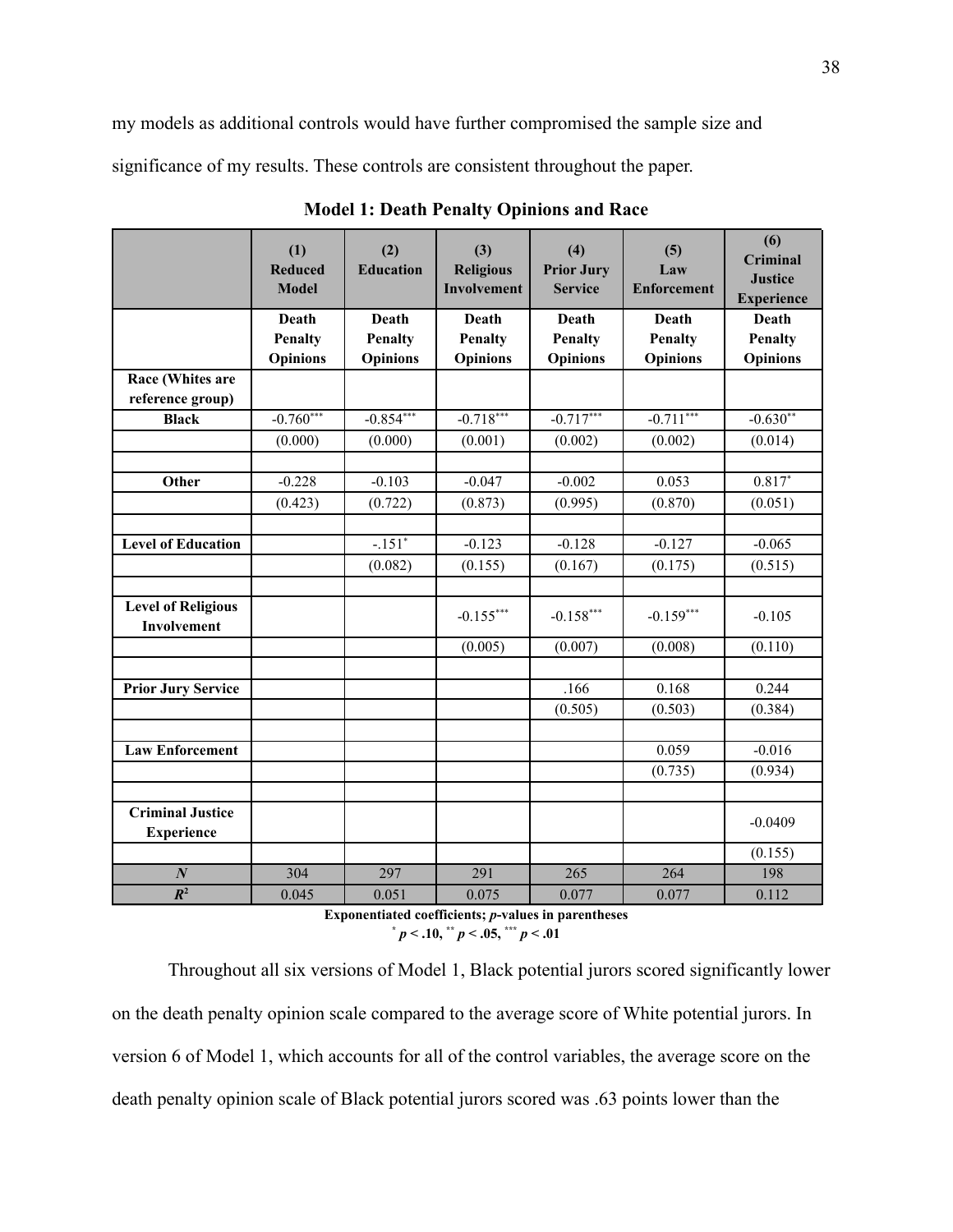average for Whites. Model 1 also identifies religious involvement as a sociological characteristic that is significantly related to death penalty opinions, wherein increased involvement in religion indicates decreased favorability for the death penalty. It is important to note that given the  $\mathbb{R}^2$ , the variables included in all versions of Model 1 have low explanatory power, suggesting that there are likely uncaptured variables that better explain differences in death penalty opinions. Nonetheless, the significant mean difference in the death penalty opinions between White and Black potential jurors lends initial support to my hypothesis that Black potential jurors have less favorable views about the death penalty than their White counterparts. My hypothesis suggests that because death penalty opinions are significantly related to race, there will also be a significant differentiation in death qualification excusals by race.

|                                                     | White               | <b>Black</b>       | <b>Other</b>       | <b>Total</b>        |  |  |  |
|-----------------------------------------------------|---------------------|--------------------|--------------------|---------------------|--|--|--|
| <b>Not Struck</b><br>for Death<br>Qualification     | 168<br>$(75.34\%)$  | 27<br>$(48.21\%)$  | 16<br>$(64.00\%)$  | 211<br>$(69.41\%)$  |  |  |  |
| <b>Struck for</b><br>Death<br>Qualification         | 55<br>$(24.66\%)$   | 29<br>(51.79%)     | 9<br>$(36.00\%)$   | 93<br>(30.59%)      |  |  |  |
| <b>Total</b>                                        | 223<br>$(100.00\%)$ | 56<br>$(100.00\%)$ | 25<br>$(100.00\%)$ | 304<br>$(100.00\%)$ |  |  |  |
| $p = 0.000$<br>$p < 0.10$ , $p < 0.05$ , $p < 0.00$ |                     |                    |                    |                     |  |  |  |

**Table 8: Death Qualification Excusals by Race\***

**\*Note:** Data was only obtained for individuals who had race and death penalty opinions data. The individuals captured in this table that were struck for death qualification were struck on account of unfavorable death penalty opinions (scoring a 1 or a 2 on the death qualification scale).

Table 8 represents the share of individuals by race who were explicitly excused due to not being able to sentence death, or not being death qualified (significant at *p* < 0.00). All individuals who scored a 1 on the death qualification scale were excused for this reason, while 45.31% of individuals who scored a 2 were excused for this reason. Individuals who scored a 2 but were not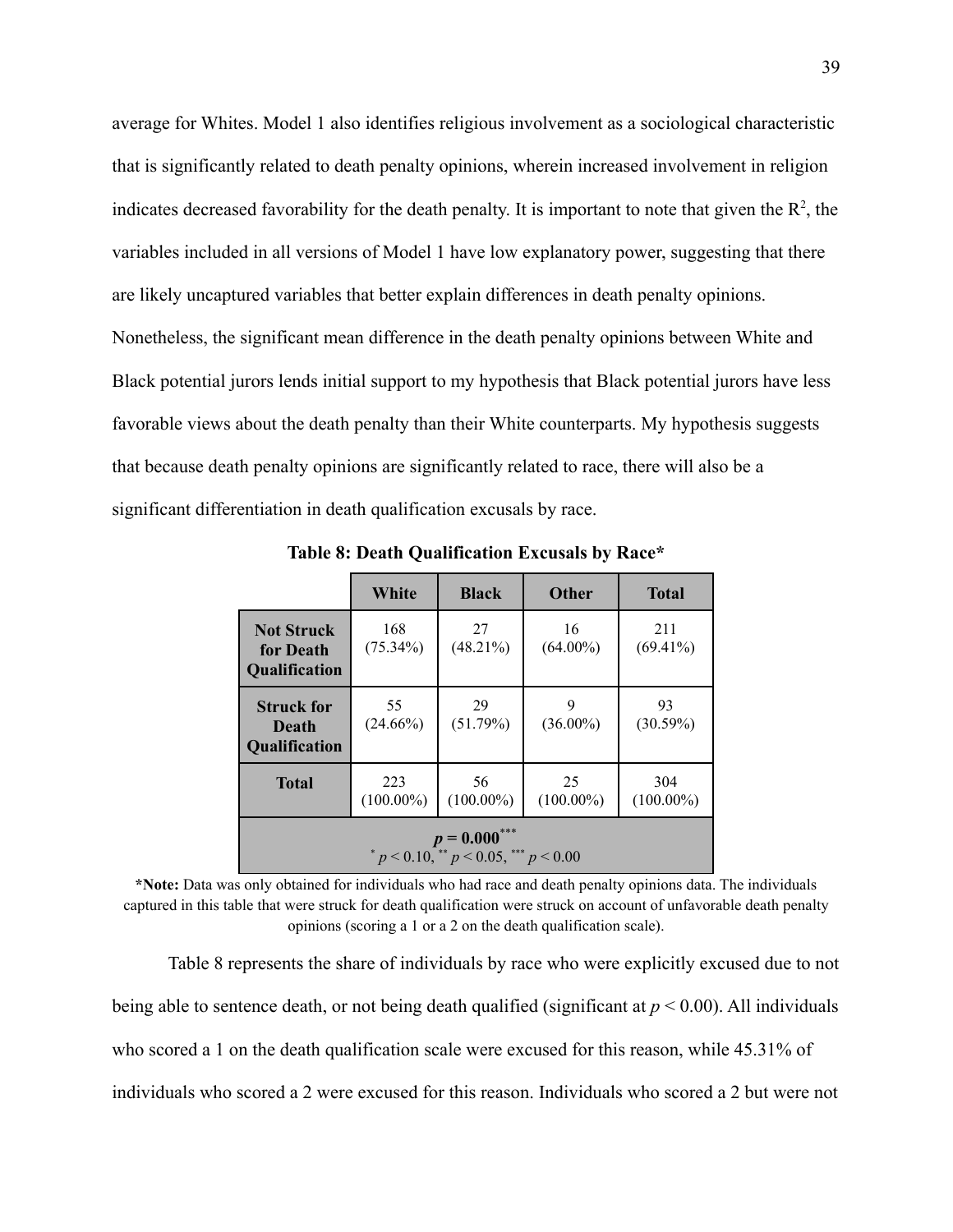excused for this reason expressed an ability to comply with the law, which rendered them ineligible to be excused by a for cause motion for death qualification. No observations who scored in the 3-5 range were excused because of an inability to sentence death. Overall, 30.59% of individuals who reached the voir dire stage were struck because of an expressed inability to sentence death, which demonstrates the significant role death qualification plays in whether a potential juror is seated or not. Of all the Black potential jurors who reached the voir dire stage and were asked about their death penalty opinions, 51.79% were subsequently excused because their views rendered them unable to sentence death, which is more than double the share of Whites excused for this reason (24.66%). This differentiation in death qualification excusals by race supports my hypothesis H1.

It is important to note that when conducting this analysis for each of the four capital cases in isolation, statistically significant results for the relationship between death qualification excusals and race were only present for the Holden and Smith cases (significant at *p* < 0.05). For both of these cases, the proportion of Black potential jurors who were excused on account of unfavorable views more than doubled the proportion of Whites excused for this reason. Though results for the Devega and Richardson cases were not significant, there were sizable gaps in exclusion rates for death qualification between Blacks and Whites and statistical significance could have been jeopardized by small sample sizes. Conducting this analysis on a case-by-case basis emphasizes the fact that small sample sizes could make it appear that death qualification does not result in differential impacts for Black potential jurors. However, when analyzing the results across all jury pools, the opposite is true, which is why conducting aggregate analyses proves useful in this field of research.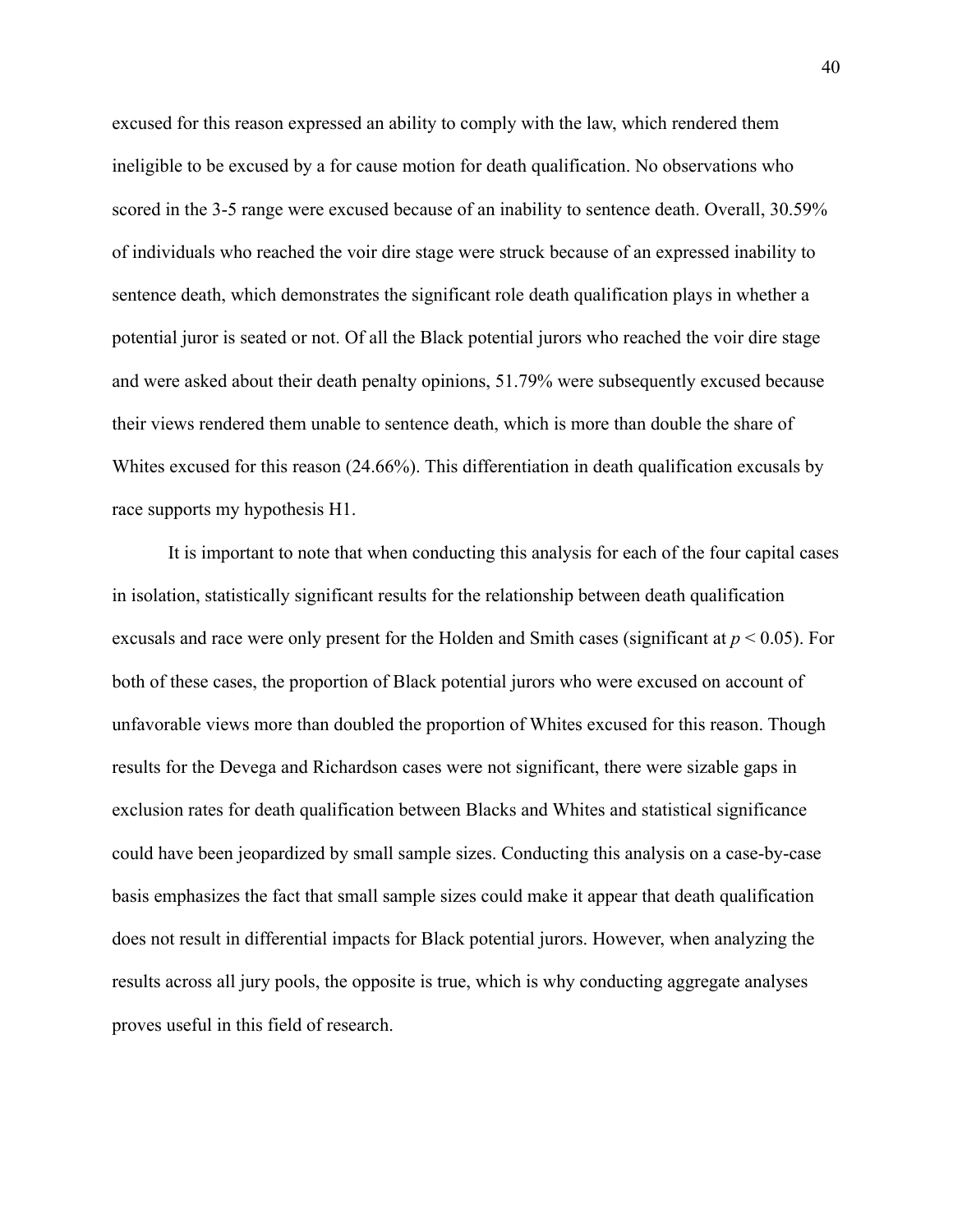Potential jurors who scored a 5 on the death qualification scale could have also been deemed not death qualified due to the fact that their beliefs favored the imposition of the death penalty for all first-degree murder cases, even when North Carolina statutes would suggest that a death sentence is not a proportional punishment. Like individuals who scored a 2 on the scale, not all who scored a 5 were the automatic subject of a death qualification excusal. Instead, only individuals who expressed that they would be unable to set aside their views and follow the judge's instructions were deemed not death qualified and subsequently excused. Individuals who scored a 5 but vouched for their impartiality were not eligible for a for cause death qualification excusal.

Of the individuals who were coded as a 5 on the death qualification scale, 48.15% were subsequently excused due to their bias in favor of sentencing death that deemed them not death qualified. The majority of these excusals for death qualification were by defense motions, whereas the State only excused one potential juror for cause for this reason. This follows my theoretical reasoning that the State is not incentivized to excuse potential jurors who strongly favor the death penalty even if they outwardly admit bias because these individuals would ensure prosecutorial success at trial. Thus, it is the defense's burden to excuse these individuals.

Appendix 2 Table 1 shows the distribution of excusals on account of overly favorable views of the death penalty by race (not significant at  $p < 0.10$ ). Of the White potential jurors, 4.93% were excused for this reason, compared to 0.00% of Black potential jurors. All other individuals who scored a 5 on the death qualification scale but were not excused for cause were peremptorily struck. The defense struck 25.93% of individuals who scored a 5, while the State only struck 3.70%, which reaffirms the State's disinclination to strike those in favor of the death penalty.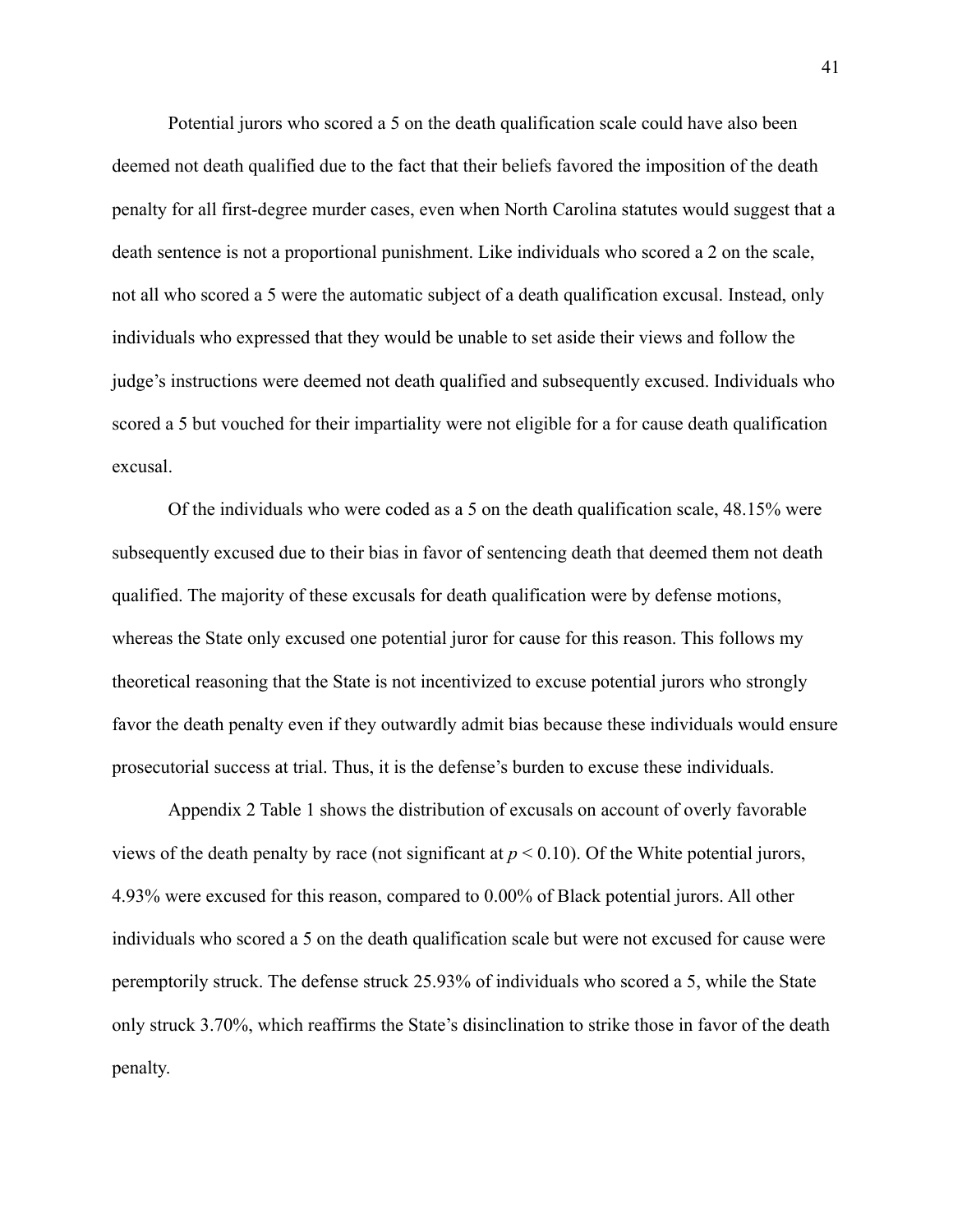Individuals who were not excused explicitly due to death qualification could have still been disproportionately struck from the jury on the basis of death penalty opinions. This could have been the case for individuals who expressed either strong opposition or preference for the death penalty but admitted they would be able to abide by the judge's instructions, rendering them ineligible for excusal for cause. In these instances, my theory would suggest that the State would have been incentivized to excuse potential jurors who hold unfavorable opinions of the death penalty because these individuals could hinder the State's ability to secure a death sentence at trial. Given that my results have confirmed the relationship between death penalty opinions and race, the State's decision to exercise peremptory strikes on this basis would further the exclusion of Black jurors that is already being promulgated through death qualification.

To analyze the extent to which death penalty opinions related to excusals made not explicitly on the basis of death qualification, I evaluated the use of State strikes by death qualification scores. The analysis revealed that half of the State strikes used against Black potential jurors were against those who scored a 2 on the death qualification scale. The majority of State strikes used against White potential jurors were against those who scored a 4 on the death qualification scale, which could be due to the fact that significantly more Whites scored 4s than 2s. This differentiation in State strikes by race and death penalty opinions is not statistically significant, which could be a result of the small sample size  $(n = 46)$ . It is important to note that the use of State strikes in these instances could have been accounted for by other unevaluated differences between potential jurors, besides their race and death penalty opinions, that may also influence the prosecution's decision to strike an individual. Thus, these insignificant differences in State strikes by race and death penalty opinions could be the result of other uncaptured variables. For these reasons, I cannot confirm support for the claim that the State uses its strikes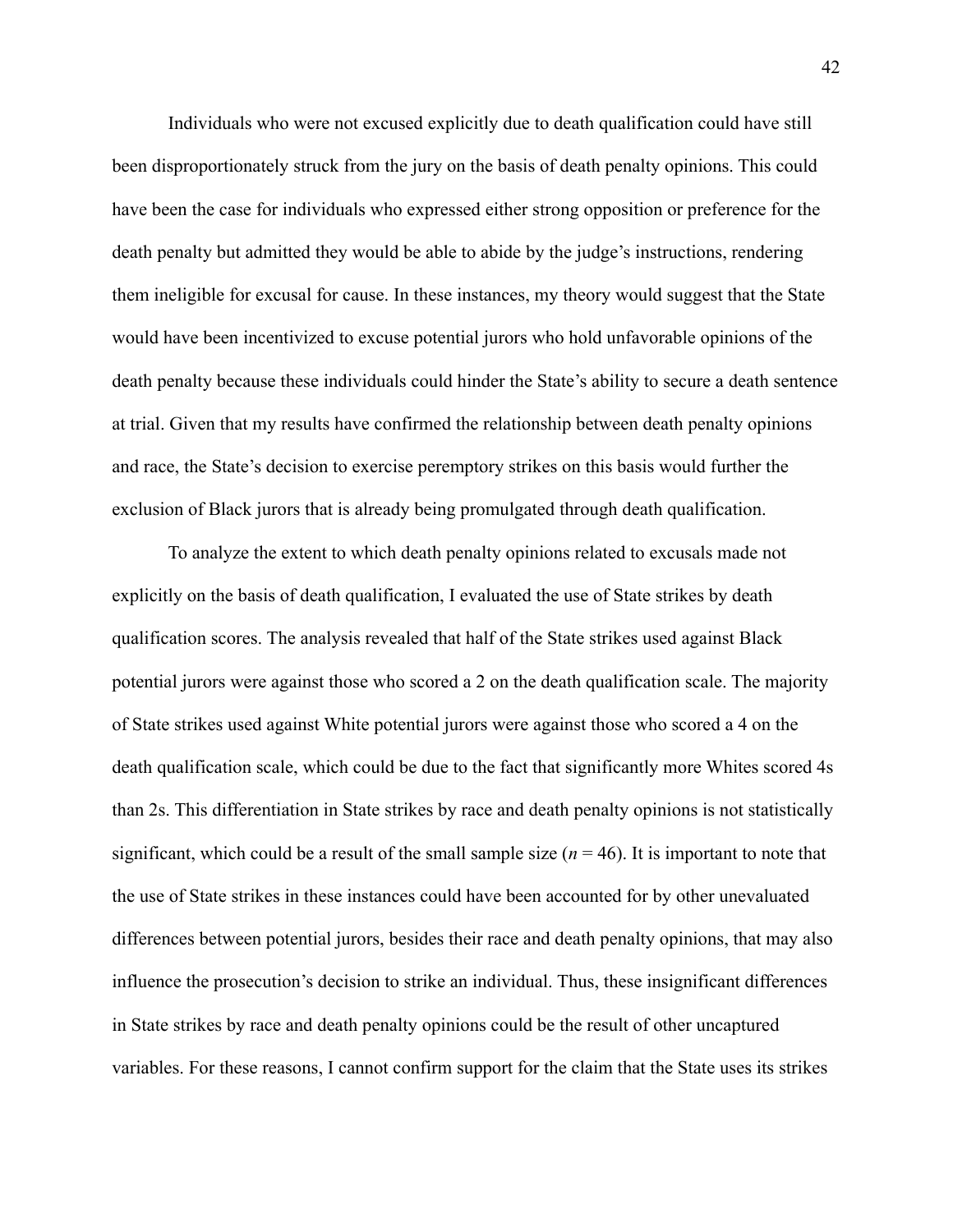disproportionately against those who score lower on the death qualification scale or that they target Black potential jurors in doing so.

Conducting the same analyses for defense strikes showed that the defense did not use any strikes against Black potential jurors or potential jurors of other races who scored a 2 or 3 on the death qualifications scale. This is because all the Black individuals who expressed unfavorable views toward the death penalty–scoring either a 1, 2, or a 3–were excused by either the State or the Court before the defense had the opportunity to commence its portion of the voir dire. This trend across all four capital cases suggests that because the jury selection process gives the State the advantage to start the voir dire process, they have higher odds of ensuring a pro-prosecution jury by denying all Black potential jurors with even slightly unfavorable views toward the death penalty.

In line with my theory about State strategies during jury selection, I would expect that the defense would use its strikes against individuals with more favorable views of the death penalty to decrease the odds that a death sentence is imposed at trial. Of all the White potential jurors struck by the defense, 12.77% scored a 5 on the death qualification scale and 78.72% scored a 4. Given that the majority of White potential jurors scored within the 4-5 range, this distribution of defense strikes is not unsurprising. This differentiation in defense strikes by race and death penalty opinions is not statistically significant and, as previously mentioned, could simply be the result of other unaccounted for differences between potential jurors that influenced the defense's decision to use a peremptory strike  $(n = 52)$ .

My analyses do not confirm a significant difference in State or defense peremptory strikes by race and death penalty opinions, meaning it is unclear whether those not excused for death qualification are still targeted on account of their opinions of the death penalty and with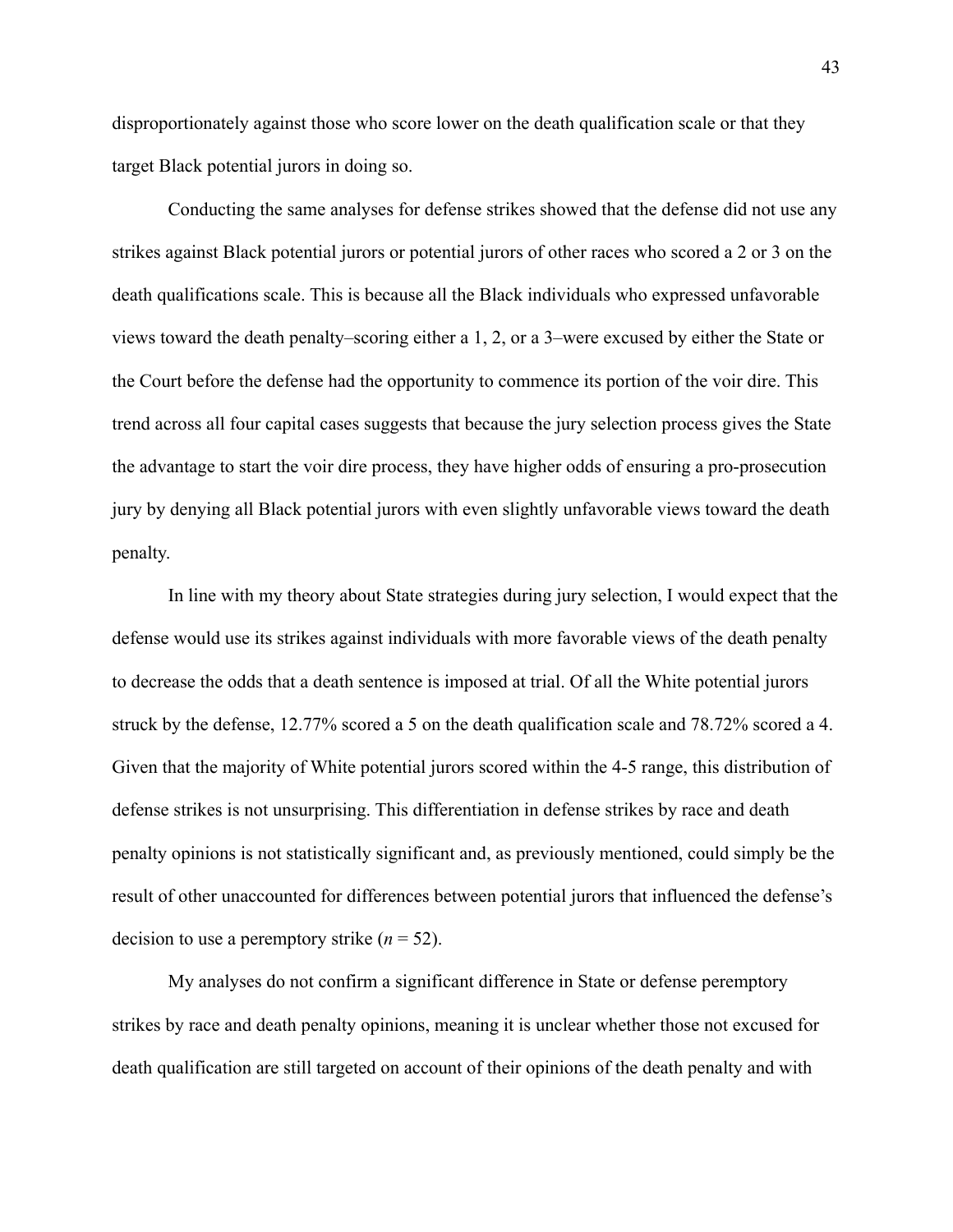relation to their race. Because peremptory strikes do not require an on-the-record explanation unless a *Batson* challenge is made, it remains unclear whether a potential juror's death penalty opinions played a role in either the State or the defense's decision to strike them. However, it is evident that death penalty opinions as well as motions made for cause against non-death-qualified individuals are significantly differentiated by race, supporting my hypothesis H1 and suggesting that the death qualification process is inherently tied to identity-based characteristics. The relationship between race, death penalty opinions, and juror outcomes are analyzed further in later sections of this paper.

## *b. The Gendered Effect of Death Qualification*

| Death<br><b>Qualification Scale</b>                          | Female       | <b>Male</b>  | Total        |  |  |
|--------------------------------------------------------------|--------------|--------------|--------------|--|--|
| 1                                                            | 33           | 31           | 64           |  |  |
| <b>Always Opposed</b>                                        | (24.63%)     | $(18.24\%)$  | $(21.05\%)$  |  |  |
| $\overline{2}$                                               | 32           | 32           | 64           |  |  |
|                                                              | $(23.88\%)$  | $(18.82\%)$  | $(21.05\%)$  |  |  |
| <b>3 Neutral</b>                                             | 0            | 2            | 2            |  |  |
|                                                              | $(0.00\%)$   | $(1.18\%)$   | $(0.66\%)$   |  |  |
| $\boldsymbol{4}$                                             | 58           | 89           | 147          |  |  |
|                                                              | $(43.28\%)$  | (52.35%)     | $(48.36\%)$  |  |  |
| 5                                                            | 11           | 16           | 27           |  |  |
| <b>Always Favor</b>                                          | $(8.21\%)$   | $(9.41\%)$   | $(8.88\%)$   |  |  |
| <b>Total</b>                                                 | 134          | 170          | 304          |  |  |
|                                                              | $(100.00\%)$ | $(100.00\%)$ | $(100.00\%)$ |  |  |
| $p = 0.254$<br>* $p < 0.10$ , ** $p < 0.05$ , *** $p < 0.00$ |              |              |              |  |  |

**Table 9: The Distribution of Death Penalty Opinions by Gender\***

**\*Note:** Data was obtained for individuals who had race and death penalty opinions data.

My hypothesis H2 expects that females will have more negative opinions of the death penalty than males, which will result in their disproportionate exclusion due to death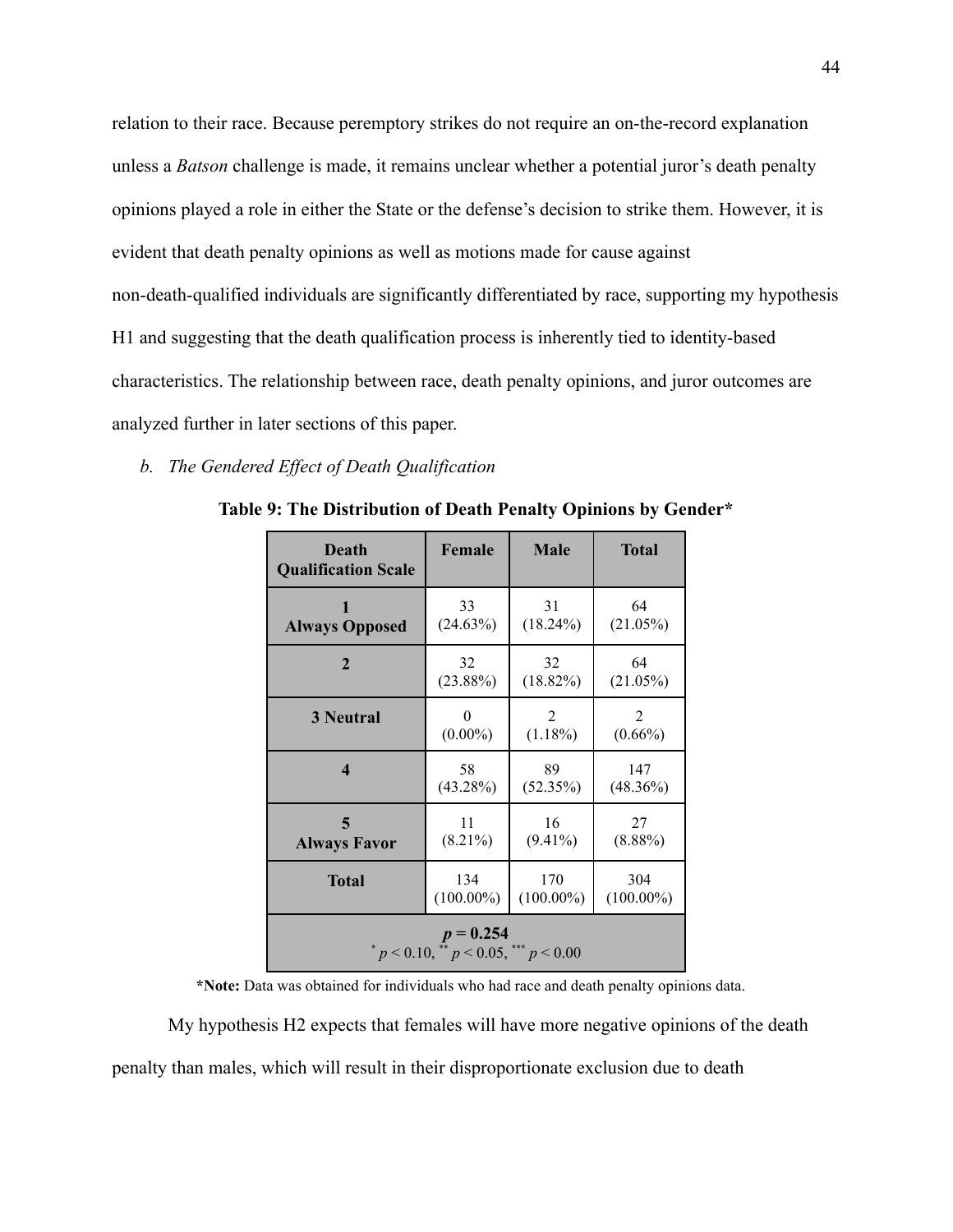qualification. Table 9 shows the distribution of death penalty opinions by gender for individuals who were asked about their death penalty opinions and had race data. The majority of both men and women scored on the 4-5 end of the scale. However, 48.51% of females scored on the 1-2 end of the scale, compared to 37.06% of males. Nonetheless, the difference in the distribution of death penalty opinions by gender is not statistically significant. Therefore, I cannot support the claim that the distribution of death penalty opinions across all four jury pools was significantly differentiated by gender.

Model 2 shows the results of a multivariate regression analyzing the relationship between an individual's score on the death penalty opinion scale (1-5) and their gender, when controlling for a potential juror's level of education, level of religious involvement, whether they have previously served on a jury, whether they have friends or family in law enforcement, and whether they have had a negative criminal justice experience. In all six versions of Model 2, the average death penalty opinion score for female potential jurors was significantly lower than the average for males, with females scoring about .34 points lower on average than males on the five-point scale in version 6 of Model 2. As in Model 1, which evaluated this relationship for race, higher levels of religious involvement were significantly associated with less favorable death penalty opinions.

The results of Models 1 and 2 confirm that average scores on the death penalty opinion scale are significantly different between White and Black potential jurors and female and male potential jurors. Thus, while the distribution of death penalty opinions was not significantly different between men and women (see Table 9), Model 2 suggests that average opinions of the death penalty do significantly differ by gender, which offers initial support for my hypothesis H2.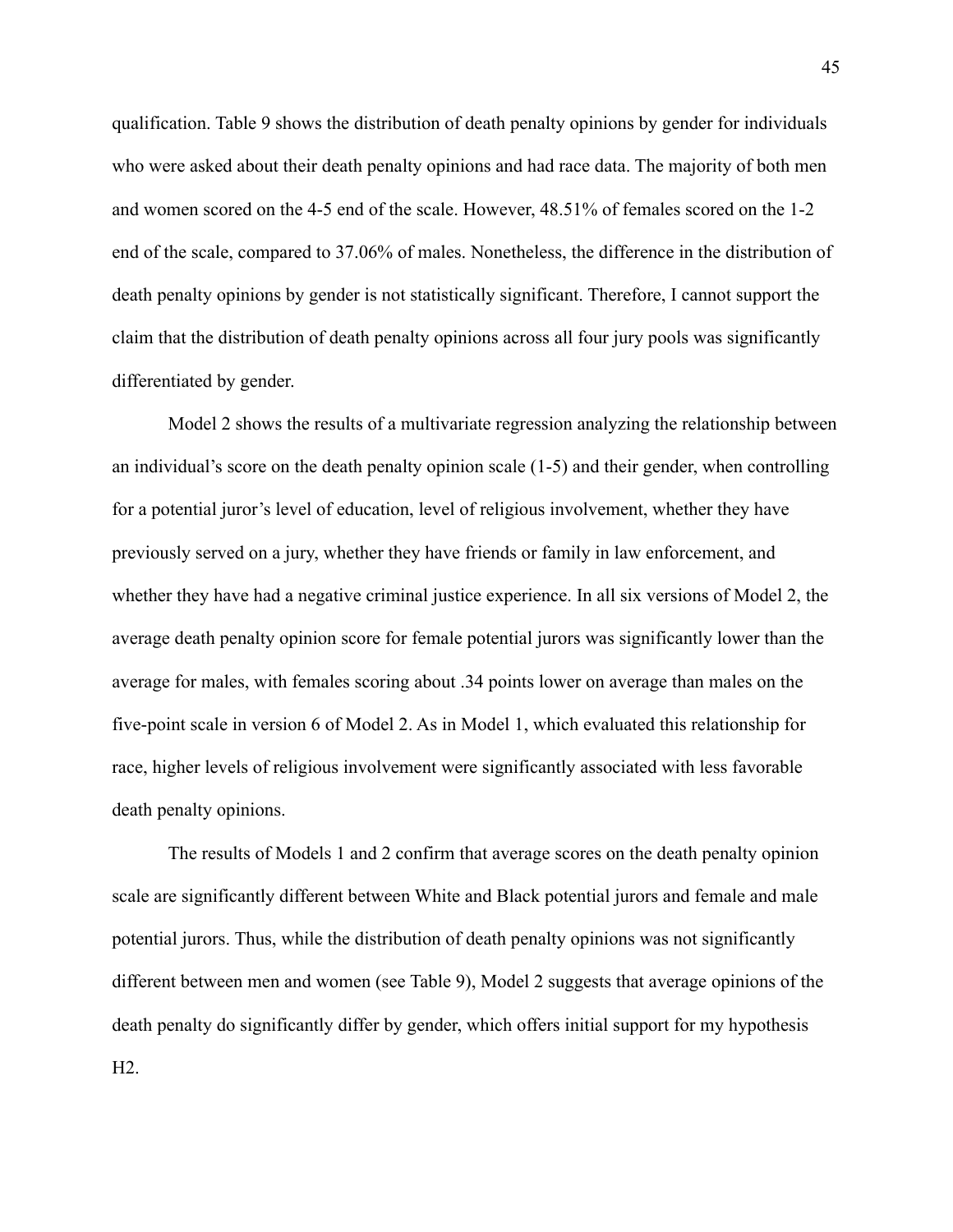|                                              | (1)<br><b>Reduced</b><br><b>Model</b> | (2)<br><b>Education</b> | (3)<br><b>Religious</b><br>Involvement | (4)<br><b>Prior Jury</b><br><b>Service</b> | (5)<br>Law<br><b>Enforcement</b> | (6)<br>Criminal<br><b>Justice</b><br><b>Experience</b> |
|----------------------------------------------|---------------------------------------|-------------------------|----------------------------------------|--------------------------------------------|----------------------------------|--------------------------------------------------------|
|                                              | Death                                 | Death                   | Death                                  | Death                                      | Death                            | Death                                                  |
|                                              | <b>Penalty</b>                        | <b>Penalty</b>          | <b>Penalty</b>                         | <b>Penalty</b>                             | <b>Penalty</b>                   | <b>Penalty</b>                                         |
|                                              | <b>Opinions</b>                       | <b>Opinions</b>         | <b>Opinions</b>                        | <b>Opinions</b>                            | <b>Opinions</b>                  | <b>Opinions</b>                                        |
| <b>Gender (Males are</b>                     |                                       |                         |                                        |                                            |                                  |                                                        |
| the reference                                |                                       |                         |                                        |                                            |                                  |                                                        |
| group)                                       |                                       |                         |                                        |                                            |                                  |                                                        |
| <b>Females</b>                               | $-0.293*$                             | $-0.300*$               | $-0.331**$                             | $-0.306*$                                  | $-0.308*$                        | $-0.314$ <sup>*</sup>                                  |
|                                              | (0.065)                               | (0.062)                 | (0.039)                                | (0.072)                                    | (0.073)                          | (0.092)                                                |
|                                              |                                       |                         |                                        |                                            |                                  |                                                        |
| <b>Level of Education</b>                    |                                       | $-0.041$                | $-0.029$                               | $-0.030$                                   | $-0.026$                         | 0.032                                                  |
|                                              |                                       | (0.615)                 | (0.725)                                | (0.733)                                    | (0.763)                          | (0.735)                                                |
|                                              |                                       |                         |                                        |                                            |                                  |                                                        |
| <b>Level of Religious</b><br>Involvement     |                                       |                         | $-0.194***$                            | $-0.194***$                                | $-0.195***$                      | $-0.155$ **                                            |
|                                              |                                       |                         | (0.000)                                | (0.001)                                    | (0.001)                          | (0.017)                                                |
|                                              |                                       |                         |                                        |                                            |                                  |                                                        |
| <b>Prior Jury Service</b>                    |                                       |                         |                                        | 0.186                                      | 0.188                            | 0.354                                                  |
|                                              |                                       |                         |                                        | (0.462)                                    | (0.459)                          | (0.216)                                                |
|                                              |                                       |                         |                                        |                                            |                                  |                                                        |
| <b>Law Enforcement</b>                       |                                       |                         |                                        |                                            | 0.054                            | $-0.130$                                               |
|                                              |                                       |                         |                                        |                                            | (0.761)                          | (0.499)                                                |
|                                              |                                       |                         |                                        |                                            |                                  |                                                        |
| <b>Criminal Justice</b><br><b>Experience</b> |                                       |                         |                                        |                                            |                                  | $-.620**$                                              |
|                                              |                                       |                         |                                        |                                            |                                  | (0.026)                                                |
| $\boldsymbol{N}$                             | 304                                   | 297                     | 291                                    | 265                                        | 264                              | 198                                                    |
| $R^2$                                        | 0.011                                 | 0.012                   | 0.054                                  | 0.054                                      | 0.055                            | 0.074                                                  |

**Model 2: Death Penalty Opinions and Gender**

**Exponentiated coefficients;** *p***-values in parentheses**  $p < .10$ ,  $\binom{4}{3}$  *p*  $\leq .05$ ,  $\binom{4}{3}$  *p*  $\leq .01$ 

Full support for my hypothesis H2 would require that differences in death penalty opinions by gender result in a greater share of females being excused on account of negative opinions of the death penalty than the share of men excused. Table 10 shows that individuals struck on account of unfavorable death penalty opinions is significantly differentiated by gender at  $p < 0.00$ . Of all the female potential jurors who were asked about their death penalty opinions and had race data, 38.81% were subsequently excused because their views rendered them unable to sentence death, whereas only 24.12% of male potential jurors were excused for this reason.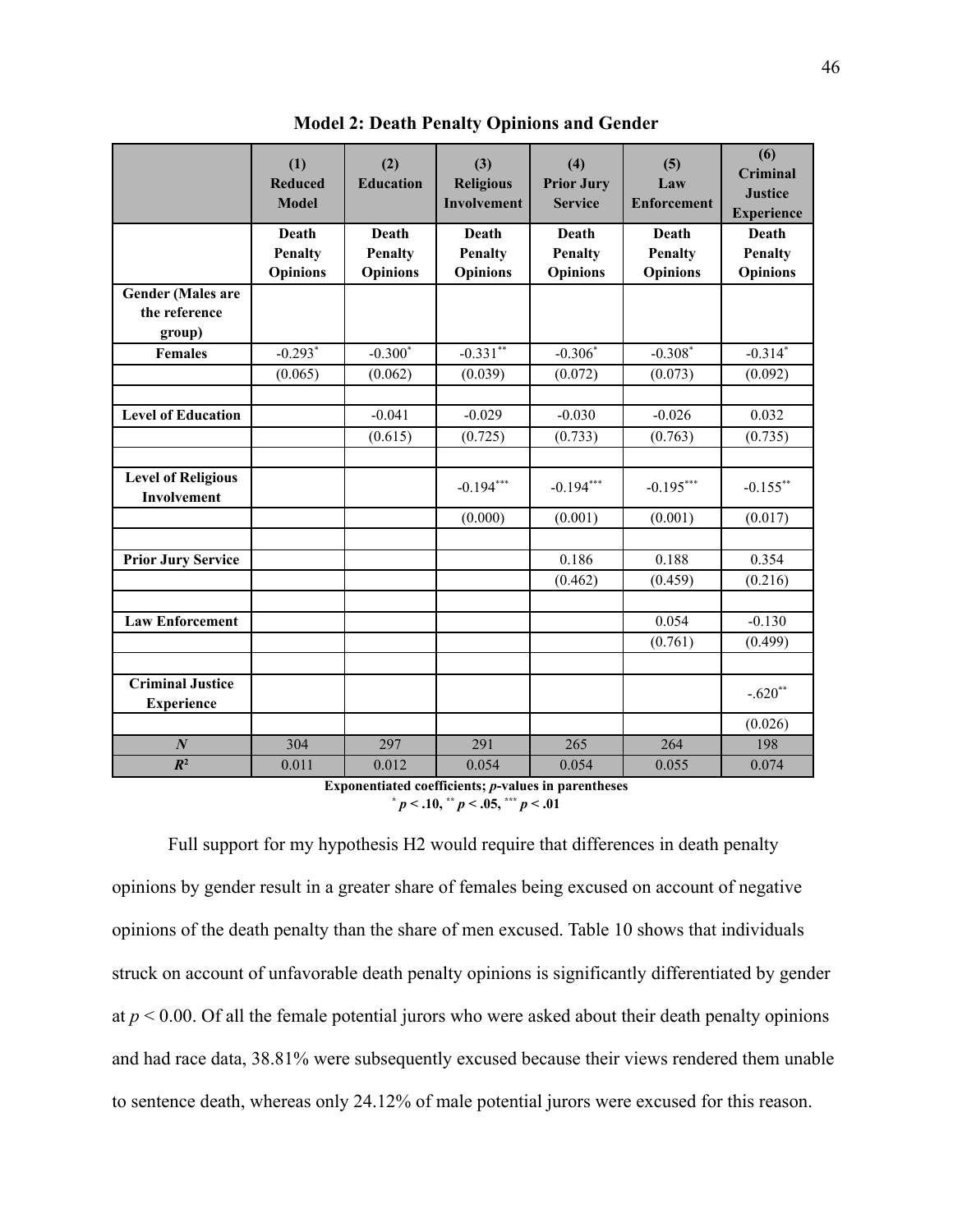When analyzed on a case-by-case basis, only the Devega and Holden cases had statistically different death qualification removals by gender at  $p < 0.05$ . Nonetheless, the aggregate disparity across all four capital cases in death qualification removals by gender supports my hypothesis H2. It is important to note that this gap in excusals for death qualification is slimmer than the gap by race, suggesting race is more strongly related to removals for death qualification than gender.

|                                                         | Female              | Male                | <b>Total</b>        |  |  |  |
|---------------------------------------------------------|---------------------|---------------------|---------------------|--|--|--|
| <b>Not Struck</b><br>for Death<br><b>Qualification</b>  | 82<br>(61.19%)      | 129<br>$(75.88\%)$  | 211<br>$(69.41\%)$  |  |  |  |
| <b>Struck for</b><br>Death<br>Qualification             | 52<br>$(38.81\%)$   | 41<br>(24.12%)      | 93<br>$(30.59\%)$   |  |  |  |
| <b>Total</b>                                            | 134<br>$(100.00\%)$ | 170<br>$(100.00\%)$ | 304<br>$(100.00\%)$ |  |  |  |
| $p = 0.006***$<br>* p < 0.10, ** p < 0.05, *** p < 0.00 |                     |                     |                     |  |  |  |

**Table 10: Death Qualification Excusals by Gender\***

**\*Note:** Data was only obtained for individuals who had race and death penalty opinions data. The individuals captured in this table that were struck for death qualification were struck on account of unfavorable death penalty opinions (scoring a 1 or a 2 on the death qualification scale).

Being that the distribution in death penalty opinions was not significantly differentiated by gender across the jury pools, this gendered difference in death qualification removals suggests female potential jurors may have been targeted for their negative death penalty opinions more so than men. This is evidenced by the fact that while the same number of men and women scored a 2 on the death qualification scale, nearly 60% of these women were excused for not being death qualified, which is nearly double the share of men scoring 2s that were deemed not death qualified. However, I cannot confirm that the death penalty opinions between men and women who scored 2s were identical. It could have been the case that women in this category expressed more unequivocal opposition than did men, which may not have been accurately captured in the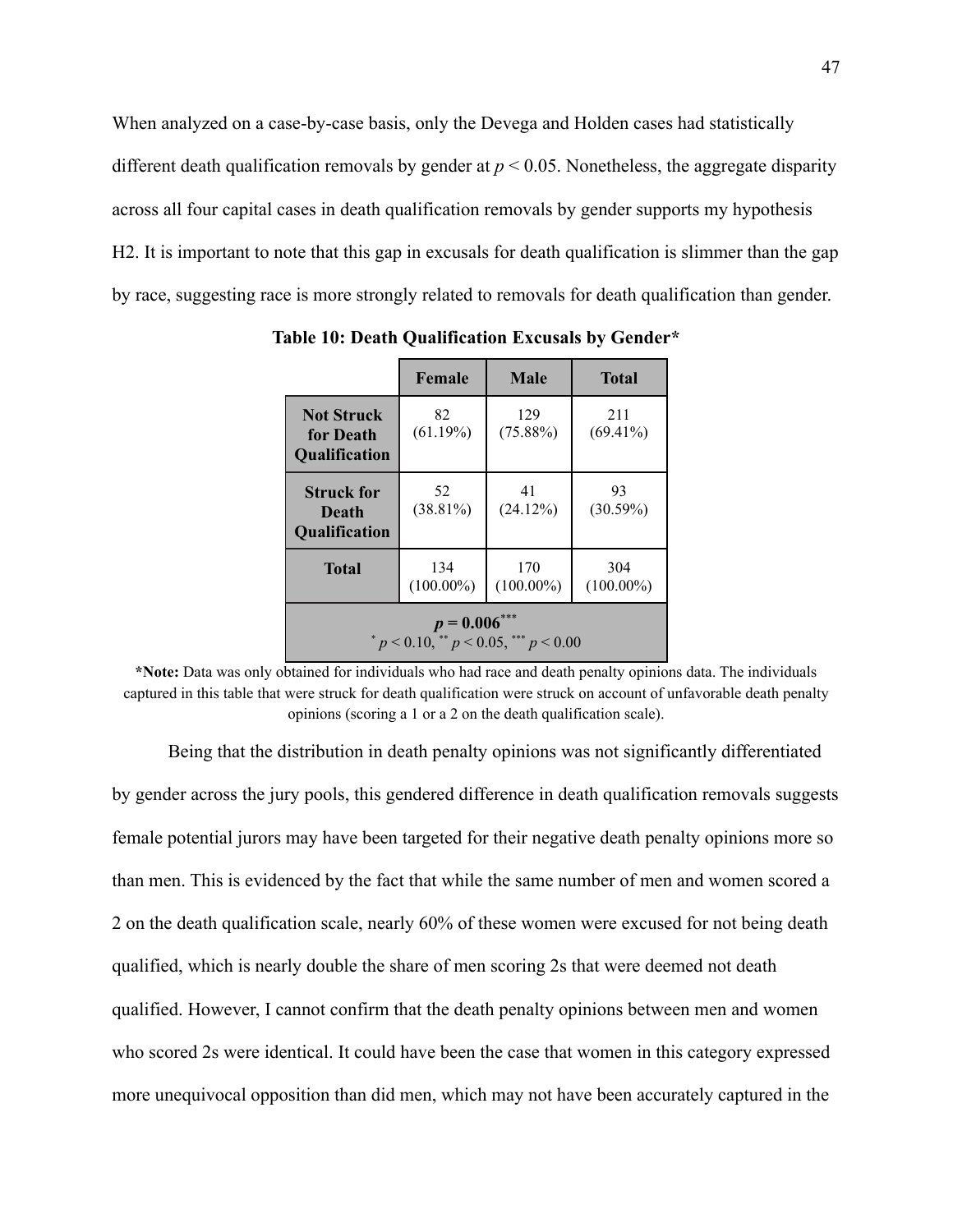data and could explain why they were excused at a higher rate. Nonetheless, Table 10 confirms that death qualification is significantly linked to gender and aids in allowing the prosecution to keep more males than females in the jury pool. This offers additional support for my theory that the death qualification process is intrinsically linked to identity-based characteristics, which allows the prosecution to secure a pro-prosecution White male-dominant jury without sounding alarms about explicit racial or gender biases.

Appendix 2 Table 2 shows the rate of excusal of potential jurors who expressed overly favorable views of the death penalty–scoring a 5 on the death penalty opinion scale–by gender. Only 3.03% of female potential jurors were excused on account of overly favorable death penalty opinions, compared to 5.45% of male jurors, though this gap is not statistically significant. The majority of both men and women who scored a 5 on the death penalty scale were excused by the defense either for cause or peremptorily, supporting my theory that the prosecution is less inclined to excuse those who strongly favor the death penalty, given that these individuals could improve the prosecution's odds of securing a death sentence. Of the potential jurors who scored a 5 and were excused by the State either for cause or peremptorily, a greater proportion were females than males, though the difference was not statistically significant.

To understand whether individuals not excused due to death qualification were still excused with relation to both their death penalty opinions and gender, I first evaluated the use of State strikes by death penalty opinions and gender. Interestingly, the same proportion of male and female potential jurors who scored a 2 on the death qualification scale were struck by the State. Although these results are not statistically significant,  $(n = 46)$ , I expected a greater share of women to have been struck by the State on account of less favorable views of the death penalty than men. Of all women struck by the defense, 13.64% scored a 2 on the death qualification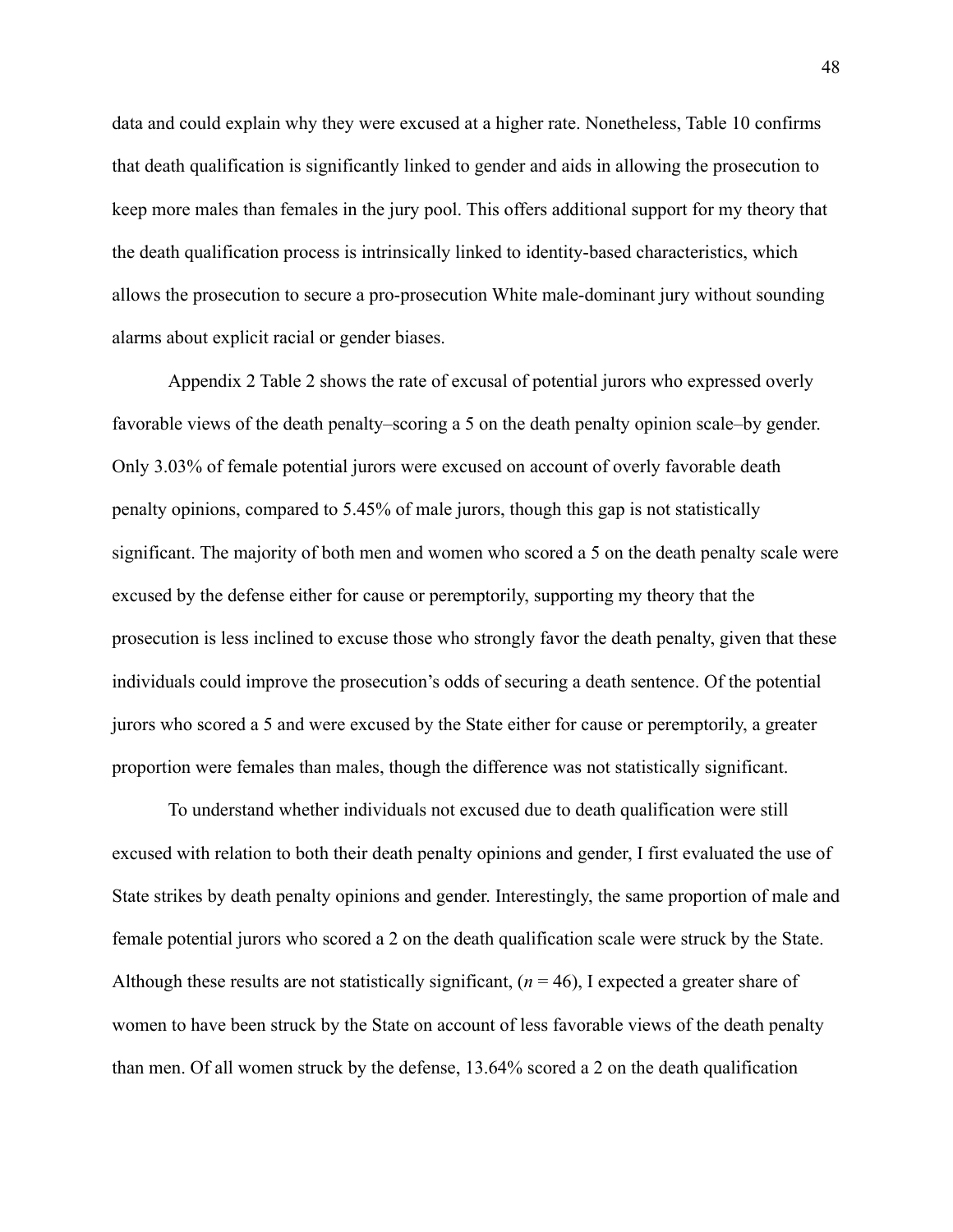scale, compared to 3.33% of men. These results were also not statistically significant  $(n = 52)$ . These insignificant difference in strikes by death penalty opinions and gender could be the result of other uncaptured differences between these individuals.

Though I expected peremptory strikes to be differentiated by death penalty opinions and gender, wherein the State would disproportionately exclude females with negative opinions compared to men with similar opinions, there is not sufficient evidence to confirm that claim. While it is unclear how death penalty opinions influence peremptory strikes by race or gender, the analyses of my hypotheses H1 and H2 confirm that negative death penalty opinions differentiate for cause exclusions by these identity-based characteristics.

*c. The Effect of Death Qualification by Race and Gender*

|                            | <b>Juror Race and Gender</b> |                        |                                                        |                        |                  |                        |                              |
|----------------------------|------------------------------|------------------------|--------------------------------------------------------|------------------------|------------------|------------------------|------------------------------|
| Death                      | White                        | White                  | <b>Black</b>                                           | <b>Black</b>           | Other            | Other                  | <b>Total</b>                 |
| <b>Qualification Scale</b> | Male                         | Female                 | Male                                                   | Female                 | Male             | Female                 |                              |
| <b>Always Opposed</b>      | 16                           | 22                     | 12                                                     | 8                      | 3                | 3                      | 64                           |
|                            | $(12.80\%)$                  | (22.45%)               | $(38.71\%)$                                            | $(32.00\%)$            | (21.43%)         | (27.27%)               | $(21.05\%)$                  |
| $\overline{2}$             | 20<br>$(16.00\%)$            | 24<br>(24.49%)         | 7<br>(22.58%)                                          | 7<br>$(28.00\%)$       | 5<br>$(35.71\%)$ | $(9.09\%)$             | 64<br>$(21.05\%)$            |
| 3 Neutral                  | $\theta$<br>$(0.00\%)$       | $\theta$<br>$(0.00\%)$ | $(3.23\%)$                                             | $\theta$<br>$(0.00\%)$ | $(7.14\%)$       | $\Omega$<br>$(0.00\%)$ | $\overline{c}$<br>$(0.66\%)$ |
| $\overline{\mathbf{4}}$    | 75                           | 45                     | 11                                                     | 9                      | 3                | 4                      | 147                          |
|                            | $(60.00\%)$                  | $(45.92\%)$            | $(35.48\%)$                                            | $(36.00\%)$            | (21.43%)         | $(36.36\%)$            | $(48.36\%)$                  |
| 5                          | 14                           | $\tau$                 | $\theta$                                               | 1                      | $\overline{2}$   | 3                      | 27                           |
| <b>Always Favor</b>        | $(11.20\%)$                  | $(7.14\%)$             | $(0.00\%)$                                             | $(4.00\%)$             | (14.29%)         | (27.27%)               | $(8.88\%)$                   |
| <b>Total</b>               | 125                          | 98                     | 31                                                     | 25                     | 14               | 11                     | 304                          |
|                            | $(100.00\%)$                 | $(100.00\%)$           | $(100.00\%)$                                           | $(100.00\%)$           | $(100.00\%)$     | $(100.00\%)$           | $(100.00\%)$                 |
|                            |                              |                        | $p = 0.001***$<br>$p < 0.10$ , $p < 0.05$ , $p < 0.00$ |                        |                  |                        |                              |

**Table 11: The Distribution of Death Penalty Opinions by Race and Gender\***

**\*Note:** Data was obtained for individuals who had race and death penalty opinions data.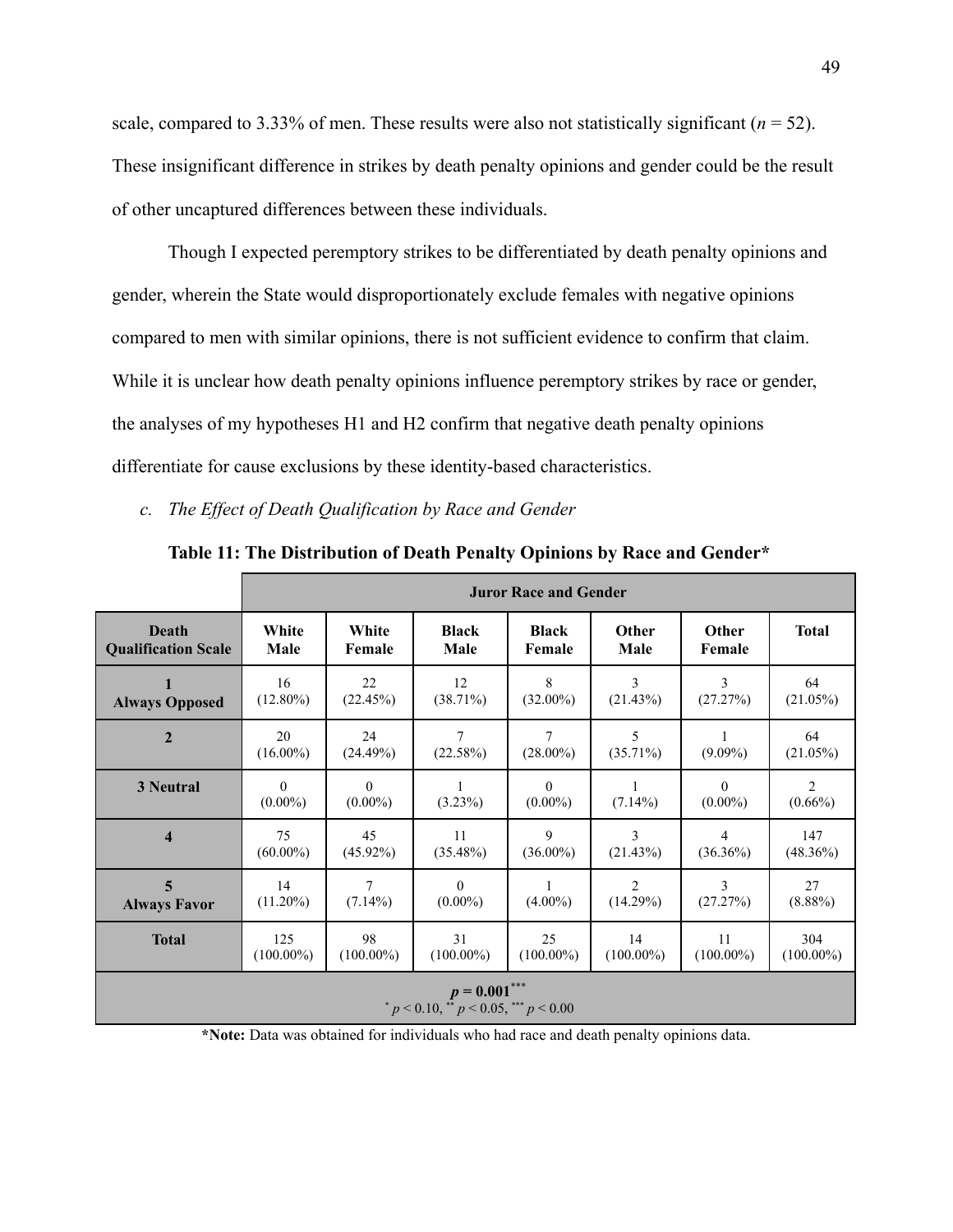To further investigate the effect of death qualification excusals, I completed the analyses of hypotheses H1 and H2 for a combination of both race and gender. This analysis captures more nuance than that for race and gender alone and informs whether death penalty opinions and death qualification excusals are related to specific race and gender interactions (see Table 11). Table 11 shows that more than 70% of White men who reached the voir dire stage and were asked about their opinion of the death penalty expressed favorable views, scoring a 4 or a 5 on the death qualification scale. A slimmer majority of the share of White females and females of other races also scored on the favorable end of the spectrum, which calls into question the extent to which gender alone is associated with negative death penalty opinions, rather than a combination of race and gender. Over 60% of both Black females and Black males expressed views in opposition to the death penalty, scoring a 1 or a 2 on the death qualification scale.

Model 3 replicates the analyses of Models 1 and 2 for race and gender to show how different race-gender interactions score on the death penalty scale on average, compared to White men. Across all six versions of the regressions in Model 3, there were significantly lower average death penalty opinion scores for White females, Black males, and Black females, when compared to the average scores of White men. Results from individuals of other races were not consistently significant, likely because their total sample size is too small to garner significant results. Version 6 of Model 2 controls for a potential juror's level of education, level of religious involvement, whether they have previously served on a jury, whether they have friends or family in law enforcement, and whether they have had a negative criminal justice experience. In this model, the average death penalty opinion score for White females was about .50 points lower than the average score for White men. In the same model, the average death penalty opinion score for Black females was .74 points lower than the average for White men. The greatest mean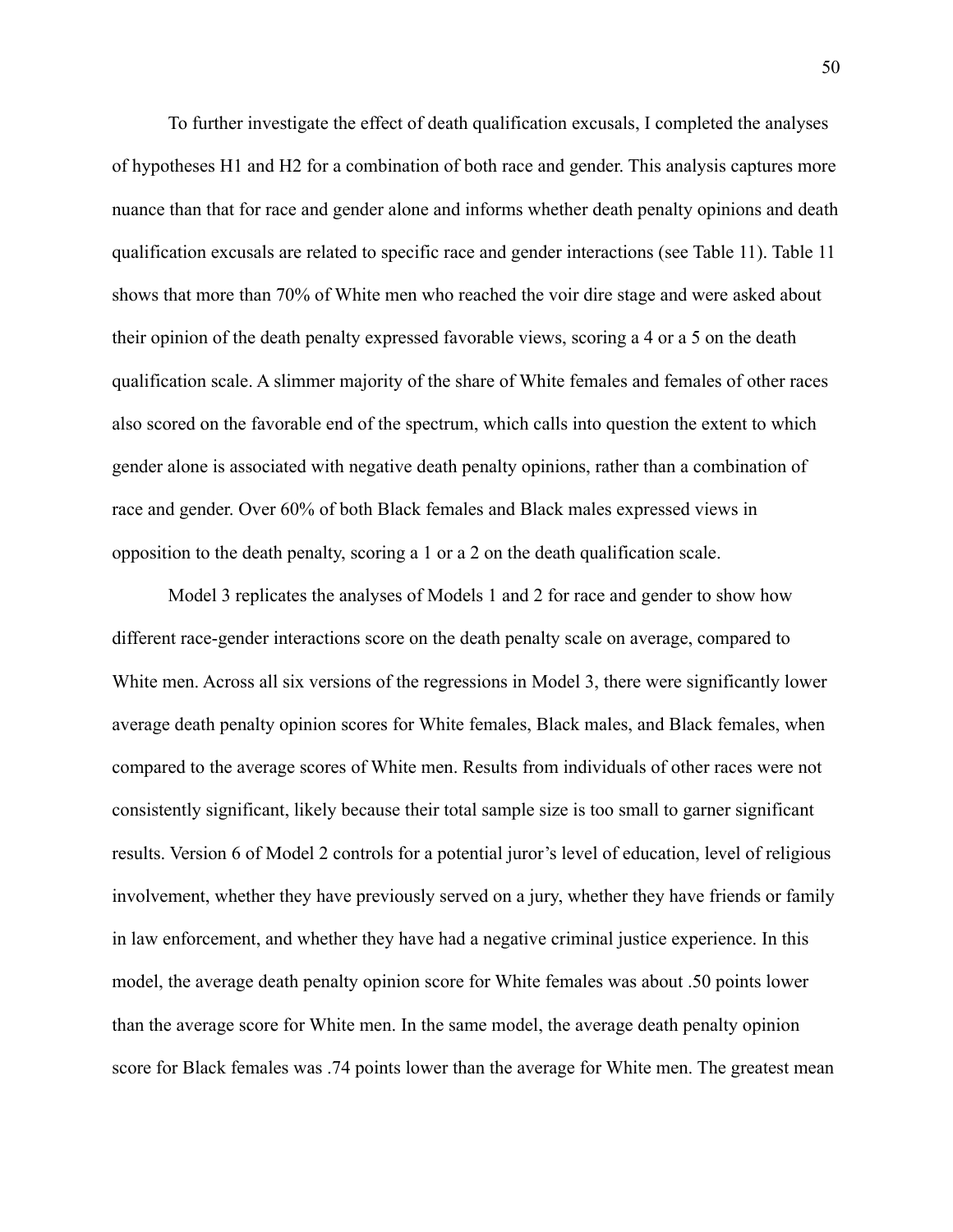difference is between White men and Black men, as the average death penalty opinion score for

Black men was about .98 points lower than the average for White men.

|                           | (1)                  | (2)                  | (3)                  | (4)                  | (5)                  | (6)                     |
|---------------------------|----------------------|----------------------|----------------------|----------------------|----------------------|-------------------------|
|                           | <b>Reduced</b>       | <b>Education</b>     | <b>Religious</b>     | <b>Prior Jury</b>    | Law                  | <b>Criminal Justice</b> |
|                           | <b>Model</b>         |                      | Involvement          | <b>Service</b>       | <b>Enforcement</b>   | <b>Experience</b>       |
|                           | <b>Death Penalty</b> | <b>Death Penalty</b> | <b>Death Penalty</b> | <b>Death Penalty</b> | <b>Death Penalty</b> | <b>Death Penalty</b>    |
|                           | <b>Opinions</b>      | <b>Opinions</b>      | <b>Opinions</b>      | <b>Opinions</b>      | <b>Opinions</b>      | Opinions                |
| Race and gender           |                      |                      |                      |                      |                      |                         |
| (White males are the      |                      |                      |                      |                      |                      |                         |
| reference group)          |                      |                      |                      |                      |                      |                         |
| <b>White Females</b>      | $-0.500***$          | $-0.514***$          | $-0.544***$          | $-0.509***$          | $-0.506**$           | $-0.495**$              |
|                           | (0.006)              | (0.005)              | (0.003)              | (0.009)              | (0.010)              | (0.021)                 |
|                           |                      |                      |                      |                      |                      |                         |
| <b>Black Males</b>        | $-1.053***$          | $-1.142***$          | $-1.025***$          | $-1.019***$          | $-1.017***$          | $-0.975***$             |
|                           | (0.000)              | (0.000)              | (0.000)              | (0.001)              | (0.001)              | (0.005)                 |
|                           |                      |                      |                      |                      |                      |                         |
| <b>Black Females</b>      | $-0.888***$          | $-1.019***$          | $-0.887***$          | $-0.881***$          | $-0.872***$          | $-0.741**$              |
|                           | (0.003)              | (0.001)              | (0.004)              | (0.005)              | (0.006)              | (0.022)                 |
| <b>Other Males</b>        | $-0.694*$            | $-0.642*$            | $-0.556$             | $-0.512$             | $-0.447$             | 0.346                   |
|                           | (0.067)              | (0.089)              | (0.151)              | (0.231)              | (0.321)              | (0.594)                 |
|                           |                      |                      |                      |                      |                      |                         |
| <b>Other Females</b>      | $-0.135$             | 0.121                | 0.077                | 0.083                | 0.092                | 0.779                   |
|                           | (0.748)              | (0.782)              | (0.859)              | (0.853)              | (0.838)              | (0.148)                 |
|                           |                      |                      |                      |                      |                      |                         |
| <b>Level of Education</b> |                      | $-0.160*$            | $-0.133$             | $-0.138$             | $-0.137$             | $-0.088$                |
|                           |                      | (0.062)              | (0.121)              | (0.135)              | (0.140)              | (0.376)                 |
|                           |                      |                      |                      |                      |                      |                         |
| <b>Level of Religious</b> |                      |                      | $-0.158***$          | $-0.164***$          | $-0.164***$          | $-0.114*$               |
| Involvement               |                      |                      |                      |                      |                      |                         |
|                           |                      |                      | (0.004)              | (0.005)              | (0.006)              | (0.081)                 |
|                           |                      |                      |                      |                      |                      |                         |
| <b>Prior Jury Service</b> |                      |                      |                      | 0.149                | 0.150                | 0.199                   |
|                           |                      |                      |                      | (0.550)              | (0.548)              | (0.481)                 |
| <b>Law Enforcement</b>    |                      |                      |                      |                      | 0.038                | $-0.048$                |
|                           |                      |                      |                      |                      | (0.827)              | (0.801)                 |
|                           |                      |                      |                      |                      |                      |                         |
| <b>Criminal Justice</b>   |                      |                      |                      |                      |                      | $-0.437$                |
| <b>Experience</b>         |                      |                      |                      |                      |                      |                         |
|                           |                      |                      |                      |                      |                      | (0.127)                 |
| $\boldsymbol{N}$          | 304                  | 297                  | 291                  | 265                  | 264                  | 198                     |
| $R^2$                     | 0.073                | 0.082                | 0.108                | 0.105                | 0.104                | 0.140                   |

**Model 3: Death Penalty Opinions and Race-Gender Interactions**

**Exponentiated coefficients;** *p***-values in parentheses**

 $*$  *p* **< .10,**  $*$  **<b>***p* **< .05,**  $*$  $*$  **<b>***p* **< .01**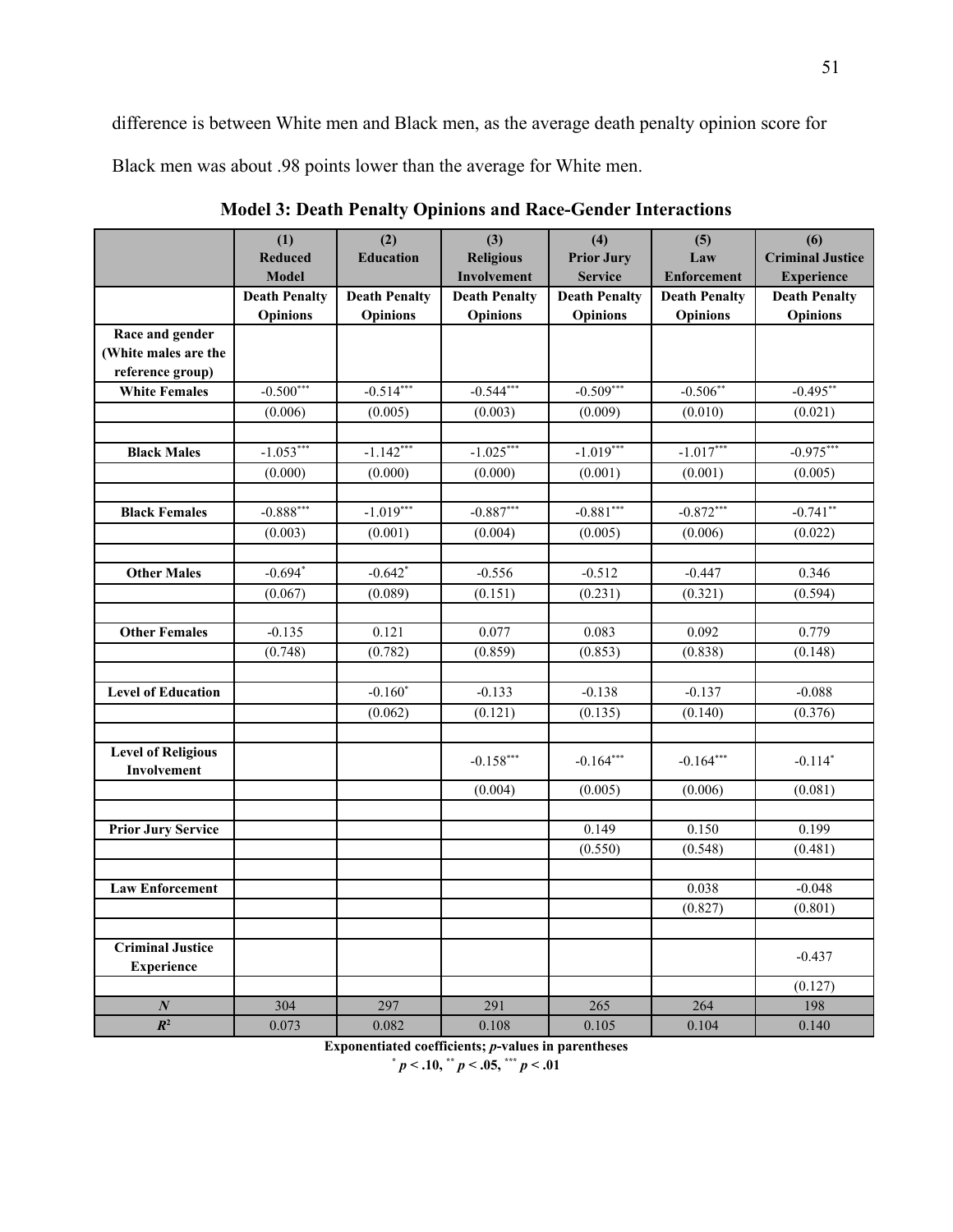This gap in support for the death penalty between White men and White women, White men and Black women, and White men and Black men suggests that death qualification may have a stronger effect by a combination of race and gender than my analyses of hypotheses H1 and H2 revealed. These results by race and gender also confirm that White men have a significantly higher favorability for the death penalty on average than other potential jurors, which my theory would suggest would make the prosecution more likely to seat these individuals. Later analyses regarding the final compositions of the four capital juries serve to either confirm or deny this logic.

|                                                                | White<br><b>Male</b> | White<br>Female    | <b>Black</b><br><b>Male</b> | <b>Black</b><br>Female | <b>Other</b><br><b>Male</b> | <b>Other</b><br>Female | <b>Total</b>        |
|----------------------------------------------------------------|----------------------|--------------------|-----------------------------|------------------------|-----------------------------|------------------------|---------------------|
| <b>Not Struck</b><br>for Death<br><b>Qualification</b>         | 103<br>$(82.40\%)$   | 65<br>$(66.33\%)$  | 17<br>$(54.84\%)$           | 10<br>$(40.00\%)$      | 9<br>(64.29%)               | $(63.64\%)$            | 211<br>$(69.41\%)$  |
| <b>Struck for</b><br>Death<br><b>Qualification</b>             | 22<br>$(17.60\%)$    | 33<br>(33.67%)     | 14<br>$(45.16\%)$           | 15<br>$(60.00\%)$      | $(35.71\%)$                 | 4<br>$(36.36\%)$       | 93<br>$(30.59\%)$   |
| <b>Total</b>                                                   | 125<br>$(100.00\%)$  | 98<br>$(100.00\%)$ | 31<br>$(100.00\%)$          | 25<br>$(100.00\%)$     | 14<br>$(100.00\%)$          | 11<br>$(100.00\%)$     | 304<br>$(100.00\%)$ |
| $p = 0.000$ ***<br>$p < 0.10$ , ** $p < 0.05$ , *** $p < 0.00$ |                      |                    |                             |                        |                             |                        |                     |

**Table 12: Death Qualification Excusals by Race and Gender\***

**\*Note:** Data was only obtained for individuals who had race and death penalty opinions data. The individuals captured in this table that were struck for death qualification were struck on account of unfavorable death penalty opinions (scoring a 1 or a 2 on the death qualification scale).

The statistically significant results in Table 12 confirm that death qualification excusals for individuals with negative opinions of the death penalty (scoring a 1 or a 2) are not only differentiated on account of race and gender alone but are also disproportionately affected by the interaction between the two. The most prominent gap in death qualification excusals is between White males and Black females, as Black females were deemed not death qualified due to negative opinions of the death penalty at a rate over 3 times higher than the White men. Over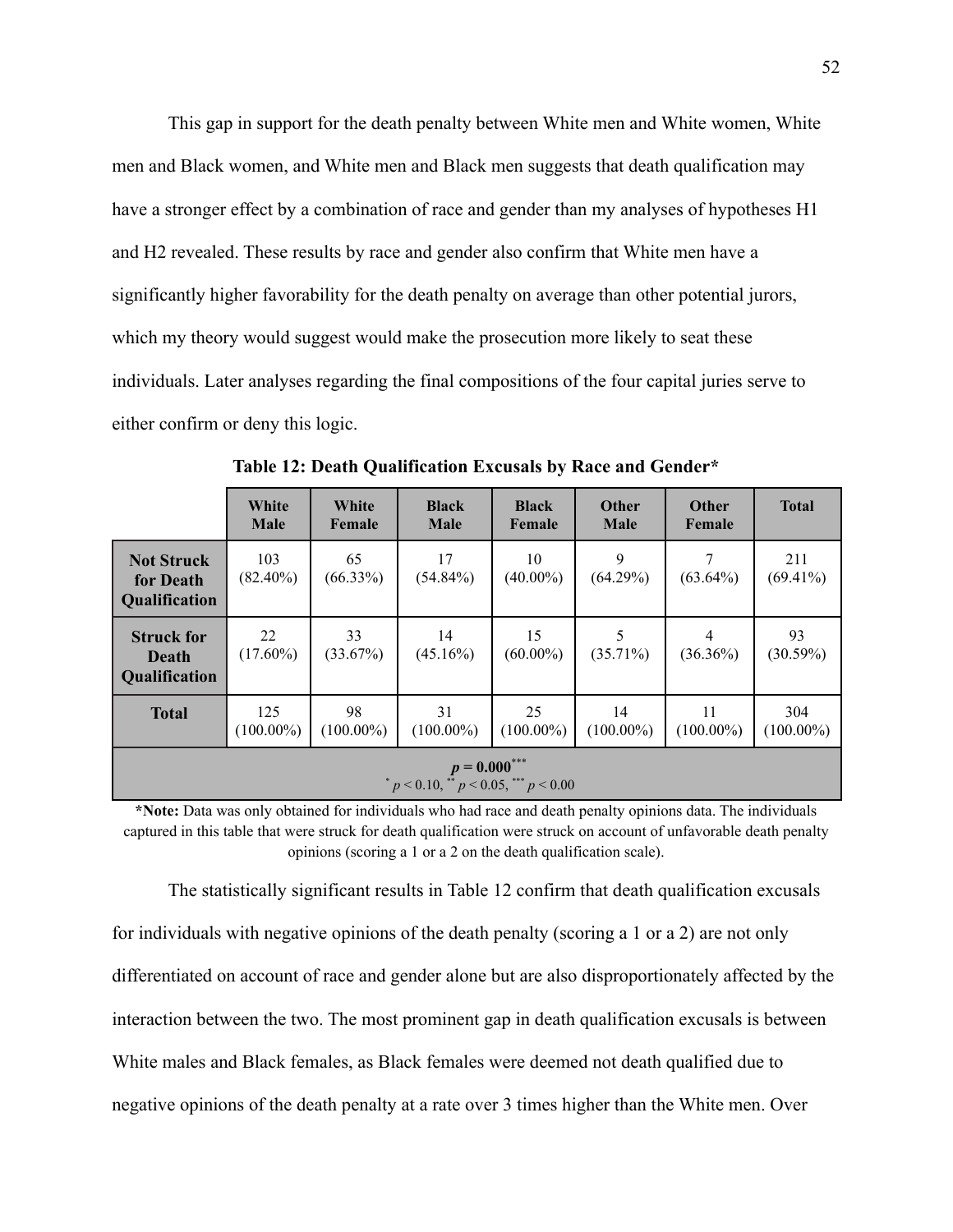half of Black females who reached the voir dire stage were struck due to negative views of the death penalty, which shows the significant impact this process has on this group of potential jurors. No other race and gender combination had a majority share of their representation in the jury pools struck for death qualification.

These results expand upon my hypotheses H1 and H2 and suggest that within the scope of my analysis, the practice of death qualifying the juries systematically removed Black females and decreased their chances of being represented in the seated capital juries. Black males had the next largest share of their representation across the jury pools struck for death qualification, emphasizing the important role race plays in this trend.

*d. The Race and Gender Effect of Peremptory Strikes*

|                                                                | White              | <b>Black</b>        | <b>Other</b>   | <b>Total</b>       |  |  |  |  |
|----------------------------------------------------------------|--------------------|---------------------|----------------|--------------------|--|--|--|--|
| <b>Not Struck</b><br>by the State                              | 327<br>(91.85%)    | 72<br>$(83.72\%)$   | 44<br>(91.67%) | 443<br>$(90.41\%)$ |  |  |  |  |
| <b>Struck by</b><br>the State                                  | 29<br>(8.15%)      | 14<br>$(16.28\%)$   | $(8.33\%)$     | 47<br>$(9.59\%)$   |  |  |  |  |
| <b>Total</b>                                                   | 48<br>$(100.00\%)$ | 490<br>$(100.00\%)$ |                |                    |  |  |  |  |
| $p = 0.068^*$<br>* $p < 0.10$ , ** $p < 0.05$ , *** $p < 0.00$ |                    |                     |                |                    |  |  |  |  |

**Table 13: State Strikes by Race\***

**\*Note:** Data was only obtained for individuals who had race data.

My hypothesis H3 expects the disproportionate use of prosecutorial peremptory strikes against Black potential jurors compared to the use of these strikes against White potential jurors. Table 13 shows significant results for the distribution of State peremptory strikes by race. Of all those summoned to jury duty across the four capital cases, Black potential jurors had the highest proportion of their total share across the jury pools struck by the prosecution (16.28%). The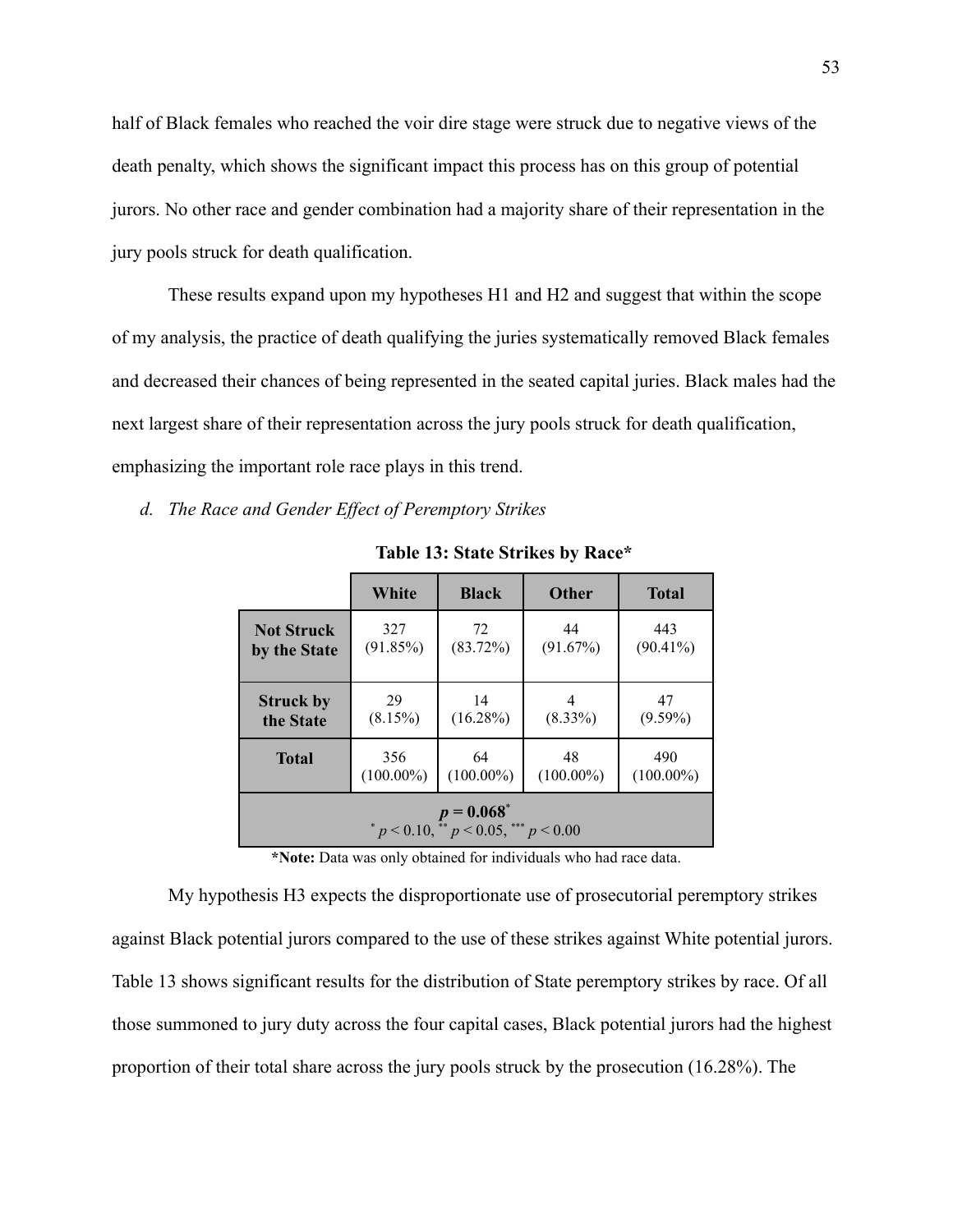share of Black jurors struck by the State was nearly two times greater than the share of White jurors. The share of females struck by the State was not significantly different from the share of males struck (9.51% and 7.64% respectively).

Conducting this analysis by both race and gender also did not produce significant results (see Table 14). However, White women, Black women, and women of other races had higher shares of their population struck than their male counterparts. Black females were the most heavily targeted, with 18.60% of their total share of the jury pools eventually being struck by the State, whereas only 7.14% of the total share of White men were struck by the State. These trends show that Black potential jurors, especially Black women, are peremptorily struck by the State at higher rates than Whites, especially White men. Though there are no significant results in the distribution of State strikes by gender or by race and gender, I can confirm that the State used peremptory strikes disproportionately against Black potential jurors compared to their total share of the jury pool, offering initial support for my hypothesis H3.

|                                                            | White<br><b>Male</b> | White<br>Female | <b>Black</b><br><b>Male</b> | <b>Black</b><br>Female | <b>Other</b><br><b>Male</b> | <b>Other</b><br>Female | <b>Total</b> |
|------------------------------------------------------------|----------------------|-----------------|-----------------------------|------------------------|-----------------------------|------------------------|--------------|
| <b>Not Struck</b>                                          | 182                  | 145             | 37                          | 35                     | 24                          | 20                     | 443          |
| by the State                                               | $(92.86\%)$          | $(90.62\%)$     | $(86.05\%)$                 | $(81.40\%)$            | $(92.31\%)$                 | $(90.91\%)$            | $(90.41\%)$  |
| <b>Struck by</b>                                           | 14                   | 15              | 6                           | 8                      | 2                           | 2                      | 47           |
| the State                                                  | $(7.14\%)$           | $(9.38\%)$      | $(13.95\%)$                 | $(18.60\%)$            | $(7.69\%)$                  | $(9.09\%)$             | $(9.59\%)$   |
| <b>Total</b>                                               | 196                  | 160             | 31                          | 43                     | 26                          | 22                     | 490          |
|                                                            | $(100.00\%)$         | $(100.00\%)$    | $(100.00\%)$                | $(100.00\%)$           | $(100.00\%)$                | $(100.00\%)$           | $(100.00\%)$ |
| $p = 0.265$<br>$p < 0.10$ , ** $p < 0.05$ , *** $p < 0.00$ |                      |                 |                             |                        |                             |                        |              |

**Table 14: State Strikes by Race and Gender\***

**\*Note:** Data was only obtained for individuals who had race data.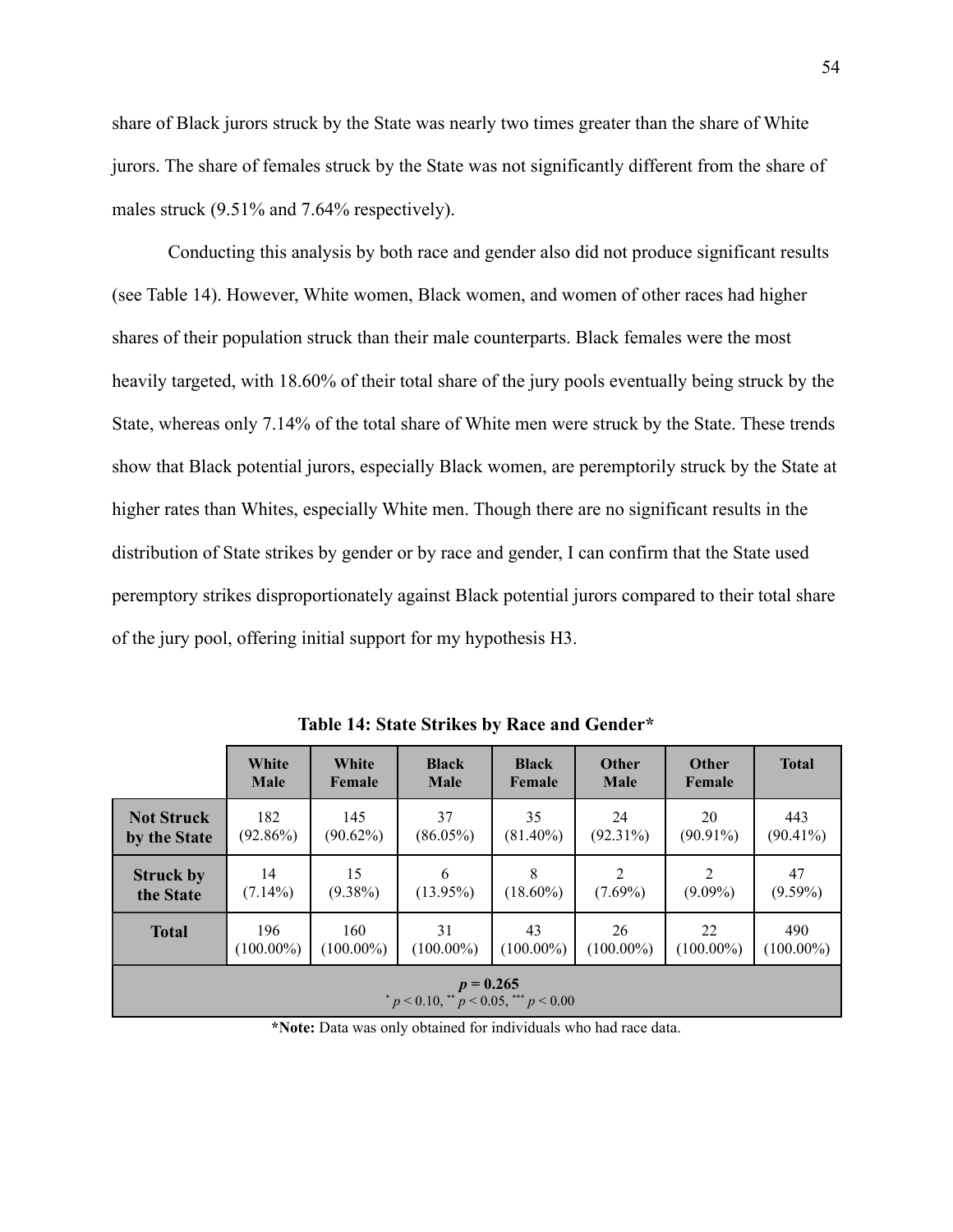**Model 4: Odds of Prosecutorial Strikes and Race-Gender Interactions**

|                                              | (1)<br><b>Reduced</b>        | (2)<br><b>Death</b>               | (3)<br><b>Education</b>      | (4)<br><b>Religious</b>      | (5)<br><b>Prior Jury</b>     | (6)<br>Law                   | (7)<br><b>Criminal Justice</b> |
|----------------------------------------------|------------------------------|-----------------------------------|------------------------------|------------------------------|------------------------------|------------------------------|--------------------------------|
|                                              | <b>Model</b>                 | <b>Penalty</b><br><b>Opinions</b> |                              | Involvement                  | <b>Service</b>               | <b>Enforcement</b>           | <b>Experience</b>              |
|                                              | <b>State Strike</b><br>(0,1) | <b>State Strike</b><br>(0,1)      | <b>State Strike</b><br>(0,1) | <b>State Strike</b><br>(0,1) | <b>State Strike</b><br>(0,1) | <b>State Strike</b><br>(0,1) | <b>State Strike</b><br>(0,1)   |
| Race and gender                              |                              |                                   |                              |                              |                              |                              |                                |
| (White males are                             |                              |                                   |                              |                              |                              |                              |                                |
| the reference group)                         |                              |                                   |                              |                              |                              |                              |                                |
| <b>White Females</b>                         | 1.345                        | 1.570                             | 1.602                        | 1.624                        | 1.481                        | 1.471                        | 1.877                          |
|                                              | (0.445)                      | (0.287)                           | (0.270)                      | (0.259)                      | (0.385)                      | (0.395)                      | (0.186)                        |
| <b>Black Males</b>                           | 2.108                        | 2.186                             | 2.468                        | 2.224                        | 1.879                        | 1.863                        | 2.198                          |
|                                              | (0.152)                      | (0.206)                           | (0.170)                      | (0.233)                      | (0.379)                      | (0.130)                      | (0.304)                        |
|                                              |                              |                                   |                              |                              |                              |                              |                                |
| <b>Black Females</b>                         | $2.971**$                    | $5.004***$                        | $5.457***$                   | $5.052***$                   | 4.982**                      | $4.863**$                    | $3.804**$                      |
|                                              | (0.023)                      | (0.004)                           | (0.006)                      | (0.009)                      | (0.012)                      | (0.014)                      | (0.048)                        |
|                                              |                              |                                   |                              |                              |                              |                              |                                |
| <b>Death Penalty</b>                         |                              |                                   |                              |                              |                              |                              |                                |
| <b>Opinion Scale</b>                         |                              |                                   |                              |                              |                              |                              |                                |
| (4 scores are the                            |                              |                                   |                              |                              |                              |                              |                                |
| reference group)                             |                              |                                   |                              |                              |                              |                              |                                |
| 2 - Almost always                            |                              | $2.417**$                         | $2.424***$                   | $2.270**$                    | 1.842                        | 1.863                        | 1.945                          |
| opposed                                      |                              |                                   |                              |                              |                              |                              |                                |
|                                              |                              | (0.020)                           | (0.021)                      | (0.034)                      | (0.135)                      | (0.130)                      | (0.128)                        |
|                                              |                              |                                   |                              |                              |                              |                              |                                |
| 5 - Always in favor                          |                              | 0.292                             | 0.290                        | 0.283                        | 0.261                        | 0.259                        | 0.317                          |
|                                              |                              | (0.247)                           | (0.244)                      | (0.234)                      | (0.207)                      | (0.205)                      | (0.285)                        |
| <b>Level of Education</b>                    |                              |                                   | 1.015                        | 1.010                        | 1.027                        | 1.029                        | 1.063                          |
|                                              |                              |                                   | (0.943)                      | (0.518)                      | (0.903)                      | (0.896)                      | (0.788)                        |
|                                              |                              |                                   |                              |                              |                              |                              |                                |
| <b>Level of Religious</b>                    |                              |                                   |                              | 1.086                        | 1.109                        | 1.113                        | 1.104                          |
| Involvement                                  |                              |                                   |                              | (0.518)                      | (0.437)                      | (0.424)                      | (0.490)                        |
|                                              |                              |                                   |                              |                              |                              |                              |                                |
| <b>Prior Jury Service</b>                    |                              |                                   |                              |                              | 0.849                        | 0.839                        | 1.234                          |
|                                              |                              |                                   |                              |                              | (0.778)                      | (0.762)                      | (0.738)                        |
|                                              |                              |                                   |                              |                              |                              |                              |                                |
| <b>Law Enforcement</b>                       |                              |                                   |                              |                              |                              | 0.897                        | 0.964                          |
|                                              |                              |                                   |                              |                              |                              | (0.787)                      | (0.931)                        |
|                                              |                              |                                   |                              |                              |                              |                              |                                |
| <b>Criminal Justice</b><br><b>Experience</b> |                              |                                   |                              |                              |                              |                              | 1.354                          |
|                                              |                              |                                   |                              |                              |                              |                              | (0.666)                        |
| $\vert N \vert$                              | 238                          | 220                               | 216                          | 211                          | 191                          | 191                          | 156                            |
| Pseudo $R^2$                                 | 0.092                        | 0.095                             | 0.098                        | 0.097                        | 0.089                        | 0.089                        | 0.085                          |

**Exponentiated coefficients;** *p***-values in parentheses**

**\*** *p* **< .10, \*\*** *p* **< .05, \*\*\*** *p* **< .01**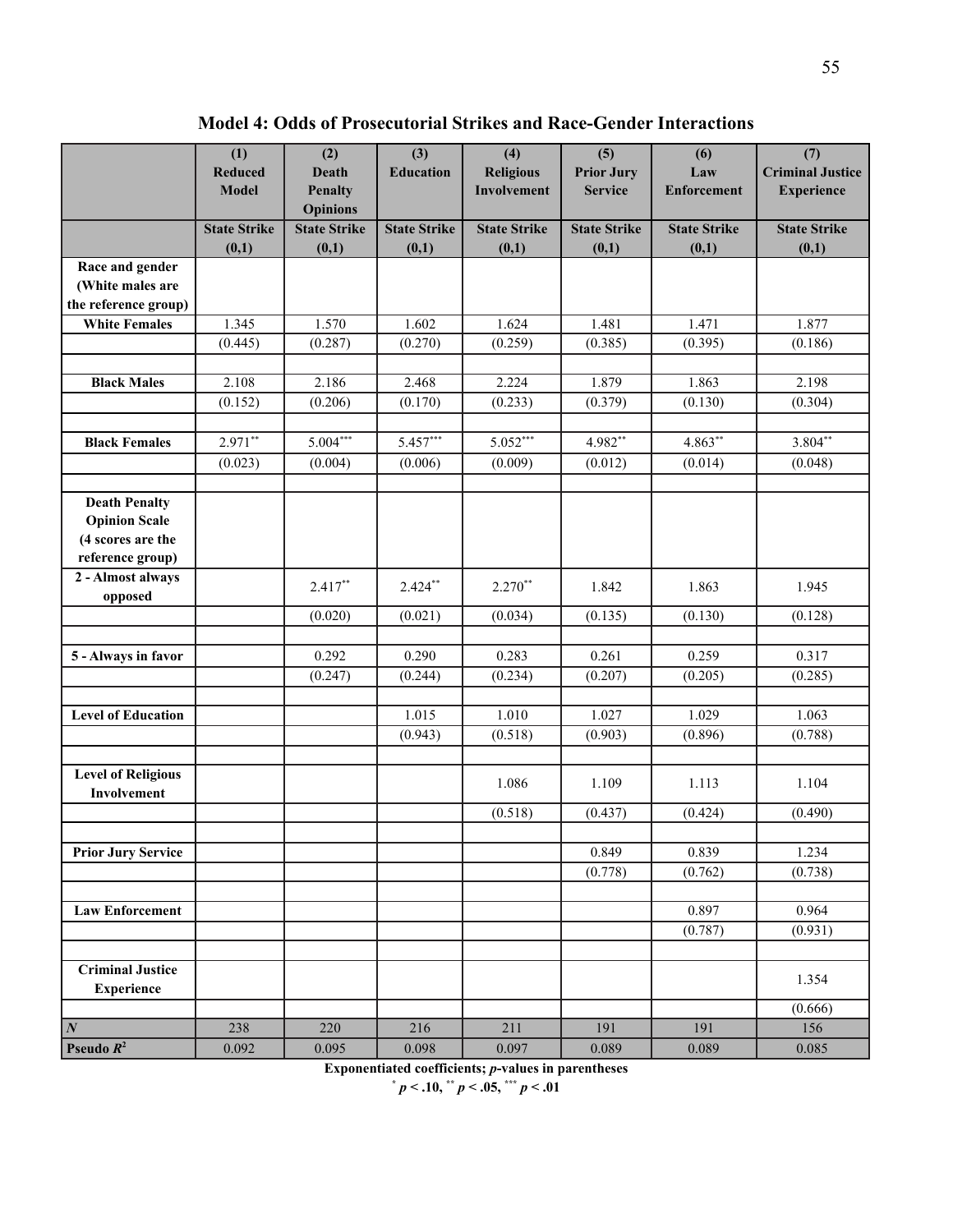To further analyze my hypothesis H3, I ran a series of logistic regressions evaluating the relationship between a potential juror's race and their likelihood of being struck by the State from 0 to 1, where 0 indicates an individual was not struck by the State and 1 indicates that they were (see Model 4). Version 7 of Model 4 controls for an individual's death penalty opinions, level of education, level of religious involvement, whether they have previously served on a jury, whether they have friends or family in law enforcement, and whether they have had a negative criminal justice experience, as these variables have the potential to influence the State's decision to strike an individual. Given the results of previous analyses, I chose to exclude individuals of other races from Model 4, as their small sample sizes have produced consistently insignificant results. I also chose to narrow the death penalty opinion scale such that the only categories included were 2, 4, and 5, where 4 was the reference group. This is because all individuals who scored a 1 were excused for cause, which means they perfectly predicted failure to be struck by the State in Model 4. I also excluded 3 due to insufficient data. However, it is important to note that in excluding these categories from both race and death penalty opinions, I compromised the overall sample size.

Throughout all versions of the model, Black women had significantly higher odds of getting struck by the State compared to White men. In version 7 of the logistic regression model, Black females had 280% higher odds of being struck by the State than White males, when holding the other independent variables constant. No other race and gender combination had significantly higher or lower odds of being struck by the State in any version of Model 4, which emphasizes how the use of State strikes across all jury pools targeted these potential jurors. These results support my claim that Black potential jurors are disproportionately struck by the State and suggest that this is particularly true for Black females.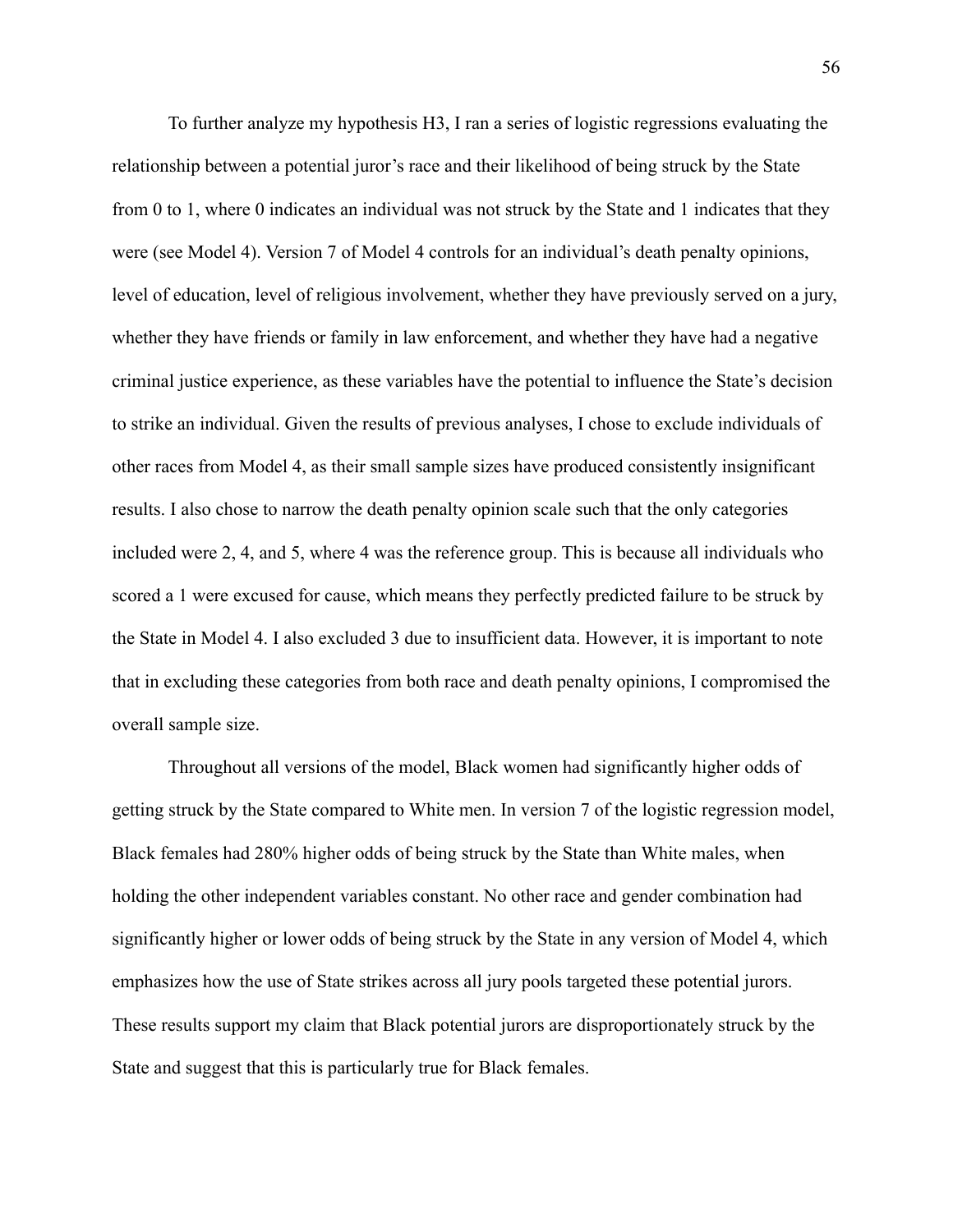Model 4 also highlights the significant role death penalty opinions played in the odds that an individual was struck by the State, even when controlling for race and gender. I chose to make a death penalty opinion score of 4 the reference category to highlight the difference in excusal rates against individuals who were almost always in favor of the death penalty, as my theory would suggest the State would opt not to strike these individuals. Given the pseudo  $R^2$ calculations, the version of the model wherein the included independent variables have the most explanatory power over the variation in state strikes is version 3. In that version of the model, potential jurors who scored a 2 on the death penalty scale but were willing and able to sentence death had about 142% higher odds of being struck by the State than did potential jurors who scored a 4, which supports my theory. However, the difference in the probability of being struck between individuals who scored a 2 versus those who scored a 4 was not statistically significant as more controls were added and the sample size declined. Nonetheless, the significant results in Model 4 point to the State's strategy to strike potential jurors on the basis of race and gender as well as by negative death penalty opinions. This finding supports my hypothesis H3 and my theory that the State excludes individuals from the jury who are not pro-prosecution, which includes Black females and those with unfavorable death penalty opinions.

When conducting these analyses for each capital case individually, the results were not consistently significant on account of each additional control variable decreasing the sample size. This finding once again affirms the importance of aggregate analyses.

It is important to note that across all four cases included in my analysis, 9 *Batson* claims were made by the defense against peremptory strikes used by the State. One *Batson* claim was made against a White man, who the defense suspected was unconstitutionally struck on account of his disability. However, the other 8 claims were made against White women and Black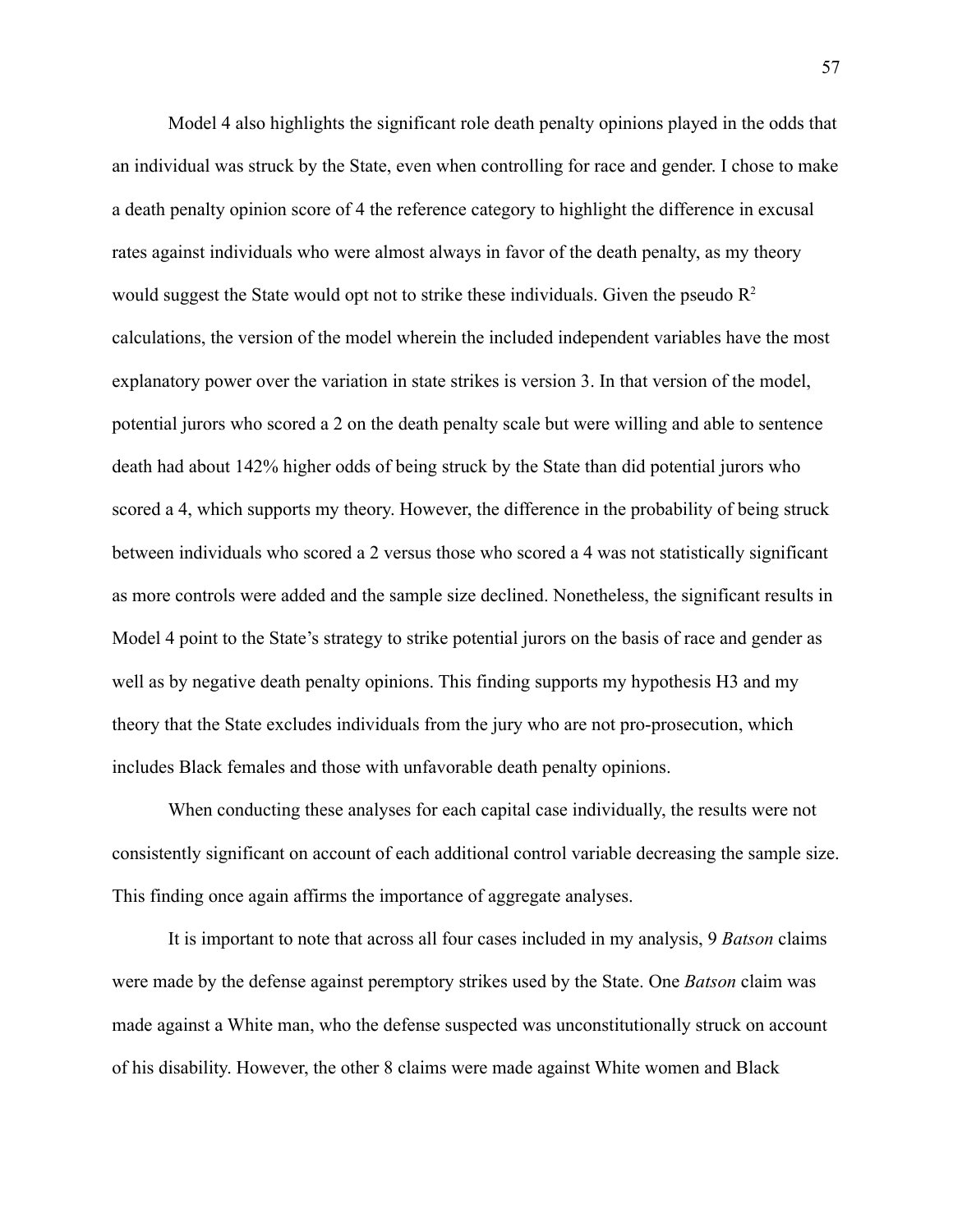women. The defense argued these motions by stating that the State used peremptory strikes against Black or White female potential jurors in instances where White male jurors with similar juror profiles (death penalty opinions, employment status, etc.) were not struck by the prosecution. The *Batson* procedure called for the State to defend their use of peremptory strikes in these 9 cases with on-the-record explanations verifying that race and/or gender did not motivate their decision to strike these individuals. The justifications provided by the State to strike these jurors included: age, education, marital status, employment status, death penalty opinions, biases against law enforcement, experiences with the criminal justice system, etc. All these explanations were accepted at face-value by the presiding judges as being both race and gender-neutral, which resulted in no successful *Batson* claims. Nonetheless, my results suggest that even when controlling for reasons that might justify the State's decision to strike a juror–including some of the actual justifications the State provided during *Batson* motions–Black potential jurors and specifically Black females had significantly increased odds of being struck by the State compared to their White male counterparts. Although my results support the basis for these *Batson* claims, the procedure in place allowed the prosecution to evade consequences for the racialized and gendered effects of their peremptory strikes.

Though my hypothesis H3 is only concerned with State strikes, I conducted the same analyses for defense strikes to gauge whether the defense also utilized its strikes in a manner that had racialized effects. It is important to emphasize that by the time the defense had been able to question potential jurors during the voir dire, the State had already decided whether to make a motion for cause against a potential juror, strike them peremptorily, or accept them. Table 13 and Model 4 show that the State's stage of the voir dire resulted in the disproportionate exclusion of Black jurors. In other words, by the time the defense had to make decisions on whether to strike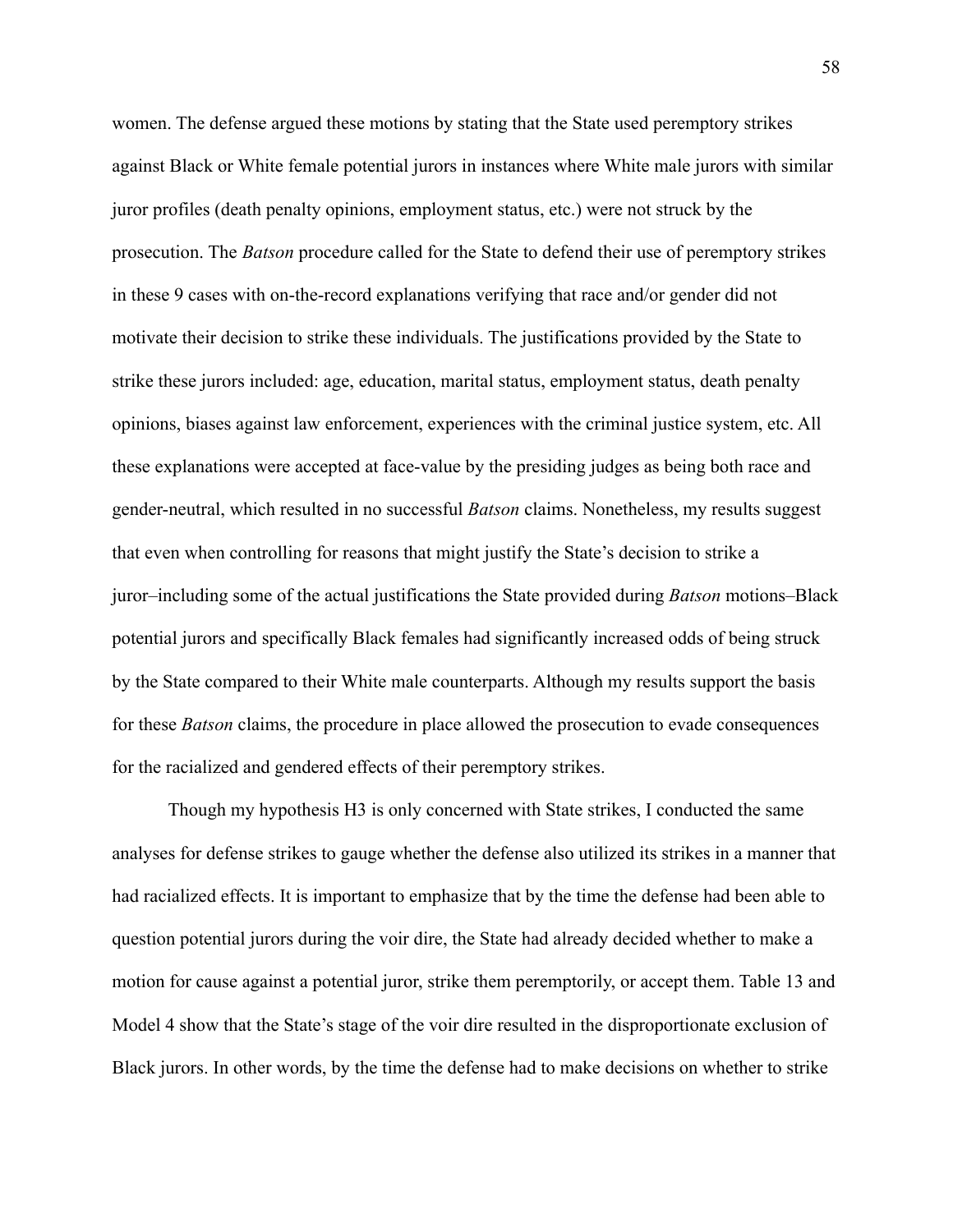a potential juror, the jury pools were already disproportionately White. At the start of the defense's stage of the voir dires, the combined jury pools consisted of 137 individuals with 86% Whites and 8% Blacks. The share of Black potential jurors at this stage was less than half of their original share of the combined jury pools. However, the share of White potential jurors at this stage had increased more than 10% from their original share of the combined jury pools, on account of the processes of death qualification and peremptory strikes that my results confirm contributed to the disparate exclusion of Black potential jurors compared to Whites.

|                                                        | White               | <b>Black</b>       | <b>Other</b>       | <b>Total</b>        |  |  |
|--------------------------------------------------------|---------------------|--------------------|--------------------|---------------------|--|--|
| <b>Not Struck</b><br>by the<br><b>Defense</b>          | 309<br>$(86.80\%)$  | 84<br>(97.67%)     | 45<br>(93.75%)     | 438<br>$(89.39\%)$  |  |  |
| <b>Struck by</b><br>the Defense                        | 47<br>$(13.20\%)$   | 2<br>$(2.33\%)$    | 3<br>$(6.25\%)$    | 52<br>$(10.61\%)$   |  |  |
| <b>Total</b>                                           | 356<br>$(100.00\%)$ | 86<br>$(100.00\%)$ | 48<br>$(100.00\%)$ | 490<br>$(100.00\%)$ |  |  |
| $p = 0.008***$<br>$p < 0.10$ , $p < 0.05$ , $p < 0.00$ |                     |                    |                    |                     |  |  |

**Table 15: Defense Strikes by Race\***

**\*Note:** Data was only obtained for individuals who had race data.

Table 15 shows that Whites were disproportionately struck by the defense. However, the fact is that by the time the defense was able to make decisions about potential jurors, there was an overwhelming share of White potential jurors and few Black potential jurors. Thus, the racialized difference in defense strikes could be the result of the defense's careful decision to strike as few Black potential jurors as possible to increase their odds of being seated, rather than the result of bias against White jurors. Appendix 2 Table 3 shows the results of Table 15 by both race and gender, which is significant at *p* < 0.05. White men had the highest share of their total population struck by the defense (14.29%), compared to all other race-gender interactions.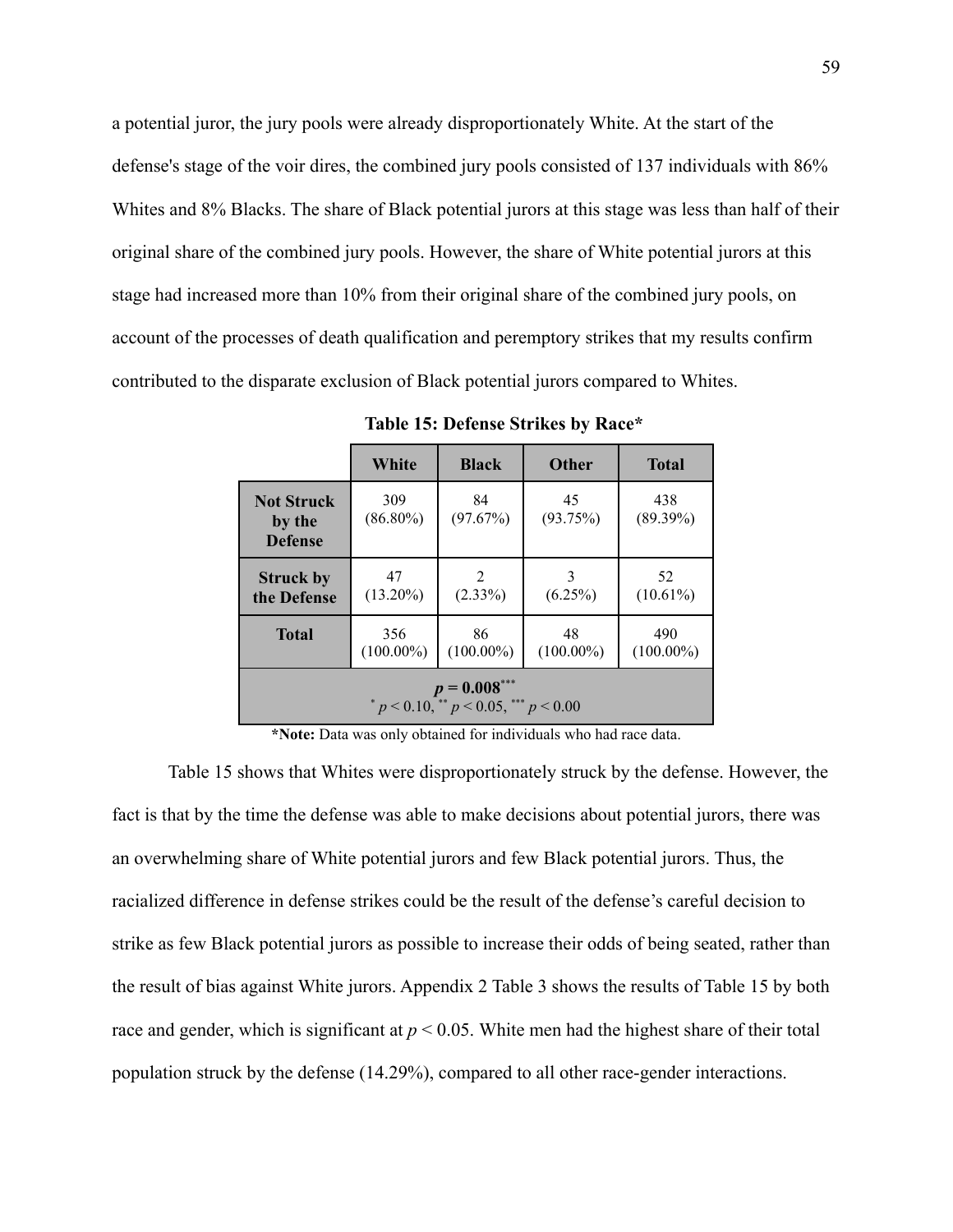Analyzing Model 4 for defense strikes, while maintaining the same controls, shows that no race-gender combination had significantly lower or higher odds of being struck by the defense than White males. When conducting these analyses assigning Black females as the reference group, White males did not have significantly lower or higher odds of being struck by the defense. While analyses of State peremptory strikes confirmed my hypothesis H3 in revealing a significant difference in the odds of being struck between Black females and White males, the reverse was not true for defense strikes. Thus, the exclusion of Whites, and especially of White males, by the defense is likely in response to the actions the State took to disproportionately exclude Black potential jurors from the jury pools.

## *e. The Law Enforcement/Criminal Justice System Effect*

My hypothesis H4 is concerned with the effect that questions about experiences with law enforcement or the criminal justice system during voir dire have on the final composition of the jury pool. Individuals who express that themselves or their friends and family have had a negative experience with the criminal justice system that would impede upon their ability to be fair to the State can be the subject of Court strikes or for cause motions. However, some individuals who reference negative experiences may still be able to be impartial and follow the judge's instructions. These individuals would have not been the subject of a for cause motion, but they could have been excused by peremptory strikes instead. Given what is known about interactions between Black individuals and law enforcement, I hypothesized that Black potential jurors would be more likely to reference negative experiences than Whites, which would increase the share of their total population excused for this reason.

To analyze the validity of H4, I start by introducing the basic statistics related to the data collected about negative criminal justice experiences. Of the 237 individuals who were asked this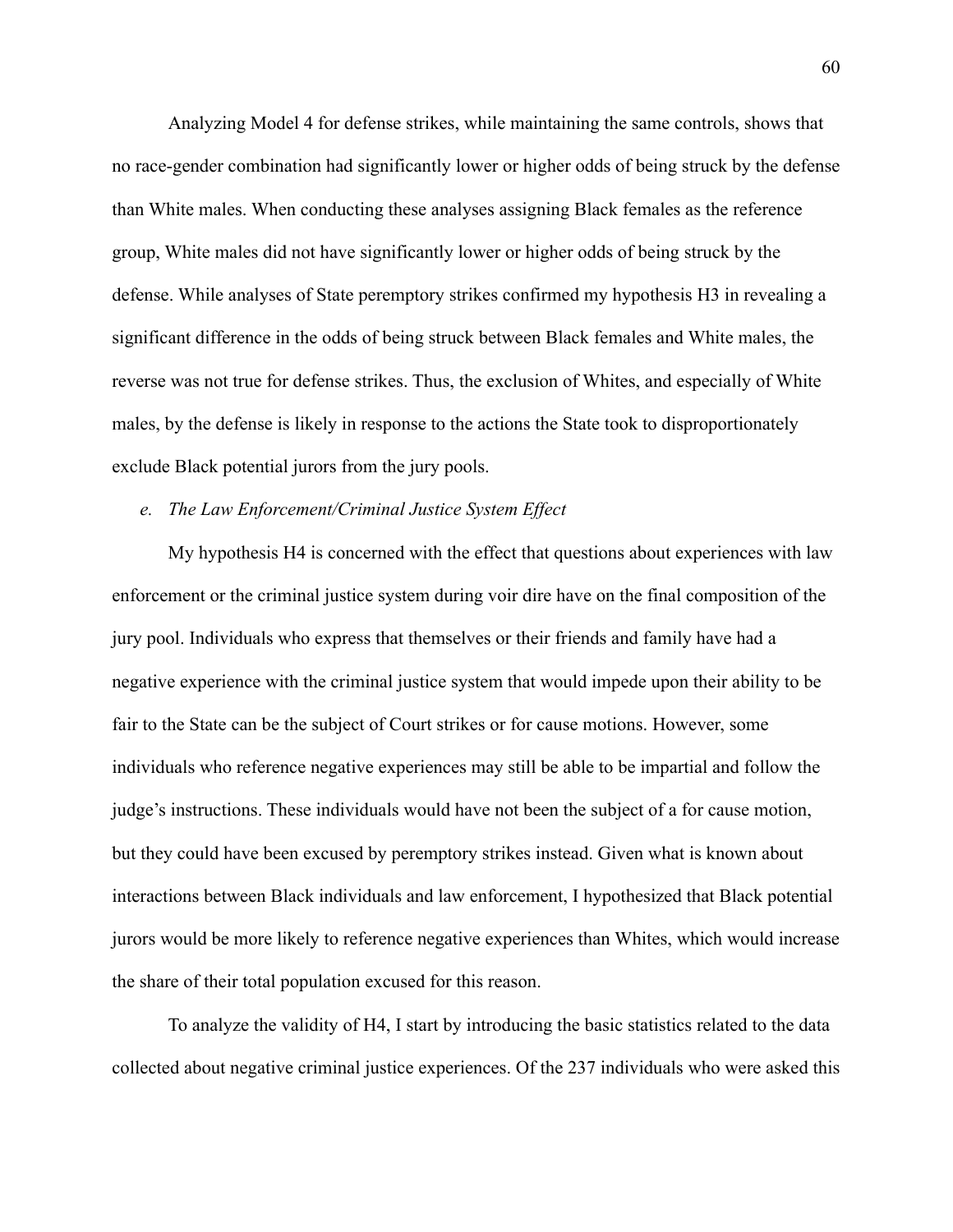question during voir dire, only 11.81% recalled a negative experience on behalf of themselves or their friends and family. Table 16 shows the distribution of answers by race and gender, which is statistically significant at  $p < 0.00$ . Of all the individuals who were asked this question, the largest share of affirmative answers came from Black potential jurors, specifically Black males. Of the total share of Black males who were asked this question, 37.50% noted a negative experience with the criminal justice system, which is over 6 times greater than the share of White males who noted a negative experience. This supports my expectation that Black potential jurors would be significantly more likely to recall a negative experience with the criminal justice system.

|                                                        | White<br><b>Male</b> | White<br>Female    | <b>Black</b><br><b>Male</b> | <b>Black</b><br>Female | Other<br><b>Male</b> | <b>Other</b><br>Female        | <b>Total</b>        |
|--------------------------------------------------------|----------------------|--------------------|-----------------------------|------------------------|----------------------|-------------------------------|---------------------|
| N <sub>0</sub><br><b>Negative</b><br><b>Experience</b> | 94<br>$(94.00\%)$    | 71<br>$(95.95\%)$  | 15<br>$(62.50\%)$           | 16<br>(69.57%)         | 7<br>$(87.50\%)$     | 6<br>$(75.00\%)$              | 209<br>(88.19%)     |
| <b>Yes</b><br><b>Negative</b><br><b>Experience</b>     | 6<br>$(6.00\%)$      | 3<br>$(4.05\%)$    | 9<br>$(37.50\%)$            | (30.43%)               | $(12.50\%)$          | $\overline{2}$<br>$(25.00\%)$ | 28<br>$(11.81\%)$   |
| <b>Total</b>                                           | 100<br>$(100.00\%)$  | 74<br>$(100.00\%)$ | 24<br>$(100.00\%)$          | 23<br>$(100.00\%)$     | 8<br>$(100.00\%)$    | 8<br>$(100.00\%)$             | 237<br>$(100.00\%)$ |
| $p = 0.000***$<br>$p < 0.10$ , $p < 0.05$ , $p < 0.00$ |                      |                    |                             |                        |                      |                               |                     |

**Table 16: Criminal Justice Experiences by Race and Gender\***

**\*Note:** Data was only obtained for individuals who had criminal justice experience and race data.

Of the individuals who noted a negative criminal justice experience, only about 21% were explicitly excused on account of those experiences. About 19% of the Black potential jurors who noted negative criminal justice experiences were excused for this reason, whereas about 33% of White potential jurors with negative experiences were excused for this reason. This difference is not significant and could be explained if Black individuals who noted negative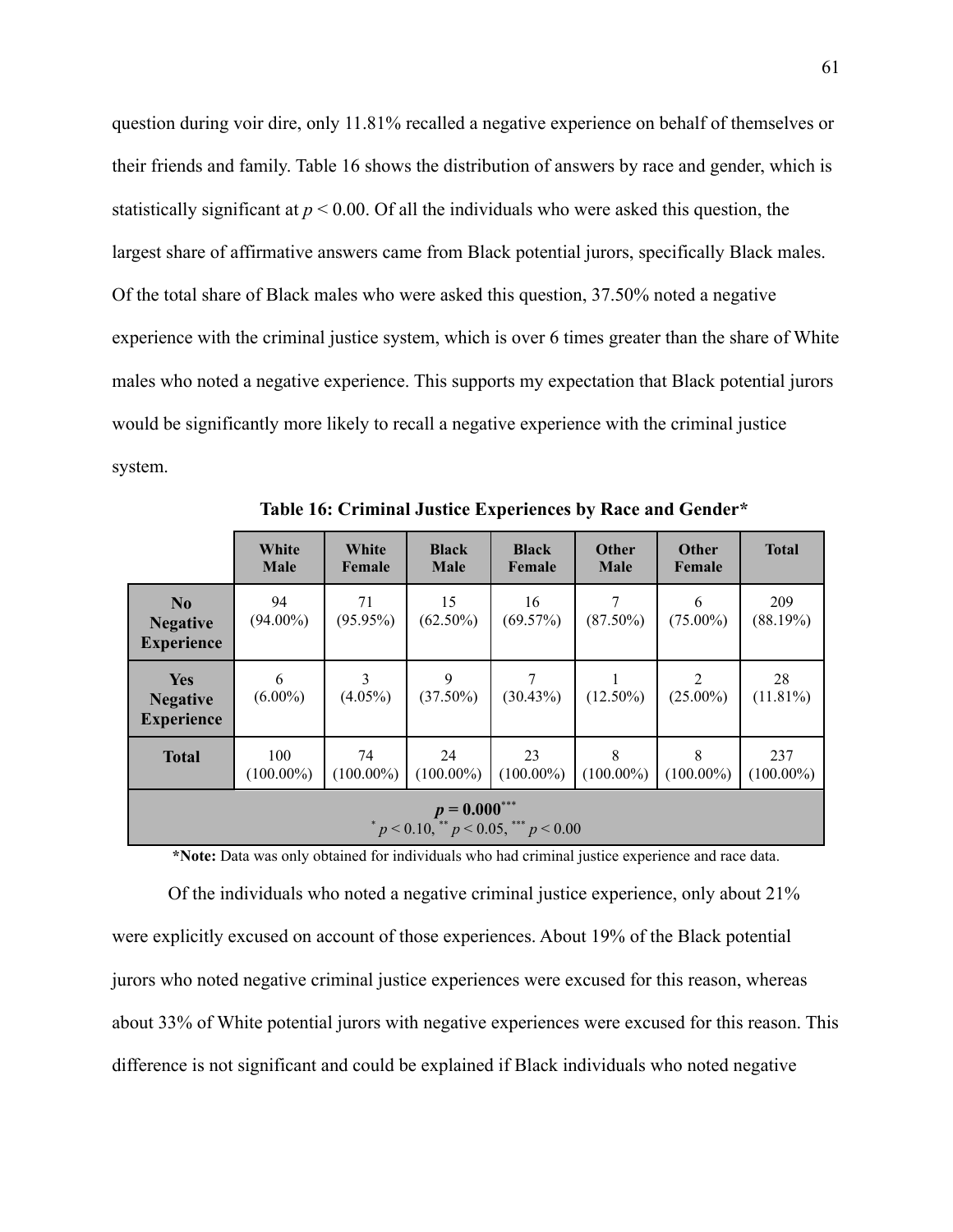experiences were more likely to be able to comply with the law and remain impartial–preventing them from being excused for cause–than Whites with negative experiences.

|                                                              | White               | <b>Black</b>       | <b>Other</b>       | <b>Total</b>        |  |  |
|--------------------------------------------------------------|---------------------|--------------------|--------------------|---------------------|--|--|
| <b>Not Excused</b>                                           | 172<br>(98.85%)     | 44<br>$(93.62\%)$  | 15<br>(93.75%)     | 231<br>(97.47%)     |  |  |
| <b>Excused</b>                                               | 2<br>$(1.15\%)$     | $(6.38\%)$         | $(6.25\%)$         | (2.53%)             |  |  |
| <b>Total</b>                                                 | 174<br>$(100.00\%)$ | 47<br>$(100.00\%)$ | 16<br>$(100.00\%)$ | 237<br>$(100.00\%)$ |  |  |
| $p = 0.079^*$<br>* $p < 0.10,$ ** $p < 0.05,$ *** $p < 0.00$ |                     |                    |                    |                     |  |  |

**Table 17: Negative Criminal Justice Experience Excusals by Race\***

**\*Note:** Data was only obtained for individuals who had race data.

Table 17 shows the distribution of those excused on account of negative criminal justice experiences by race for all individuals who answered questions about their experiences with law enforcement or the criminal justice system. About 6.38% of the share of Black potential jurors who were asked about their experiences with the criminal justice system were subsequently excused for cause because of these negative experiences, compared to only 1.15% of Whites (significant at  $p < 0.10$ ). This finding supports my hypothesis H4, which expected that a disproportionate share of Black potential jurors would be excused on account of negative criminal justice experiences. Conducting this analysis by both race and gender produced no significant results. However, the largest share of juror excusals for this reason by race and gender came from Black females and females of other races. As with death qualification and State peremptory strikes, Black females are among the most affected by questions about negative criminal justice experiences.

Given that less than a quarter of the individuals who noted a negative criminal justice experience were subsequently excused for that reason, it is unclear if this line of questioning is a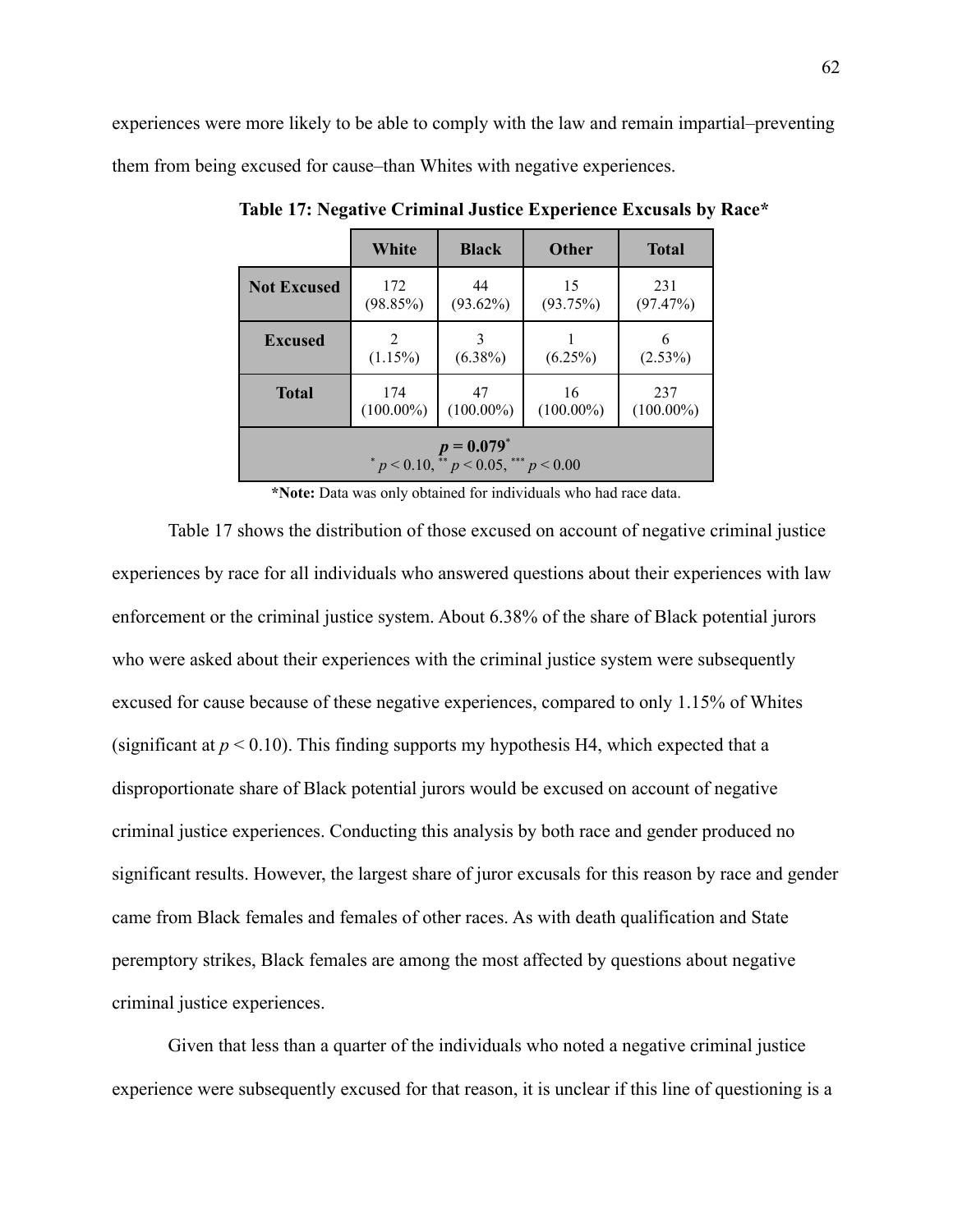leading contributor to racialized excusals from the jury pools, although I had expected it to be. Table 18 further contextualizes how negative criminal justice experiences influenced an individual's outcome in the jury pool. Of the share of individuals who noted a negative criminal justice experience, 9 times as many potential jurors were excused by the State than were excused by the defense. This disparity could be the result of the fact that the State had the chance to excuse these individuals before the defense. However, it also supports my theory that the State is inclined to excuse these individuals, either for cause or peremptorily, given that they do not align with the pro-prosecution ideal.

| Court<br><b>Strike</b> | <b>State</b><br><b>Motion</b> | <b>State</b><br><b>Strike</b> | <b>Defense</b><br><b>Motion</b> | <b>Defense</b><br><b>Strike</b> | <b>Seated</b> | <b>Total</b>       |
|------------------------|-------------------------------|-------------------------------|---------------------------------|---------------------------------|---------------|--------------------|
| $(17.86\%)$            | 12<br>$(42.86\%)$             | $(20.00\%)$                   | $(3.57\%)$                      | $(3.57\%)$                      | $(10.71\%)$   | 28<br>$(100.00\%)$ |

**Table 18: Outcomes of Individuals with Negative Criminal Justice Experiences\***

**\*Note:** Data was only obtained for individuals who had race data.

To expand upon Table 18, I conducted an analysis of all types of excusals by race for individuals who recalled a negative criminal justice experience. Of the 9 White potential jurors who had a negative experience, about 89% were removed from the jury pools–either on account of these experiences or otherwise–and 1 White male was seated. Of the 16 Black individuals who noted a negative experience, about 88% were removed from the jury pools by some means, with 1 Black male and 1 Black female eventually seated on a jury. Given that there was almost no difference in the share of Whites and Blacks with negative criminal justice experiences who were excused, I cannot conclude that of those who noted a negative criminal justice experience, significantly more Blacks were excused either for this reason or otherwise than Whites.

The analyses of my hypothesis H4 confirms that Black potential jurors were significantly more likely to report negative experiences than their White counterparts. The results also suggest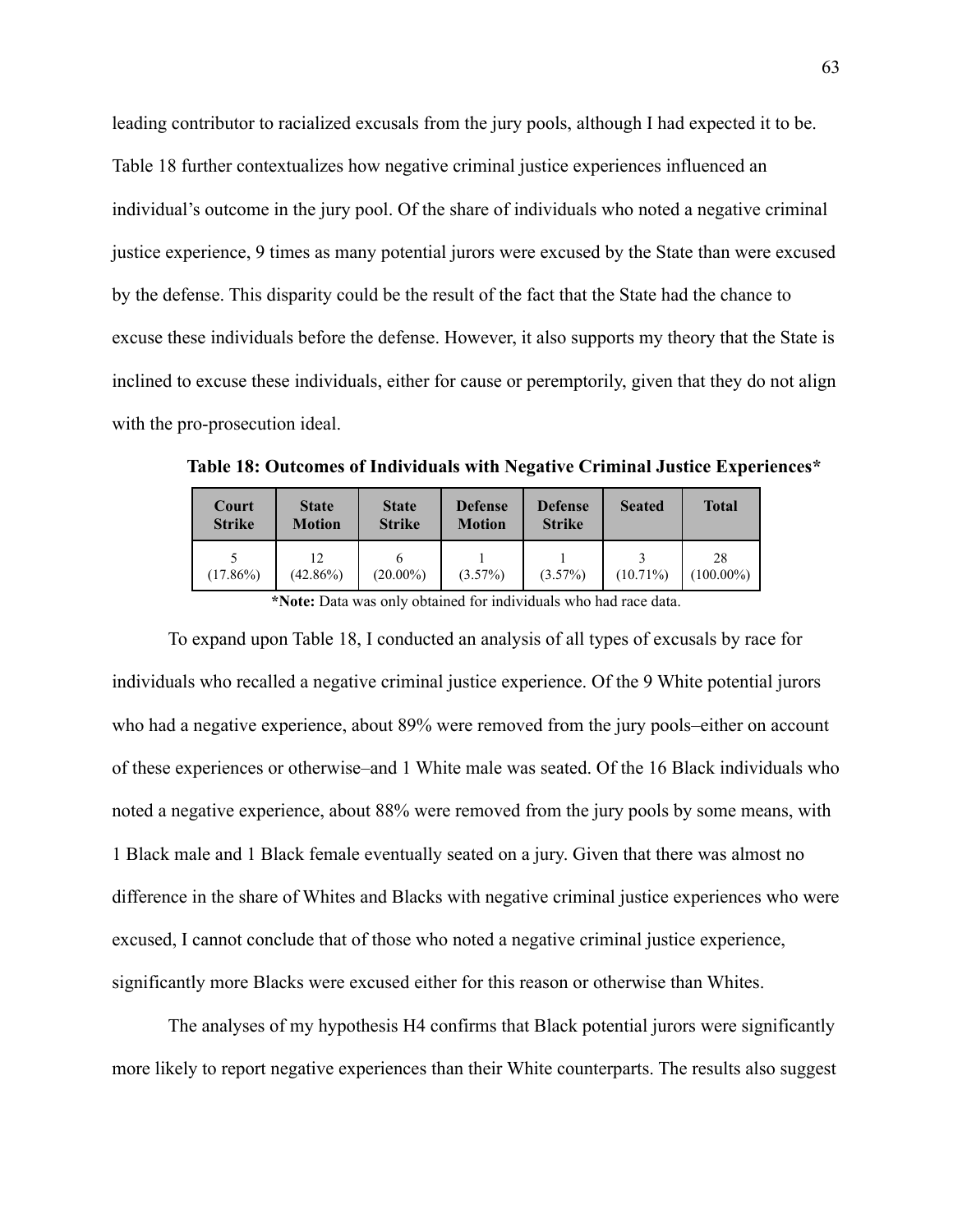that while very few potential jurors were excused explicitly on account of these negative experiences, the excusals were significantly differentiated by race. In turn, my expectation that Black potential jurors would be more likely to note negative experiences and thus be excused on account of them is supported. However, it is still important to note that this method of excusal was not prevalent within the scope of my study. Analyses of other methods of removals from the jury for individuals who recalled negative experiences revealed the significant role of the State's actions. My theory is supported by these results, as it lends itself to the logic that the State was incentivized to excuse these individuals due to the potential for bias they presented against the prosecution's case. Nonetheless, a small number of both White and Black individuals who noted negative experiences were still seated on final juries, such that recalling a negative experience with the criminal justice system did not guarantee excusal within the scope of my study.

## *f. The Outcomes of Potential Jurors by Race and Gender*

My final hypothesis H5 posited that White men would be overrepresented on seated juries compared to their original share across the jury pools because the jury selection processes of death qualification, prosecutorial peremptory strikes, and questions about criminal justice experiences would have allowed the State the opportunity to construct a pro-prosecution jury, or one that is as White and as likely to sentence death as possible. Table 5 showed that White males and Black males had the highest share of their jury pool populations seated on the juries, followed by White females, males of other races, Black females, and women of other races. Figure 1 contextualizes that data in showing the original distribution of race and gender of all individuals that were assigned to one of the four capital case trials in my study as a proportion out of 100% (labeled "Assigned Trial"). This is compared to the share of race and gender across the four seated juries (labeled "Seated"). Figure 1 also shows the proportion of race and gender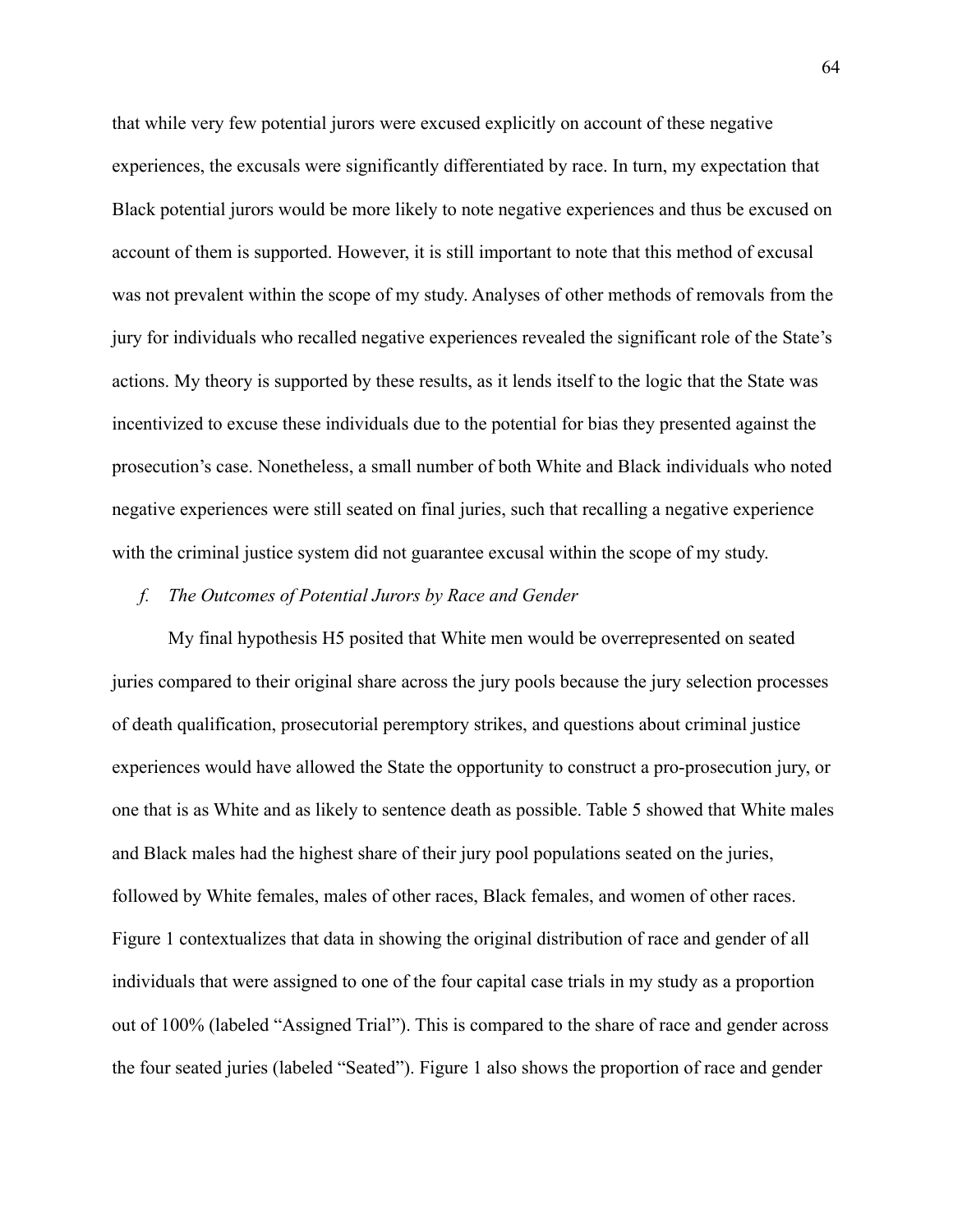combinations excused by each type of excusal in the voir dire: hardship, Court strikes, State motion or strike, defense motion or strike, and unneeded–for surplus individuals that were not called to voir dire and were excused after the jury was seated. The y-axis is in order from top-to-bottom based on the sequential stages of the jury selection process.



## **Figure 1\***

Comparison of Venire Outcomes by Race and Gender\*

\*Data only obtained for individuals with race and gender data ( $N = 490$ ). WM is White Male, WF White Female, BM Black Male, BF Black Female, OM Other Male, OM Other Female.

Figure 1 confirms the significant overrepresentation of White males, whose share of the final juries was nearly 20% more than their original share across the jury pools. This is explained by the fact that the State excused small shares of White men. Even though the defense struck a greater proportion of White men than their original share on the jury pool, this did not mitigate the effect of the State's actions, resulting in the disproportionate representation of White men on the final juries. This finding lends initial support to my hypothesis H5 and to my overarching theory that the State would seat as many White males as possible, as their generally pro-death penalty and pro-prosecution beliefs provide the best odds for a conviction and a death sentence.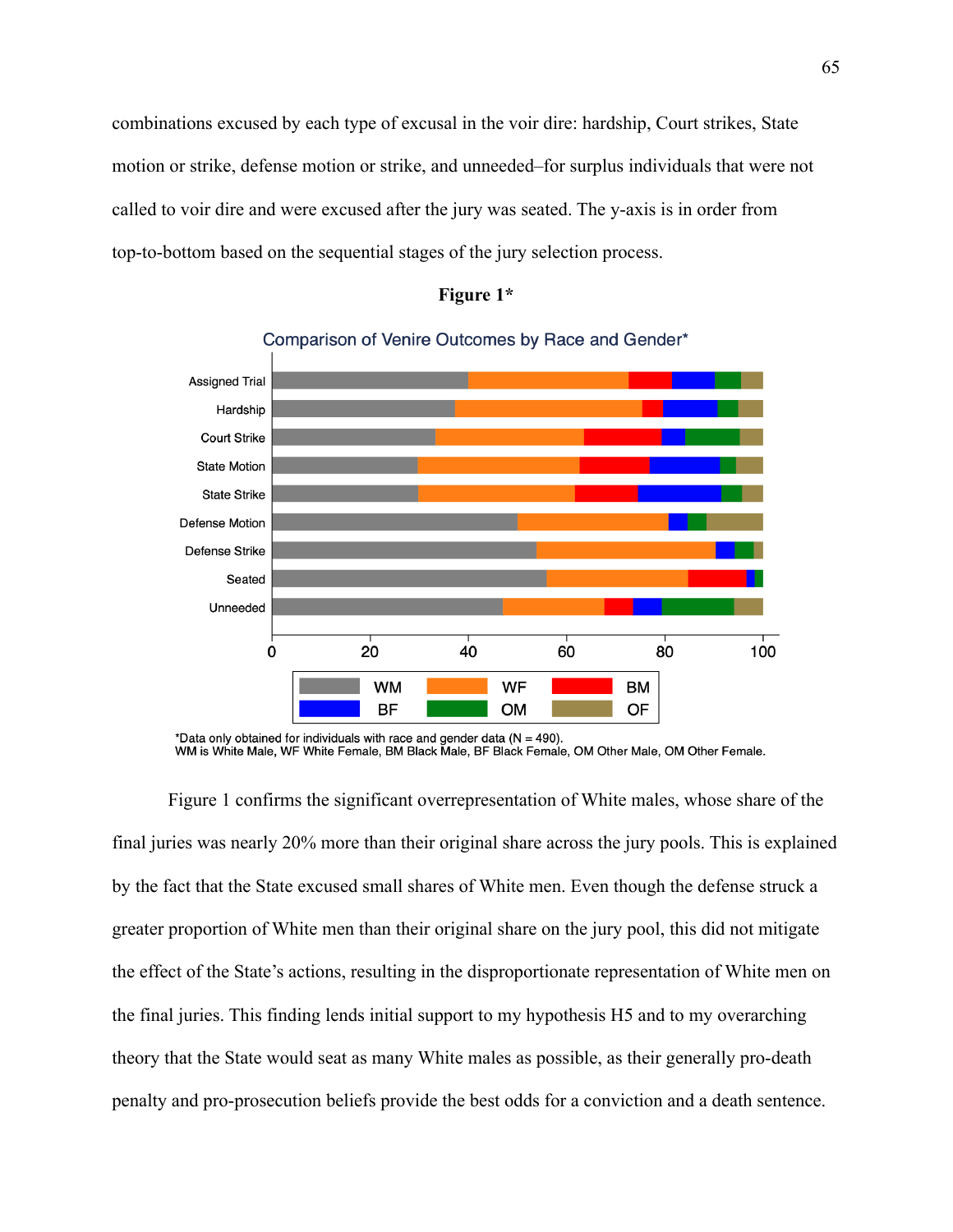White females, Black females, and females of other races were all underrepresented compared to their original share across the jury pools, albeit to varying degrees. Men were seated on final juries at a rate 2 times higher than females, confirming that seated juries were male-dominant. Interestingly, Figure 1 shows that Black males were overrepresented on the final juries compared to their original share of the jury pools, which contradicts my expectations. Even though the Court and the State moved to excuse a greater proportion of Black male jurors than were originally in the jury pools, the defense did not excuse any Black males that reached their stage of the voir dires. Thus, Black males had the opportunity to sit on final juries on account of the defense's careful actions. However, the overrepresentation of Black males on seated juries does not negate my findings that death qualification, prosecutorial peremptory strikes, and questions about law enforcement and criminal justice experiences contributed to the disproportionate exclusion of Black potential jurors. Instead, it suggests that these exclusions did not significantly affect the likelihood that Black males were seated on final juries.

My results have confirmed that the sociological characteristics of race and gender are significantly linked to processes of jury selection. However, to further understand whether race and gender alone significantly affected the odds of being seated on a capital jury, I analyzed a series of logistic regression models testing the relationship between the odds of being seated on a jury from 0 to 1–where 0 indicates an individual was not seated on a jury and 1 indicates that they were–and a potential juror's race and gender, controlling for their death penalty opinions, level of education, level of religious involvement, whether they previously served on a jury, whether they have friends or family in law enforcement, and whether they have had a negative criminal justice experience (see Model 5).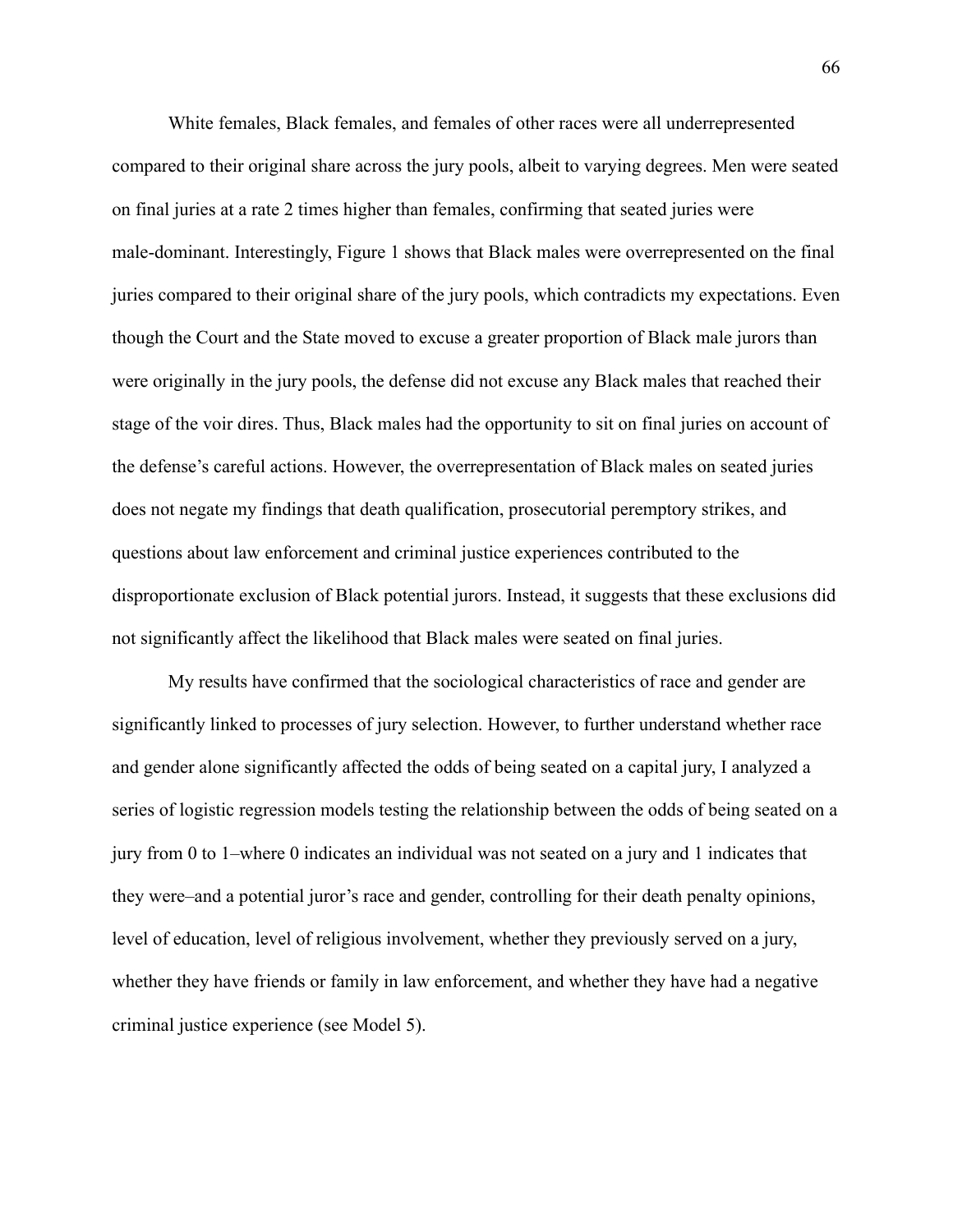|                                              | (1)<br><b>Reduced</b> | (2)<br><b>Death</b>               | $\overline{(3)}$<br><b>Education</b> | (4)<br><b>Religious</b> | (5)<br><b>Prior Jury</b> | (6)<br>Law         | (7)<br>Criminal                     |
|----------------------------------------------|-----------------------|-----------------------------------|--------------------------------------|-------------------------|--------------------------|--------------------|-------------------------------------|
|                                              | <b>Model</b>          | <b>Penalty</b>                    |                                      | Involvement             | <b>Service</b>           | <b>Enforcement</b> | <b>Justice</b>                      |
|                                              | Seated $(0,1)$        | <b>Opinions</b><br>Seated $(0,1)$ | Seated $(0,1)$                       | Seated $(0,1)$          | Seated $(0,1)$           | Seated $(0,1)$     | <b>Experience</b><br>Seated $(0,1)$ |
| Race and gender (White                       |                       |                                   |                                      |                         |                          |                    |                                     |
| males are the reference<br>group)            |                       |                                   |                                      |                         |                          |                    |                                     |
| <b>White Females</b>                         | $0.587*$              | 0.686                             | 0.682                                | 0.755                   | 0.856                    | 0.882              | 1.041                               |
|                                              | (0.096)               | (0.296)                           | (0.302)                              | (0.455)                 | (0.693)                  | (0.752)            | (0.927)                             |
|                                              |                       |                                   |                                      |                         |                          |                    |                                     |
| <b>Black Males</b>                           | 0.960                 | 1.433                             | 1.576                                | 1.571                   | 1.573                    | 1.572              | 1.136                               |
|                                              | (0.929)               | (0.511)                           | (0.440)                              | (0.454)                 | (0.483)                  | (0.484)            | (0.865)                             |
|                                              |                       |                                   |                                      |                         |                          |                    |                                     |
| <b>Black Females</b>                         | $0.118***$            | $0.147*$                          | $0.151*$                             | $0.154*$                | $0.155*$                 | 0.167              | $0.142*$                            |
|                                              | (0.038)               | (0.071)                           | (0.079)                              | (0.083)                 | (0.088)                  | (0.104)            | (0.090)                             |
|                                              |                       |                                   |                                      |                         |                          |                    |                                     |
| <b>Death Penalty Opinion</b>                 |                       |                                   |                                      |                         |                          |                    |                                     |
| <b>Scale</b><br>(4 scores are the reference  |                       |                                   |                                      |                         |                          |                    |                                     |
| group)                                       |                       |                                   |                                      |                         |                          |                    |                                     |
| 2 - Almost                                   |                       |                                   |                                      |                         |                          |                    |                                     |
| always opposed                               |                       | $0.361**$                         | $0.384**$                            | $0.379**$               | $0.362**$                | $0.344**$          | 0.520                               |
|                                              |                       | (0.014)                           | (0.021)                              | (0.021)                 | (0.022)                  | (0.017)            | (0.165)                             |
|                                              |                       |                                   |                                      |                         |                          |                    |                                     |
| <b>Level of Education</b>                    |                       |                                   | 1.010                                | 1.004                   | 1.030                    | 1.023              | 0.981                               |
|                                              |                       |                                   | (0.958)                              | (0.985)                 | (0.885)                  | (0.910)            | (0.930)                             |
|                                              |                       |                                   |                                      |                         |                          |                    |                                     |
| <b>Level of Religious</b><br>Involvement     |                       |                                   |                                      | 1.051                   | 1.052                    | 1.037              | 0.984                               |
|                                              |                       |                                   |                                      | (0.671)                 | (0.684)                  | (0.776)            | (0.909)                             |
|                                              |                       |                                   |                                      |                         |                          |                    |                                     |
| <b>Prior Jury Service</b>                    |                       |                                   |                                      |                         | 1.257                    | 1.319              | 1.423                               |
|                                              |                       |                                   |                                      |                         | (0.658)                  | (0.595)            | (0.568)                             |
| <b>Law Enforcement</b>                       |                       |                                   |                                      |                         |                          | 1.491              | 1.582                               |
|                                              |                       |                                   |                                      |                         |                          | (0.272)            | (0.257)                             |
|                                              |                       |                                   |                                      |                         |                          |                    |                                     |
| <b>Criminal Justice</b><br><b>Experience</b> |                       |                                   |                                      |                         |                          |                    | 1.677                               |
|                                              |                       |                                   |                                      |                         |                          |                    | (0.528)                             |
| $\overline{N}$                               | 442                   | 198                               | 194                                  | 189                     | 169                      | 169                | 141                                 |
| Pseudo $R^2$                                 | 0.029                 | 0.063                             | 0.061                                | 0.061                   | 0.064                    | 0.070              | 0.055                               |

**Model 5: Odds of Being Seated and Race-Gender Interactions**

**Exponentiated coefficients;** *p***-values in parentheses**  $p < .10,$  **\*\***  $p < .05,$  **\*\*\***  $p < .01$ 

For this series of regressions, I further narrowed the death penalty opinion scale such that the only categories included were 2 and 4, with the first being compared to the latter. This is because all individuals who scored a 1, 3, or a 5 were excused, meaning they would perfectly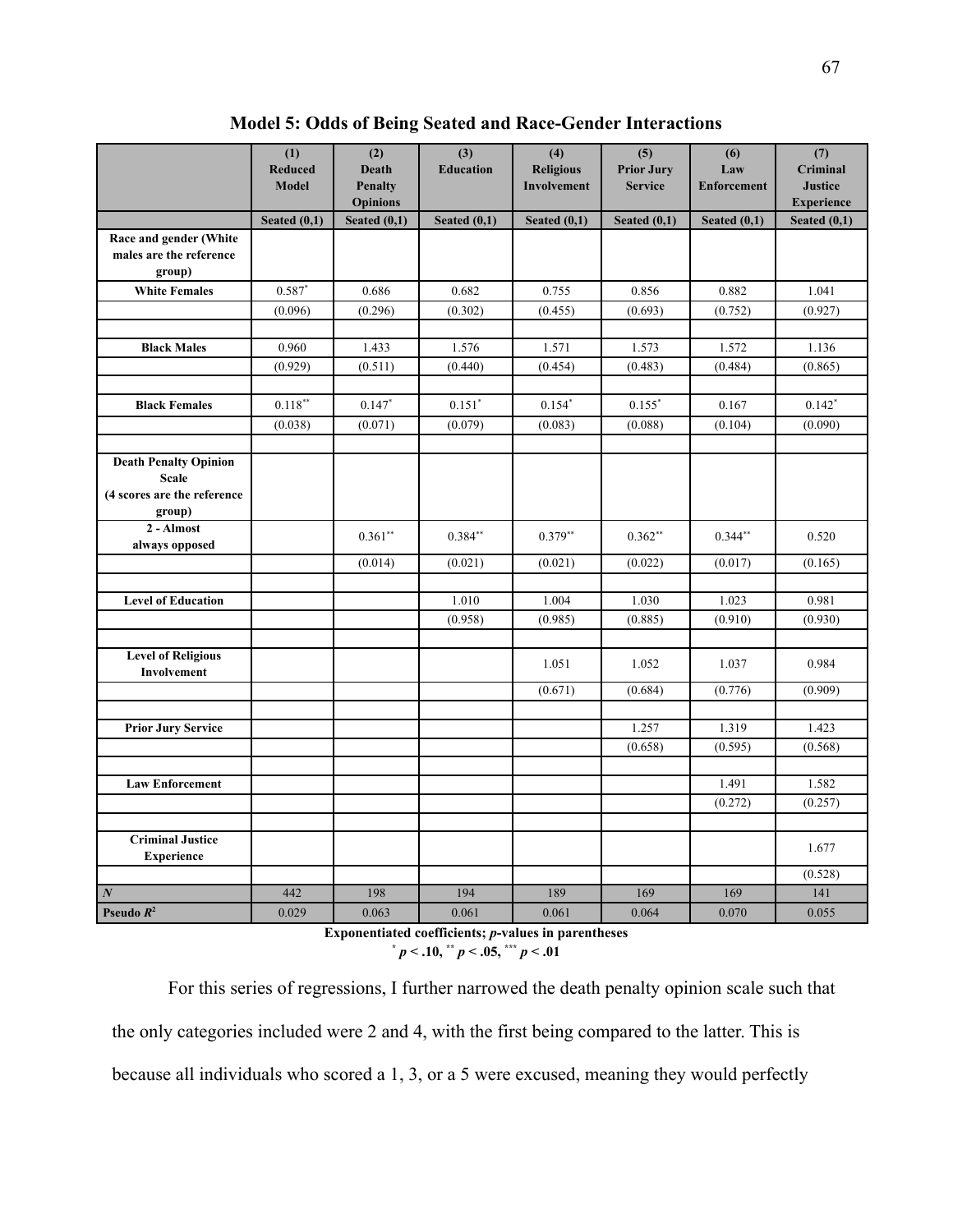predict failure to be seated in every version of Model 5. Only individuals who scored a 2 or a 4 were eventually seated on the juries, given that these were the categories that indicated an ability to sentence death within the scope of the law.

The difference in the probability of being seated between individuals who scored a 2–or were disinclined to sentence death–versus those who scored a 4–or were inclined to sentence death–on the death penalty opinion scale was nearly always significant. In version 6 of Model 5, wherein the independent variables had the highest explanatory power over variation in a potential juror's odds of being seated, individuals who scored a 2 on the death penalty opinion scale had about 66% lower odds of being seated on the jury than those who scored a 4, when controlling for other sociological characteristics relevant to jury selection, including race and gender. However, as the sample size decreased in version 7 of Model 5, there was not a significantly different relationship in the probability of being seated between individuals who scored a 2 on the death penalty opinion scale and those who scored a 4. This decrease in significance could also be due to the fact that death penalty opinion scores and whether an individual had a negative criminal justice experience are negatively correlated at  $p < 0.05$ .

The models that show a statistically significant difference in the odds of being seated by death penalty opinions is an important finding, given that both individuals who score a 2 and those who score a 4 are qualified by North Carolina statute to sit on capital juries, yet individuals with less favorable death penalty opinions had a lower likelihood of being chosen to do so. Thus, seated capital juries are not representing the opinions of summoned jury pools. This is further evidenced by Appendix 2 Table 4, which shows the distribution of death penalty opinions for seated jurors by race and gender. Though not significant, only 15.25% of seated jurors scored 2s on the death penalty opinion scale while all others scored 4s. The only seated jurors who scored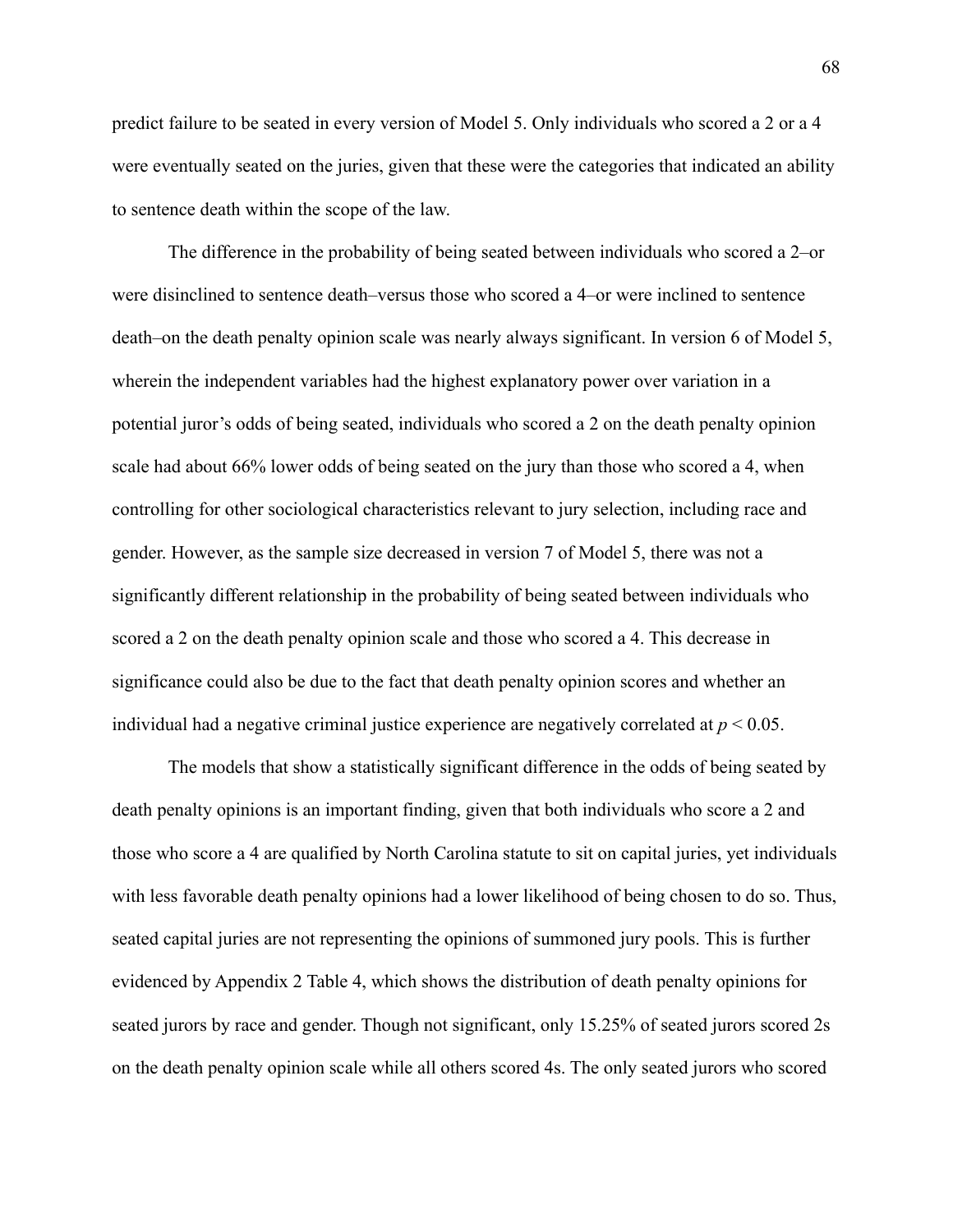2s were White. All Black seated jurors scored 4s, even though this does not align with the distribution of death penalty opinions among the Black individuals summoned to jury duty (see Table 7). The lack of variation in death penalty opinions of seated jurors made it such that an overwhelming majority of those seated were in favor of the death penalty, which aligns with my theory that the prosecution would aim to seat jurors that are most likely to sentence death.

An individual's level of education, level of religious involvement, whether they previously served on a jury, whether they have friends or family in law enforcement, and whether they have had a negative criminal justice experience were not significantly associated with their likelihood of being seated on a jury. The insignificant results for the relationship between negative criminal justice experiences and the probability of being seated call into question the validity of my hypothesis H4. Upon further analysis, these two variables are not significantly negatively correlated with one another. Though my previous analyses have shown that negative criminal justice experiences and excusals for this reason are differentiated by race, it is clear that when controlling for race and gender and other sociological characteristics, negative criminal justice experiences do not significantly impact the likelihood of being seated on a jury within the scope of my study. This finding does not support my theory, as I would have expected the prosecution to systematically excuse individuals with negative experiences, since they do not comply with the ideal of a pro-prosecution jury candidate. However, these insignificant results could also be accounted for by the small sample of individuals with criminal justice experience data. Further research could increase the sample size by using data from additional capital juries to provide more insight into this relationship.

Version 1 of Model 5 shows that White females have a significantly lower likelihood of being seated than White males. However, this relationship was no longer significant after the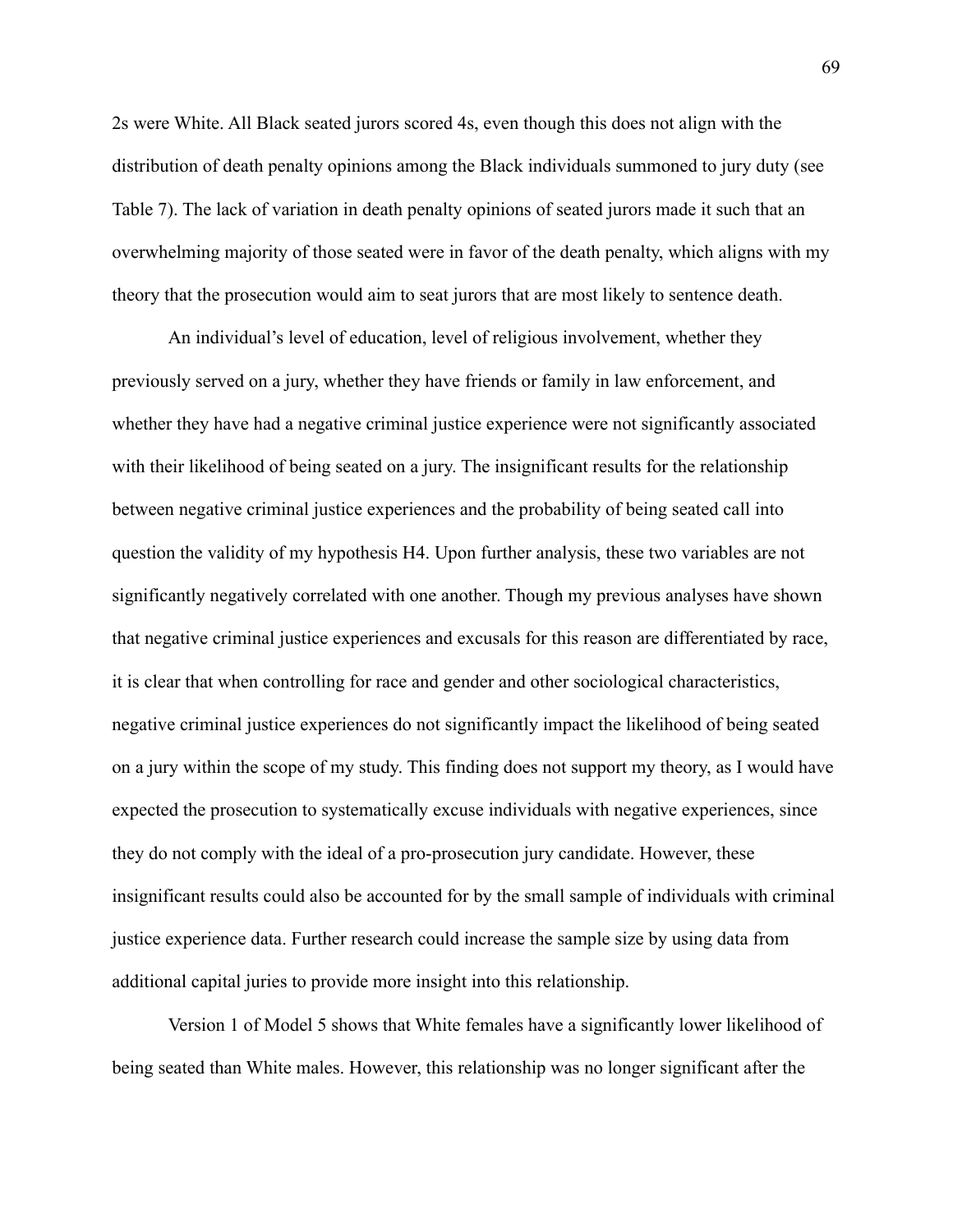inclusion of death penalty opinions as a control variable. Black males did not have a significantly higher or lower likelihood of being seated compared to White males in any version of Model 5. This finding is counter to my expectations, given that my results for hypotheses H1-H4 identified racialized effects of jury selection that I theorized would result in the disproportionate exclusion of Black men from final juries. However, Figure 1 shows that Black males were actually overrepresented on seated juries, which could mean that exclusions by race were disproportionately affecting Black females compared to Black males.

The results of Model 5 show that Black females had a significantly lower probability of being seated than White males. However, results for version 6 of Model 5 were slightly above the  $p < 0.10$  threshold for statistical significance. This is important to note given that this version of Model 5 included the most explanatory independent variables, and the additional control variable in version 7 of Model 5 did not contribute any new information to the model. Nonetheless, the significance consistently remains around the  $p < 0.10$  threshold throughout all versions of the model, supporting the idea that Black females have disproportionately lower odds of being seated. In version 7 of Model 5, significant results show that Black females had about an 86% lower likelihood of being seated on a jury compared to White males, when controlling for other sociological characteristics.

To further understand the relationship between race and gender and being seated on a capital jury, Figures 2 through 5 represent the predicted probability of being seated for versions 1, 3, 6, and 7 of the logistic regression models displayed in Model 5, respectively, where each displayed predictive probability by race and gender accounts for the control variables included in each model. The controls hold an individual's death penalty opinions, level of education, level of religious involvement at mean value, whereas the binary control variables–whether an individual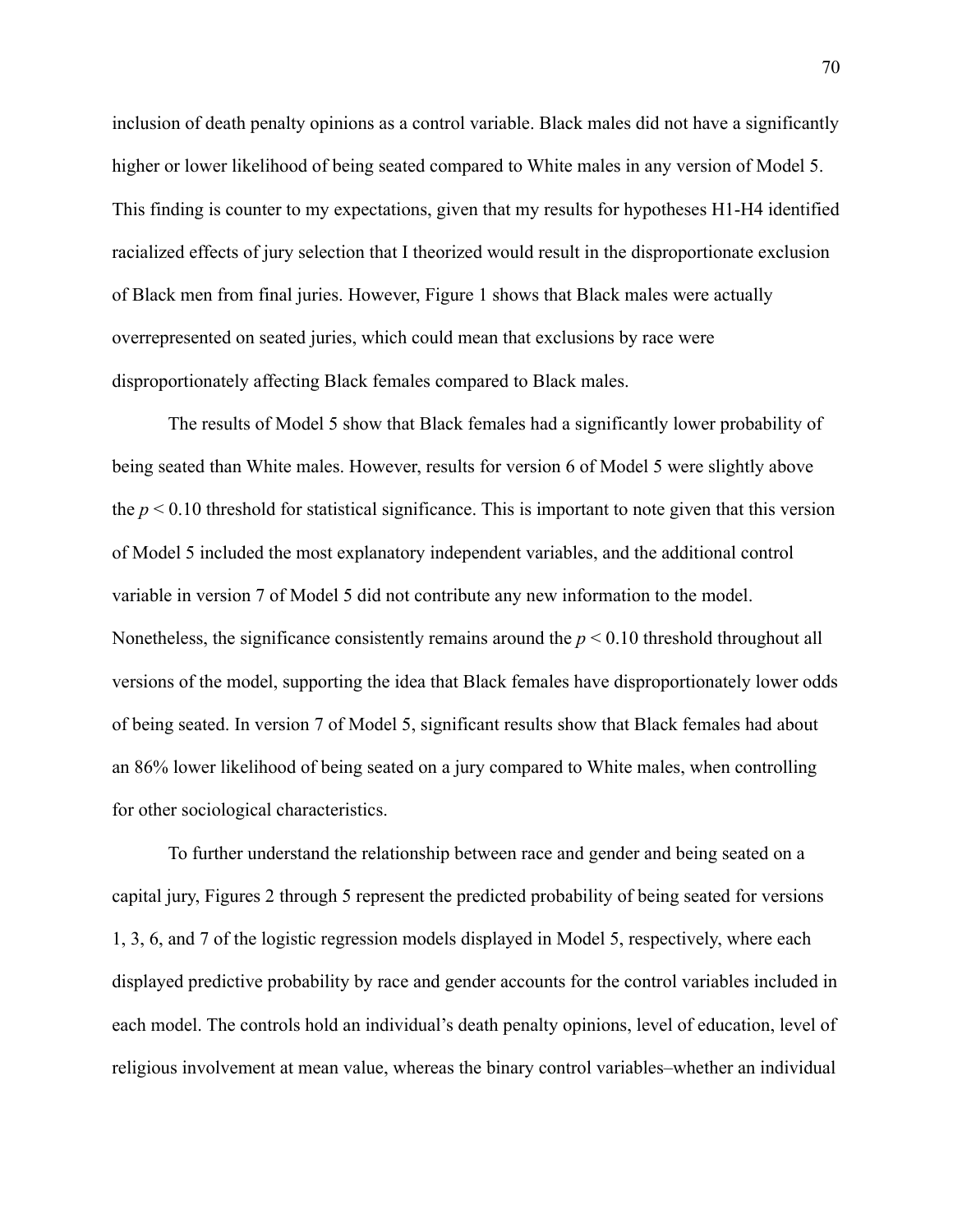previously served on a jury, whether they have friends or family in law enforcement, and whether they or their friends and family had a negative criminal justice experience–are held at median value. Figures 2 and 5 are included to display the differences between the reduced model and the version of the model accounting for all controls. Figure 3 is included to show the change when controls are added. Figure 4 is included because the model it represents had the highest pseudo *R* <sup>2</sup> value. The dotted line reflects the average probability that any individual across the four jury pools was seated on a jury, as shown in Table 5.



**Figure 2:**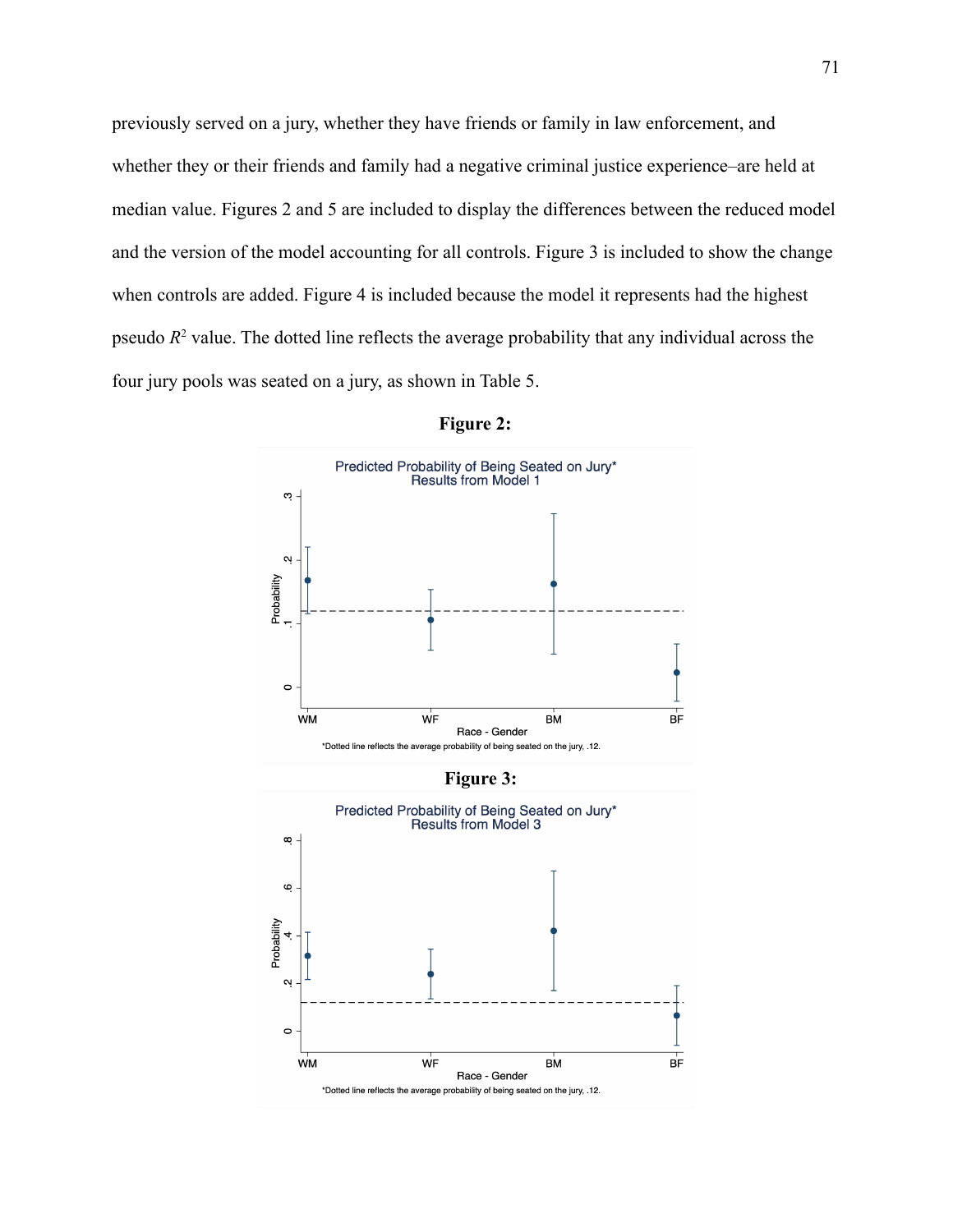**Figure 4:**



**Figure 5:**



The results from the reduced model displayed in Figure 2 show that Black females had a significantly lower predicted probability of being seated when no controls were included, compared to the overall average likelihood of being seated. The range of confidence intervals for Black females did not overlap with the average probability marker, though confidence intervals for all other race-gender combinations did overlap with the average. White men and Black men had estimations above the average, whereas White women and Black women did not. The figure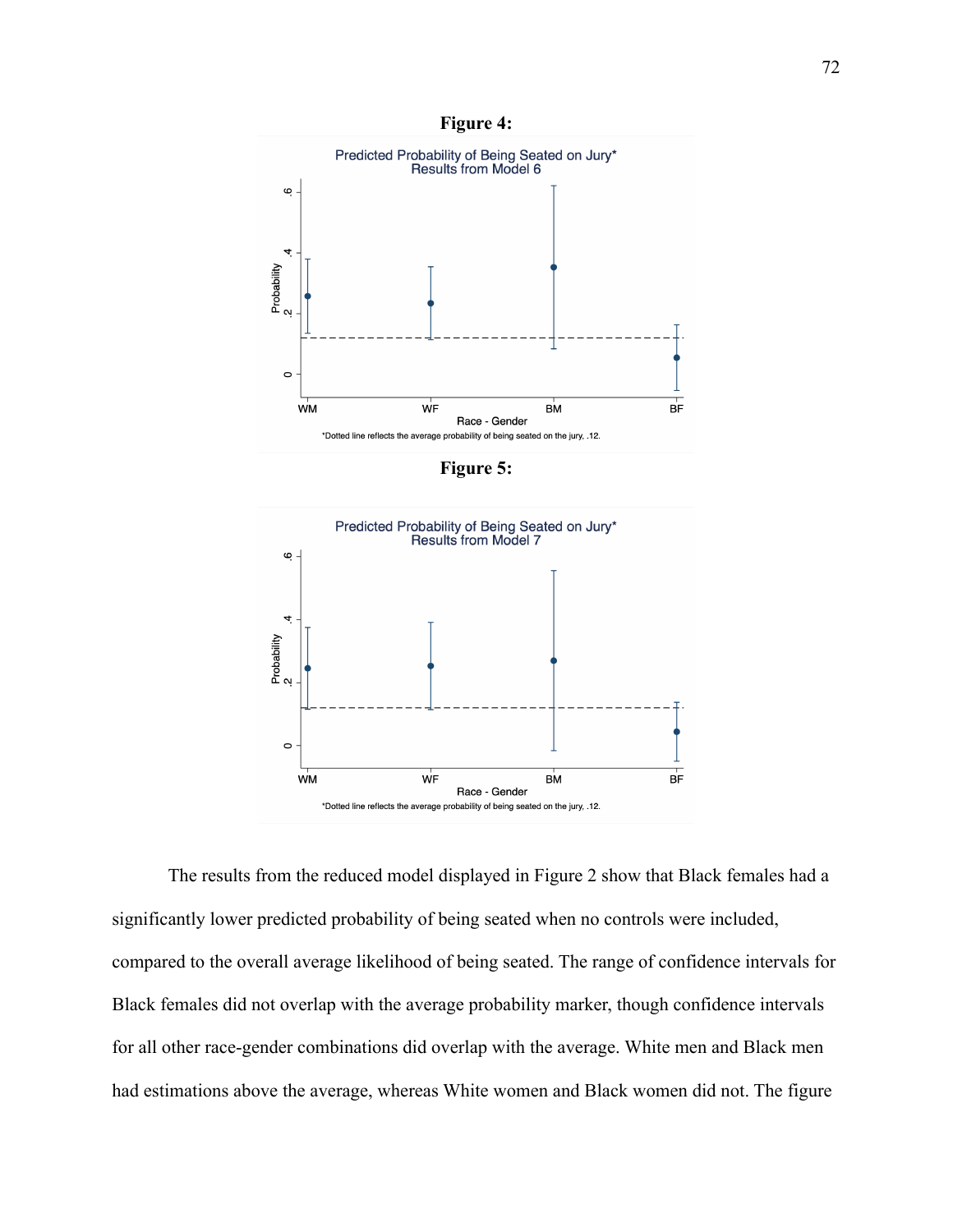most clearly displays the significant difference in the predicted probability of being seated between White males and Black females, with White males having a predicted probability of being seated about 5 times higher than that of Black females.

Model 3 held constant an individual's death penalty opinions and level of education. Model 6 held constant an individual's death penalty opinions, level of education, level of religious involvement, whether or not they had previously served on a jury, and whether or not they had family or friends in law enforcement. In both of these models, the lower range of the confidence intervals of White men were above the marker delineating the average odds of being seated. Though the higher range of the confidence interval for Black females slightly overlapped with this average in both of these displays, their predicted probability estimation was still below the average and significantly different from the predicted probabilities of other race-gender combinations, even when holding sociological characteristics and determinants of jury selection–such as one's death penalty opinions–constant. The figures displaying Models 3 and 6 show that White men had a predicted probability of being seated that was about 3 times higher than that of Black women. Interestingly, in both of these models the estimation of the predicted probability of being seated for Black men was slightly higher than the estimation of both White men and women, which is counter to my expectations. However, Black men had the widest confidence intervals in these figures, suggesting this estimation is less certain.

The display of Model 7 holds constant an individual's death penalty opinions, level of education, level of religious involvement, whether or not they had previously served on a jury, whether or not they had family or friends in law enforcement, and whether or not they had a negative experience with the criminal justice system. Figure 5 displays wider confidence intervals for race-gender combinations that all overlap with the average marker. In this figure, the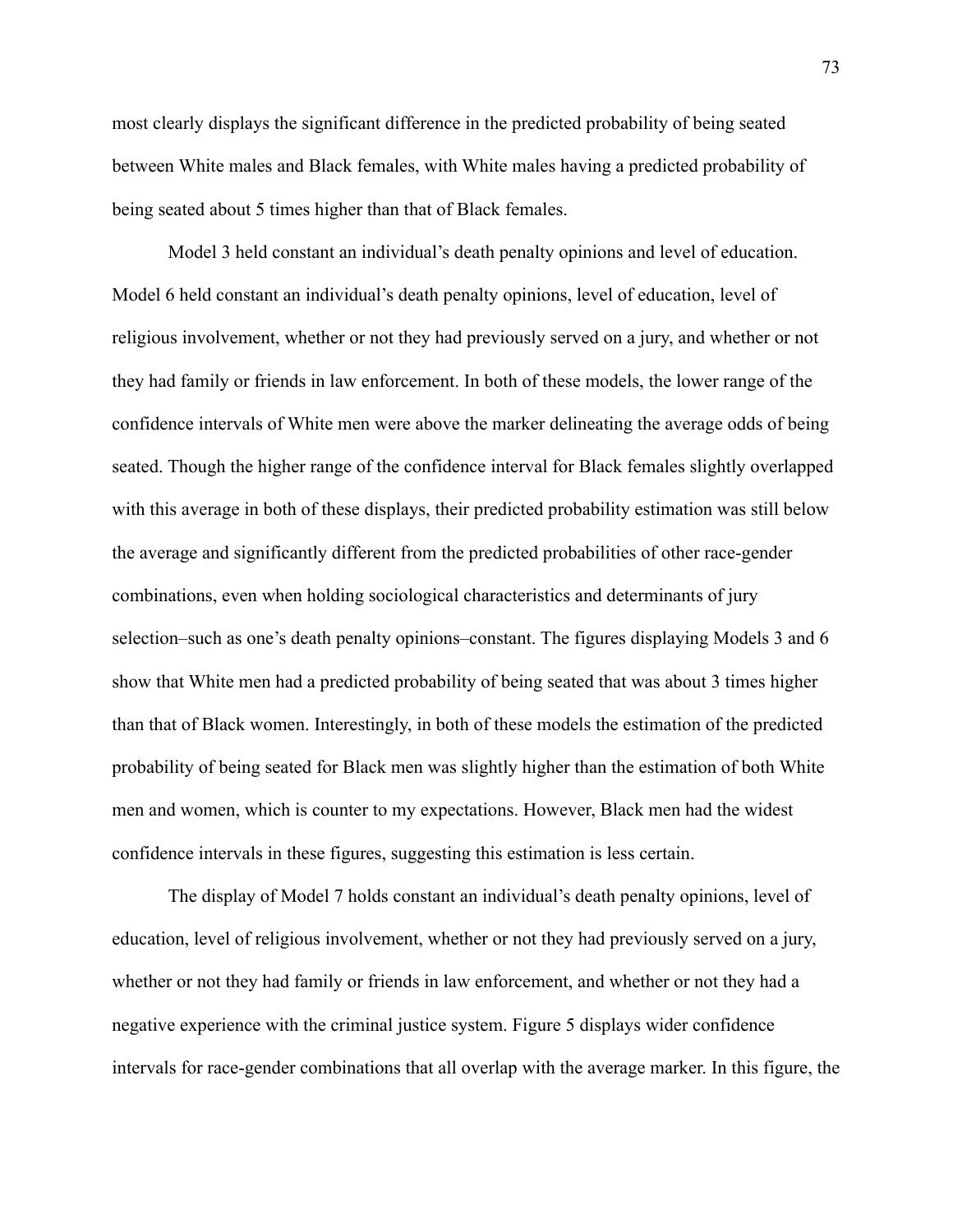estimation of the predicted probability of being seated is about equal for White males, White females, and Black males, while Black females maintained a significantly lower estimation. Thus, this figure shows that even when holding both death penalty opinions and experiences with the criminal justice system constant for all potential jurors, Black females are still likely to be disproportionately excluded from seated juries compared to other jurors. Though I expected these jury selection processes to be explaining racialized and gendered exclusions from seated juries, it can be deduced that for Black females, their race and gender alone is also negatively impacting their odds of being seated. This Black female effect furthers the racialized and gendered effects of death qualification, peremptory strikes, and questions about negative criminal justice experiences, which have all been found to disproportionately exclude Black females.

In Figures 2 through 5, the predicted probability of being seated for Black females remained consistently below the average and significantly below the predicted probability estimations of other race-gender combinations, even when holding additional variables constant. These results suggest that the predicted probability of being seated is influenced by race and gender in isolation. However, these results do not negate the impact that the processes of death qualification and questions of criminal justice experiences had on the composition of the final jury, but instead suggest that even in the absence of these processes, Black females would still have a significantly lower probability of being seated compared to other race and gender combinations. Thus, Black females bear the brunt of the racialized and gendered effects of jury selection, which systematically denies them from serving on capital juries.

### VIII. DISCUSSION & CONCLUSION

The results of my analyses confirm that within the scope of my study, the defendants' Sixth Amendment constitutional right to a jury of their peers was not upheld. This promise was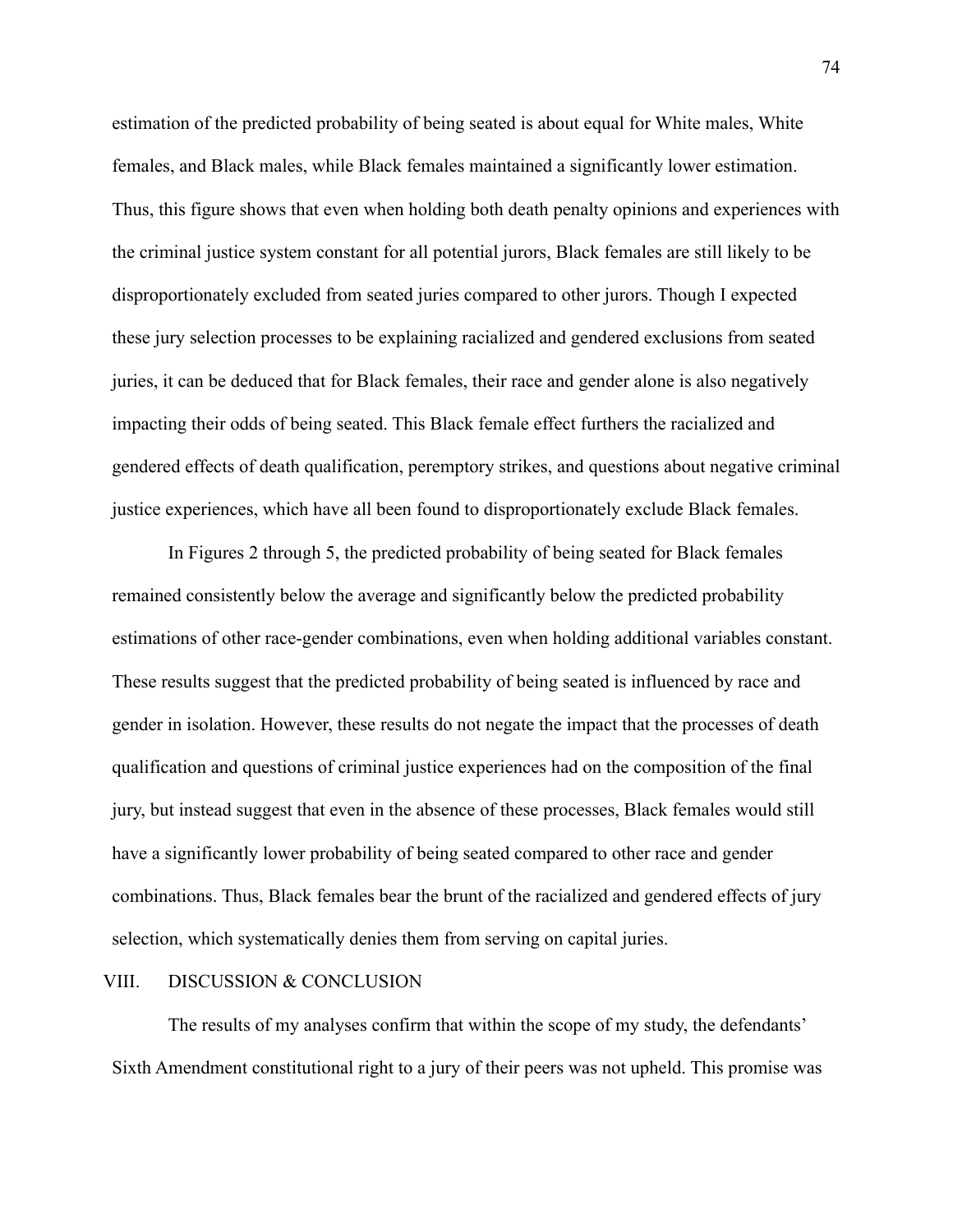first targeted by the death qualification process, which systematically excluded Blacks and females, with disparate impacts for Black females. These results affirm that the death qualification process decreased the likelihood that seated jurors in the Devega, Smith, Holden, and Richardson trials were Black or female. Because the defendants in these trials were Black males, the representation of Black jurors was even more critical in the judgment of these men.

The death qualification process also impacted the opinions held by seated jurors. Since individuals can only be seated if they are willing and able to sentence death, the opinions in the deliberation room are inherently skewed. Existing literature supports the idea that death-qualified individuals also have systematically different thought patterns that are less likely to be empathetic toward mitigating circumstances and more likely to favor the case presented by the State (Godcharles et al., 2018, p. 28; Butler, 2007, p. 858). Thus, the death qualification process makes it such that seated jurors are differentiated in ways that make them more pro-prosecution and more inclined to sentence death. This effect calls into question whether the current application of the death penalty is in accordance with the *Gregg v. Georgia* ruling that the death penalty cannot be applied in a capricious and arbitrary manner. Eliminating the death qualification requirement would allow jurors to have different opinions of the death penalty, potentially increasing the diversity in the demographics of those seated and allowing more impartial and balanced deliberations. However, further research would benefit from evaluating whether not death qualifying a jury would present more threatening biases in opinions that could also affect the imposition of a death sentence.

Peremptory strikes furthered the racialized and gendered impact of death qualification and specifically resulted in the disproportionate removal of Black females. This further validates the claim that the Sixth Amendment is being undermined during jury selection, as Black females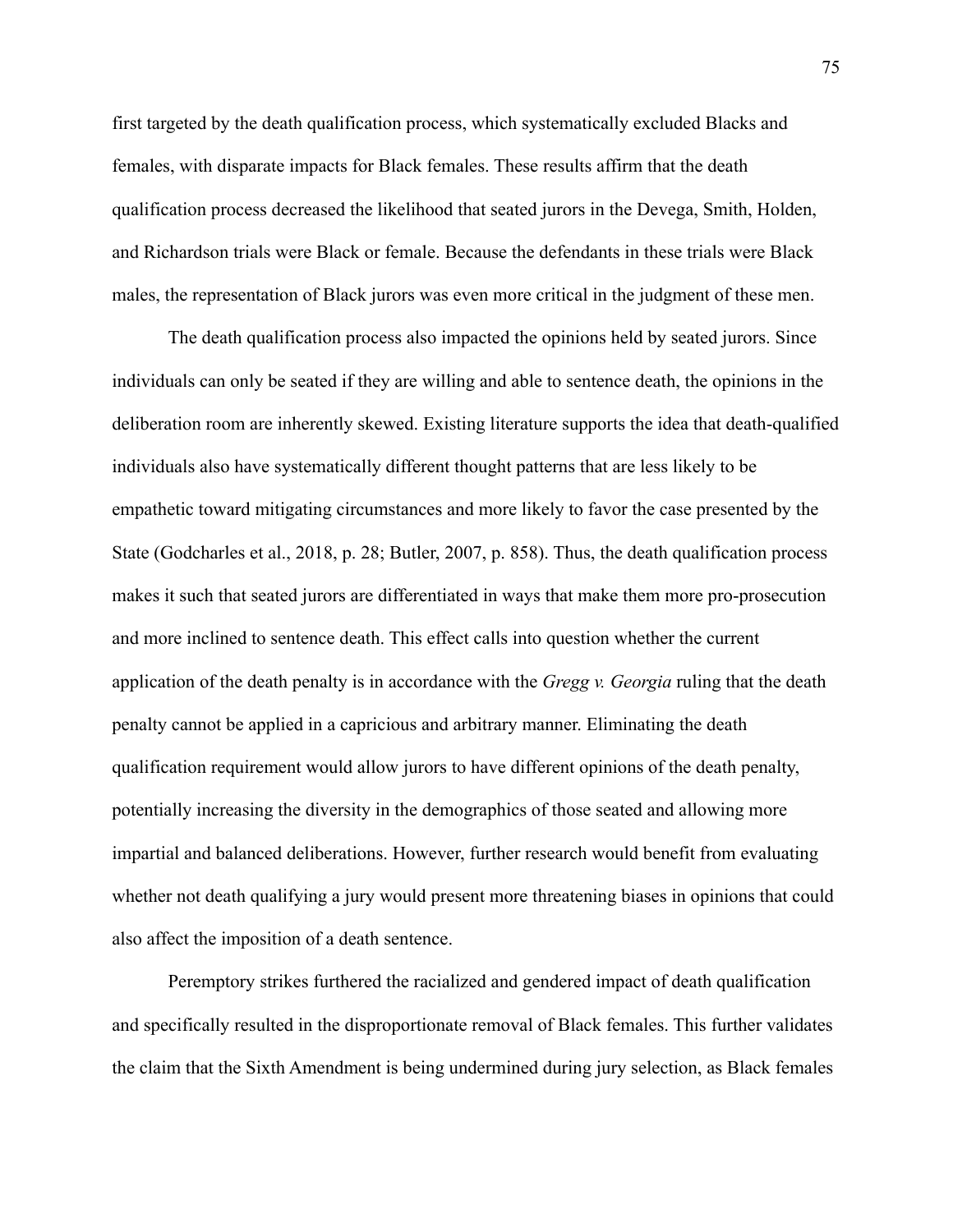are systematically denied the right to fulfill their civic duty when summoned for jury duty. Given the ease with which *Batson* claims are denied, there is essentially no safeguard in place to identify or prevent racialized or gendered prosecutorial peremptory strikes. Although my results confirmed biased peremptory strikes, the lack of successful *Batson* claims against these strikes suggests there must be serious consideration as to whether the *Batson* standard of purposeful discrimination is too difficult to satisfy. There must also be discussion about whether allowing peremptory strikes during jury selection is doing more harm than good. Though the motivation behind peremptory strikes is to give the State and the defense limited liberty in who they see fit to sit on the jury, the result is evidently counteracting the constitutional liberties of defendants.

The exclusion of Black potential jurors was also promulgated via questions about negative experiences with law enforcement and the criminal justice system in general. Given that a significantly higher proportion of Blacks recalled negative experiences than Whites, they had higher chances of being subject to for cause exclusions. Though not all Black jurors who noted negative experiences were struck from the jury, an overwhelming majority were. Standardizing this question in the jury selection process not only highlights the mistreatment of Blacks by the criminal justice system, but also subsequently punishes them for it through their exclusion from the jury pool. While asking about these experiences is meant to aid in removing jurors with biases against the State, in practice it provides the State with another avenue to continue to exclude Black jurors in pursuit of their goal to seat pro-prosecution jurors. Once again, the result of this procedure weakens the criminal justice system's promise of a jury of one's peers.

My study affirms the fact that the jury selection process targets Black and female potential jurors, with an emphasis on the exclusion of Black females. The end result is a White male-dominant jury that denies the constitutional rights of criminal defendants. Though my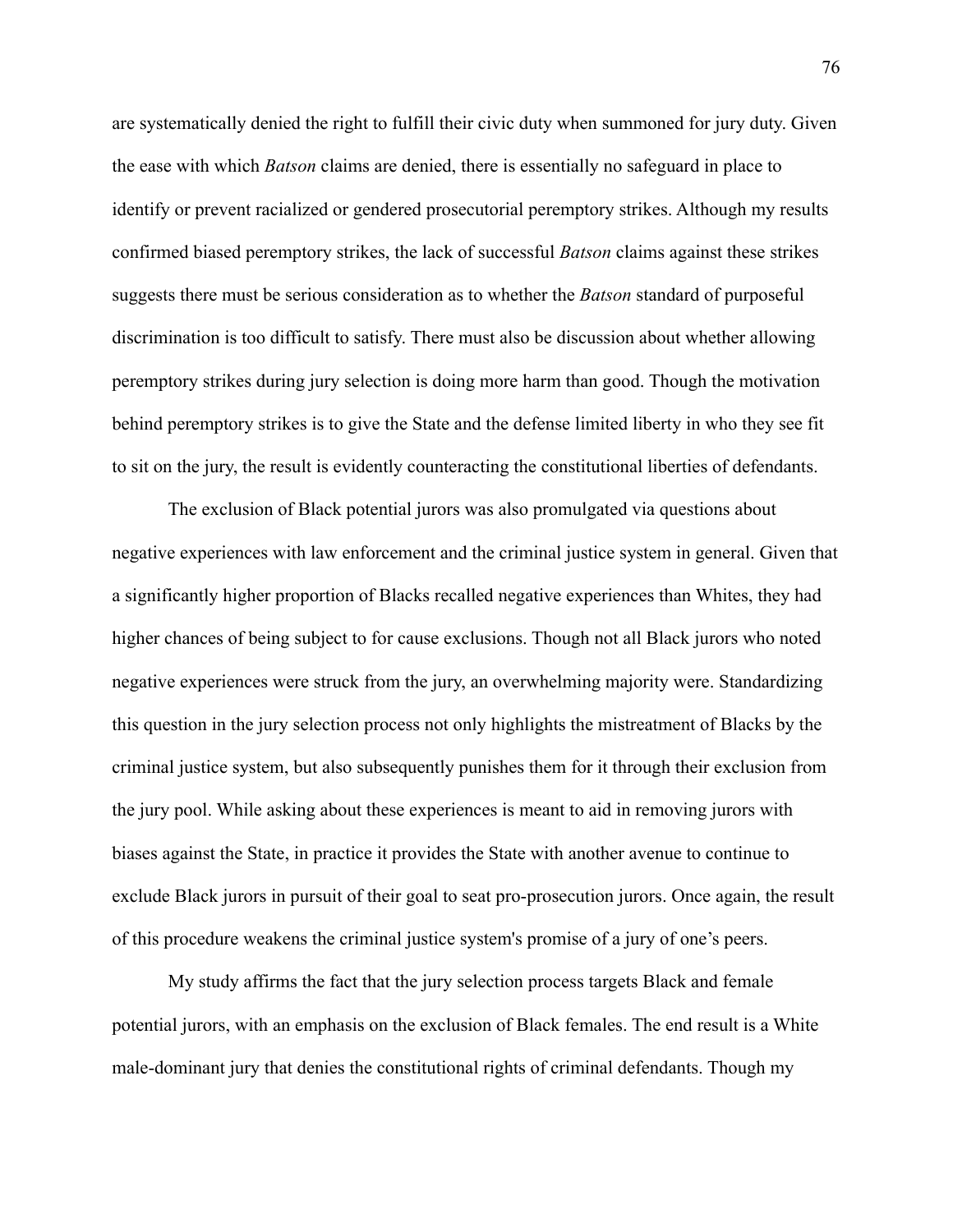results are bound by data from Wake County between 2014-2018 and thus subject to external validity constraints, existing literature has confirmed these trends in a slew of different contexts. Given the fact that jury selection is a quasi-standardized practice across North Carolina, there is reason to believe that these biases have impacted other capital cases across the state, which calls into question the fairness of the trials of the 134 current North Carolina death row inmates. To confirm that claim, further research would benefit from a state-wide analysis of how death qualification, prosecutorial peremptory strikes, and questions about experiences with law enforcement or the criminal justice system have impacted the final composition of capital juries. A state-wide analysis would include a larger sample size, which would address the weaknesses my study had regarding generalizability and statistical significance. Given that evaluating the potential racial biases in questions about experiences with law enforcement or the criminal justice system is novel in this field, further research could offer more clear conclusions on whether this practice is significantly affecting the final composition of capital juries. Given the time-consuming nature of reading through several capital case voir dires to collect data about death penalty opinions and negative experiences with the criminal justice system, expansion of this work would be difficult without a team of trained researchers.

My analyses demonstrated evident and consistent racialized and gendered biases in the jury selection practices of four capital cases in Wake County, North Carolina. This study adds to a breadth of existing social science research identifying jury selection as a detriment to defendants' Sixth Amendment constitutional right. The State of North Carolina should not wait for more research to confirm these results. These biases in capital jury selection pose a significant threat to the constitutionality of the death penalty application within the state, which begs the question: Is it time to do away with this antiquated criminal punishment?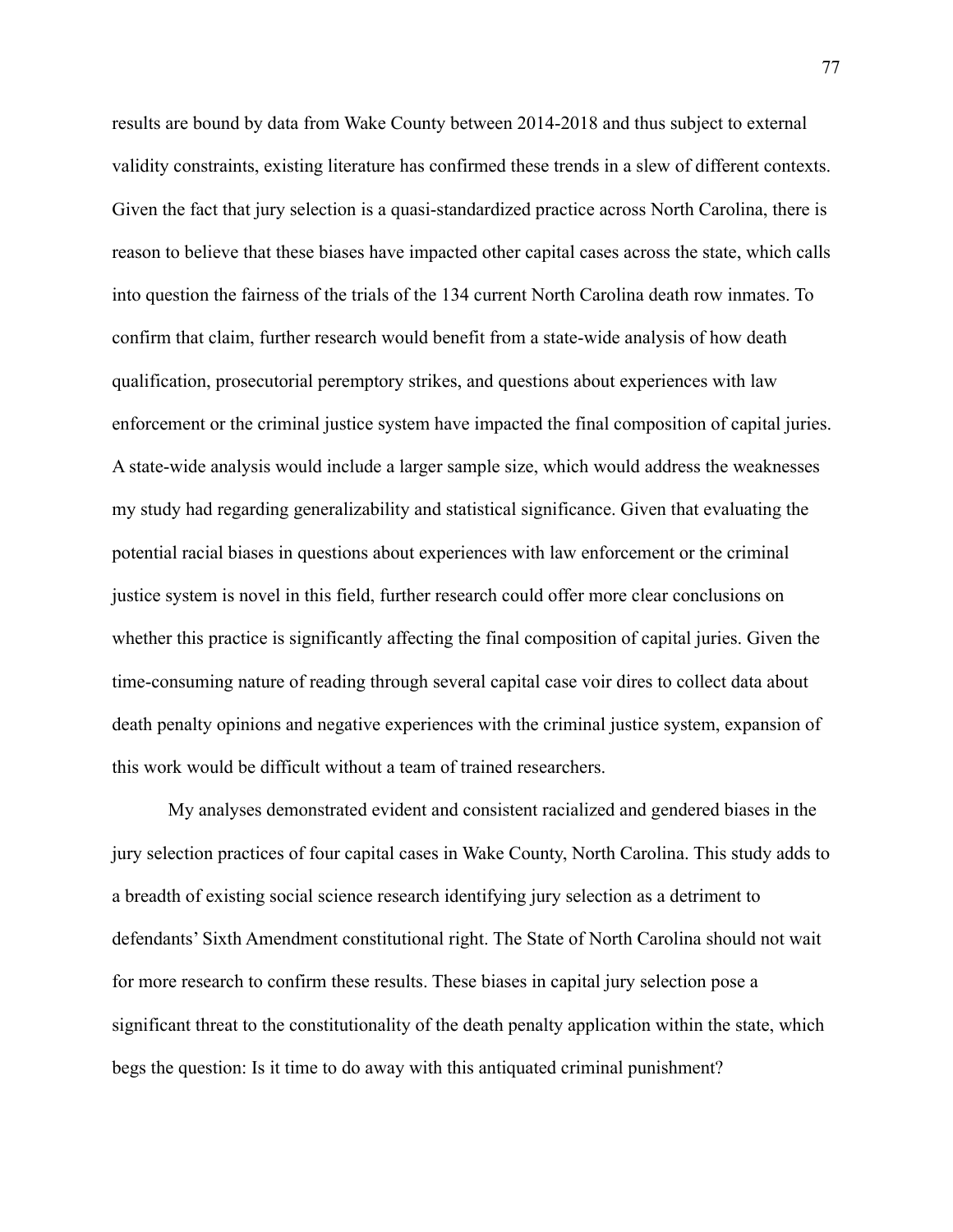#### **Appendix 1:** Codebook

### **Data collected from clerk reports and juror questionnaires:**

**Defendant Name:** The name of the defendant in the case for which an individual was summoned for jury duty.

**Juror Race:** W indicates white, B indicates black, O indicates other. 99 indicates missing information if an individual did not identify their race on the juror questionnaire.

**Juror Gender:** F indicates female, M indicates male. 99 indicates missing information if an individual did not identify their gender on the juror questionnaire.

**Outcome:** The outcome for each observation as reported in the clerk report. Outcomes include seated, seatedA (for alternate jurors only), State motions, defense motions, hardship, court strike, State strike, defense strike, excused - unneeded (for individuals excused because the jury had been selected).

**Dismissal Reason:** This column is a follow-up to the previous "Outcome" variable and will provide categorical reasons, when it is clear and known, that an individual was struck. If the individual was seated, N/A coded. If not, a qualitative explanation for why they were struck is provided (2-3 words). It is not known why an individual was struck if their outcome variable is coded as State or defense Strike. If the reason is unknown, "No reason." If an individual was struck because they were not death qualified on account of negative opinions of the death penalty, "Not death qualified" is coded. If an individual was struck because they would apply death penalty in all first-degree murder cases, "Not death qualified 5/5" is coded, to indicate they are a 5 out of 5 on the death penalty opinion scale. After obtaining this data for each observation, I identified overarching patterns in dismissal reasons and grouped observations by these categories.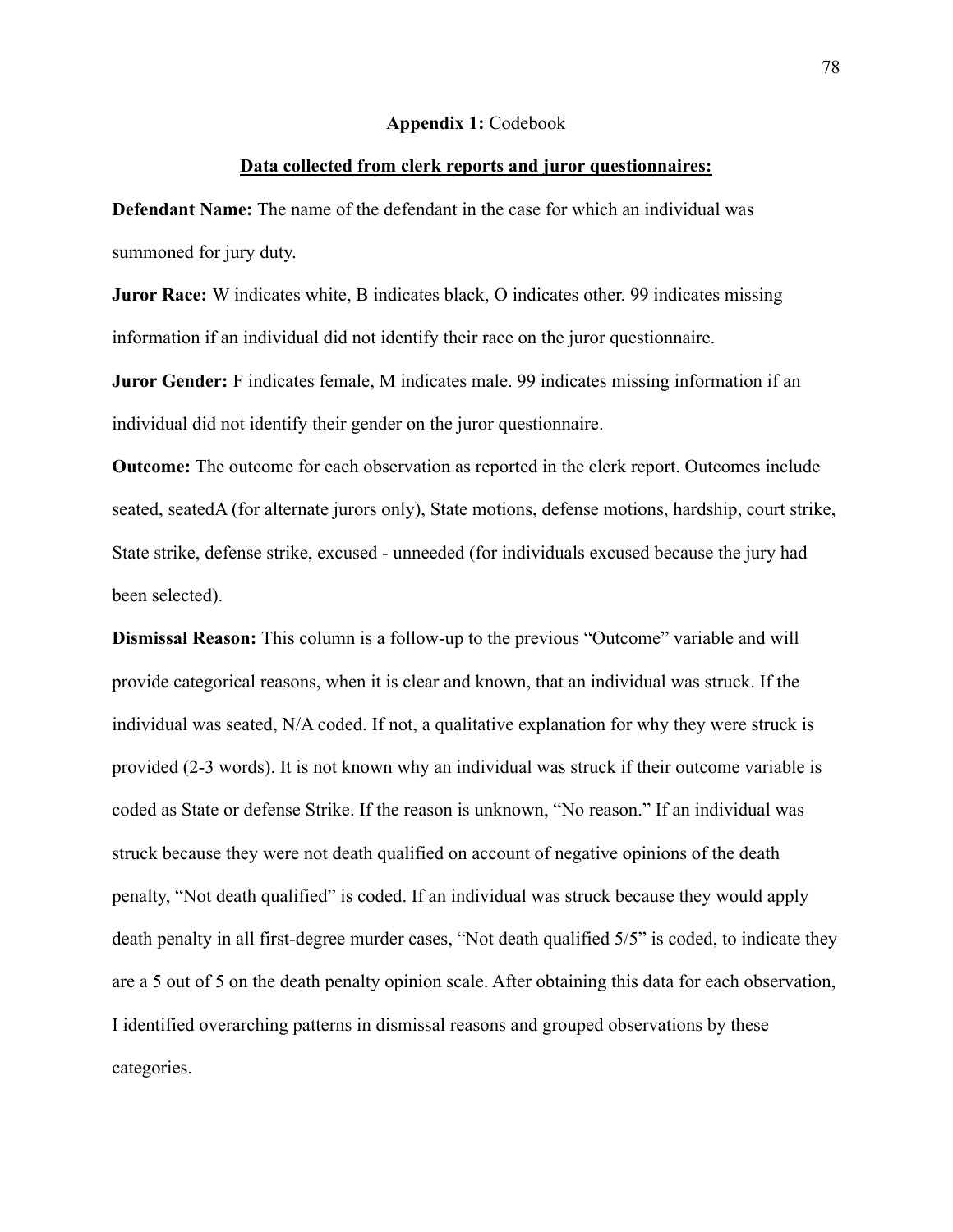**Law Enforcement Relationships:** 1 if an individual indicated on their questionnaire that they have friends or family who work in law enforcement, 0 if they indicated that they did not. 99 indicates missing information if an individual did not respond on the juror questionnaire.

**Victim of Crime:** 1 if an individual indicated on their questionnaire or in the voir dire that they have been a victim of a crime, 0 if they indicated they have not. 99 indicates missing information if an individual did not respond on the juror questionnaire.

**Convicted of Crime:** 2 if an individual indicated on their questionnaire or in the voir dire that they have been convicted of a crime, 1 if an individual indicated on their questionnaire or in the voir dire that their family member has been convicted of a crime, 0 if they indicated they have not. 99 indicates missing information if an individual did not respond on the juror questionnaire.

**Level of Education:** A number is assigned to each observation based on their highest level of completed education:

- 1: The respondent completed a high school education or lower.
- 2: The respondent attended/completed some college.
- 3: The respondent completed or is currently working toward a four-year degree.
- 4: The respondent completed a postgraduate degree.

99 indicates missing information if an individual did not respond on the juror questionnaire.

**Church Involvement:** 1 if an individual indicated on their questionnaire that they are involved in a local church/religion, 0 if they indicated they are not. 99 indicates missing information if an individual did not respond on the juror questionnaire.

Level of Church Involvement: For those who indicated church involvement: 0 if an individual indicated on their questionnaire that they are not involved in their church/religion, 1 if they indicated they are involved "A little," 2 if they indicated they are involved "Sometimes," 3 if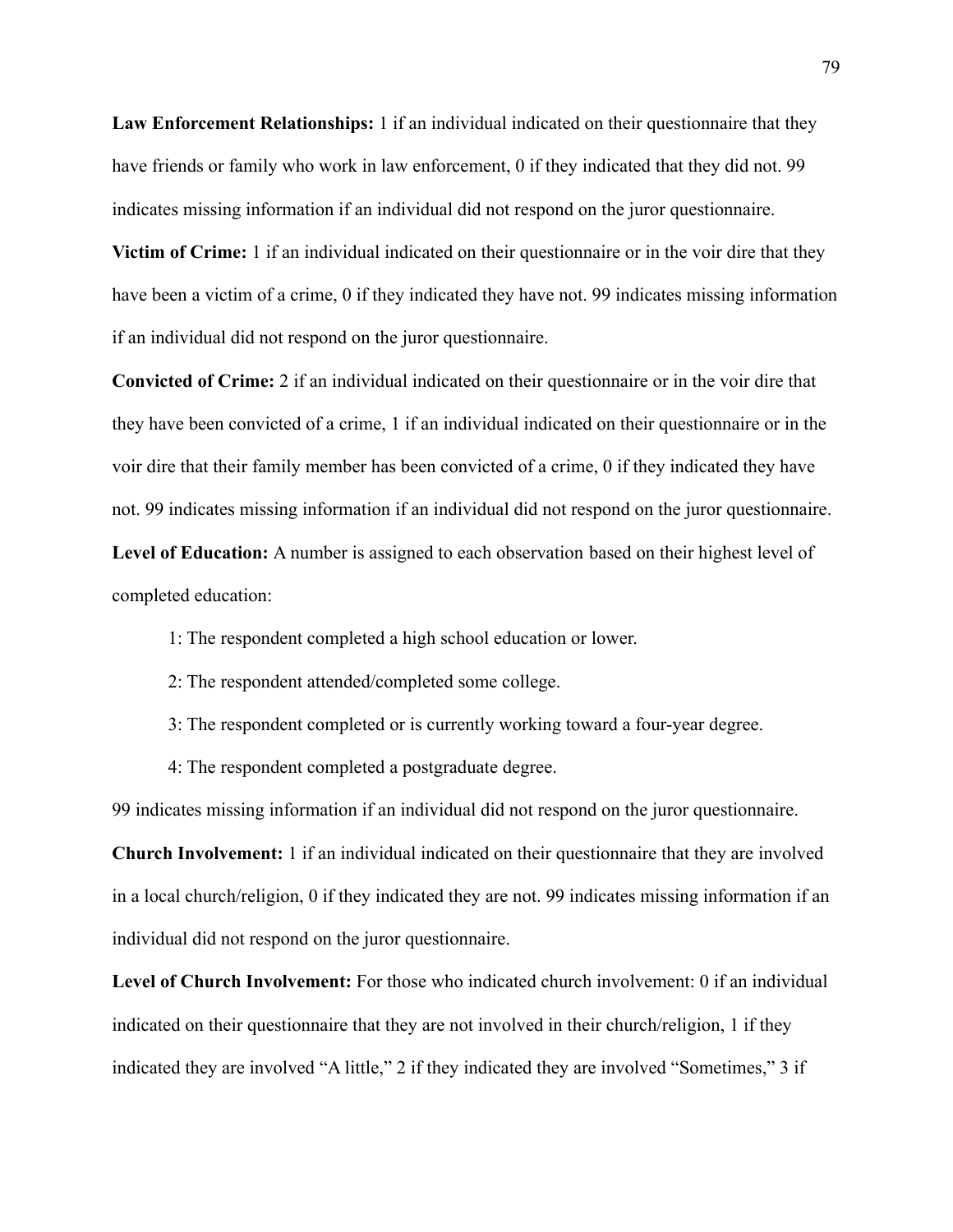they indicated they are involved "Frequently," 4 if they indicated they hold an office in their church. 99 indicates missing information if an individual did not respond on the juror questionnaire.

**Prior Jury Experience:** 1 if an individual indicated on their questionnaire or in the voir dire that they had previously sat on a jury, 0 if they indicated they had not. 99 indicates missing information if an individual did not respond on the juror questionnaire.

## **Data collected from the voir dires:**

**Criminal Justice Encounter:** A brief qualitative description of an individual's criminal justice encounter or the encounters of their close friends or family, either as a victim of a crime or if convicted of a crime. Page number of the voir dire is noted. For example: "Cousin was robbed, p. 3002" or "Pled guilty for DUI p. 2050."

**CJ Encounter Re-coded\*:** 0 if no criminal justice encounters; 1 if an individual indicated on their questionnaire or in the voir dire that their family has been victim or convicted of petty theft or a misdemeanor of similar caliber; 2 if the individual indicated they have been victim or convicted or a misdemeanor of similar caliber; 3 if family has been victim or convicted of a more serious crime that did not result in death, but involved violence or a weapon; 4 if the individual indicated they have been victim or convicted of a more serious crime that did not result in death, but involved violence or a weapon; 5 if family has been victim or convicted of a crime that resulted in death or serious assault, 6 if the individual indicated they have been victim or convicted of a crime that resulted in death or serious assault. 99 indicates missing information if an individual was not asked or did not respond during voir dire.

**\*Note:** Given that the coding schema was subject to misinterpretations, this data was not included in my analyses.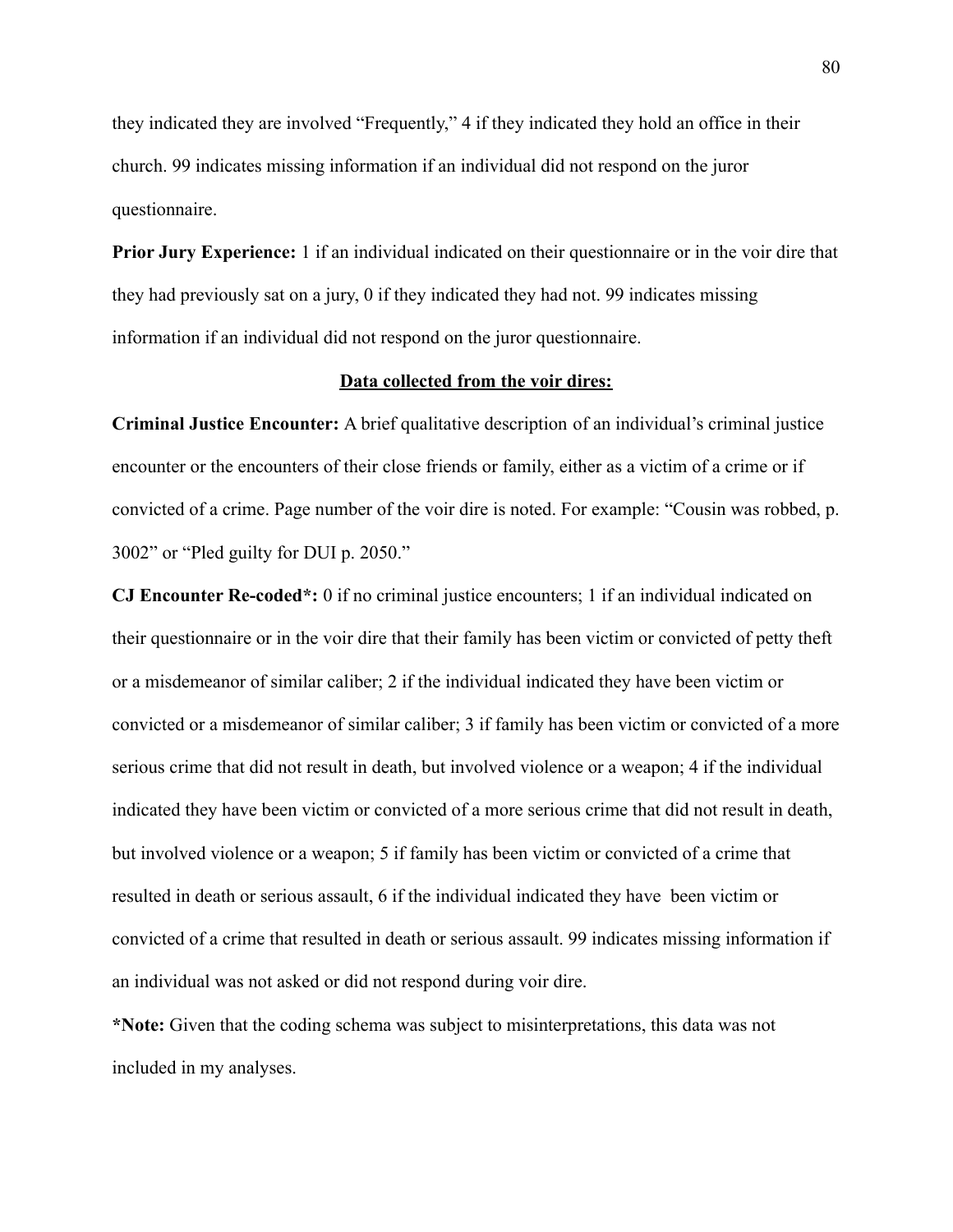**Adverse Criminal Justice Experience:** If when asked a potential juror did not express any negative attitudes with the criminal justice system, a 0 was coded. If the individual recalled a negative experience, a 1 was coded. If the individual's friends or family had a negative experience, a 2 was coded. 99 indicates missing information if an individual was not asked or did not respond during voir dire. Page number of the voir dire is noted.

**Weighting of Police Testimony:** 0 if an individual indicated in the voir dire that they would neither give more or less weight to police testimony, 1 if an individual indicated in the voir dire that they would give less weight to police testimony, 2 indicated in the voir dire that they would give more weight to police testimony. 99 indicates missing information if an individual was not asked or did not respond during voir dire.

**Mention of Traffic Citation:** 0 if no traffic citation was mentioned, 1 if it was. 99 indicates missing information if an individual was not asked or did not respond during voir dire. **Familiarity with the Crime:** 0 if an individual indicated in the voir dire that they had no familiarity with the crime (i.e., have heard nothing about it before being summoned to jury duty), 1 if they had some familiarity with the crime (i.e., live around the area where the crime occurred and overheard conversations about it), 2 if they had extensive knowledge about the crime (i.e., frequent the area where the crime occurred, have kept up with the development of the case on the news, etc.). 99 indicates missing information if an individual was not asked or did not respond during voir dire.

**Familiarity with Actors:** 0 if an individual indicated in the voir dire that they do not know anyone of relevance to the case (including, but not limited to, the prosecutorial team, the defense team, the defendant, the victim/s, family members of the defendant or the victim/s, those on the prosecutor's key witness list, those on the defense's key witness list), 1 if an individual indicated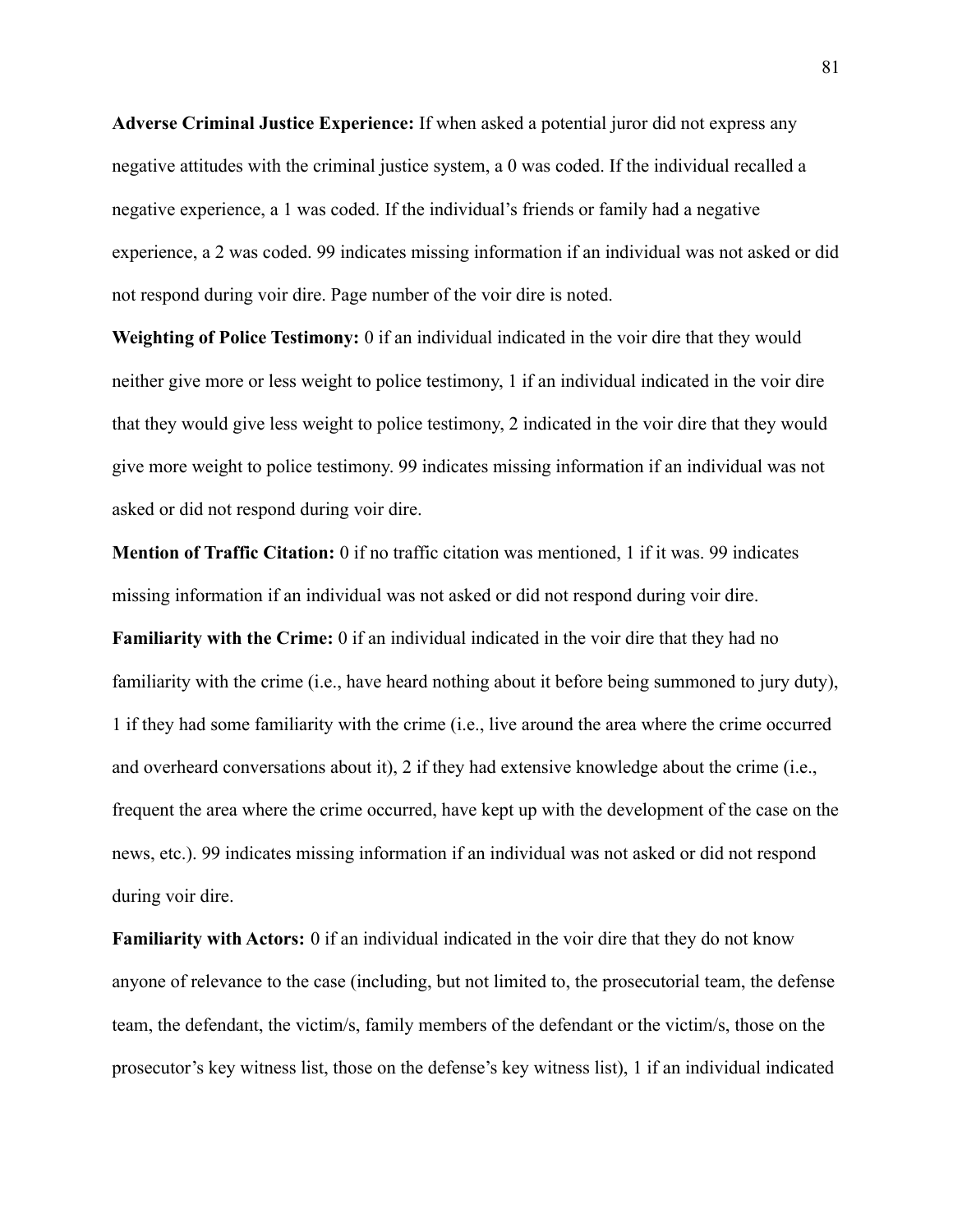in the voir dire that they know of someone of relevance to the case but only by name or not on a personal level, 2 if an individual indicated in the voir dire that they know of someone of relevance to the case on a personal level. 99 indicates missing information if an individual was not asked or did not respond during voir dire.

**Death Qualification:** A number is assigned to each individual based on their death penalty opinions expressed during the voir dire:

1: The respondent expresses an absolute inability to sentence death under any condition. 2: The respondent expresses a disinclination to sentence death, though acknowledges caveats to when and why they would choose to do so. ("I could only apply the death penalty in the most extreme case, otherwise I am against it" "I am against sentencing death, but I see some benefit (i.e., deterrence effects, etc.)" are only some examples) 3: The respondent expresses an undecided or neutral perspective toward sentencing death. 4: The respondent expresses an inclination to sentence death, though acknowledges caveats to when and why they would choose not to do so. ("I can apply the death penalty only when it is appropriate." "I am in favor of the death penalty within the bounds of the law" or "I favor the death penalty but am concerned about innocence" are only some examples)

5: The respondent expresses an absolute inclination to sentence death in all cases where the death penalty is an available punishment. In this category, an individual would apply the death penalty in all first-degree murder cases.

Page number of the voir dire is noted. 99 indicates missing information if an individual was not asked or did not respond during voir dire.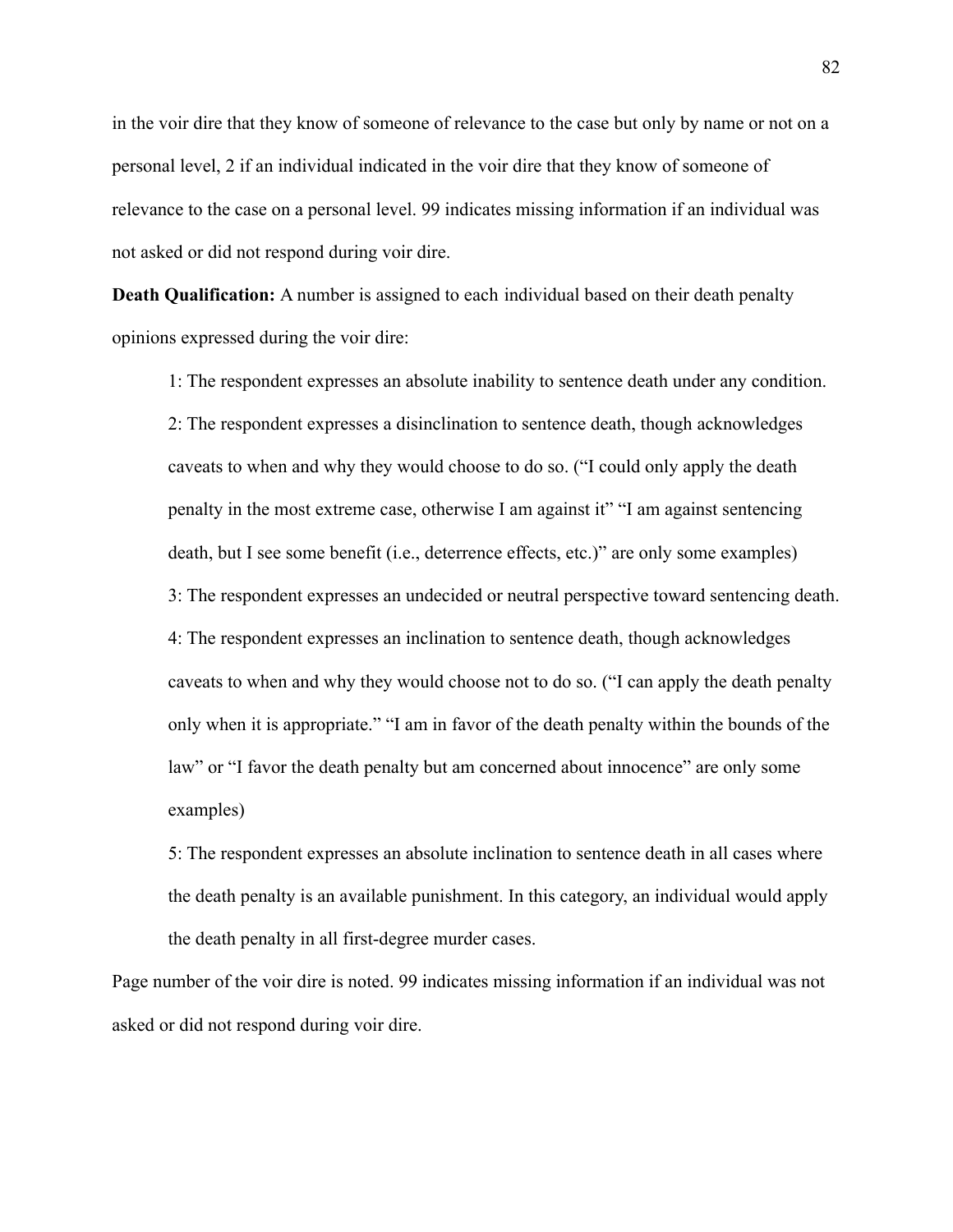**Ability to Comply with Law:** 2 if an individual indicated in the voir dire that they have cannot apply or comply with the law in hearing and sentencing a case, 1 if an individual indicated in the voir dire that they have some hesitation applying or complying with the law in hearing and sentencing a case, 0 if an individual indicated in the voir dire that they have no hesitation applying or complying with the law in hearing and sentencing a case. Page number of the voir dire is noted. 99 indicates missing information if an individual was not asked or did not respond during voir dire.

**Responses to Flag:** This column is reserved to mark instances where an individual gave a response during voir dire that may be worth flagging as a potential reason for the State or defense to have reason to strike or remove the individual. This may be used at the coder's discretion. Write a short note of what is worth flagging and include the page number of the relevant document (i.e., Page 105 of Devega Voir Dire File 1).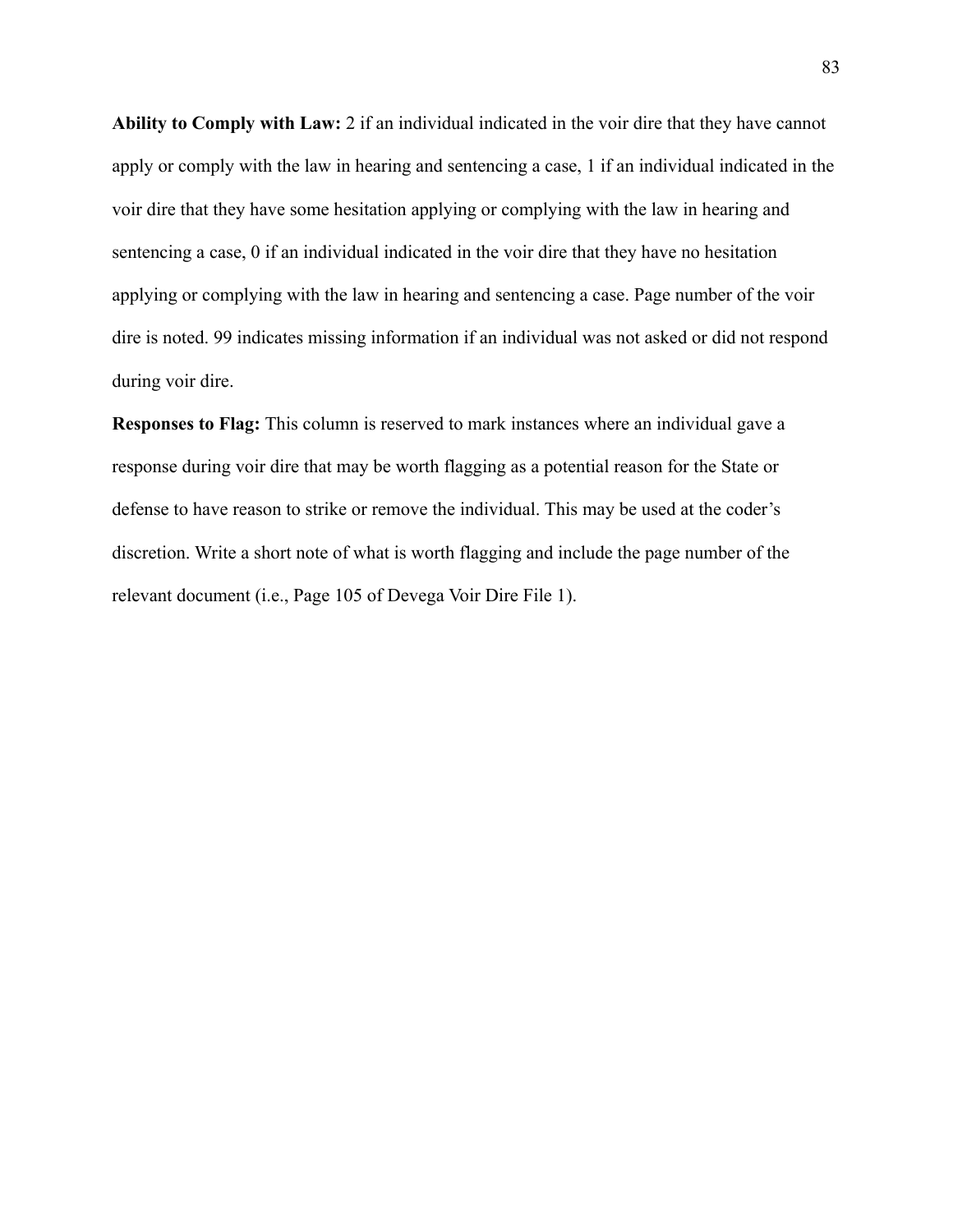# **Appendix 2:** Additional Tables and Models

|                                                              | White               | <b>Black</b>       | <b>Other</b>       | <b>Total</b>        |  |
|--------------------------------------------------------------|---------------------|--------------------|--------------------|---------------------|--|
| <b>Not Struck</b><br>for Death<br><b>Qualification</b>       | 212<br>$(95.07\%)$  | 56<br>$(100.00\%)$ | 23<br>$(92.00\%)$  | 291<br>(95.72%)     |  |
| <b>Struck for</b><br>Death<br>Qualification                  | 11<br>$(4.93\%)$    | $(0.00\%)$         | 2<br>$(8.00\%)$    | 13<br>$(4.28\%)$    |  |
| <b>Total</b>                                                 | 223<br>$(100.00\%)$ | 56<br>$(100.00\%)$ | 25<br>$(100.00\%)$ | 304<br>$(100.00\%)$ |  |
| $p = 0.180$<br>* $p < 0.10$ , ** $p < 0.05$ , *** $p < 0.00$ |                     |                    |                    |                     |  |

**Table 1: Death Qualification Excusals by Race\***

**\*Note:** Data was only obtained for individuals who reached the voir dire stage and had race and death penalty opinions data. The individuals captured in this table that were struck for death qualification were struck on account of favorable death penalty opinions (scoring a 5 on the death qualification scale).

|                                                        | <b>Females</b>      | <b>Males</b>        | <b>Total</b>        |  |
|--------------------------------------------------------|---------------------|---------------------|---------------------|--|
| <b>Not Struck</b><br>for Death<br><b>Qualification</b> | 130<br>$(97.01\%)$  | 161<br>$(94.71\%)$  | 291<br>(95.72%)     |  |
| <b>Struck for</b><br>Death<br><b>Qualification</b>     | 4<br>$(2.99\%)$     | 9<br>$(5.29\%)$     | 13<br>$(4.28\%)$    |  |
| <b>Total</b>                                           | 134<br>$(100.00\%)$ | 170<br>$(100.00\%)$ | 304<br>$(100.00\%)$ |  |
| $p = 0.323$<br>* p < 0.10, ** p < 0.05, *** p < 0.00   |                     |                     |                     |  |

**Table 2: Death Qualification Excusals by Gender\***

**\*Note:** Data was only obtained for individuals who reached the voir dire stage and had race and death penalty opinions data. The individuals captured in this table that were struck for death qualification were struck on account of favorable death penalty opinions (scoring a 5 on the death qualification scale).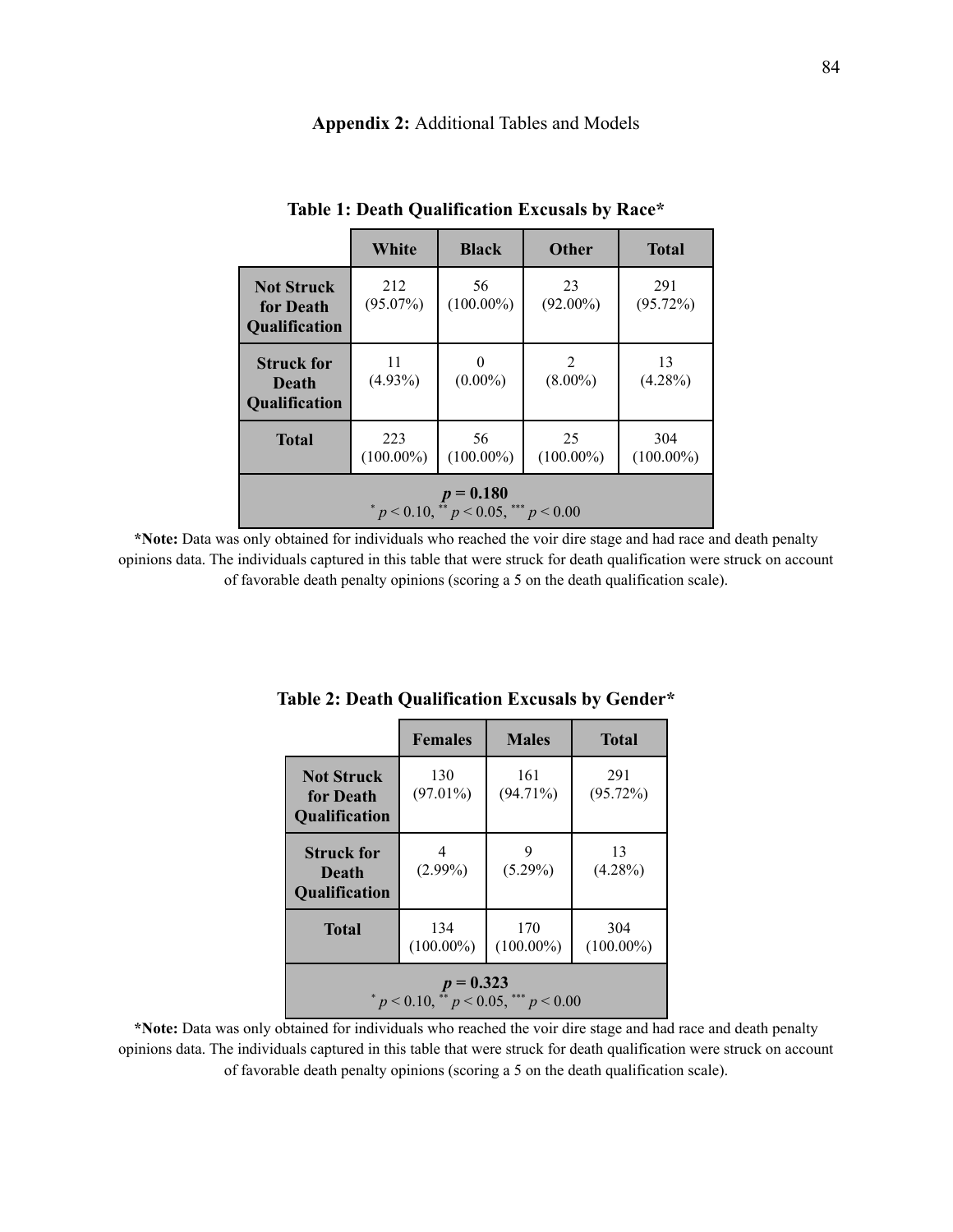|                                                        | White<br><b>Male</b> | White<br>Female     | <b>Black</b><br><b>Male</b> | <b>Black</b><br>Female       | <b>Other</b><br><b>Male</b>  | <b>Other</b><br>Female | <b>Total</b>        |
|--------------------------------------------------------|----------------------|---------------------|-----------------------------|------------------------------|------------------------------|------------------------|---------------------|
| <b>Not Struck</b><br>by the<br><b>Defense</b>          | 168<br>$(85.71\%)$   | 141<br>(88.12%)     | 43<br>$(100.00\%)$          | 41<br>$(95.35\%)$            | 24<br>$(92.31\%)$            | 21<br>(95.45%)         | 438<br>$(89.39\%)$  |
| <b>Struck by</b><br>the Defense                        | 28<br>(14.29%)       | 19<br>$(11.88\%)$   | $\theta$<br>$(0.00\%)$      | $\overline{2}$<br>$(4.65\%)$ | $\overline{2}$<br>$(7.69\%)$ | $(4.55\%)$             | 52<br>$(10.61\%)$   |
| <b>Total</b>                                           | 196<br>$(100.00\%)$  | 160<br>$(100.00\%)$ | 43<br>$(100.00\%)$          | 43<br>$(100.00\%)$           | 26<br>$(100.00\%)$           | 22<br>$(100.00\%)$     | 490<br>$(100.00\%)$ |
| $p = 0.008***$<br>$p < 0.10$ , $p < 0.05$ , $p < 0.00$ |                      |                     |                             |                              |                              |                        |                     |

**Table 3: Defense Strikes by Race and Gender\***

**\*Note:** Data was only obtained for individuals who had race data.

|                                                                  | White<br><b>Male</b> | White<br>Female    | <b>Black</b><br><b>Male</b> | <b>Black</b><br>Female | <b>Other</b><br><b>Male</b> | <b>Total</b>       |
|------------------------------------------------------------------|----------------------|--------------------|-----------------------------|------------------------|-----------------------------|--------------------|
| $\mathbf{2}$<br><b>Almost</b><br><b>Always</b><br><b>Opposed</b> | 6<br>(18.18%)        | 3<br>$(17.65\%)$   | $\Omega$<br>$(0.00\%)$      | $\theta$<br>$(0.00\%)$ | $\theta$<br>$(0.00\%)$      | 9<br>$(15.25\%)$   |
| $\boldsymbol{4}$<br><b>Almost</b><br><b>Always</b><br>Favor      | 27<br>$(81.82\%)$    | 14<br>(82.35%)     | 7<br>$(100.00\%)$           | $(100.00\%)$           | $(100.00\%)$                | 50<br>(84.75%)     |
| <b>Total</b>                                                     | 33<br>$(100.00\%)$   | 17<br>$(100.00\%)$ | 7<br>$(100.00\%)$           | $(100.00\%)$           | $(100.00\%)$                | 59<br>$(100.00\%)$ |
| $p = 0.000***$<br>$p < 0.10$ , $p < 0.05$ , $p < 0.00$           |                      |                    |                             |                        |                             |                    |

**Table 4: Death Penalty Opinions by Race and Gender for Seated Jurors\***

\*Other females were excluded, as there were no other females seated on the juries.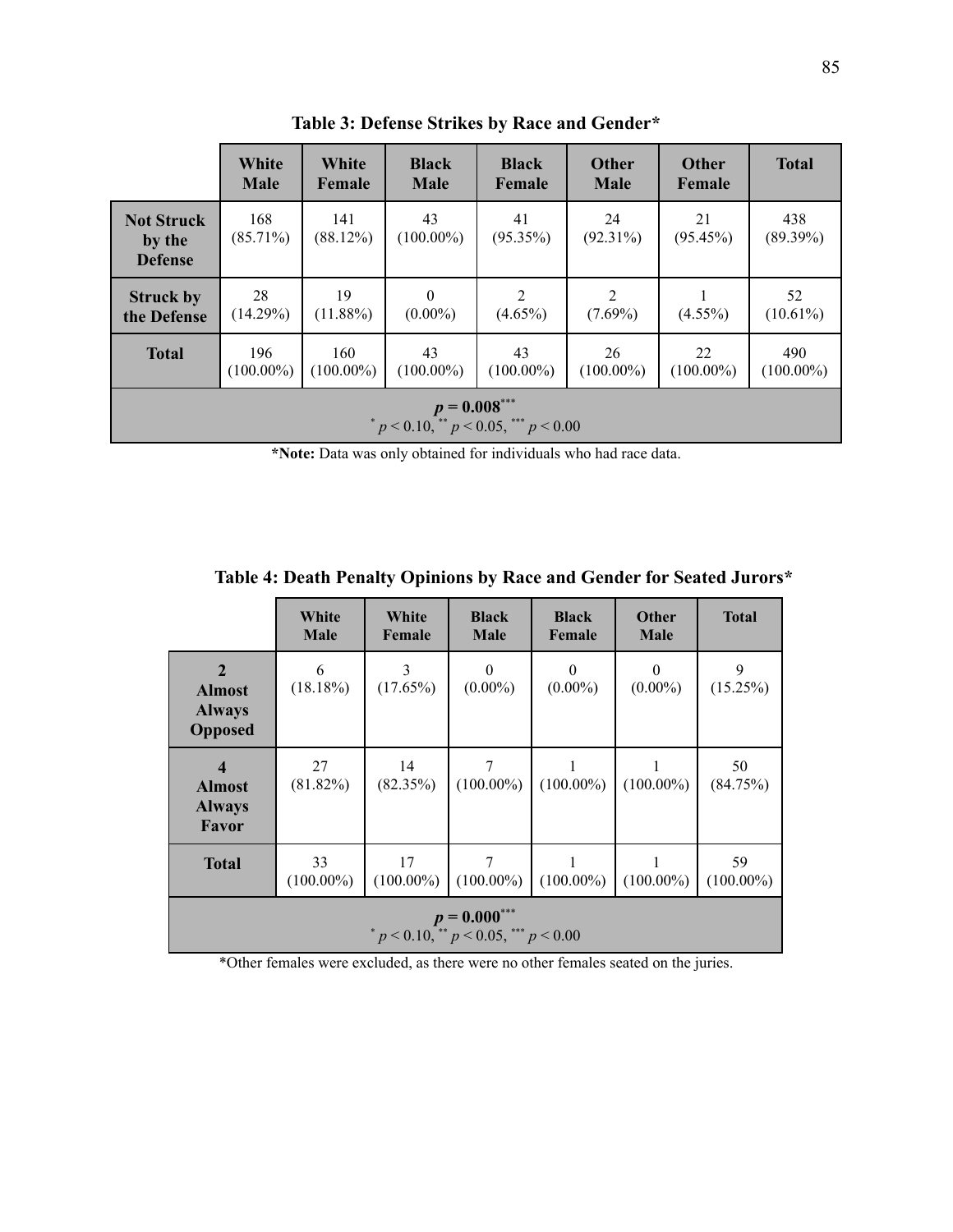- Anderson, M. (2019, May 2). *For black Americans, experiences of racial discrimination vary by education level, gender*. Pew Research Center. Retrieved September 20, 2021, from https://www.pewresearch.org/fact-tank/2019/05/02/for-black-americans-experiences-of-ra cial-discrimination-vary-by-education-level-gender/.
- Baldus, D. C., Grosso, C. M., Dunham, R., & Woodworth, G. (2011). Statistical proof of racial discrimination in the use of peremptory challenges: the impact and promise of the Miller-El line of cases as reflected in the experience of one Philadelphia capital case. *Iowa L. Rev.*, *97*, 1425.
- Baumgartner, F. R., Epp, D. A., Shoub, K., & Love, B. (2017). Targeting young men of color for search and arrest during traffic stops: evidence from North Carolina, 2002–2013. *Politics, Groups, and Identities*, *5*(1), 107-131.
- Butler, B. M., & Moran, G. (2002). The role of death qualification in venirepersons' evaluations of aggravating and mitigating circumstances in capital trials. Law and Human Behavior, 26(2), 175-184.
- Butler, B. (2007). Death qualification and prejudice: The effect of implicit racism, sexism, and homophobia on capital defendants' right to due process. *Behavioral sciences & the law*, *25*(6), 857-867.
- Butler, B., & Moran, G. (2007). The impact of death qualification, belief in a just world, legal authoritarianism, and locus of control on venirepersons' evaluations of aggravating and mitigating circumstances in capital trials. Behavioral Sciences  $\&$  the Law, 25(1), 57-68.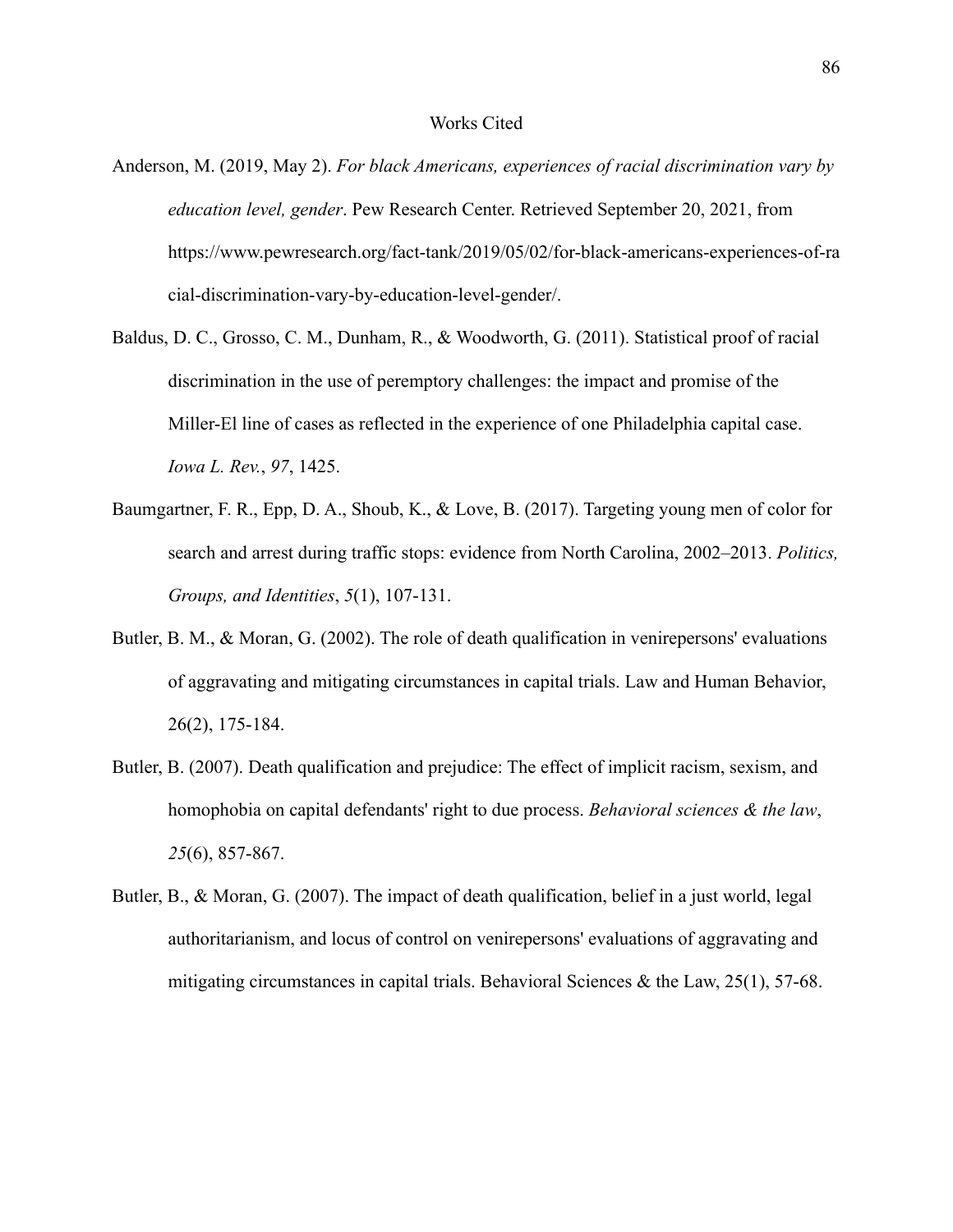- Cowan, C. L., Thompson, W. C., & Ellsworth, P. C. (1984). The effects of death qualification on jurors' predisposition to convict and on the quality of deliberation. *Law and Human Behavior*, *8*(1-2), 53.
- Eisenberg, T., Garvey, S. P., & Wells, M. T. (2001). Forecasting life and death: Juror race, religion, and attitude toward the death penalty. The Journal of Legal Studies, 30(2), 277-311.
- Eisenberg, A. M. (2017). Removal of women and African Americans in jury selection in South Carolina capital cases, 1997-2012. *NEULJ*, *9*, 299.
- Fingerhut, H. (2017, September 15). *For black Americans, experiences of racial discrimination vary by education level, gender*. Pew Research Center. Retrieved September 20, 2021, from https://www.pewresearch.org/fact-tank/2019/05/02/for-black-americans -experiences-of-racial-discrimination-vary-by-education-level-gender/.
- Godcharles, B. D., Rad, J. D., Heide, K. M., Cochran, J. K., & Solomon, E. P. (2019). Can empathy close the racial divide and gender gap in death penalty support? Behavioral sciences & the law, 37(1), 16-37.
- Grosso, C. M., & O'Brien, B. (2011). A stubborn legacy: The overwhelming importance of race in jury selection in 173 post-Batson North Carolina capital trials. *Iowa L. Rev.*, *97*, 1531.
- Kotch, S., & Mosteller, R. P. (2009). The Racial Justice Act and the long struggle with race and the death penalty in North Carolina. *NCL Rev.*, *88*, 2031.
- Lynch, M., & Haney, C. (2009). Capital jury deliberation: Effects on death sentencing, comprehension, and discrimination. Law and Human Behavior, 33(6), 481–496.
- Lynch, M., & Haney, C. (2011a). Mapping the racial bias of the white male capital juror: Jury composition and the "empathic divide". Law & Society Review, 45(1), 69-102.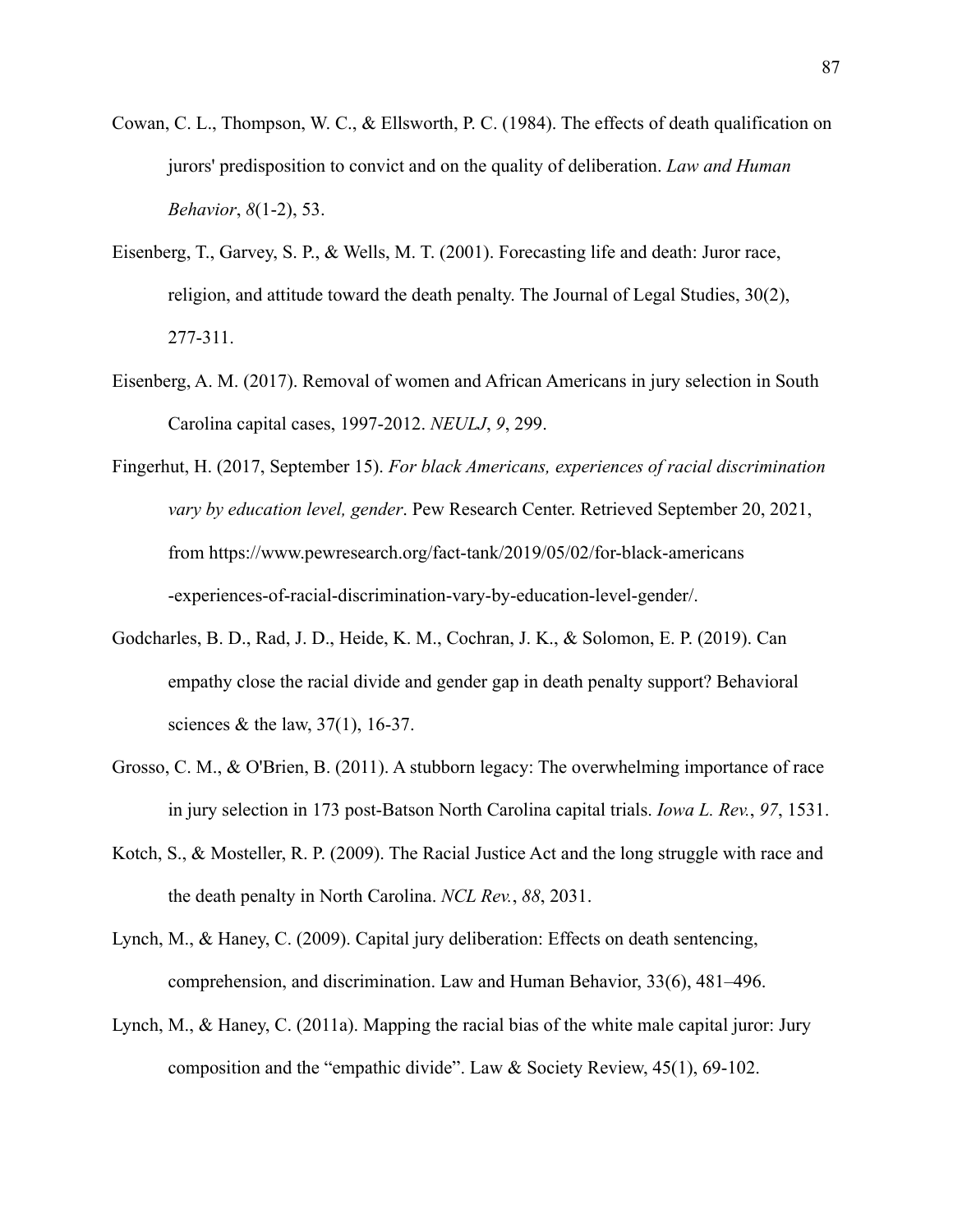- Lynch, M., & Haney, C. (2011b). Looking Across the Empathic Divide: Racialized Decision Making on the Capital Jury. Mich. St. L. Rev., 573.
- Lynch, M., & Haney, C. (2015). Emotion, authority, and death: (Raced) negotiations in mock capital jury deliberations. Law & Social Inquiry, 40(2), 377-405.
- Lynch, M., & Haney, C. (2018). Death Qualification in Black and White: Racialized Decision Making and Death-Qualified Juries. Law & Policy, 40(2), 148-171.

Neel, J. (2017, October 30). *Poll: 6 In 10 Black Americans Say Police Unfairly Stopped Them Or A Relative*. NPR. Retrieved September 20, 2021, from https://www.npr.org/sections/ codeswitch/2017/10/30/560382301/poll-6-in-10-black-americans-say-theyve-been-unfairl y-stopped-by-police.

- *North Carolina Survey Results*. Public Policy Polling. (2019). Retrieved October 6, 2021, from http://www.cdpl.org/wp-content/uploads/2019/02/ncpoll2019-1.pdf.
- Norton, M. I., Sommers, S. R., & Brauner, S. (2007). Bias in jury selection: Justifying prohibited peremptory challenges. *Journal of Behavioral Decision Making*, *20*(5), 467-479.
- Semel, E., Downard, D., Tolman, E., Weis, A., Craig, D., & Hanlock, C. (2020). Whitewashing the Jury Box: How California Perpetuates the Discriminatory Exclusion of Black and Latinx Jurors. *Berkley Law*, 1–81.
- Sites, B. (2006). The dangers of future dangerousness in death penalty use. *Fla. St. UL Rev.*, *34*.
- Sommers, S. R., & Norton, M. I. (2007). Race-based judgments, race-neutral justifications: Experimental examination of peremptory use and the Batson challenge procedure. *Law and Human Behavior*, *31*(3), 261-273.